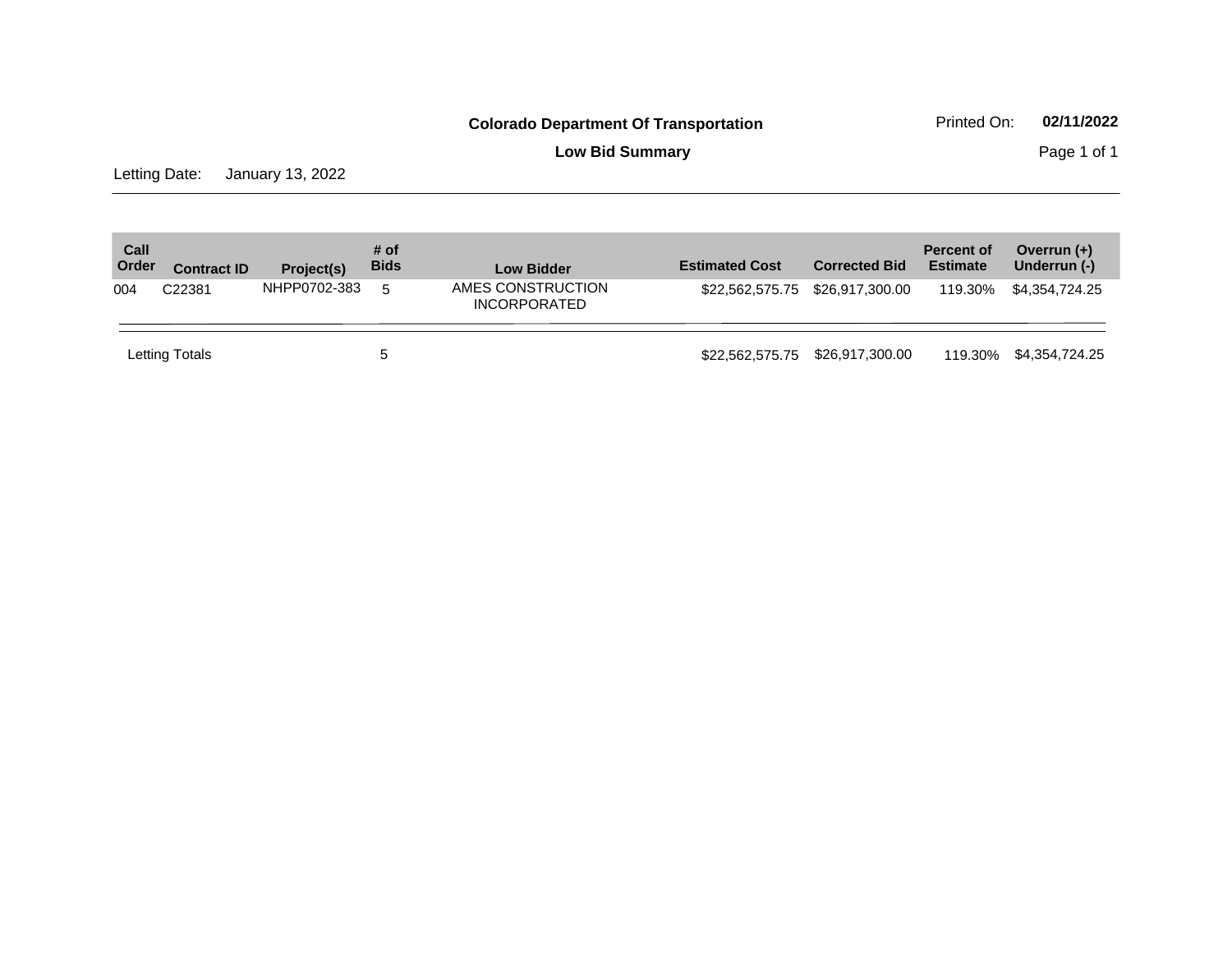|                                               |                                                                                                                                                                                                                                                                                                                                                                                                                                                                                                                                                                                                                                                                                                                                                                                                                                                 | Printed On:                                                                                     | 02/11/2022       |                                     |                                      |
|-----------------------------------------------|-------------------------------------------------------------------------------------------------------------------------------------------------------------------------------------------------------------------------------------------------------------------------------------------------------------------------------------------------------------------------------------------------------------------------------------------------------------------------------------------------------------------------------------------------------------------------------------------------------------------------------------------------------------------------------------------------------------------------------------------------------------------------------------------------------------------------------------------------|-------------------------------------------------------------------------------------------------|------------------|-------------------------------------|--------------------------------------|
|                                               |                                                                                                                                                                                                                                                                                                                                                                                                                                                                                                                                                                                                                                                                                                                                                                                                                                                 | <b>Vendor Ranking</b>                                                                           |                  |                                     | Page 1 of 1                          |
| <b>Contract Description:</b><br>SILVERTHORNE. |                                                                                                                                                                                                                                                                                                                                                                                                                                                                                                                                                                                                                                                                                                                                                                                                                                                 | Contract ID:<br>C22381<br>I-70 EB AUXILIARY LANE EAST OF EXIT 203 IN FRISCO THROUGH EXIT 205 IN |                  |                                     |                                      |
|                                               | This project includes the addition of a third lane on eastbound I-70 which will require widening<br>two structures near Silverthorne. The existing asphalt within the project limits will be resurfaced.<br>Wildlife fence will be installed on both sides of I-70 between Exit 203 and the Blue River bridge.<br>The eastbound scenic overlook, which is east of exit 203, will also be improved to include six<br>additional truck parking spots.<br>A mandatory pre bid conference will be held on December 16th from 1:00pm to 3:00 pm.<br>Please email Scott Harris (Scott.Harris@state.co.us) or Grant Anderson<br>(grant.anderson@state.co.us) to receive a Google Meet virtual meeting invitation and video<br>conference details. Bids will be accepted only from prequalified bidders who attend the<br>mandatory pre-bid conference. |                                                                                                 |                  |                                     |                                      |
| Rank                                          | <b>Vendor ID</b>                                                                                                                                                                                                                                                                                                                                                                                                                                                                                                                                                                                                                                                                                                                                                                                                                                | <b>Vendor Name</b>                                                                              | <b>Total Bid</b> | <b>Percent Of</b><br><b>Low Bid</b> | <b>Percent Of</b><br><b>Estimate</b> |
| 0                                             | -EST-                                                                                                                                                                                                                                                                                                                                                                                                                                                                                                                                                                                                                                                                                                                                                                                                                                           | <b>Engineer's Estimate</b>                                                                      | \$22,562,575.75  | 83.82%                              | 100.00%                              |
| 1                                             | 011A                                                                                                                                                                                                                                                                                                                                                                                                                                                                                                                                                                                                                                                                                                                                                                                                                                            | AMES CONSTRUCTION INCORPORATED                                                                  | \$26,917,300.00  | 100.00%                             | 119.30%                              |
| $\overline{c}$                                | 099H                                                                                                                                                                                                                                                                                                                                                                                                                                                                                                                                                                                                                                                                                                                                                                                                                                            | FLATIRON CONSTRUCTORS, INC.                                                                     | \$26,956,035.93  | 100.14%                             | 119.47%                              |
| 3                                             | 232A                                                                                                                                                                                                                                                                                                                                                                                                                                                                                                                                                                                                                                                                                                                                                                                                                                            | AMERICAN CIVIL CONSTRUCTORS, LLC. dba ACC Mountain<br>West                                      | \$27,272,031.05  | 101.32%                             | 120.87%                              |

4 1415A RALPH L. WADSWORTH CONSTRUCTION COMPANY, LLC. \$31,297,035.57 116.27% 138.71%

5 1581 KRAEMER NORTH AMERICA, LLC \$34,311,607.82 127.47% 152.07%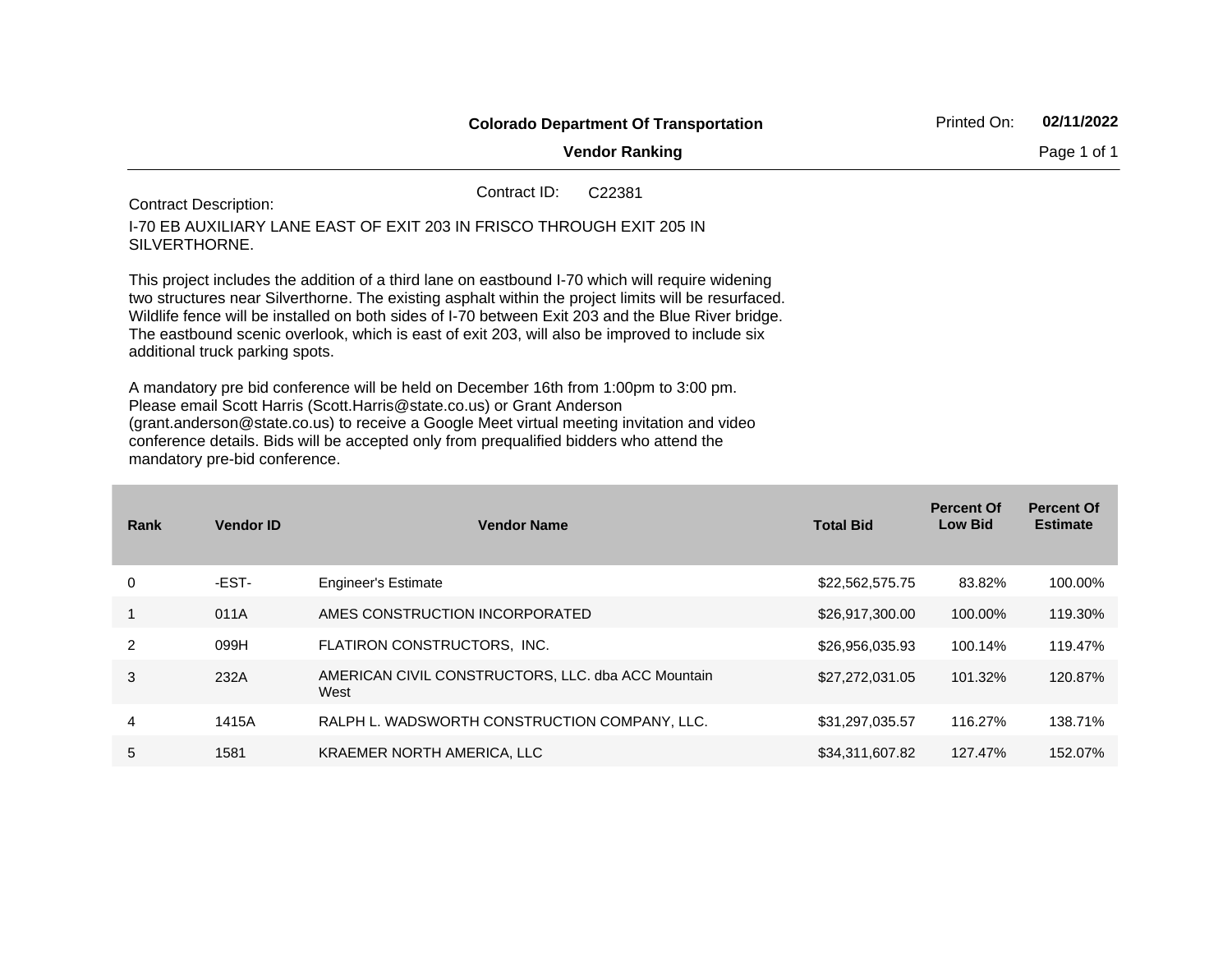| <b>Tabulation of Bids</b> | Page 1 o |
|---------------------------|----------|
| Contract ID: C22381       |          |
|                           |          |

|                  |                                                        |                  |              |            | $(0)$ -EST-<br><b>Engineer's Estimate</b> |                    | (1) 011A<br><b>AMES CONSTRUCTION,</b><br>INC. |                    | $(2)$ 099H<br><b>FLATIRON</b><br><b>CONSTRUCTORS, INC.</b> |                    |
|------------------|--------------------------------------------------------|------------------|--------------|------------|-------------------------------------------|--------------------|-----------------------------------------------|--------------------|------------------------------------------------------------|--------------------|
| <b>Item Code</b> | <b>Description</b>                                     |                  | Quantity     |            | <b>Unit Price</b>                         | <b>Amount</b>      | <b>Unit Price</b>                             | Amount             | <b>Unit Price</b>                                          | Amount             |
| <b>SECTION:</b>  | 0001                                                   | <b>BID ITEMS</b> |              |            |                                           |                    |                                               | LCC:               |                                                            |                    |
| 201-00000        | Clearing and Grubbing                                  |                  | 1.000        | L SI       | 160,000.00000 160,000.00                  |                    | 251,778.00000 251,778.00                      |                    | 42,000.00000                                               | 42,000.00          |
|                  | 202-00015 Removal of Headwall                          |                  |              | 1.000 EACH | 1,500.00000                               | 1,500.00           | 4,981.95000                                   | 4,981.95           | 2,000.00000                                                | 2,000.00           |
|                  | 202-00019 Removal of Inlet                             |                  |              | 9.000 EACH | 1,230.00000 11,070.00                     |                    | 1,300.00000 11,700.00                         |                    | 3,000.00000 27,000.00                                      |                    |
|                  | 202-00035 Removal of Pipe                              |                  | 559.000      | LF         |                                           | 35.00000 19,565.00 |                                               | 85.00000 47,515.00 |                                                            | 45.00000 25,155.00 |
|                  | 202-00037 Removal of End Section                       |                  |              | 5.000 EACH | 430.00000                                 | 2,150.00           | 800.00000                                     | 4,000.00           | 500.00000                                                  | 2,500.00           |
|                  | 202-00040 Removal of Electrical Conduit                |                  | 202.000      | LF         | 10.00000                                  | 2,020.00           |                                               | 58.00000 11,716.00 | 24.00000                                                   | 4,848.00           |
|                  | 202-00055 Removal of Fiber Optic Cable                 |                  | 4,775.000    | LFI        | 5.00000                                   | 23,875.00          |                                               | 3.00000 14.325.00  | 5.00000                                                    | 23,875.00          |
|                  | 202-00090 Removal of Delineator                        |                  | 189.000 EACH |            | 2.00000                                   | 378.00             | 10.00000                                      | 1,890.00           | 15.00000                                                   | 2,835.00           |
|                  | 202-00190 Removal of Concrete Median Cover<br>Material |                  | 64.000       | <b>SY</b>  | 20.00000                                  | 1,280.00           | 92.00000                                      | 5,888.00           | 30.00000                                                   | 1,920.00           |
| 202-00200        | <b>Removal of Sidewalk</b>                             |                  | 707.000      | <b>SY</b>  |                                           | 50.00000 35,350.00 |                                               | 16.00000 11,312.00 | 20.00000                                                   | 14,140.00          |
|                  | 202-00203 Removal of Curb and Gutter                   |                  | 3,040.000    | LF         |                                           | 15.00000 45,600.00 |                                               | 7.00000 21,280.00  |                                                            | 8.00000 24,320.00  |
|                  | 202-00220 Removal of Asphalt Mat                       |                  | 2,256.000    | SY         |                                           | 20.00000 45,120.00 |                                               | 38.00000 85,728.00 |                                                            | 8.00000 18,048.00  |
|                  | 202-00240 Removal of Asphalt Mat (Planing)             |                  | 89,107.000   | <b>SY</b>  |                                           | 3.00000 267,321.00 |                                               | 2.50000 222,767.50 |                                                            | 2.40000 213,856.80 |
|                  | 202-00250 Removal of Pavement Marking                  |                  | 106,264.000  | <b>SF</b>  |                                           | 1.50000 159,396.00 |                                               | 0.75000 79.698.00  |                                                            | 1.00000 106,264.00 |
|                  | 202-00420 Removal of Pedestrian Rail                   |                  | 629.000      | LF         | 10.00000                                  | 6,290.00           |                                               | 20.00000 12,580.00 | 12.00000                                                   | 7,548.00           |

**Page 1 of 35**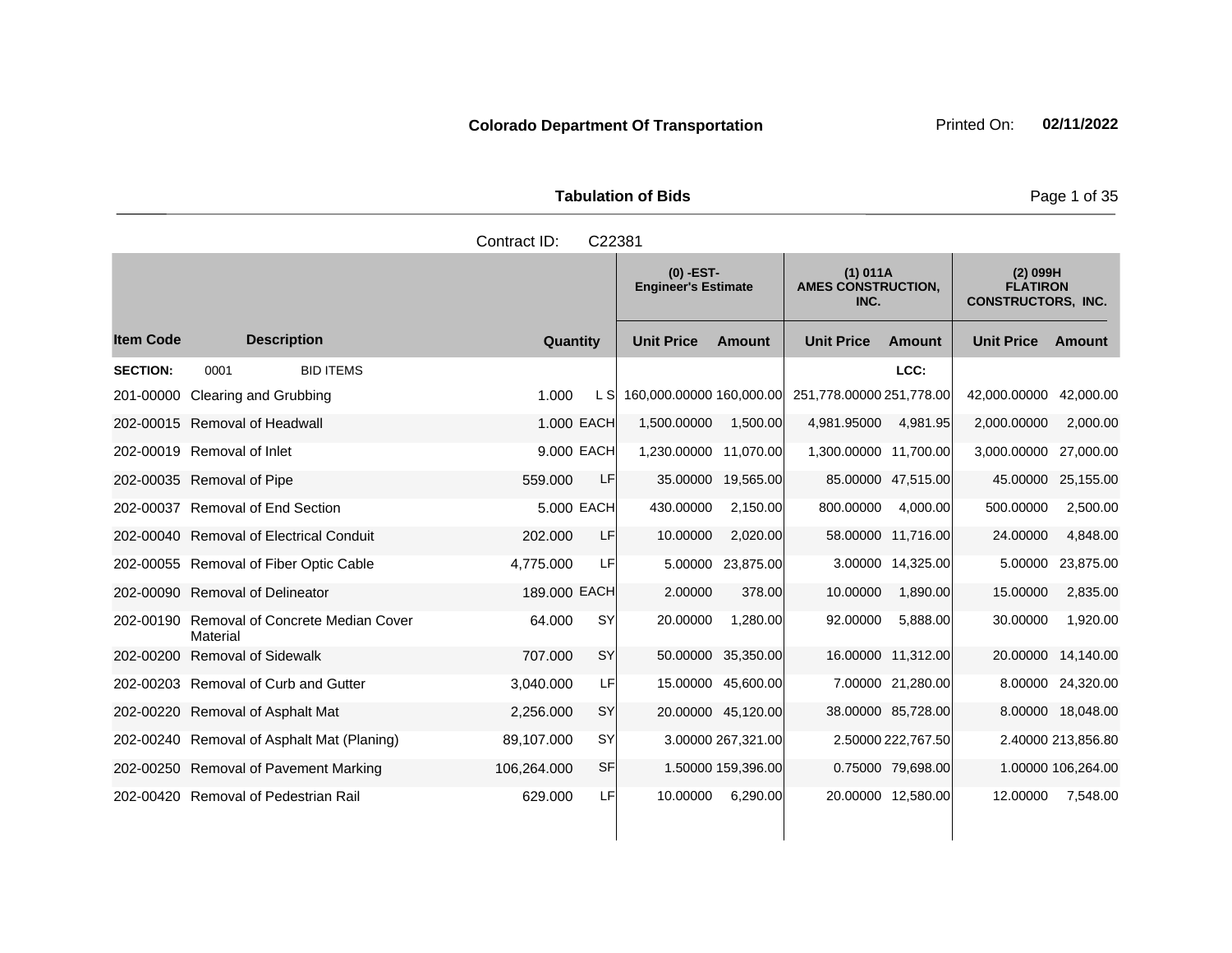Tabulation of Bids **Page 2 of 35** 

|                  |                                                              | Contract ID:<br>C22381 |                                           |                                               |                                                            |
|------------------|--------------------------------------------------------------|------------------------|-------------------------------------------|-----------------------------------------------|------------------------------------------------------------|
|                  |                                                              |                        | $(0)$ -EST-<br><b>Engineer's Estimate</b> | (1) 011A<br><b>AMES CONSTRUCTION,</b><br>INC. | $(2)$ 099H<br><b>FLATIRON</b><br><b>CONSTRUCTORS, INC.</b> |
| <b>Item Code</b> | <b>Description</b>                                           | Quantity               | <b>Unit Price</b><br><b>Amount</b>        | <b>Unit Price</b><br>Amount                   | <b>Unit Price</b><br>Amount                                |
| <b>SECTION:</b>  | <b>BID ITEMS</b><br>0001                                     |                        |                                           | LCC:                                          |                                                            |
|                  | 202-00425 Removal of Bridge Railing                          | 1,751.000<br>LFI       | 29.00000 50,779.00                        | 16.00000 28,016.00                            | 37.00000 64,787.00                                         |
| 202-00453        | <b>Removal of Portions of Present Structure</b><br>(Class 2) | <b>SY</b><br>354.000   | 350.00000 123,900.00                      | 582.00000 206,028.00                          | 650.00000 230,100.00                                       |
| 202-00460        | <b>Removal of Portions of Present Structure</b><br>(Class 3) | <b>SY</b><br>71.000    | 700.00000 49,700.00                       | 1,820.00000 129,220.00                        | 825.00000 58,575.00                                        |
| 202-00502        | Removal of Portions of Present Structure                     | CY<br>1.000            | 1,000.00000<br>1.000.00                   | 2,762.00000<br>2.762.00                       | 3,000.00<br>3,000.00000                                    |
|                  | 202-00504 Removal of Expansion Device                        | LF<br>256,000          | 200.00000 51,200.00                       | 230.00000 58,880.00                           | 400.00000 102,400.00                                       |
|                  | 202-00505 Removal of Portions of Present Structure           | SF<br>2,413.000        | 95.00000 229,235.00                       | 57.00000 137,541.00                           | 125.00000 301,625.00                                       |
|                  | 202-00705 Removal of Light Standard Foundation               | 13,000 EACH            | 900.00000 11,700.00                       | 2,900.00000 37,700.00                         | 23,400.00<br>1,800.00000                                   |
|                  | 202-00810 Removal of Ground Sign                             | 74.000 EACH            | 150.00000 11,100.00                       | 110.00000<br>8,140.00                         | 110.00000<br>8,140.00                                      |
| 202-00821        | Removal of Sign Panel                                        | 3.000 EACH             | 70.00000<br>210.00                        | 707.00000<br>2,121.00                         | 2,250.00<br>750.00000                                      |
|                  | 202-00827 Removal of Pull Box                                | 6.000 EACH             | 500.00000<br>3,000.00                     | 415.00000<br>2,490.00                         | 275.00000<br>1,650.00                                      |
|                  | 202-00895 Removal of Impact Attenuator                       | 2.000 EACH             | 1,500.00000<br>3,000.00                   | 1,600.00000<br>3,200.00                       | 6,000.00<br>3,000.00000                                    |
|                  | 202-01000 Removal of Fence                                   | 28,572.000<br>LF       | 5.00000 142,860.00                        | 1.40000<br>40,000.80                          | 1.40000<br>40,000.80                                       |
|                  | 202-01030 Removal of Road Closure Gate                       | 2.000 EACH             | 2,000.00000<br>4,000.00                   | 1,800.00000<br>3,600.00                       | 2,900.00000<br>5,800.00                                    |
|                  | 202-01130 Removal of Guardrail Type 3                        | LF<br>3,766.000        | 5.00000<br>18,830.00                      | 15,064.00<br>4.00000                          | 11,674.60<br>3.10000                                       |
|                  | 202-01300 Removal of End Anchorage                           | 10.000 EACH            | 350.00000<br>3,500.00                     | 235.00000<br>2,350.00                         | 2,200.00<br>220.00000                                      |
|                  |                                                              |                        |                                           |                                               |                                                            |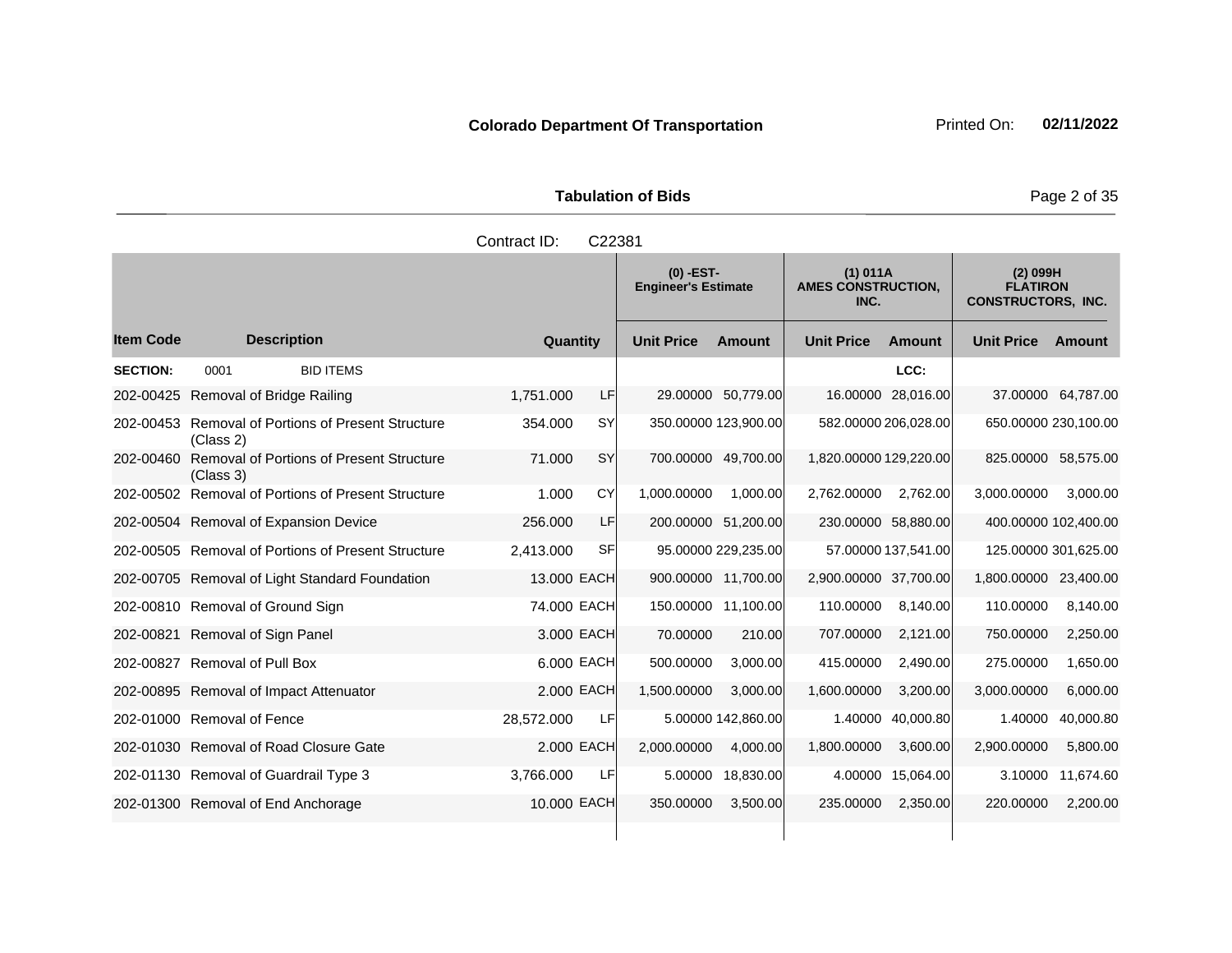| <b>Tabulation of Bids</b> |  |  |  |  |  |  |  |
|---------------------------|--|--|--|--|--|--|--|
| Contract $ID: C22381$     |  |  |  |  |  |  |  |

|                     |                                                       |              |      | $(0)$ -EST-<br><b>Engineer's Estimate</b> |                     | (1) 011A<br><b>AMES CONSTRUCTION,</b><br>INC. |                     | $(2)$ 099H<br><b>FLATIRON</b><br><b>CONSTRUCTORS, INC.</b> |                     |
|---------------------|-------------------------------------------------------|--------------|------|-------------------------------------------|---------------------|-----------------------------------------------|---------------------|------------------------------------------------------------|---------------------|
| <b>Item Code</b>    | <b>Description</b>                                    | Quantity     |      | <b>Unit Price</b>                         | <b>Amount</b>       | <b>Unit Price</b>                             | Amount              | <b>Unit Price</b>                                          | Amount              |
| <b>SECTION:</b>     | <b>BID ITEMS</b><br>0001                              |              |      |                                           |                     |                                               | LCC:                |                                                            |                     |
|                     | 202-04002 Clean Culvert                               | 44.000 EACH  |      | 2,000.00000 88,000.00                     |                     | 2,800.00000 123,200.00                        |                     | 550.00000 24,200.00                                        |                     |
|                     | 202-04007 Plug Culvert                                | 43.000       | CY   | 200.00000                                 | 8.600.00            |                                               | 375.00000 16,125.00 | 250.00000 10,750.00                                        |                     |
|                     | 203-00010 Unclassified Excavation (Complete In Place) | 27,784.000   | CY   |                                           | 22.00000 611,248.00 |                                               | 14.50000 402,868.00 |                                                            | 30.00000 833,520.00 |
|                     | 203-01100 Proof Rolling                               | 40.000 HOUR  |      | 125.00000                                 | 5,000.00            | 245.00000                                     | 9,800.00            | 175.00000                                                  | 7,000.00            |
| 203-01500 Blading   |                                                       | 140,000 HOUR |      |                                           | 150.00000 21,000.00 |                                               | 255.00000 35,700.00 | 115.00000                                                  | 16,100.00           |
| 203-01510 Backhoe   |                                                       | 80.000 HOUR  |      |                                           | 150.00000 12,000.00 |                                               | 230.00000 18,400.00 | 75.00000                                                   | 6,000.00            |
| 203-01550 Dozing    |                                                       | 80.000 HOUR  |      |                                           | 150.00000 12,000.00 |                                               | 260.00000 20,800.00 | 110.00000                                                  | 8,800.00            |
|                     | 203-01594 Combination Loader                          | 80.000 HOUR  |      |                                           | 150.00000 12,000.00 |                                               | 157.00000 12,560.00 | 75.00000                                                   | 6,000.00            |
| 203-01597 Potholing |                                                       | 80,000 HOUR  |      |                                           | 350.00000 28,000.00 |                                               | 395.00000 31,600.00 | 300.00000                                                  | 24,000.00           |
|                     | 206-00000 Structure Excavation                        | 1,868.000    | CY   |                                           | 33.51606 62,608.00  |                                               | 24.00000 44,832.00  | 34.00000                                                   | 63,512.00           |
|                     | 206-00100 Structure Backfill (Class 1)                | 365,000      | CY   |                                           | 63.00000 22,995.00  |                                               | 71.00000 25,915.00  | 56.00000                                                   | 20,440.00           |
|                     | 206-00200 Structure Backfill (Class 2)                | 906.000      | CY   |                                           | 31.50000 28,539.00  |                                               | 24.00000 21,744.00  | 58.00000                                                   | 52,548.00           |
|                     | 206-00360 Mechanical Reinforcement of Soil            | 365.000      | CY   | 125.00000                                 | 45,625.00           |                                               | 34.00000 12,410.00  | 26.00000                                                   | 9,490.00            |
|                     | 206-00520 Filter Material (Class B)                   | 24.000       | CY   | 45.00000                                  | 1,080.00            | 145.00000                                     | 3,480.00            | 52.00000                                                   | 1,248.00            |
|                     | 206-01781 Shoring (Area 1)                            | 1.000        | L SI | 25,000.00000                              | 25,000.00           | 126,000.00000 126,000.00                      |                     | 37,000.00000                                               | 37,000.00           |
|                     | 206-01782 Shoring (Area 2)                            | 1.000        | L Sl | 25,000.00000                              | 25,000.00           | 99,600.00000 99,600.00                        |                     | 17,000.00000                                               | 17.000.00           |

Page 3 of 35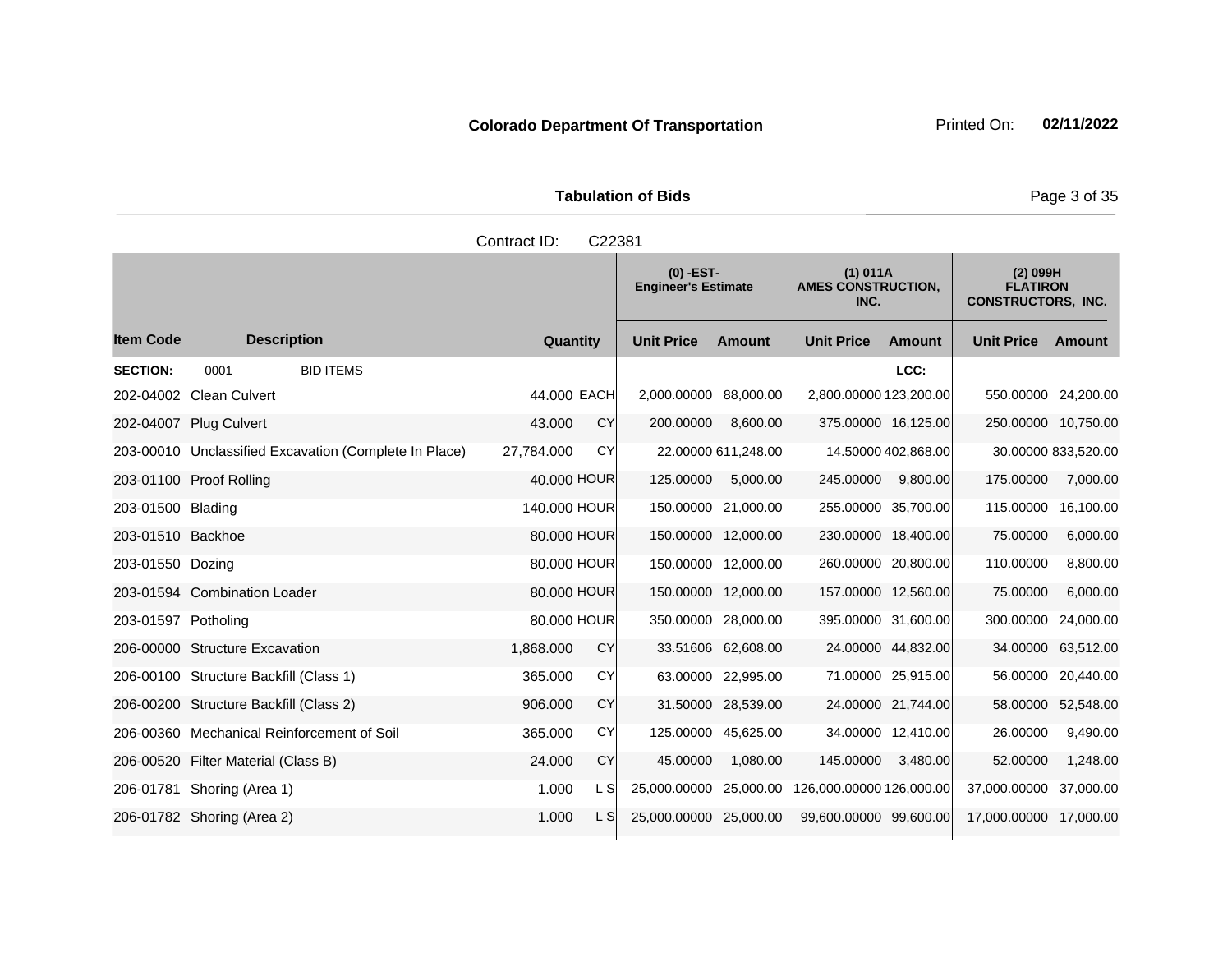| <b>Tabulation of Bids</b> | Page 4 of 35                              |                                                 |                                                            |
|---------------------------|-------------------------------------------|-------------------------------------------------|------------------------------------------------------------|
| Contract ID:<br>C22381    |                                           |                                                 |                                                            |
|                           | $(0)$ -EST-<br><b>Engineer's Estimate</b> | $(1)$ 011A<br><b>AMES CONSTRUCTION,</b><br>INC. | $(2)$ 099H<br><b>FLATIRON</b><br><b>CONSTRUCTORS, INC.</b> |
|                           |                                           |                                                 |                                                            |

|                  |                                        |                                                    |              |           | $(0)$ -EST-<br><b>Engineer's Estimate</b> |                     | (1) 011A<br><b>AMES CONSTRUCTION,</b><br>INC. |                     | $(2)$ 099H<br><b>FLATIRON</b><br><b>CONSTRUCTORS, INC.</b> |                     |
|------------------|----------------------------------------|----------------------------------------------------|--------------|-----------|-------------------------------------------|---------------------|-----------------------------------------------|---------------------|------------------------------------------------------------|---------------------|
| <b>Item Code</b> | <b>Description</b>                     |                                                    | Quantity     |           | <b>Unit Price</b>                         | <b>Amount</b>       | <b>Unit Price</b>                             | <b>Amount</b>       | <b>Unit Price</b>                                          | <b>Amount</b>       |
| <b>SECTION:</b>  | 0001                                   | <b>BID ITEMS</b>                                   |              |           |                                           |                     |                                               | LCC:                |                                                            |                     |
|                  | 206-01783 Shoring (Area 3)             |                                                    | 1.000        | L SI      | 25,000.00000 25,000.00                    |                     | 23,000.00000 23,000.00                        |                     | 13,500.00000 13,500.00                                     |                     |
|                  | 206-01784 Shoring (Area 4)             |                                                    | 1.000        | L SI      | 25,000.00000 25,000.00                    |                     | 85,000.00000 85,000.00                        |                     | 35,000.00000 35,000.00                                     |                     |
|                  | 206-01785 Shoring (Area 5)             |                                                    | 1.000        | L SI      | 25,000.00000 25,000.00                    |                     | 85,000.00000 85,000.00                        |                     | 27,000.00000                                               | 27,000.00           |
|                  | 206-01786 Shoring (Area 6)             |                                                    | 1.000        | L SI      | 25,000.00000 25,000.00                    |                     | 85,000.00000 85,000.00                        |                     | 36,000.00000                                               | 36,000.00           |
|                  | 206-01787 Shoring (Area 7)             |                                                    | 1.000        | L SI      | 25,000.00000 25,000.00                    |                     | 22,000.00000 22,000.00                        |                     | 16,000.00000 16,000.00                                     |                     |
|                  | 207-00700 Topsoil (Onsite)             |                                                    | 10,350.000   | <b>CY</b> |                                           | 15.00000 155,250.00 |                                               | 14.00000 144,900.00 |                                                            | 10.00000 103,500.00 |
|                  | 207-00704 Subgrade Soil Preparation    |                                                    | 1,320.000    | <b>SY</b> | 5.00000                                   | 6,600.00            | 2.00000                                       | 2,640.00            | 5.00000                                                    | 6,600.00            |
|                  | 208-00002 Erosion Log Type 1 (12 Inch) |                                                    | 10,960.000   | LF        | 6.25000                                   | 68,500.00           |                                               | 10.50000 115,080.00 | 4.00000                                                    | 43,840.00           |
|                  | 208-00013 Erosion Log Type 1 (20 Inch) |                                                    | 3,460.000    | LF        |                                           | 8.90000 30,794.00   |                                               | 13.00000 44,980.00  | 9.00000                                                    | 31,140.00           |
|                  | 208-00035 Aggregate Bag                |                                                    | 600.000      | LF        | 10.00000                                  | 6,000.00            |                                               | 18.00000 10,800.00  | 11.00000                                                   | 6,600.00            |
| 208-00041        | Rock Check Dam                         |                                                    | 39.000 EACH  |           |                                           | 900.00000 35,100.00 | 1,000.00000 39,000.00                         |                     | 775.00000                                                  | 30,225.00           |
| 208-00046        | (Type 1)                               | <b>Pre-fabricated Concrete Washout Structure</b>   | 3.000 EACH   |           | 1,500.00000                               | 4,500.00            | 6,500.00000 19,500.00                         |                     | 525.00000                                                  | 1,575.00            |
| 208-00051        |                                        | Storm Drain Inlet Protection (Type I)              | 100.000      | LF        | 20.00000                                  | 2,000.00            | 37.00000                                      | 3.700.00            | 12.00000                                                   | 1,200.00            |
|                  |                                        | 208-00052 Storm Drain Inlet Protection (Type II)   | 20,000       | LF        | 20.00000                                  | 400.00              | 107.00000                                     | 2,140.00            | 110.00000                                                  | 2,200.00            |
|                  |                                        | 208-00103 Removal and Disposal of Sediment (Labor) | 600.000 HOUR |           |                                           | 100.00000 60,000.00 |                                               | 62.00000 37,200.00  | 100.00000 60,000.00                                        |                     |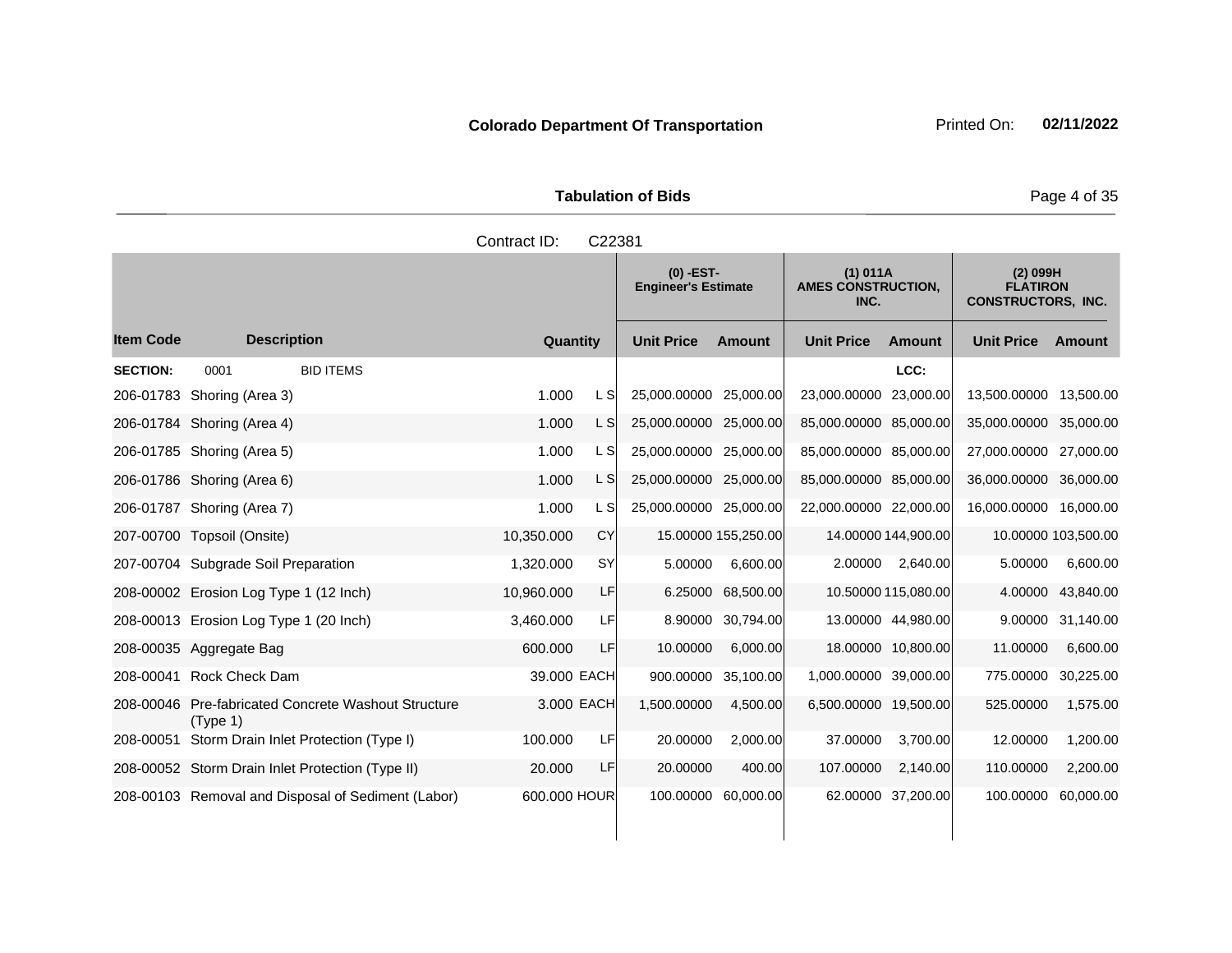Tabulation of Bids **Page 5 of 35** 

|                  | Contract ID:<br>C22381                                      |                        |                                           |                    |                                               |                   |                                                            |           |  |  |
|------------------|-------------------------------------------------------------|------------------------|-------------------------------------------|--------------------|-----------------------------------------------|-------------------|------------------------------------------------------------|-----------|--|--|
|                  |                                                             |                        | $(0)$ -EST-<br><b>Engineer's Estimate</b> |                    | (1) 011A<br><b>AMES CONSTRUCTION,</b><br>INC. |                   | $(2)$ 099H<br><b>FLATIRON</b><br><b>CONSTRUCTORS, INC.</b> |           |  |  |
| <b>Item Code</b> | <b>Description</b>                                          | Quantity               | <b>Unit Price</b>                         | <b>Amount</b>      | <b>Unit Price</b>                             | <b>Amount</b>     | <b>Unit Price</b>                                          | Amount    |  |  |
| <b>SECTION:</b>  | <b>BID ITEMS</b><br>0001                                    |                        |                                           |                    |                                               | LCC:              |                                                            |           |  |  |
| 208-00105        | Removal and Disposal of Sediment<br>(Equipment)             | 250.000 HOUR           | 150.00000 37,500.00                       |                    | 289.00000 72,250.00                           |                   | 140.00000                                                  | 35,000.00 |  |  |
|                  | 208-00106 Sweeping (Sediment Removal)                       | 120,000 HOUR           | 152.75000                                 | 18,330.00          | 152.00000 18,240.00                           |                   | 220.00000                                                  | 26,400.00 |  |  |
|                  | 208-00107 Removal of Trash                                  | 60.000 HOUR            | 40.00000                                  | 2,400.00           | 160.00000                                     | 9,600.00          | 115.00000                                                  | 6,900.00  |  |  |
|                  | 208-00207 Erosion Control Management                        | 80.000<br><b>DAY</b>   | 500.00000                                 | 40,000.00          | 720.00000 57,600.00                           |                   | 1,000.00000                                                | 80,000.00 |  |  |
|                  | 210-00473 Reset TV Cameras                                  | 1.000 EACH             | 1,880.00000                               | 1,880.00           | 2,100.00000                                   | 2,100.00          | 1,650.00000                                                | 1,650.00  |  |  |
|                  | 210-00475 Reset Closed Circuit Television Pole              | 1.000 EACH             | 7,600.00000                               | 7,600.00           | 4,800.00000                                   | 4,800.00          | 6,000.00000                                                | 6,000.00  |  |  |
|                  | 210-00479 Reset Radio Communication Antenna                 | 1.000 EACH             | 940.00000                                 | 940.00             | 1,800.00000                                   | 1,800.00          | 1,300.00000                                                | 1,300.00  |  |  |
|                  | 210-00750 Reset Light Standard                              | 12.000 EACH            | 2,200.00000                               | 26,400.00          | 7,300.00000 87,600.00                         |                   | 8,400.00000 100,800.00                                     |           |  |  |
|                  | 210-00810 Reset Ground Sign                                 | 10.000 EACH            | 300.00000                                 | 3,000.00           | 135.00000                                     | 1,350.00          | 1,000.00000                                                | 10,000.00 |  |  |
|                  | 210-00855 Reset Traffic Signal Controller Cabinet           | 1.000 EACH             | 5,173.00000                               | 5,173.00           | 8,800.00000                                   | 8,800.00          | 10,000.00000                                               | 10,000.00 |  |  |
|                  | 210-04010 Adjust Maintenance Hole                           | 1.000 EACH             | 2,000.00000                               | 2,000.00           | 2,500.00000                                   | 2,500.00          | 1,000.00000                                                | 1,000.00  |  |  |
|                  | 212-00700 Organic Fertilizer                                | <b>LB</b><br>7,600.000 | 0.50000                                   | 3,800.00           | 1.20000                                       | 9,120.00          | 0.25000                                                    | 1,900.00  |  |  |
|                  | 212-00702 Biotic Soil Amendments (Hydraulically<br>Applied) | 20,150.000<br>LB       | 2.00000                                   | 40,300.00          |                                               | 1.70000 34,255.00 | 0.80000                                                    | 16,120.00 |  |  |
| 212-00703 Humate |                                                             | LB<br>1.850.000        |                                           | 40.00000 74,000.00 | 1.00000                                       | 1.850.00          | 0.45000                                                    | 832.50    |  |  |
|                  | 212-00704 Mycorrhizae                                       | LB<br>270.000          |                                           | 50.00000 13,500.00 | 2.50000                                       | 675.00            | 10.00000                                                   | 2,700.00  |  |  |
|                  |                                                             |                        |                                           |                    |                                               |                   |                                                            |           |  |  |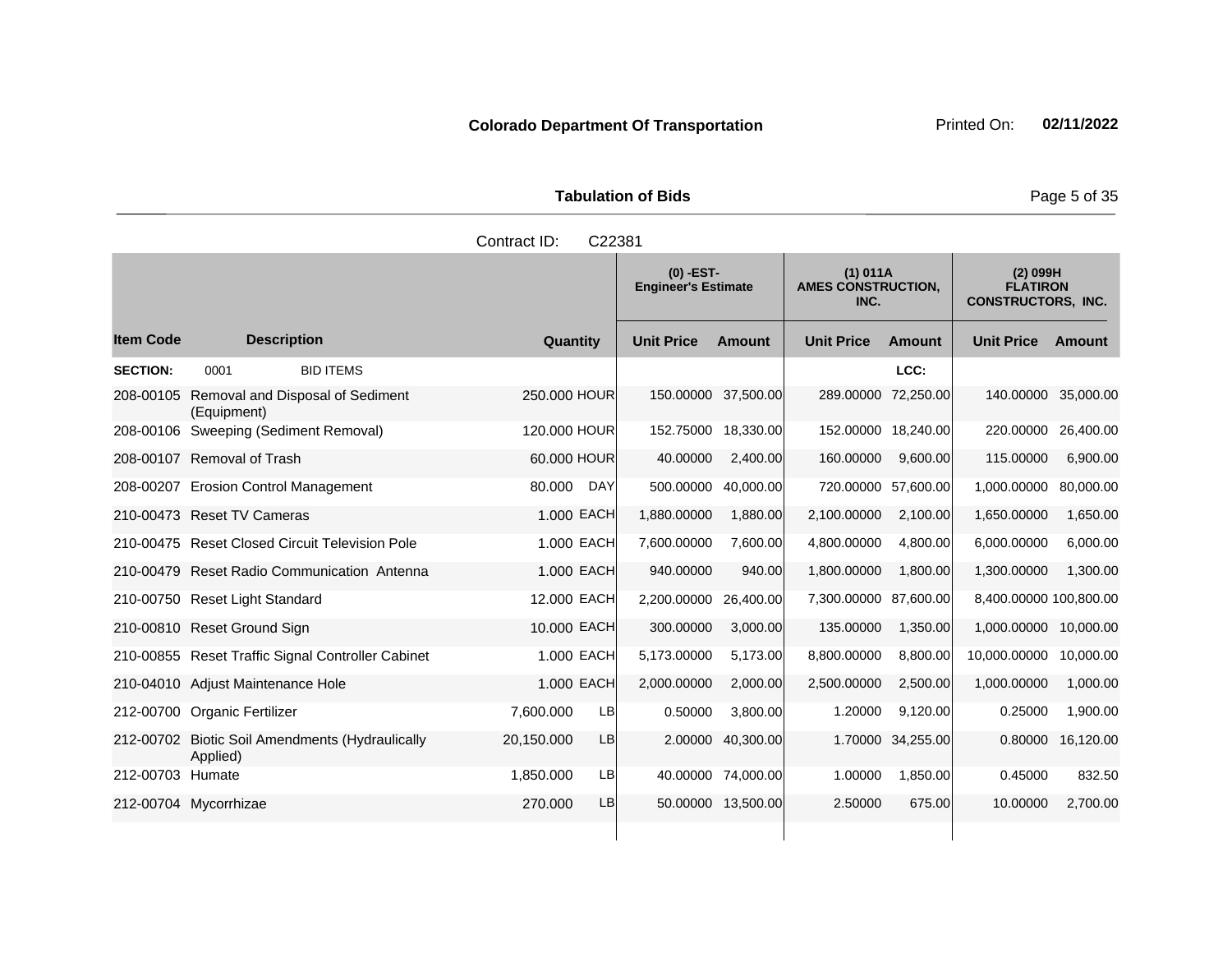Tabulation of Bids **Page 6 of 35** 

|                 |                                                                   | Contract ID:<br>C22381  |                                           |                    |                                               |                   |                                                            |                    |
|-----------------|-------------------------------------------------------------------|-------------------------|-------------------------------------------|--------------------|-----------------------------------------------|-------------------|------------------------------------------------------------|--------------------|
|                 |                                                                   |                         | $(0)$ -EST-<br><b>Engineer's Estimate</b> |                    | (1) 011A<br><b>AMES CONSTRUCTION,</b><br>INC. |                   | $(2)$ 099H<br><b>FLATIRON</b><br><b>CONSTRUCTORS, INC.</b> |                    |
| ltem Code       | <b>Description</b>                                                | Quantity                | <b>Unit Price</b>                         | <b>Amount</b>      | <b>Unit Price</b>                             | <b>Amount</b>     | <b>Unit Price</b>                                          | <b>Amount</b>      |
| <b>SECTION:</b> | <b>BID ITEMS</b><br>0001                                          |                         |                                           |                    |                                               | LCC:              |                                                            |                    |
|                 | 212-00706 Seeding (Native) Drill                                  | 9,600 ACRE              | 900.00000                                 | 8,640.00           | 1,300.00000                                   | 12,480.00         | 1,200.00000                                                | 11,520.00          |
|                 | 212-00707 Seeding (Native) Hydraulic                              | 6.600 ACRE              | 1,500.00000                               | 9,900.00           | 1,600.00000                                   | 10,560.00         | 1,900.00000                                                | 12,540.00          |
|                 | 212-00708 Seeding (Native) Broadcast                              | 1.400 ACRE              | 15,000.00000 21,000.00                    |                    | 3,000.00000                                   | 4,200.00          | 4,500.00000                                                | 6,300.00           |
|                 | 212-00709 Seeding (Wetland) Drill                                 | 0.100 ACRE              | 2,500.00000                               | 250.00             | 9,400.00000                                   | 940.00            | 15,000.00000                                               | 1,500.00           |
|                 | 213-00002 Mulching (Weed Free Hay)                                | 0.200 ACRE              | 2,000.00000                               | 400.00             | 5,500.00000                                   | 1,100.00          | 4,100.00000                                                | 820.00             |
|                 | 213-00012 Spray-on Mulch Blanket                                  | 6.000 ACRE              | 2,000.00000                               | 12,000.00          | 2,600.00000 15,600.00                         |                   | 3,800.00000                                                | 22,800.00          |
|                 | 213-00061 Mulch Tackifier                                         | 80.000<br><b>LB</b>     | 5.00000                                   | 400.00             | 5.00000                                       | 400.00            | 2.70000                                                    | 216.00             |
|                 | 213-00150 Bonded Fiber Matrix                                     | 20.000 ACRE             | 3,000.00000                               | 60,000.00          | 2,900.00000 58,000.00                         |                   | 3,600.00000                                                | 72,000.00          |
|                 | 213-00700 Landscape Boulder                                       | 48,000 EACH             | 500.00000 24,000.00                       |                    | 550.00000 26,400.00                           |                   | 550.00000                                                  | 26,400.00          |
|                 | 214-01013 Live Willow Stakes                                      | 150.000 EACH            | 6.00000                                   | 900.00             | 7.00000                                       | 1,050.00          | 13.00000                                                   | 1,950.00           |
| 214-01420       | (SNC #1) Nursery Stock Container                                  | 30,000 EACH             | 22.00000                                  | 660.00             | 220.00000                                     | 6,600.00          | 50.00000                                                   | 1,500.00           |
| 216-00201       | Soil Retention Blanket (Straw-Coconut)<br>(Biodegradable Class 1) | 48,320.000<br><b>SY</b> |                                           | 2.50000 120,800.00 |                                               | 1.50000 72,480.00 |                                                            | 2.60000 125,632.00 |
|                 | 216-00303 Turf Reinforcement Mat (Class 3)                        | <b>SY</b><br>6,860.000  | 5.30000                                   | 36,358.00          |                                               | 7.50000 51,450.00 | 9.00000                                                    | 61,740.00          |
|                 | 240-00000 Wildlife Biologist                                      | 60.000 HOUR             | 125.00000                                 | 7,500.00           | 150.00000                                     | 9,000.00          | 140.00000                                                  | 8,400.00           |

240-00010 Removal of Nests **1000000 10000 100000** 100.00000 4,000.00 130.00000 5,200.00 127.00000 5,080.00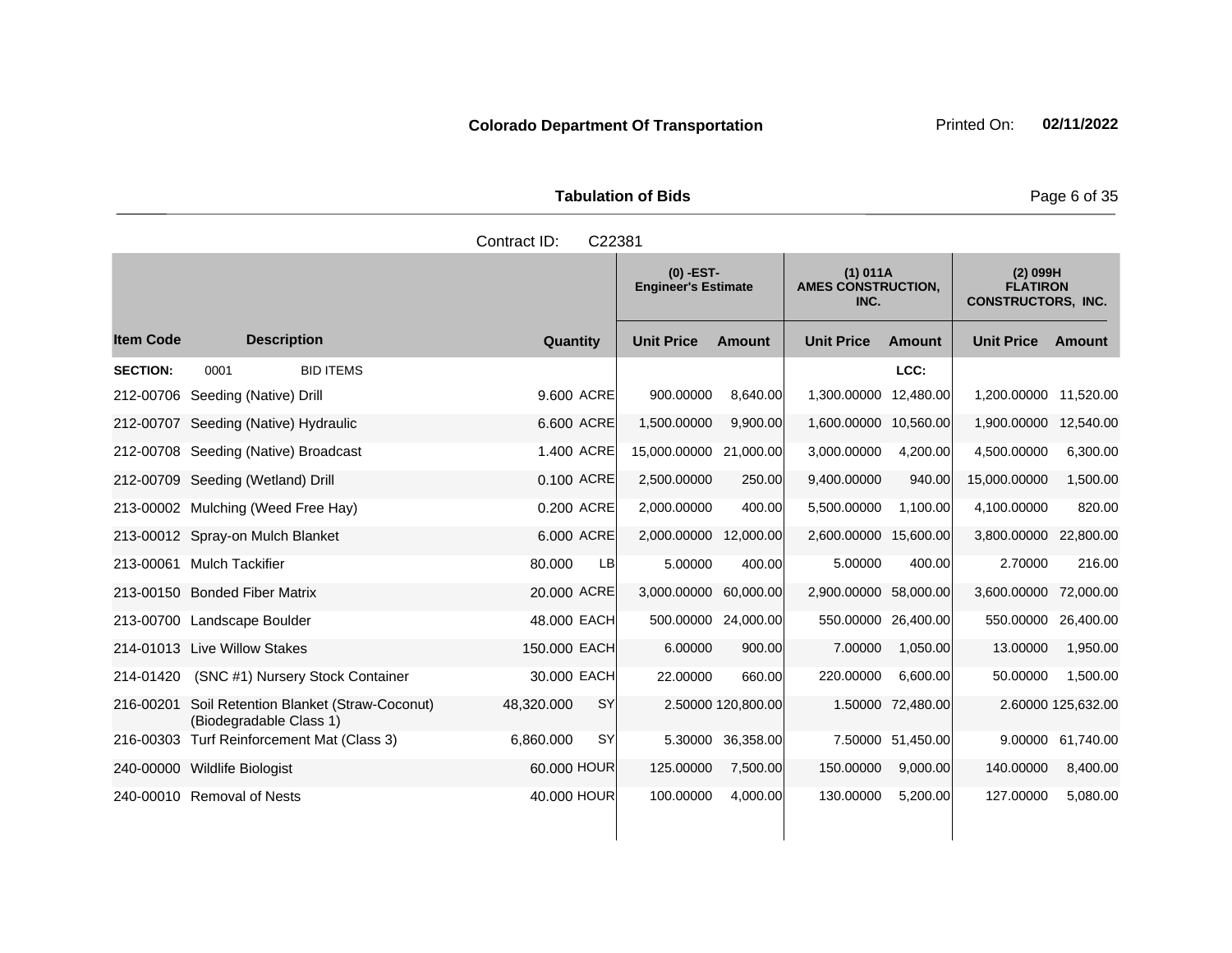| <b>Tabulation of Bids</b> |  |  |  |  |  |  |
|---------------------------|--|--|--|--|--|--|
| Contract ID: C22381       |  |  |  |  |  |  |

|                    |                                                               |            |             | $(0)$ -EST-<br><b>Engineer's Estimate</b> |                             | (1) 011A<br><b>AMES CONSTRUCTION,</b><br>INC. |                           | $(2)$ 099H<br><b>FLATIRON</b><br><b>CONSTRUCTORS, INC.</b> |                            |
|--------------------|---------------------------------------------------------------|------------|-------------|-------------------------------------------|-----------------------------|-----------------------------------------------|---------------------------|------------------------------------------------------------|----------------------------|
| <b>Item Code</b>   | <b>Description</b>                                            |            | Quantity    | <b>Unit Price</b>                         | <b>Amount</b>               | <b>Unit Price</b>                             | Amount                    | <b>Unit Price</b>                                          | Amount                     |
| <b>SECTION:</b>    | <b>BID ITEMS</b><br>0001                                      |            |             |                                           |                             |                                               | LCC:                      |                                                            |                            |
| 250-00010          | Environmental Health and Safety<br>Management                 | 1.000      | L SI        | 10,000.00000                              | 10,000.00                   | 3,700.00000                                   | 3,700.00                  | 2,100.00000                                                | 2,100.00                   |
| 250-00110          | <b>Health and Safety Officer</b>                              |            | 80.000 HOUR | 200.00000                                 | 16,000.00                   | 150.00000                                     | 12,000.00                 | 90.00000                                                   | 7,200.00                   |
| 250-00120          | <b>Material Sampling and Delivery</b>                         |            | 2.000 EACH  | 2,000.00000                               | 4,000.00                    | 86.00000                                      | 172.00                    | 400.00000                                                  | 800.00                     |
|                    | 304-01005 Aggregate Base Course (Class 1)                     | 20.654.000 | CY          |                                           | 25.00000 516,350.00         |                                               | 67.00000 1,383,818.<br>00 |                                                            | 50.00000 1,032,700.<br>ററ  |
|                    | 304-03005 Aggregate Base Course (Class 3)                     | 266.000    | <b>CY</b>   | 30.00000                                  | 7,980.00                    |                                               | 75.00000 19,950.00        |                                                            | 102.00000 27,132.00        |
| 304-06007          | Aggregate Base Course (Class 6)                               | 2,586.000  | CY          |                                           | 41.00000 106,026.00         |                                               | 66.00000 170,676.00       |                                                            | 90.00000 232,740.00        |
|                    | 304-09000 Aggregate Base Course (Special)                     | 6,390.000  | CY          |                                           | 25.00000 159,750.00         |                                               | 23.50000 150,165.00       |                                                            | 12.00000 76,680.00         |
| 310-00610          | Full Depth Reclamation of Hot Mix Asphalt<br>Pavement (8-12") | 16,432.000 | <b>SY</b>   |                                           | 3.00000 49,296.00           |                                               | 2.40000 39,436.80         |                                                            | 2.60000 42,723.20          |
| 403-34701          | Hot Mix Asphalt (Grading SX) (75)                             | 40,335.000 | <b>TON</b>  |                                           | 100.00000 4,033,500.<br>00l | 105.00000 4,235,175.                          | 00                        |                                                            | 115.00000 4,638,525.<br>00 |
|                    | 411-03352 Asphalt Cement Performance Grade (PG<br>$58-28$     | 1,392.000  | <b>TON</b>  |                                           | 500.00000 696,000.00        |                                               | 630.00000 876,960.00      |                                                            | 675.00000 939,600.00       |
|                    | 411-03355 Asphalt Cement Performance Grade (PG<br>$58-34)$    | 1,037.000  | <b>TON</b>  |                                           | 600.00000 622,200.00        |                                               | 826.00000 856,562.00      |                                                            | 875.00000 907,375.00       |
| 411-10255          | Emulsified Asphalt (Slow-Setting)                             | 14,899.000 | GAL         | 4.00000                                   | 59,596.00                   |                                               | 2.30000 34,267.70         | 3.50000                                                    | 52,146.50                  |
|                    | 420-00102 Geotextile (Erosion Control) (Class 1)              | 245.000    | <b>SY</b>   | 8.60000                                   | 2,107.00                    | 24.00000                                      | 5,880.00                  | 11.00000                                                   | 2,695.00                   |
| 502-00460 Pile Tip |                                                               |            | 14.000 EACH | 250.00000                                 | 3,500.00                    | 350.00000                                     | 4,900.00                  | 180.00000                                                  | 2,520.00                   |

**Page 7 of 35**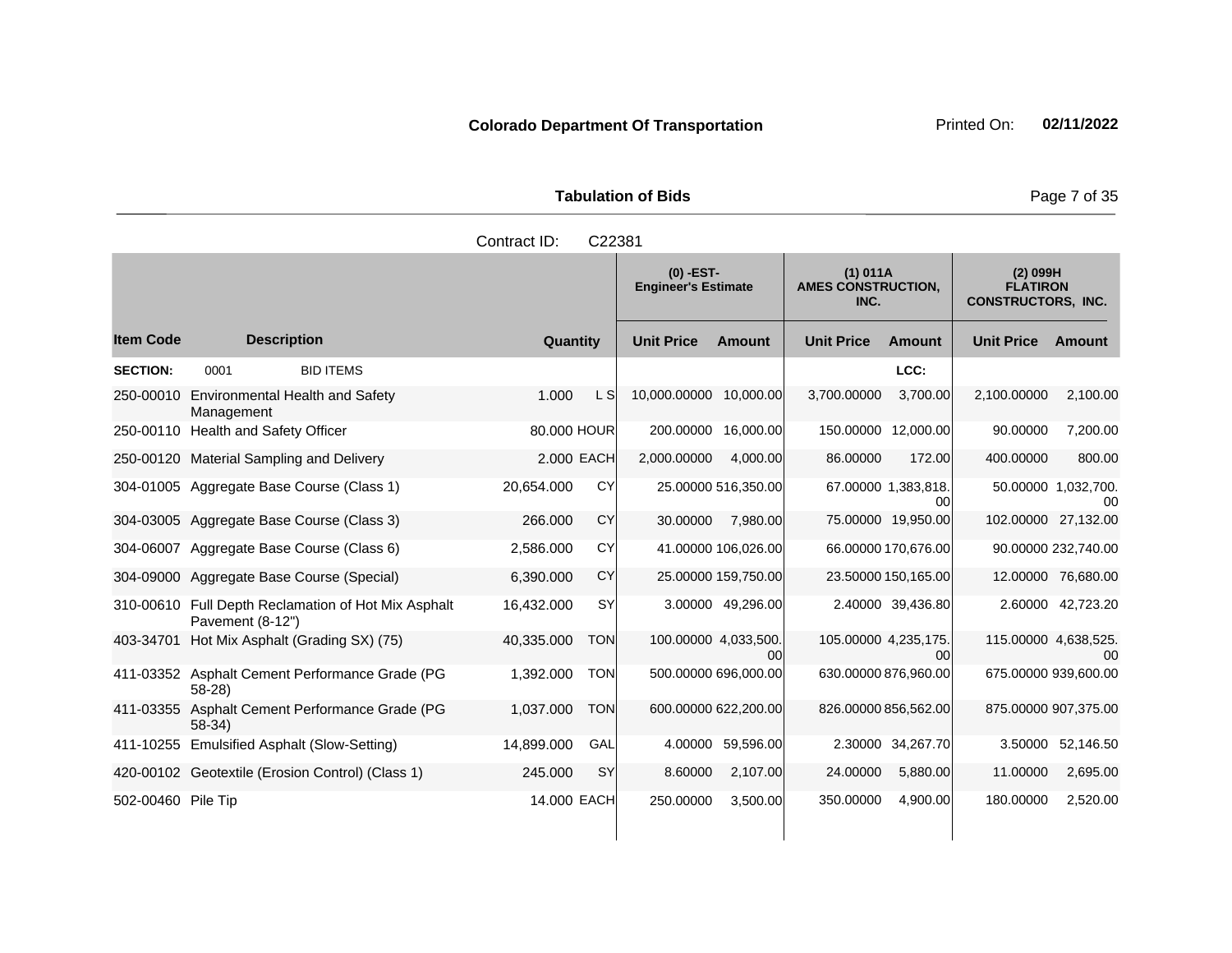Tabulation of Bids **Page 8 of 35** 

|                  |                                                   | Contract ID: | C22381    |                                           |                          |                                               |                          |                                                            |                          |
|------------------|---------------------------------------------------|--------------|-----------|-------------------------------------------|--------------------------|-----------------------------------------------|--------------------------|------------------------------------------------------------|--------------------------|
|                  |                                                   |              |           | $(0)$ -EST-<br><b>Engineer's Estimate</b> |                          | (1) 011A<br><b>AMES CONSTRUCTION,</b><br>INC. |                          | $(2)$ 099H<br><b>FLATIRON</b><br><b>CONSTRUCTORS, INC.</b> |                          |
| <b>Item Code</b> | <b>Description</b>                                | Quantity     |           | <b>Unit Price</b>                         | <b>Amount</b>            | <b>Unit Price</b>                             | Amount                   | <b>Unit Price Amount</b>                                   |                          |
| <b>SECTION:</b>  | <b>BID ITEMS</b><br>0001                          |              |           |                                           |                          |                                               | LCC:                     |                                                            |                          |
|                  | 502-00500 Complete Joint Penetration (CJP) Splice | 2,000 EACH   |           | 1,500.00000                               | 3,000.00                 | 1,600.00000                                   | 3,200.00                 | 800.00000                                                  | 1,600.00                 |
|                  | 502-02000 Dynamic Load Testing                    | 4.000        | L S       | 32,000.00000 128,000.00                   |                          | 5,300.00000 21,200.00                         |                          | 2,600.00000                                                | 10,400.00                |
|                  | 502-11057 Steel Piling (HP 10x57)                 | 37.000       | LF        | 100.00000                                 | 3,700.00                 | 106.00000                                     | 3,922.00                 | 375.00000 13,875.00                                        |                          |
|                  | 502-11274 Steel Piling (HP 12x74)                 | 360,000      | LF        |                                           | 100.00000 36,000.00      | 210.00000 75,600.00                           |                          | 295.00000 106,200.00                                       |                          |
|                  | 503-00024 Drilled Shaft (24 Inch)                 | 9.000        | LF        | 360.00000                                 | 3,240.00                 | 1,300.00000 11,700.00                         |                          | 600.00000                                                  | 5,400.00                 |
|                  | 503-00048 Drilled Shaft (48 Inch)                 | 52.000       | <b>LF</b> | 1,200.00000 62,400.00                     |                          | 1,450.00000 75,400.00                         |                          | 1,250.00000 65,000.00                                      |                          |
|                  | 503-01100 Micropile (10 Inch)                     | 2,090.000    | LF        |                                           | 167.00000 349,030.00     | 270.00000 564,300.00                          |                          | 195.00000 407,550.00                                       |                          |
|                  | 503-02000 Verification Test Pile                  | 6.000 EACH   |           | 22,000.00000 132,000.00                   |                          | 21,500.00000 129,000.00                       |                          | 20,000.00000 120,000.00                                    |                          |
|                  | 506-00050 Slope Mattress                          | 388.000      | CY        | 100.00000 38,800.00                       |                          | 250.00000 97,000.00                           |                          | 210.00000 81,480.00                                        |                          |
|                  | 506-00209 Riprap (9 Inch)                         | 164.000      | CY        |                                           | 160.00000 26,240.00      |                                               | 150.00000 24,600.00      | 102.00000 16,728.00                                        |                          |
|                  | 506-00212 Riprap (12 Inch)                        | 185.000      | CY        |                                           | 200.00000 37,000.00      | 124.00000 22,940.00                           |                          | 100.00000                                                  | 18,500.00                |
|                  | 506-01020 Geogrid Reinforcement                   | 223.000      | <b>SY</b> | 5.00000                                   | 1,115.00                 | 8.00000                                       | 1,784.00                 | 31.00000                                                   | 6,913.00                 |
|                  | 507-00000 Concrete Slope and Ditch Paving         | 25.000       | <b>CY</b> | 1,000.00000 25,000.00                     |                          |                                               | 500.00000 12,500.00      | 800.00000                                                  | 20,000.00                |
|                  | 509-00000 Structural Steel                        | 541,937.000  | LB        |                                           | 4.25000 2,303,232.<br>25 |                                               | 4.90000 2,655,491.<br>30 |                                                            | 3.80000 2,059,360.<br>60 |
|                  | 512-00101 Bearing Device (Type I)                 | 4.000 EACH   |           | 5,000.00000 20,000.00                     |                          | 6,100.00000 24,400.00                         |                          | 6,200.00000 24,800.00                                      |                          |
|                  |                                                   |              |           |                                           |                          |                                               |                          |                                                            |                          |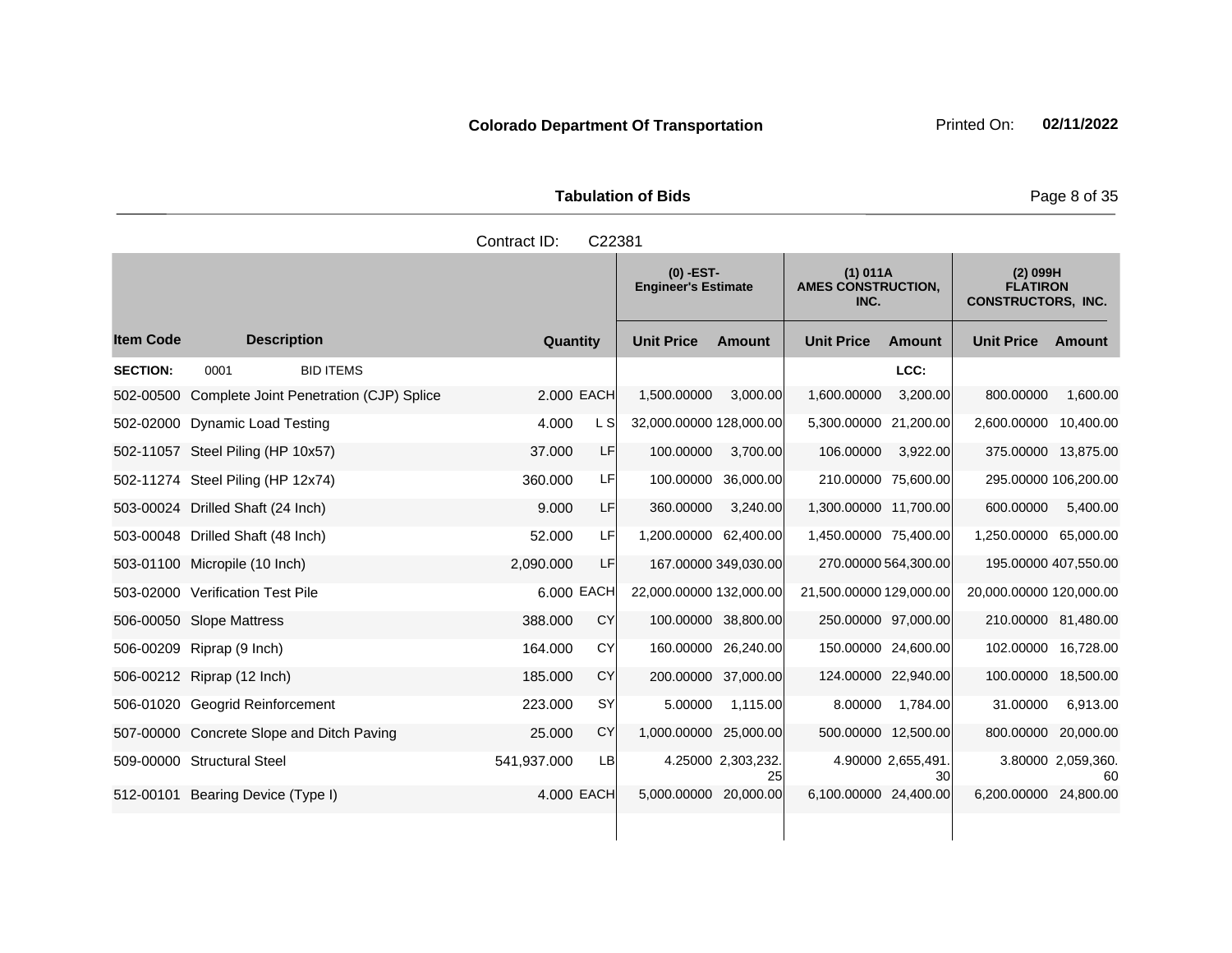| <b>Tabulation of Bids</b> |  |
|---------------------------|--|

|                  |                                                       | Contract ID:   | C22381    |                                           |                      |                                               |                      |                                                            |                      |
|------------------|-------------------------------------------------------|----------------|-----------|-------------------------------------------|----------------------|-----------------------------------------------|----------------------|------------------------------------------------------------|----------------------|
|                  |                                                       |                |           | $(0)$ -EST-<br><b>Engineer's Estimate</b> |                      | (1) 011A<br><b>AMES CONSTRUCTION,</b><br>INC. |                      | $(2)$ 099H<br><b>FLATIRON</b><br><b>CONSTRUCTORS, INC.</b> |                      |
| <b>Item Code</b> | <b>Description</b>                                    | Quantity       |           | <b>Unit Price</b>                         | <b>Amount</b>        | <b>Unit Price</b>                             | <b>Amount</b>        | Unit Price Amount                                          |                      |
| <b>SECTION:</b>  | <b>BID ITEMS</b><br>0001                              |                |           |                                           |                      |                                               | LCC:                 |                                                            |                      |
|                  | 512-00102 Bearing Device (Type II)                    | 16.000 EACH    |           | 2,100.00000 33,600.00                     |                      | 7,900.00000 126,400.00                        |                      | 7,200.00000 115,200.00                                     |                      |
|                  | 514-00000 Pipe Railing                                | 676.000        | LF        |                                           | 50.00000 33,800.00   |                                               | 210.00000 141,960.00 |                                                            | 180.00000 121,680.00 |
|                  | 515-00120 Waterproofing (Membrane)                    | 5,839.000      | SY        |                                           | 21.00000 122,619.00  |                                               | 21.00000 122,619.00  |                                                            | 28.00000 163,492.00  |
|                  | 515-00400 Concrete Sealer                             | 1,175.000      | SY        |                                           | 21.00000 24,675.00   |                                               | 17.00000 19,975.00   |                                                            | 27.00000 31,725.00   |
| 518-01001        | Bridge Expansion Joint (Asphaltic Plug)               | 181.000        | LF        |                                           | 200.00000 36,200.00  |                                               | 275.00000 49,775.00  |                                                            | 450.00000 81,450.00  |
|                  | 518-01004 Bridge Expansion Device (0-4 Inch)          | 124.000        | <b>LF</b> |                                           | 325.00000 40,300.00  |                                               | 355.00000 44,020.00  |                                                            | 450.00000 55,800.00  |
|                  | 601-01000 Concrete Class B                            | 25,000         | CY        | 1,000.00000 25,000.00                     |                      | 2,090.00000 52,250.00                         |                      | 1,400.00000 35,000.00                                      |                      |
|                  | 601-03040 Concrete Class D (Bridge)                   | 661.100        | CY        | 1,515.00000 1,001,566.                    | 50                   | 1,720.00000 1,137,092.                        | 00                   | 1,850.00000 1,223,035.                                     | 00                   |
|                  | 601-03057 Concrete Class DR                           | 119,000        | CY        | 2,640.00000 314,160.00                    |                      | 1,100.00000 130,900.00                        |                      | 1,100.00000 130,900.00                                     |                      |
|                  | 601-40300 Structural Concrete Coating                 | 1,175.000      | SY        |                                           | 15.00000 17,625.00   |                                               | 21.00000 24,675.00   |                                                            | 33.00000 38,775.00   |
|                  | 601-40302 Structural Concrete Coating (Anti-Graffiti) | 2,284.000      | <b>SF</b> | 3.00000                                   | 6,852.00             | 4.00000                                       | 9,136.00             |                                                            | 5.50000 12,562.00    |
|                  | 601-51005 Galvanic Anodes                             | 2,125.000 EACH |           |                                           | 40.00000 85,000.00   |                                               | 33.00000 70,125.00   |                                                            | 40.00000 85,000.00   |
|                  | 602-00000 Reinforcing Steel                           | 17,371.000     | <b>LB</b> |                                           | 3.00000 52,113.00    |                                               | 1.65000 28,662.15    |                                                            | 1.70000 29,530.70    |
|                  | 602-00020 Reinforcing Steel (Epoxy Coated)            | 163,271.000    | LB        |                                           | 2.00000 326,542.00   |                                               | 1.80000 293,887.80   |                                                            | 1.75000 285,724.25   |
|                  | 603-00025 Culvert Lining (24 Inch) (Special)          | 612.000        | LF        |                                           | 300.00000 183,600.00 |                                               | 382.00000 233,784.00 |                                                            | 310.00000 189,720.00 |

Page 9 of 35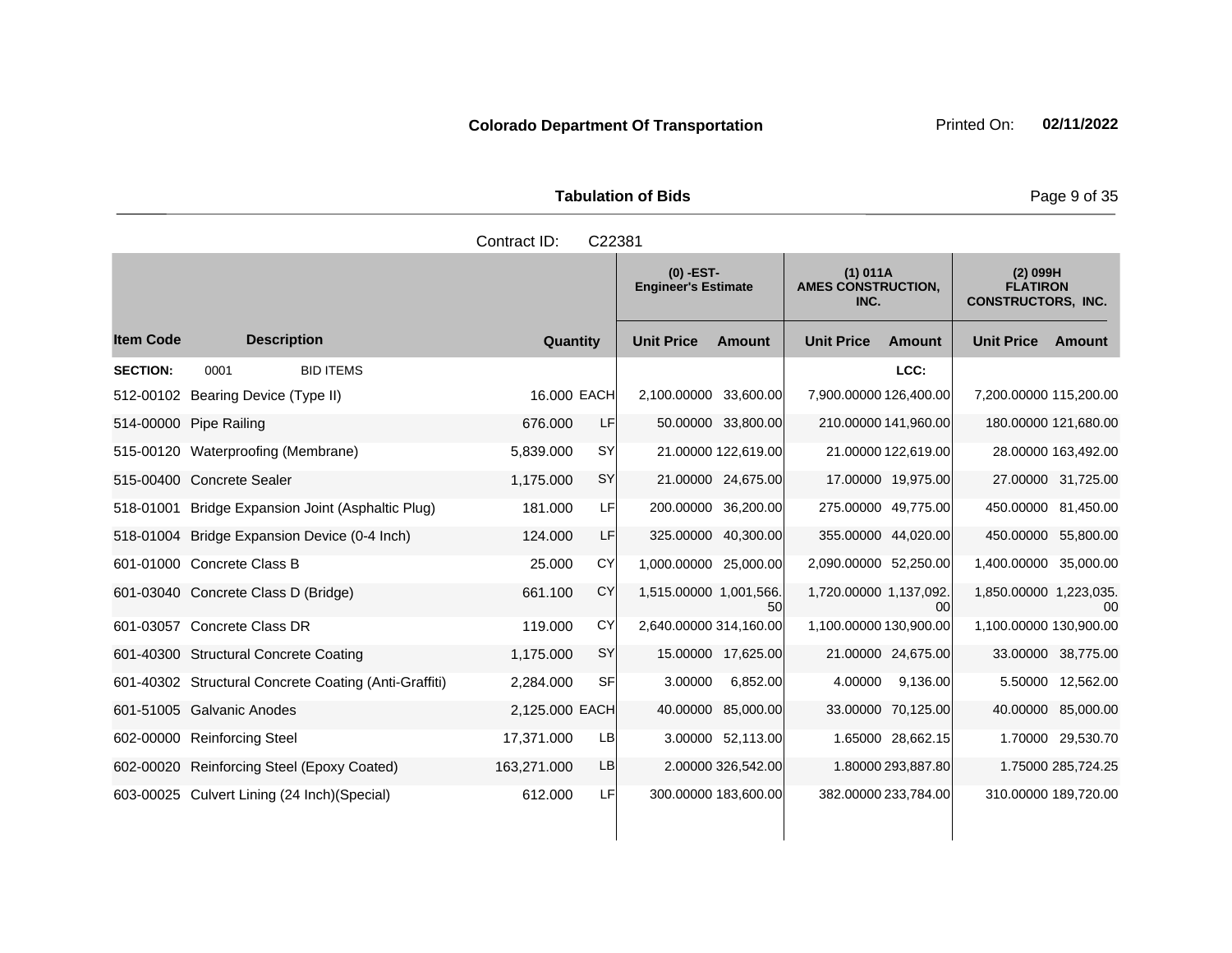Tabulation of Bids **Page 10 of 35** 

|                  |                                                                  | Contract ID:    | C22381                 |                                           |                       |                                               |                       |                                                            |
|------------------|------------------------------------------------------------------|-----------------|------------------------|-------------------------------------------|-----------------------|-----------------------------------------------|-----------------------|------------------------------------------------------------|
|                  |                                                                  |                 |                        | $(0)$ -EST-<br><b>Engineer's Estimate</b> |                       | (1) 011A<br><b>AMES CONSTRUCTION,</b><br>INC. |                       | $(2)$ 099H<br><b>FLATIRON</b><br><b>CONSTRUCTORS, INC.</b> |
| <b>Item Code</b> | <b>Description</b>                                               | Quantity        | <b>Unit Price</b>      | Amount                                    | <b>Unit Price</b>     | Amount                                        | <b>Unit Price</b>     | Amount                                                     |
| <b>SECTION:</b>  | <b>BID ITEMS</b><br>0001                                         |                 |                        |                                           |                       | LCC:                                          |                       |                                                            |
|                  | 603-05024 24 Inch Reinforced Concrete End Section                | 2.000 EACH      | 1,700.00000            | 3,400.00                                  | 2,500.00000           | 5,000.00                                      | 3,500.00000           | 7,000.00                                                   |
|                  | 603-10060 6 Inch Corrugated Steel Pipe                           | 20.000<br>LF    | 150.00000              | 3,000.00                                  | 220.00000             | 4,400.00                                      | 100.00000             | 2,000.00                                                   |
|                  | 603-10240 24 Inch Corrugated Steel Pipe                          | LF<br>141.000   |                        | 150.00000 21,150.00                       | 350.00000 49,350.00   |                                               | 130.00000             | 18,330.00                                                  |
|                  | 603-30024 24 Inch Steel End Section                              | 3.000 EACH      | 650.00000              | 1.950.00                                  | 550,00000             | 1.650.00                                      | 1,250.00000           | 3,750.00                                                   |
|                  | 603-50024 24 Inch Plastic Pipe                                   | LF<br>50.000    | 150.00000              | 7,500.00                                  | 200.00000 10,000.00   |                                               | 105.00000             | 5,250.00                                                   |
|                  | 604-00305 Inlet Type C (5 Foot)                                  | 7.000 EACH      | 5,000.00000 35,000.00  |                                           | 4,800.00000 33,600.00 |                                               | 6,100.00000           | 42,700.00                                                  |
|                  | 604-00310 Inlet Type C (10 Foot)                                 | 3.000 EACH      | 7,000.00000 21,000.00  |                                           | 5,500.00000 16,500.00 |                                               | 7,700.00000           | 23,100.00                                                  |
|                  | 604-25007 Vane Grate Inlet Special (Double) (5 Foot)             | 1.000 EACH      | 10,000.00000 10,000.00 |                                           | 7,000.00000           | 7,000.00                                      | 4,500.00000           | 4,500.00                                                   |
|                  | 604-30010 Maintenance Hole Slab Base (10 Foot)                   | 2.000 EACH      | 7,000.00000 14,000.00  |                                           | 6,400.00000 12,800.00 |                                               | 6,300.00000 12,600.00 |                                                            |
|                  | 606-00302 Guardrail Type 3 (31 Inch Midwest Guardrail<br>System) | LF<br>5,530.000 |                        | 40.00000 221,200.00                       |                       | 52.00000 287,560.00                           |                       | 50.00000 276,500.00                                        |
|                  | 606-00305 Guardrail Type 3 (Special)                             | LF<br>914.000   |                        | 60.00000 54,840.00                        |                       | 55.00000 50,270.00                            |                       | 53.00000 48,442.00                                         |
|                  | 606-00910 Guardrail Type 9 (Style CA)                            | LFI<br>803.000  |                        | 150.00000 120,450.00                      |                       | 165.00000 132,495.00                          | 160.00000 128,480.00  |                                                            |
|                  | 606-00916 Guardrail Type 9 (Style CA) (Special)                  | 575.000<br>LF   |                        | 175.00000 100,625.00                      |                       | 320.00000 184,000.00                          | 325.00000 186,875.00  |                                                            |
|                  | 606-00940 Guardrail Type 9 (Style CE)                            | LF<br>676.000   |                        | 225.00000 152,100.00                      |                       | 570.00000 385,320.00                          | 485.00000 327,860.00  |                                                            |
|                  | 606-01340 End Anchorage Type 3D                                  | 8,000 EACH      | 1,800.00000 14,400.00  |                                           | 1,600.00000 12,800.00 |                                               | 3,400.00000 27,200.00 |                                                            |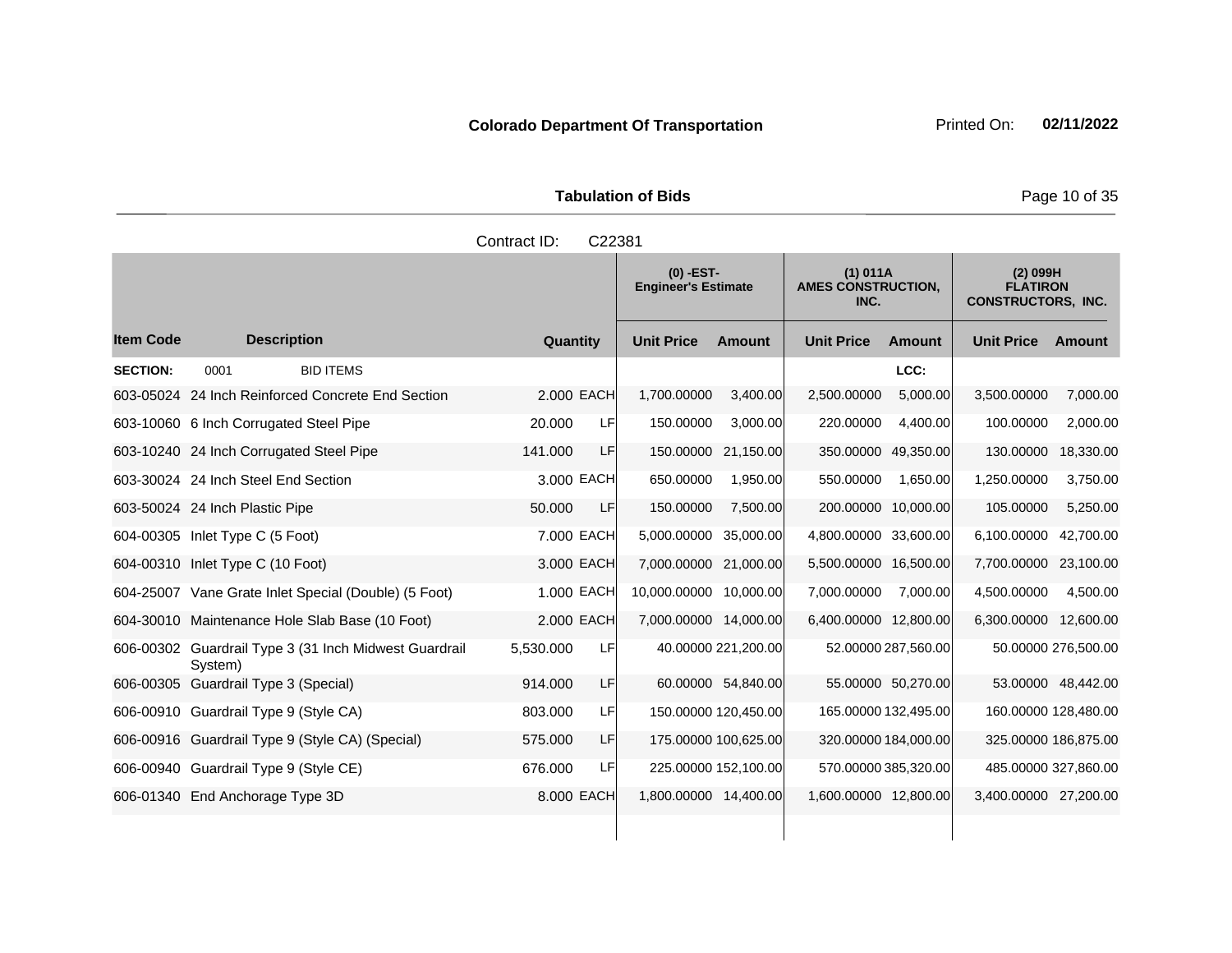Tabulation of Bids **Page 11 of 35** 

|                  |                                      | Contract ID:<br>C22381 |                                           |                                               |                                                            |
|------------------|--------------------------------------|------------------------|-------------------------------------------|-----------------------------------------------|------------------------------------------------------------|
|                  |                                      |                        | $(0)$ -EST-<br><b>Engineer's Estimate</b> | (1) 011A<br><b>AMES CONSTRUCTION,</b><br>INC. | $(2)$ 099H<br><b>FLATIRON</b><br><b>CONSTRUCTORS, INC.</b> |
| <b>Item Code</b> | <b>Description</b>                   | Quantity               | <b>Unit Price</b><br><b>Amount</b>        | <b>Unit Price</b><br><b>Amount</b>            | <b>Unit Price</b><br>Amount                                |
| <b>SECTION:</b>  | <b>BID ITEMS</b><br>0001             |                        |                                           | LCC:                                          |                                                            |
|                  | 606-01370 Transition Type 3G         | 7.000 EACH             | 2,800.00000 19,600.00                     | 5,400.00000 37,800.00                         | 5,300.00000 37,100.00                                      |
|                  | 606-01372 Transition Type GR9-GR3    | 4.000 EACH             | 1,800.00000<br>7,200.00                   | 8,800.00000 35,200.00                         | 14,000.00000 56,000.00                                     |
|                  | 606-01380 Transition Type 3H         | 5.000 EACH             | 9,000.00<br>1,800.00000                   | 2,500.00000 12,500.00                         | 2,500.00000 12,500.00                                      |
|                  | 606-01407 Transition Type BR9-GR3    | 4.000 EACH             | 2,000.00000<br>8,000.00                   | 9,400.00000 37,600.00                         | 12,000.00000 48,000.00                                     |
|                  | 606-02003 End Anchorage (Nonflared)  | 3.000 EACH             | 3,800.00000 11,400.00                     | 5,600.00000 16,800.00                         | 4,700.00000 14,100.00                                      |
|                  | 606-02005 End Anchorage (Flared)     | 8.000 EACH             | 3,200.00000 25,600.00                     | 5,500.00000 44,000.00                         | 4,400.00000 35,200.00                                      |
|                  | 606-10900 Bridge Rail Type 9         | LF<br>940.000          | 150.00000 141,000.00                      | 366.00000 344,040.00                          | 415.00000 390,100.00                                       |
|                  | 607-11350 Fence Deer                 | LF<br>28,000.000       | 25.00000 700,000.00                       | 26.00000 728,000.00                           | 30.00000 840,000.00                                        |
|                  | 607-11525 Fence (Plastic)            | 5,830.000<br>LFI       | 5.00000 29,150.00                         | 6.00000 34,980.00                             | 5.00000 29,150.00                                          |
|                  | 607-60002 Game Ramp                  | 14.000 EACH            | 13,000.00000 182,000.00                   | 24,000.00000 336,000.00                       | 25,000.00000 350,000.00                                    |
|                  | 607-60004 4 Foot Gate Walk           | 3.000 EACH             | 1,500.00000<br>4,500.00                   | 935.00000<br>2,805.00                         | 2,850.00<br>950.00000                                      |
|                  | 607-60116 16 Foot Gate               | 1.000 EACH             | 2,500.00000<br>2,500.00                   | 2,500.00000<br>2,500.00                       | 2,500.00000<br>2,500.00                                    |
|                  | 607-60120 20 Foot Gate               | 1.000 EACH             | 2,500.00000<br>2,500.00                   | 2,800.00000<br>2,800.00                       | 2,800.00000<br>2,800.00                                    |
|                  | 607-60620 Road Closure Gate          | 2.000 EACH             | 1,700.00000<br>3,400.00                   | 23,000.00000 46,000.00                        | 25,000.00000<br>50,000.00                                  |
|                  | 608-00006 Concrete Sidewalk (6 Inch) | SY<br>882.000          | 80.00000<br>70,560.00                     | 77.00000 67,914.00                            | 61,740.00<br>70.00000                                      |
|                  | 608-00010 Concrete Curb Ramp         | SY<br>18.000           | 200.00000<br>3,600.00                     | 190.00000<br>3,420.00                         | 175.00000<br>3,150.00                                      |
|                  |                                      |                        |                                           |                                               |                                                            |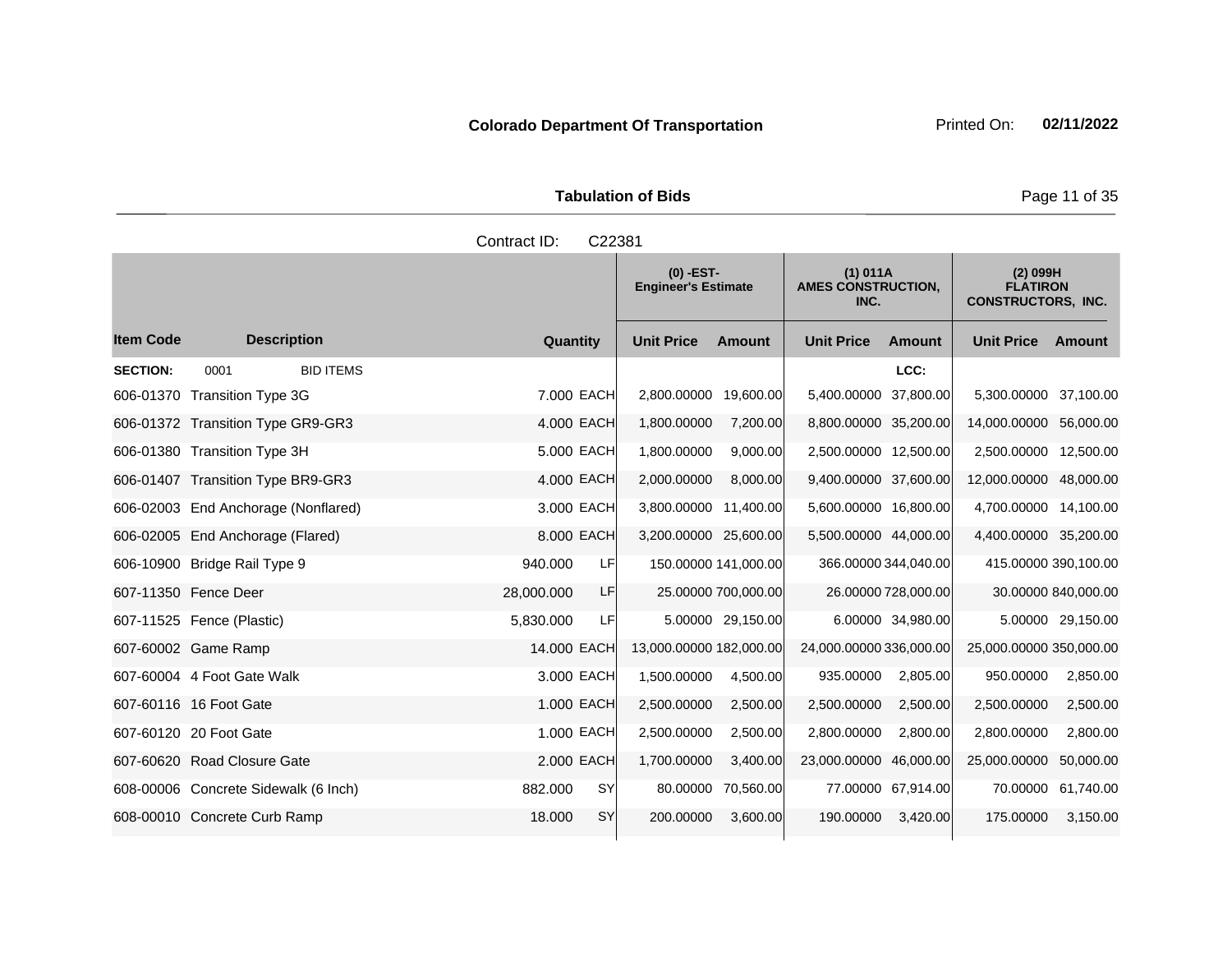Tabulation of Bids **Page 12 of 35** 

|                  |                                                      | Contract ID: | C22381     |                                           |                     |                                               |                     |                                                            |                     |
|------------------|------------------------------------------------------|--------------|------------|-------------------------------------------|---------------------|-----------------------------------------------|---------------------|------------------------------------------------------------|---------------------|
|                  |                                                      |              |            | $(0)$ -EST-<br><b>Engineer's Estimate</b> |                     | (1) 011A<br><b>AMES CONSTRUCTION,</b><br>INC. |                     | $(2)$ 099H<br><b>FLATIRON</b><br><b>CONSTRUCTORS, INC.</b> |                     |
| <b>Item Code</b> | <b>Description</b>                                   | Quantity     |            | <b>Unit Price</b>                         | <b>Amount</b>       | <b>Unit Price</b>                             | <b>Amount</b>       | <b>Unit Price</b>                                          | Amount              |
| <b>SECTION:</b>  | <b>BID ITEMS</b><br>0001                             |              |            |                                           |                     |                                               | LCC:                |                                                            |                     |
|                  | 609-21010 Curb and Gutter Type 2 (Section I-B)       | 378.000      | LF         |                                           | 50.00000 18,900.00  | 36.00000                                      | 13.608.00           | 32.00000                                                   | 12,096.00           |
|                  | 609-23000 Gutter (Special)                           | 144.000      | LF         |                                           | 100.00000 14,400.00 | 44.00000                                      | 6,336.00            | 41.00000                                                   | 5,904.00            |
|                  | 609-24002 Gutter Type 2 (2 Foot)                     | 750.000      | LF         | 30.00000                                  | 22,500.00           |                                               | 24.50000 18,375.00  | 20.00000                                                   | 15,000.00           |
|                  | 609-60011 Curb Type 6 (Section M)                    | 254.000      | LF         | 30.00000                                  | 7,620.00            |                                               | 118.00000 29,972.00 | 17.00000                                                   | 4,318.00            |
|                  | 610-00020 Median Cover Material (Patterned Concrete) | 55.000       | SFI        | 30.00000                                  | 1,650.00            | 22.00000                                      | 1,210.00            | 22.00000                                                   | 1,210.00            |
| 612-00001        | Delineator (Type I)                                  | 143.000 EACH |            | 26.00000                                  | 3,718.00            | 17.00000                                      | 2,431.00            | 20.00000                                                   | 2,860.00            |
|                  | 612-00002 Delineator (Type II)                       | 89.000 EACH  |            | 28.00000                                  | 2,492.00            | 21.00000                                      | 1,869.00            | 22.00000                                                   | 1,958.00            |
|                  | 612-00003 Delineator (Type III)                      | 25.000 EACH  |            | 31.00000                                  | 775.00              | 22.00000                                      | 550.00              | 24.00000                                                   | 600.00              |
| 612-00021        | Delineator (Type I) (Barrier)                        |              | 6.000 EACH | 75.00000                                  | 450.00              | 130.00000                                     | 780.00              | 125.00000                                                  | 750.00              |
|                  | 612-00260 Location Marker (Fiber Optic) (Dome)       |              | 8.000 EACH | 120.00000                                 | 960.00              | 230.00000                                     | 1,840.00            | 450.00000                                                  | 3,600.00            |
|                  | 613-00200 2 Inch Electrical Conduit                  | 1,600.000    | LF         | 25.00000                                  | 40,000.00           |                                               | 80.00000 128,000.00 |                                                            | 70.00000 112,000.00 |
|                  | 613-00206 2 Inch Electrical Conduit (Bored)          | 265.000      | LF         | 30.00000                                  | 7,950.00            |                                               | 106.00000 28,090.00 |                                                            | 122.00000 32,330.00 |
|                  | 613-01200 2 Inch Electrical Conduit (Plastic)        | 2,250.000    | LF         | 25.00000                                  | 56,250.00           |                                               | 80.00000 180,000.00 |                                                            | 75.00000 168,750.00 |
|                  | 613-07000 Pull Box (Special)                         |              | 2.000 EACH | 1,000.00000                               | 2,000.00            | 2,000.00000                                   | 4,000.00            | 2.800.00000                                                | 5,600.00            |
|                  | 613-07001 Type One Pull Box                          |              | 4.000 EACH | 1,000.00000                               | 4,000.00            | 1,400.00000                                   | 5,600.00            | 1,850.00000                                                | 7,400.00            |
|                  | 613-07002 Type Two Pull Box                          | 16.000 EACH  |            | 1,800.00000 28,800.00                     |                     | 1,900.00000 30,400.00                         |                     | 2,000.00000                                                | 32,000.00           |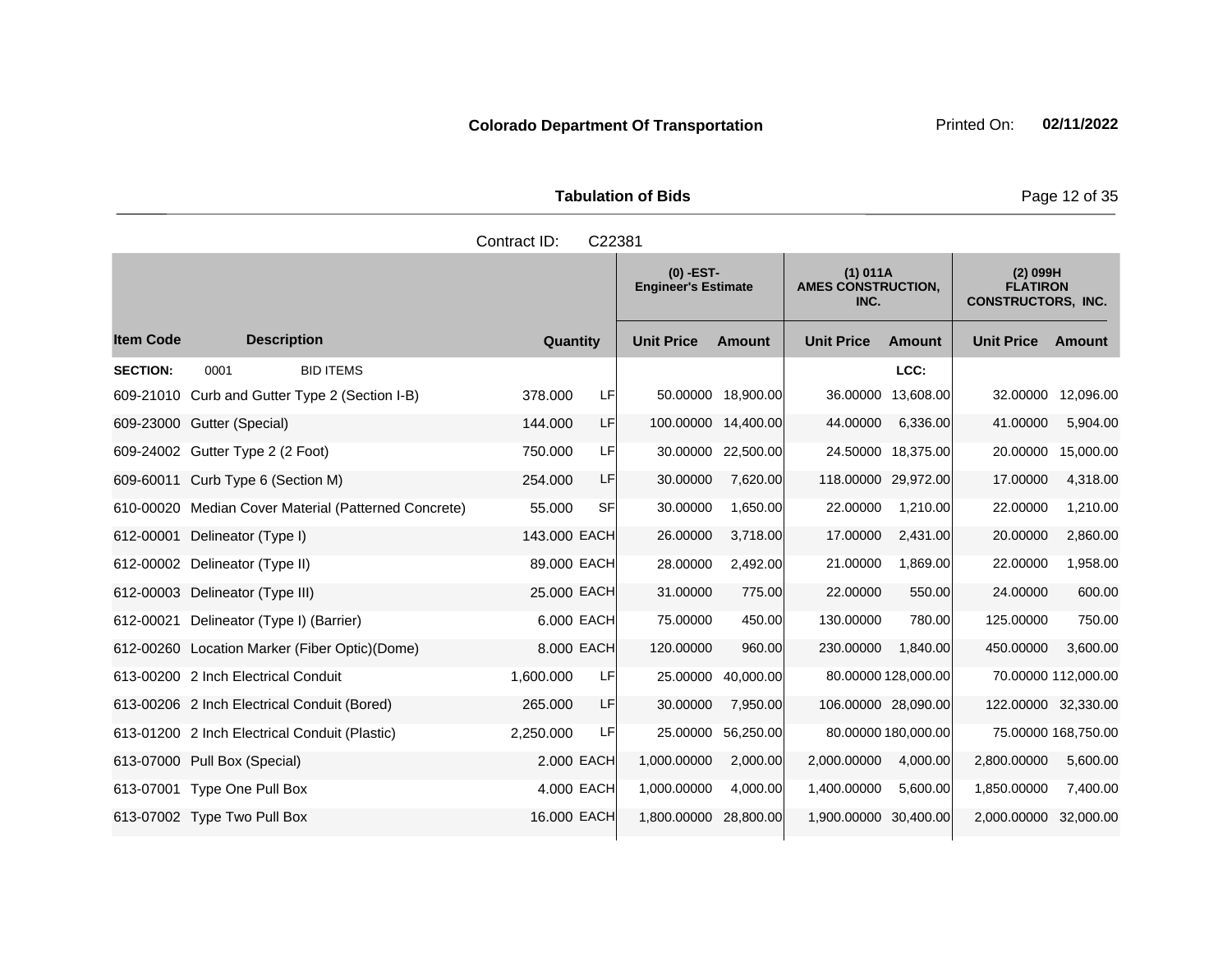Tabulation of Bids **Page 13 of 35** 

|                  |                                                                           | Contract ID:    | C22381                |                                           |                        |                                       |                                                            |                    |
|------------------|---------------------------------------------------------------------------|-----------------|-----------------------|-------------------------------------------|------------------------|---------------------------------------|------------------------------------------------------------|--------------------|
|                  |                                                                           |                 |                       | $(0)$ -EST-<br><b>Engineer's Estimate</b> |                        | (1) 011A<br><b>AMES CONSTRUCTION,</b> | $(2)$ 099H<br><b>FLATIRON</b><br><b>CONSTRUCTORS, INC.</b> |                    |
| <b>Item Code</b> | <b>Description</b>                                                        | Quantity        | <b>Unit Price</b>     | Amount                                    | <b>Unit Price</b>      | Amount                                | <b>Unit Price Amount</b>                                   |                    |
| <b>SECTION:</b>  | <b>BID ITEMS</b><br>0001                                                  |                 |                       |                                           |                        | LCC:                                  |                                                            |                    |
|                  | 613-07004 Type Four Pull Box                                              | 10,000 EACH     | 1,800.00000           | 18,000.00                                 | 3,200.00000 32,000.00  |                                       | 4,300.00000 43,000.00                                      |                    |
| 613-10000 Wiring |                                                                           | L S<br>1.000    | 5,000.00000           | 5,000.00                                  | 72,000.00000 72,000.00 |                                       | 65,000.00000 65,000.00                                     |                    |
|                  | 613-13025 Luminaire (LED) (25,000 Lumens)                                 | 6,000 EACH      | 800.00000             | 4,800.00                                  | 1,800.00000 10,800.00  |                                       | 2,000.00000 12,000.00                                      |                    |
|                  | 613-34400 Light Standard Metal (40 Foot)                                  | 4.000 EACH      | 5,000.00000           | 20,000.00                                 | 7,000.00000 28,000.00  |                                       | 6,000.00000 24,000.00                                      |                    |
|                  | 613-40000 Concrete Foundation Pad                                         | 1.000 EACH      | 5,600.00000           | 5,600.00                                  | 3,800.00000            | 3,800.00                              | 5,000.00000                                                | 5,000.00           |
|                  | 613-40010 Light Standard Foundation                                       | 6.000 EACH      | 3,000.00000 18,000.00 |                                           | 4,500.00000 27,000.00  |                                       | 6,500.00000                                                | 39,000.00          |
|                  | 613-81690 Safety Switch                                                   | 2.000 EACH      | 5,000.00000 10,000.00 |                                           | 4,900.00000            | 9,800.00                              | 13,200.00000 26,400.00                                     |                    |
|                  | 614-00011 Sign Panel (Class I)                                            | SF<br>165.000   | 24.00000              | 3,960.00                                  | 27.00000               | 4,455.00                              | 30.00000                                                   | 4,950.00           |
|                  | 614-00012 Sign Panel (Class II)                                           | 657.000<br>SFI  |                       | 26.00000 17,082.00                        |                        | 34.00000 22,338.00                    | 37.00000                                                   | 24,309.00          |
|                  | 614-00013 Sign Panel (Class III)                                          | SF<br>1,087.000 |                       | 33.00000 35,871.00                        |                        | 52.00000 56,524.00                    |                                                            | 55.00000 59,785.00 |
|                  | 614-01226 Steel Signpost (W 12x26)                                        | 53.000          | LF<br>120.00000       | 6,360.00                                  | 140.00000              | 7,420.00                              | 150.00000                                                  | 7,950.00           |
|                  | 614-01503 Steel Sign Support (2-Inch Round)(Post and<br>Socket)           | 25.000 EACH     | 250.00000             | 6,250.00                                  | 435.00000 10,875.00    |                                       | 460.00000                                                  | 11,500.00          |
| 614-01573        | Steel Sign Support (2-1/2 Inch Round NP-<br>40)(Post & Slipbase)          | 32.000 EACH     | 450.00000 14,400.00   |                                           | 540.00000 17,280.00    |                                       | 570.00000 18,240.00                                        |                    |
|                  | 614-01583 Steel Sign Support (2-1/2 In Round Sch 80)<br>(Post & Slipbase) | 25,000 EACH     | 550.00000 13,750.00   |                                           | 635.00000 15,875.00    |                                       | 670.00000 16,750.00                                        |                    |
|                  | 614-03007 Concrete Footing (Type 7)                                       | 2,000 EACH      | 4,000.00000           | 8,000.00                                  | 5,200.00000 10,400.00  |                                       | 5,450.00000 10,900.00                                      |                    |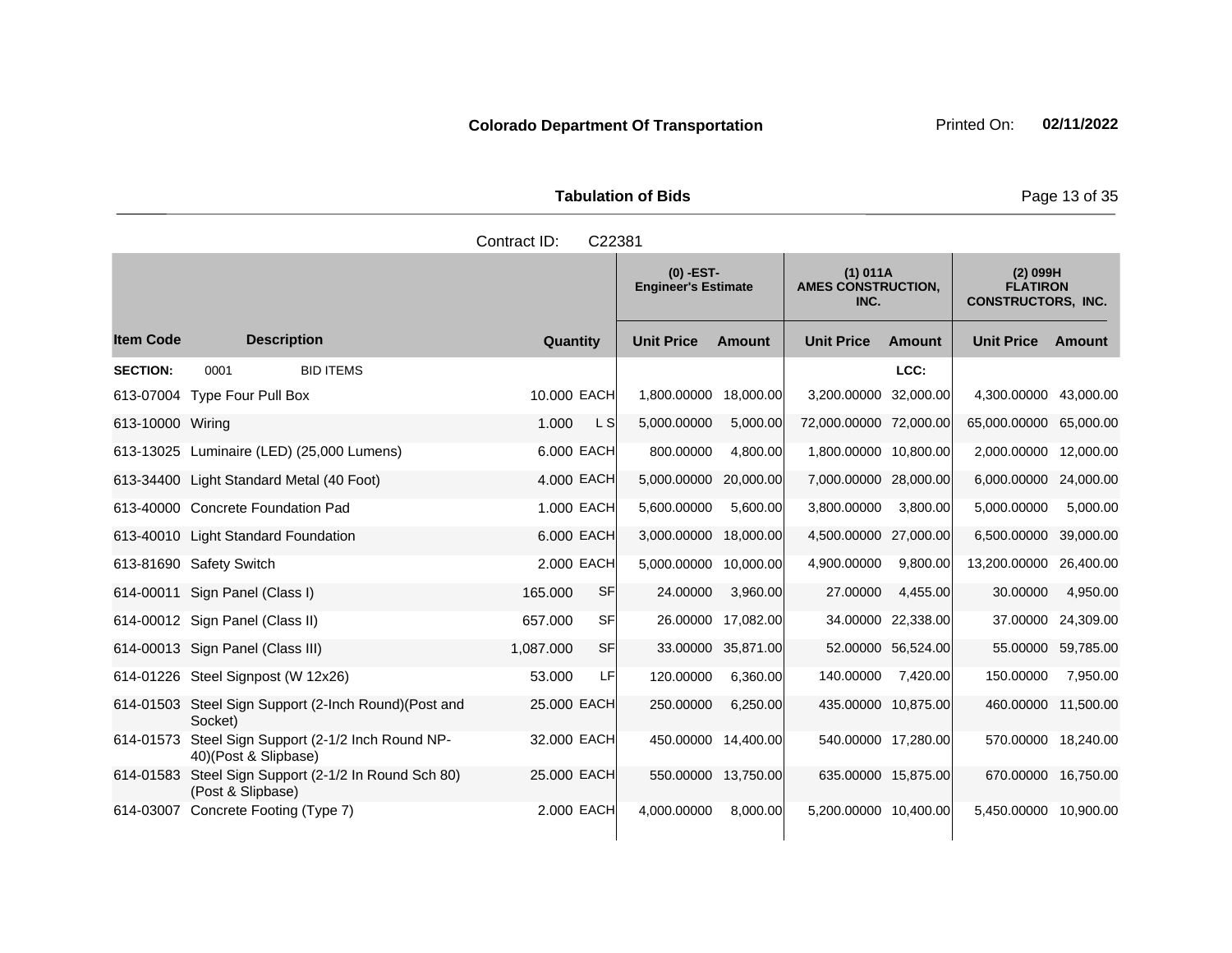Tabulation of Bids **Page 14 of 35** 

|                  |                                                         | Contract ID:<br>C22381 |                                           |               |                                               |                   |                                                            |           |
|------------------|---------------------------------------------------------|------------------------|-------------------------------------------|---------------|-----------------------------------------------|-------------------|------------------------------------------------------------|-----------|
|                  |                                                         |                        | $(0)$ -EST-<br><b>Engineer's Estimate</b> |               | (1) 011A<br><b>AMES CONSTRUCTION,</b><br>INC. |                   | $(2)$ 099H<br><b>FLATIRON</b><br><b>CONSTRUCTORS, INC.</b> |           |
| <b>Item Code</b> | <b>Description</b>                                      | Quantity               | <b>Unit Price</b>                         | <b>Amount</b> | <b>Unit Price</b>                             | <b>Amount</b>     | <b>Unit Price</b>                                          | Amount    |
| <b>SECTION:</b>  | <b>BID ITEMS</b><br>0001                                |                        |                                           |               |                                               | LCC:              |                                                            |           |
| 614-32400        | Monotube Overhead Sign Cantilever (24<br>Inch Diameter) | 2.000 EACH             | 55,000.00000 110,000.00                   |               | 83,000.00000 166,000.00                       |                   | 85,000.00000 170,000.00                                    |           |
| 614-72875        | Loop Detector Wire                                      | LF<br>200.000          | 10.00000                                  | 2,000.00      | 47.00000                                      | 9,400.00          | 37.00000                                                   | 7,400.00  |
| 614-85001        | Impact Attenuator                                       | 2.000 EACH             | 30,000.00000                              | 60,000.00     | 48,000.00000 96,000.00                        |                   | 45,000.00000                                               | 90,000.00 |
|                  | 614-87010 Fiber Optic Cable (Single Mode) (12 Fiber)    | 2,800.000<br>LF        | 10.00000                                  | 28,000.00     |                                               | 6.50000 18,200.00 | 5.60000                                                    | 15,680.00 |
|                  | 614-87350 Test Fiber Optic Cable                        | L S<br>1.000           | 5,000.00000                               | 5,000.00      | 6,200.00000                                   | 6,200.00          | 23,000.00000                                               | 23,000.00 |
| 614-87448        | Fiber Optic Cable (Single Mode) (48<br>Strands)         | 2,200.000<br>LF        | 5.00000                                   | 11,000.00     |                                               | 7.00000 15,400.00 | 8.00000                                                    | 17,600.00 |
|                  | 614-87512 Splice Fiber Optic Cable (12 Strand)          | 2.000 EACH             | 2,000.00000                               | 4,000.00      | 2,200.00000                                   | 4,400.00          | 3,500.00000                                                | 7,000.00  |
|                  | 614-87548 Splice Fiber Optic Cable (48 Strand)          | 1.000 EACH             | 5,000.00000                               | 5,000.00      | 4,300.00000                                   | 4,300.00          | 9,400.00000                                                | 9,400.00  |
|                  | 614-87612 Terminate Fiber Optic Cable (12 Strand)       | 2.000 EACH             | 2,000.00000                               | 4,000.00      | 2,100.00000                                   | 4,200.00          | 2,800.00000                                                | 5,600.00  |
|                  | 614-87648 Terminate Fiber Optic Cable (48 Strand)       | 1.000 EACH             | 3,000.00000                               | 3,000.00      | 3,500.00000                                   | 3,500.00          | 8,000.00000                                                | 8,000.00  |
|                  | 615-00030 Embankment Protector Type 3                   | 1.000 EACH             | 2,100.00000                               | 2,100.00      | 3,600.00000                                   | 3,600.00          | 2,400.00000                                                | 2,400.00  |
|                  | 615-00050 Embankment Protector Type 5                   | 4.000 EACH             | 2,500.00000                               | 10,000.00     | 4,600.00000 18,400.00                         |                   | 2,100.00000                                                | 8,400.00  |
|                  | 620-00002 Field Office (Class 2)                        | 1.000 EACH             | 30,000.00000                              | 30,000.00     | 110,000.00000 110,000.00                      |                   | 168,000.00000 168,000.00                                   |           |
|                  | 620-00012 Field Laboratory (Class 2)                    | 1.000 EACH             | 25,000.00000                              | 25,000.00     | 55,000.00000 55,000.00                        |                   | 85,000.00000                                               | 85,000.00 |
|                  | 620-00020 Sanitary Facility                             | 1.000 EACH             | 3,000.00000                               | 3,000.00      | 4,300.00000                                   | 4,300.00          | 5,000.00000                                                | 5,000.00  |
|                  |                                                         |                        |                                           |               |                                               |                   |                                                            |           |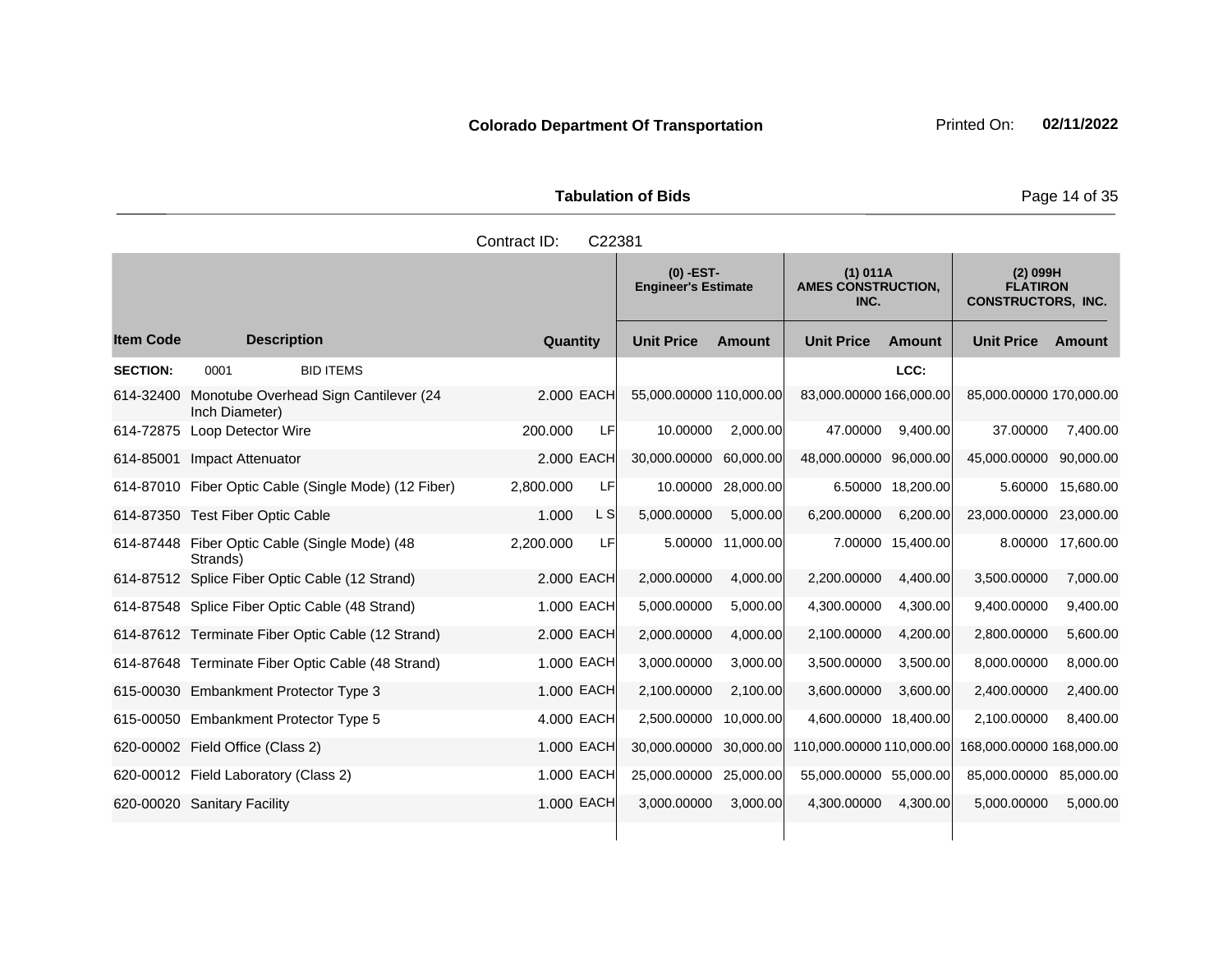Tabulation of Bids **Page 15 of 35** 

|                  |                                                                                | Contract ID:   | C22381     |                                |                                           |                                |                                               |                                                   |                                                            |
|------------------|--------------------------------------------------------------------------------|----------------|------------|--------------------------------|-------------------------------------------|--------------------------------|-----------------------------------------------|---------------------------------------------------|------------------------------------------------------------|
|                  |                                                                                |                |            |                                | $(0)$ -EST-<br><b>Engineer's Estimate</b> |                                | (1) 011A<br><b>AMES CONSTRUCTION,</b><br>INC. |                                                   | $(2)$ 099H<br><b>FLATIRON</b><br><b>CONSTRUCTORS, INC.</b> |
| <b>Item Code</b> | <b>Description</b>                                                             | Quantity       |            | <b>Unit Price</b>              | <b>Amount</b>                             | <b>Unit Price</b>              | <b>Amount</b>                                 | <b>Unit Price Amount</b>                          |                                                            |
| <b>SECTION:</b>  | <b>BID ITEMS</b><br>0001                                                       |                |            |                                |                                           |                                | LCC:                                          |                                                   |                                                            |
| 621-00450        | <b>Detour Pavement</b>                                                         | 1,560.000      | <b>SY</b>  | 50.00000                       | 78,000.00                                 | 177.00000 276,120.00           |                                               |                                                   | 90.00000 140,400.00                                        |
| 622-00250 Bench  |                                                                                |                | 1.000 EACH | 2,000.00000                    | 2,000.00                                  | 3,300.00000                    | 3,300.00                                      | 2,200.00000                                       | 2,200.00                                                   |
|                  | 624-23019 18 Inch Drainage Pipe (Class 3) (Complete<br>In Place)               | 549.000        | LF         |                                | 100.00000 54,900.00                       | 112.00000 61,488.00            |                                               |                                                   | 80.00000 43,920.00                                         |
| 624-23025        | 24 Inch Drainage Pipe (Class 3) (Complete<br>In Place)                         | 237.000        | LF         | 150.00000 35,550.00            |                                           | 180.00000 42,660.00            |                                               | 112.00000 26,544.00                               |                                                            |
|                  | 625-00000 Construction Surveying                                               | 1.000          | L SI       | 150,000.00000 150,000.00       |                                           |                                |                                               | 280,000.00000 280,000.00 215,000.00000 215,000.00 |                                                            |
|                  | 625-00001 Construction Surveying (Hourly)                                      | 80.000 HOUR    |            |                                | 200.00000 16,000.00                       | 264.00000 21,120.00            |                                               | 200.00000 16,000.00                               |                                                            |
|                  | 626-00000 Mobilization                                                         | 1.000          | L S        | 2,000,000. 2,000,000.<br>00000 | 00l                                       | 2,067,000. 2,067,000.<br>00000 | 00l                                           | 2,650,000. 2,650,000.<br>00000                    | 00                                                         |
|                  | 626-01113 Public Information Management (Tier III)                             | 426,000        | <b>DAY</b> |                                | 75.00000 31,950.00                        |                                | 75.00000 31,950.00                            |                                                   | 90.00000 38,340.00                                         |
|                  | 627-00008 Modified Epoxy Pavement Marking                                      | 1,318.000      | GAL        |                                | 135.00000 177,930.00                      |                                | 81.00000 106,758.00                           | 100.00000 131,800.00                              |                                                            |
|                  | 627-00013 Pavement Marking Paint (High Build)                                  | 344.000        | GAL        |                                | 100.00000 34,400.00                       |                                | 43.00000 14,792.00                            |                                                   | 55.00000 18,920.00                                         |
|                  | 627-01010 Preformed Plastic Pavement Marking (Type<br>I)(Inlaid)               | 5,417.000      | <b>SF</b>  |                                | 17.00000 92,089.00                        |                                | 12.00000 65,004.00                            |                                                   | 15.00000 81,255.00                                         |
| 627-30407        | Preformed Thermoplastic Pavement<br>Marking (Word-Symbol) (Special)            | 138,000        | <b>SF</b>  | 30.00000                       | 4.140.00                                  | 22,00000                       | 3,036.00                                      | 28,00000                                          | 3,864.00                                                   |
| 627-30411        | <b>Preformed Thermoplastic Pavement</b><br>Marking (Xwalk-Stop Line) (Special) | 350.000        | <b>SF</b>  | 20.00000                       | 7,000.00                                  | 13.00000                       | 4,550.00                                      | 18.00000                                          | 6,300.00                                                   |
| 630-00000        | Flagging                                                                       | 3,500.000 HOUR |            |                                | 32.00000 112,000.00                       |                                | 38.00000 133,000.00                           |                                                   | 40.00000 140,000.00                                        |
|                  |                                                                                |                |            |                                |                                           |                                |                                               |                                                   |                                                            |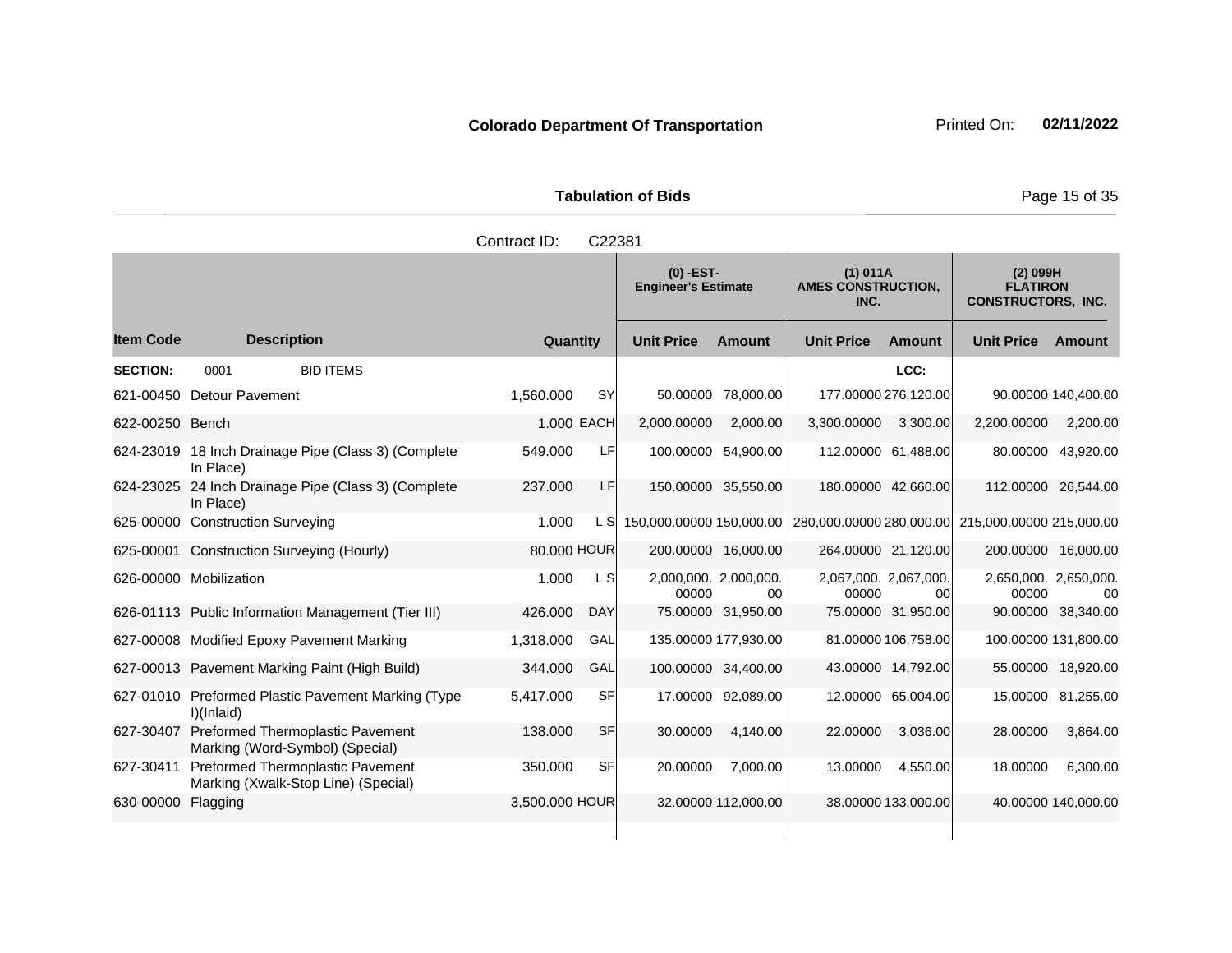Tabulation of Bids **Page 16 of 35** 

|                  |                                                                          | Contract ID:<br>C22381 |                                                                                            |               |                        |                                                            |                         |                     |
|------------------|--------------------------------------------------------------------------|------------------------|--------------------------------------------------------------------------------------------|---------------|------------------------|------------------------------------------------------------|-------------------------|---------------------|
|                  |                                                                          |                        | $(0)$ -EST-<br>(1) 011A<br><b>AMES CONSTRUCTION,</b><br><b>Engineer's Estimate</b><br>INC. |               |                        | $(2)$ 099H<br><b>FLATIRON</b><br><b>CONSTRUCTORS, INC.</b> |                         |                     |
| <b>Item Code</b> | <b>Description</b>                                                       | Quantity               | <b>Unit Price</b>                                                                          | <b>Amount</b> | <b>Unit Price</b>      | <b>Amount</b>                                              | <b>Unit Price</b>       | <b>Amount</b>       |
| <b>SECTION:</b>  | <b>BID ITEMS</b><br>0001                                                 |                        |                                                                                            |               |                        | LCC:                                                       |                         |                     |
| 630-00003        | Uniformed Traffic Control                                                | 120.000 HOUR           | 150.00000 18,000.00                                                                        |               | 160.00000 19,200.00    |                                                            |                         | 180.00000 21,600.00 |
|                  | 630-00007 Traffic Control Inspection                                     | 189.000<br><b>DAY</b>  | 400.00000 75,600.00                                                                        |               | 845.00000 159,705.00   |                                                            |                         | 500.00000 94,500.00 |
|                  | 630-00012 Traffic Control Management                                     | 237.000<br><b>DAY</b>  | 1,300.00000 308,100.00                                                                     |               | 1,580,00000 374,460.00 |                                                            | 1,330.00000 315,210.00  |                     |
| 630-80001        | Flashing Beacon (Portable)                                               | 10.000 EACH            | 150.00000                                                                                  | 1,500.00      | 330.00000              | 3,300.00                                                   | 1,700.00000             | 17,000.00           |
|                  | 630-80335 Barricade (Type 3 M-A) (Temporary)                             | 6.000 EACH             | 300.00000                                                                                  | 1.800.00      | 66.00000               | 396.00                                                     | 540.00000               | 3,240.00            |
|                  | 630-80340 Pedestrian Barricade (ADA)                                     | 40.000<br>LF           | 50.00000                                                                                   | 2,000.00      | 46.00000               | 1,840.00                                                   | 29.00000                | 1,160.00            |
|                  | 630-80341 Construction Traffic Sign (Panel Size A)                       | 56.000 EACH            | 80.00000                                                                                   | 4,480.00      | 43.00000               | 2,408.00                                                   | 88.00000                | 4,928.00            |
|                  | 630-80342 Construction Traffic Sign (Panel Size B)                       | 61.000 EACH            | 80.00000                                                                                   | 4,880.00      | 54.00000               | 3,294.00                                                   | 112.00000               | 6,832.00            |
|                  | 630-80343 Construction Traffic Sign (Panel Size C)                       | 2.000 EACH             | 80.00000                                                                                   | 160.00        | 60.00000               | 120.00                                                     | 120.00000               | 240.00              |
|                  | 630-80350 Vertical Panel                                                 | 4.000 EACH             | 80.00000                                                                                   | 320.00        | 40.00000               | 160.00                                                     | 20.00000                | 80.00               |
|                  | 630-80355 Portable Message Sign Panel                                    | 8.000 EACH             | 5,000.00000                                                                                | 40,000.00     | 6,200.00000            | 49,600.00                                                  | 16,000.00000 128,000.00 |                     |
|                  | 630-80358 Advance Warning Flashing or Sequencing<br>Arrow Panel (C Type) | 2.000 EACH             | 3,500.00000                                                                                | 7,000.00      | 1,800.00000            | 3,600.00                                                   | 3,200.00000             | 6,400.00            |
| 630-80360        | <b>Drum Channelizing Device</b>                                          | 300.000 EACH           | 32.00000                                                                                   | 9,600.00      | 22.00000               | 6,600.00                                                   | 25.00000                | 7,500.00            |
| 630-80363        | Drum Channelizing Device (With Light)<br>(Flashing)                      | 20.000 EACH            | 35.00000                                                                                   | 700.00        | 23.00000               | 460.00                                                     | 32.00000                | 640.00              |
| 630-80364        | Drum Channelizing Device (With Light)<br>(Steady Burn)                   | 40.000 EACH            | 35.00000                                                                                   | 1,400.00      | 24.00000               | 960.00                                                     | 33.00000                | 1,320.00            |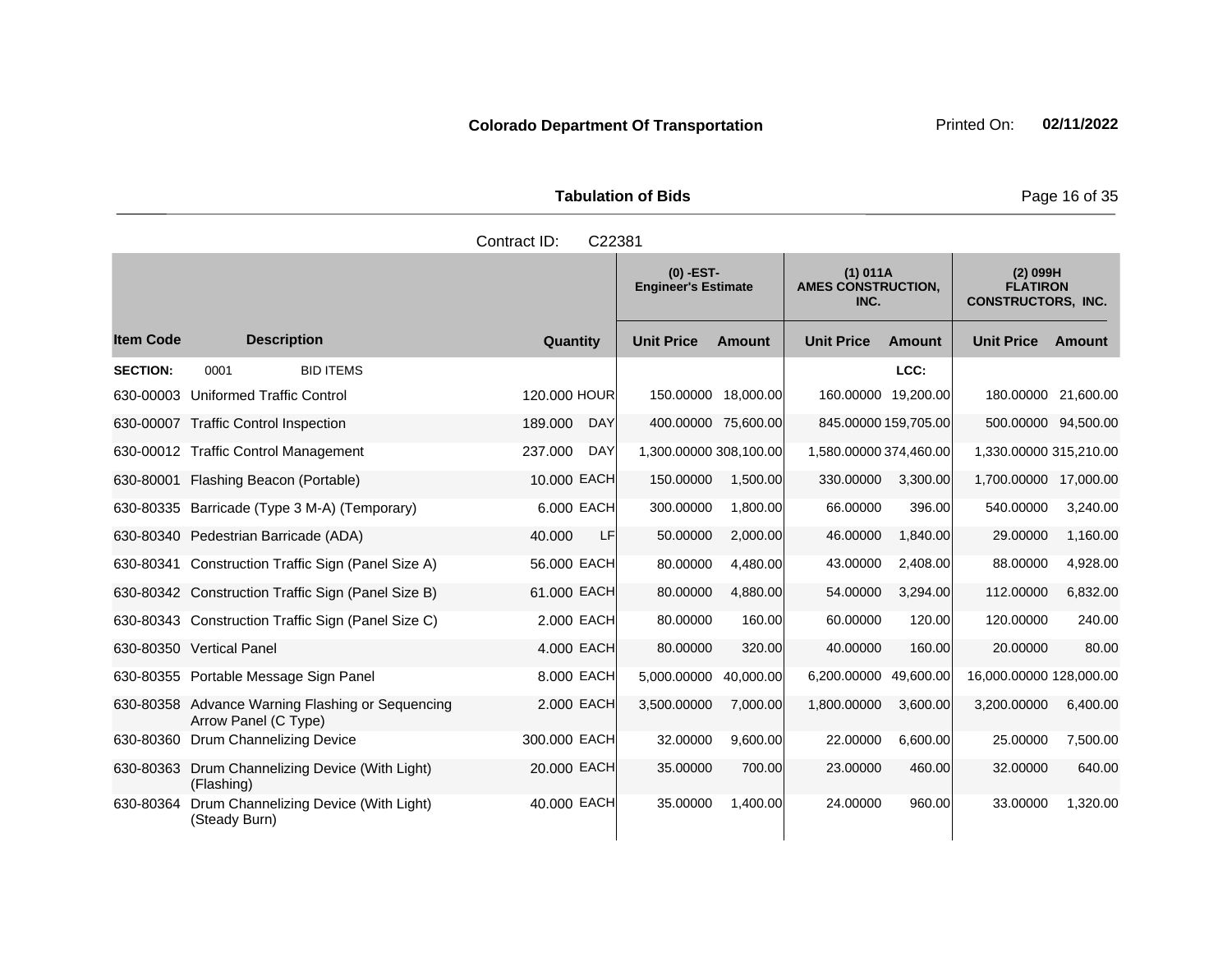Tabulation of Bids **Page 17 of 35** 

|                        |                                         |                  | Contract ID:   | C22381                                    |                          |                                               |                         |                                                            |                          |                     |
|------------------------|-----------------------------------------|------------------|----------------|-------------------------------------------|--------------------------|-----------------------------------------------|-------------------------|------------------------------------------------------------|--------------------------|---------------------|
|                        |                                         |                  |                | $(0)$ -EST-<br><b>Engineer's Estimate</b> |                          | (1) 011A<br><b>AMES CONSTRUCTION,</b><br>INC. |                         | $(2)$ 099H<br><b>FLATIRON</b><br><b>CONSTRUCTORS, INC.</b> |                          |                     |
| <b>Item Code</b>       | <b>Description</b>                      |                  | Quantity       |                                           | <b>Unit Price</b>        | Amount                                        | <b>Unit Price</b>       | Amount                                                     | <b>Unit Price</b>        | Amount              |
| <b>SECTION:</b>        | 0001                                    | <b>BID ITEMS</b> |                |                                           |                          |                                               |                         | LCC:                                                       |                          |                     |
| 630-80367              | <b>Portable Traffic Speed Monitor</b>   |                  |                | 2.000 EACH                                | 5,000.00000 10,000.00    |                                               | 4,700.00000             | 9,400.00                                                   | 5,400.00000              | 10,800.00           |
|                        | 630-80370 Barrier (Temporary)           |                  | 19,000.000     | LF                                        |                          | 50.00000 950,000.00                           |                         | 38.00000 722,000.00                                        |                          | 45.00000 855,000.00 |
|                        | 630-80380 Traffic Cone                  |                  | 1,000.000 EACH |                                           | 10.00000                 | 10,000.00                                     |                         | 10.00000 10,000.00                                         | 11.50000                 | 11,500.00           |
|                        | 630-80384 Tubular Marker                |                  | 20.000 EACH    |                                           | 60.00000                 | 1,200.00                                      | 39.00000                | 780.00                                                     | 18,00000                 | 360.00              |
|                        | 630-80511 Mobile Pavement Marking Zone  |                  | 1.000          | L SI                                      | 7,500.00000              | 7,500.00                                      | 11,000.00000 11,000.00  |                                                            | 6,527.98000              | 6,527.98            |
|                        | 630-85010 Impact Attenuator (Temporary) |                  | 16.000 EACH    |                                           | 2,500.00000              | 40,000.00                                     | 14,400.00000 230,400.00 |                                                            | 7,500.00000 120,000.00   |                     |
|                        | 630-85020 Mobile Attenuator             |                  |                | 2.000 EACH                                | 70,000.00000 140,000.00  |                                               | 56,000.00000 112,000.00 |                                                            | 105,000.00000 210,000.00 |                     |
|                        | 632-00000 Night Work Lighting           |                  | 1.000          | L S                                       | 100,000.00000 100,000.00 |                                               | 60,000.00000 60,000.00  |                                                            | 60,000.00000             | 60,000.00           |
| <b>Section Totals:</b> |                                         |                  |                |                                           |                          | \$22,562,575.75                               |                         | \$26,917,300.00                                            |                          | \$26,956,035.93     |
|                        | <b>Contract Grand Totals</b>            |                  |                |                                           |                          | \$22,562,575.75                               |                         | \$26,917,300.00                                            |                          | \$26,956,035.93     |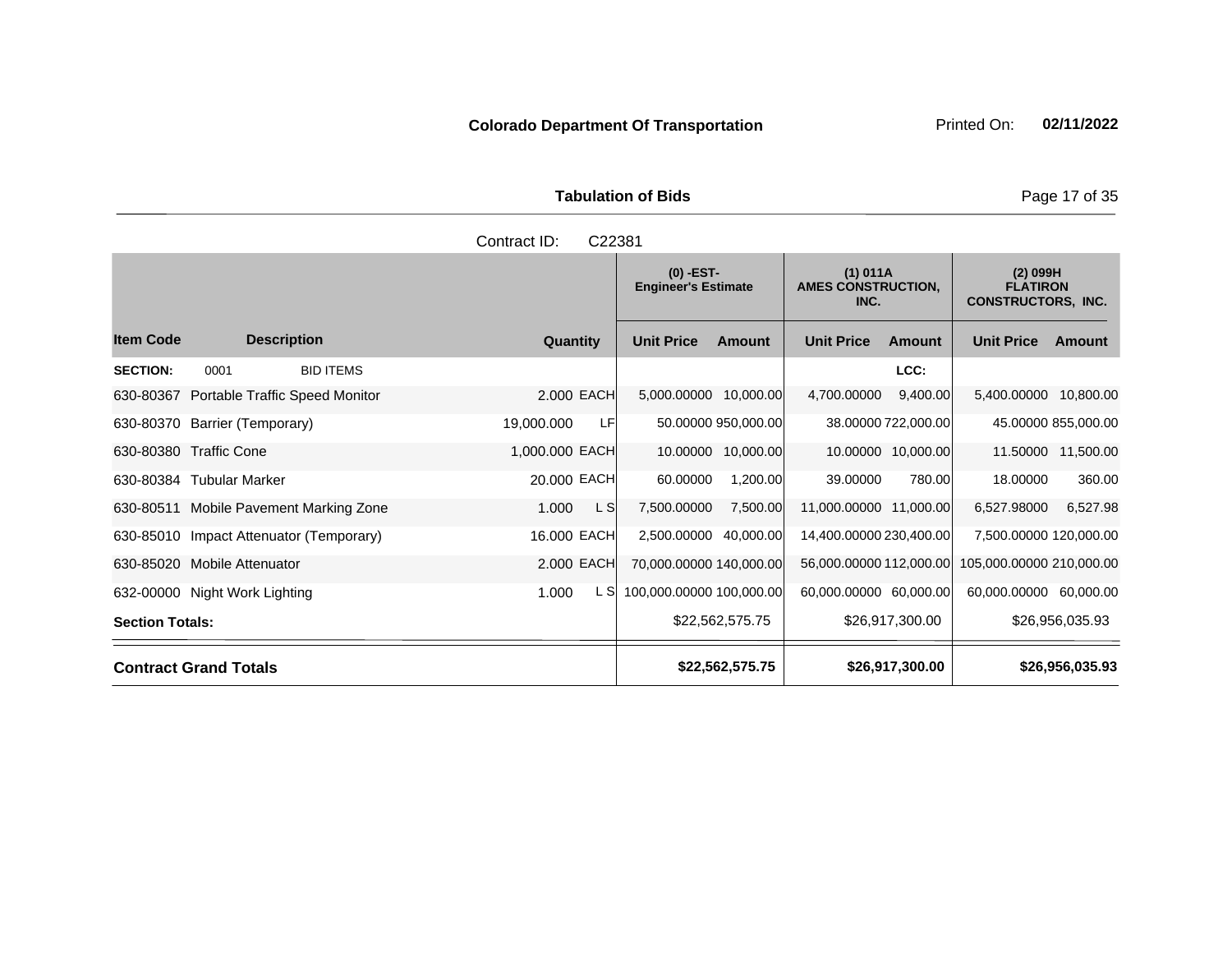Tabulation of Bids **Page 18 of 35** 

|                  | Contract ID:<br>C22381                                 |              |           |                   |                                                               |                          |                                                                                  |                          |                                                         |  |  |
|------------------|--------------------------------------------------------|--------------|-----------|-------------------|---------------------------------------------------------------|--------------------------|----------------------------------------------------------------------------------|--------------------------|---------------------------------------------------------|--|--|
|                  |                                                        |              |           |                   | (3) 232A<br><b>AMERICAN CIVIL</b><br><b>CONSTRUCTORS, LLC</b> |                          | (4) 1415A<br><b>RALPH L. WADSWORTH</b><br><b>CONSTRUCTION CO.,</b><br><b>LLC</b> |                          | (5) 1581<br><b>KRAEMER NORTH</b><br><b>AMERICA, LLC</b> |  |  |
| <b>Item Code</b> | <b>Description</b>                                     | Quantity     |           | <b>Unit Price</b> | <b>Amount</b>                                                 | <b>Unit Price</b>        | <b>Amount</b>                                                                    | <b>Unit Price</b>        | Amount                                                  |  |  |
| <b>SECTION:</b>  | <b>BID ITEMS</b><br>0001                               |              |           |                   |                                                               |                          | LCC:                                                                             |                          |                                                         |  |  |
|                  | 201-00000 Clearing and Grubbing                        | 1.000        | L S       | 29.874.84000      | 29.874.84                                                     | 200,000.00000 200,000.00 |                                                                                  | 725,321.00000 725,321.00 |                                                         |  |  |
|                  | 202-00015 Removal of Headwall                          | 1.000 EACH   |           | 1,722.39000       | 1,722.39                                                      | 1,739.00000              | 1,739.00                                                                         | 4,137.71000              | 4,137.71                                                |  |  |
|                  | 202-00019 Removal of Inlet                             | 9.000 EACH   |           | 1,100.87000       | 9,907.83                                                      | 1,358.60000 12,227.40    |                                                                                  | 2,026.99000              | 18,242.91                                               |  |  |
|                  | 202-00035 Removal of Pipe                              | 559.000      | LF        | 163.40000         | 91.340.60                                                     |                          | 30.45000 17,021.55                                                               | 94.79000                 | 52,987.61                                               |  |  |
|                  | 202-00037 Removal of End Section                       | 5.000 EACH   |           | 800.72000         | 4,003.60                                                      | 543.45000                | 2,717.25                                                                         | 902.92000                | 4,514.60                                                |  |  |
|                  | 202-00040 Removal of Electrical Conduit                | 202.000      | LF        | 65.70000          | 13,271.40                                                     |                          | 57.15000 11,544.30                                                               | 52.94000                 | 10,693.88                                               |  |  |
|                  | 202-00055 Removal of Fiber Optic Cable                 | 4,775.000    | LF        | 2.40000           | 11,460.00                                                     | 2.07000                  | 9,884.25                                                                         | 1.91000                  | 9,120.25                                                |  |  |
|                  | 202-00090 Removal of Delineator                        | 189,000 EACH |           | 18.50000          | 3,496.50                                                      | 8.83000                  | 1,668.87                                                                         | 8.05000                  | 1,521.45                                                |  |  |
|                  | 202-00190 Removal of Concrete Median Cover<br>Material | 64.000       | SY        | 110.30000         | 7,059.20                                                      | 71.15000                 | 4,553.60                                                                         | 103.20000                | 6,604.80                                                |  |  |
|                  | 202-00200 Removal of Sidewalk                          | 707.000      | <b>SY</b> | 21.40000          | 15,129.80                                                     |                          | 25.75000 18,205.25                                                               | 37.50000                 | 26,512.50                                               |  |  |
|                  | 202-00203 Removal of Curb and Gutter                   | 3,040.000    | LF        | 12.20000          | 37,088.00                                                     |                          | 5.27000 16,020.80                                                                |                          | 10.57000 32,132.80                                      |  |  |
|                  | 202-00220 Removal of Asphalt Mat                       | 2,256.000    | <b>SY</b> |                   | 22.20000 50,083.20                                            |                          | 36.55000 82,456.80                                                               |                          | 68.11000 153,656.16                                     |  |  |
|                  | 202-00240 Removal of Asphalt Mat (Planing)             | 89,107.000   | <b>SY</b> |                   | 3.92000 349,299.44                                            |                          | 5.82000 518,602.74                                                               |                          | 4.92000 438,406.44                                      |  |  |
|                  | 202-00250 Removal of Pavement Marking                  | 106,264.000  | <b>SF</b> |                   | 0.99000 105,201.36                                            |                          | 0.89000 94,574.96                                                                |                          | 0.70000 74,384.80                                       |  |  |
|                  | 202-00420 Removal of Pedestrian Rail                   | 629.000      | LF        | 11.20000          | 7,044.80                                                      |                          | 54.35000 34,186.15                                                               | 15.72000                 | 9,887.88                                                |  |  |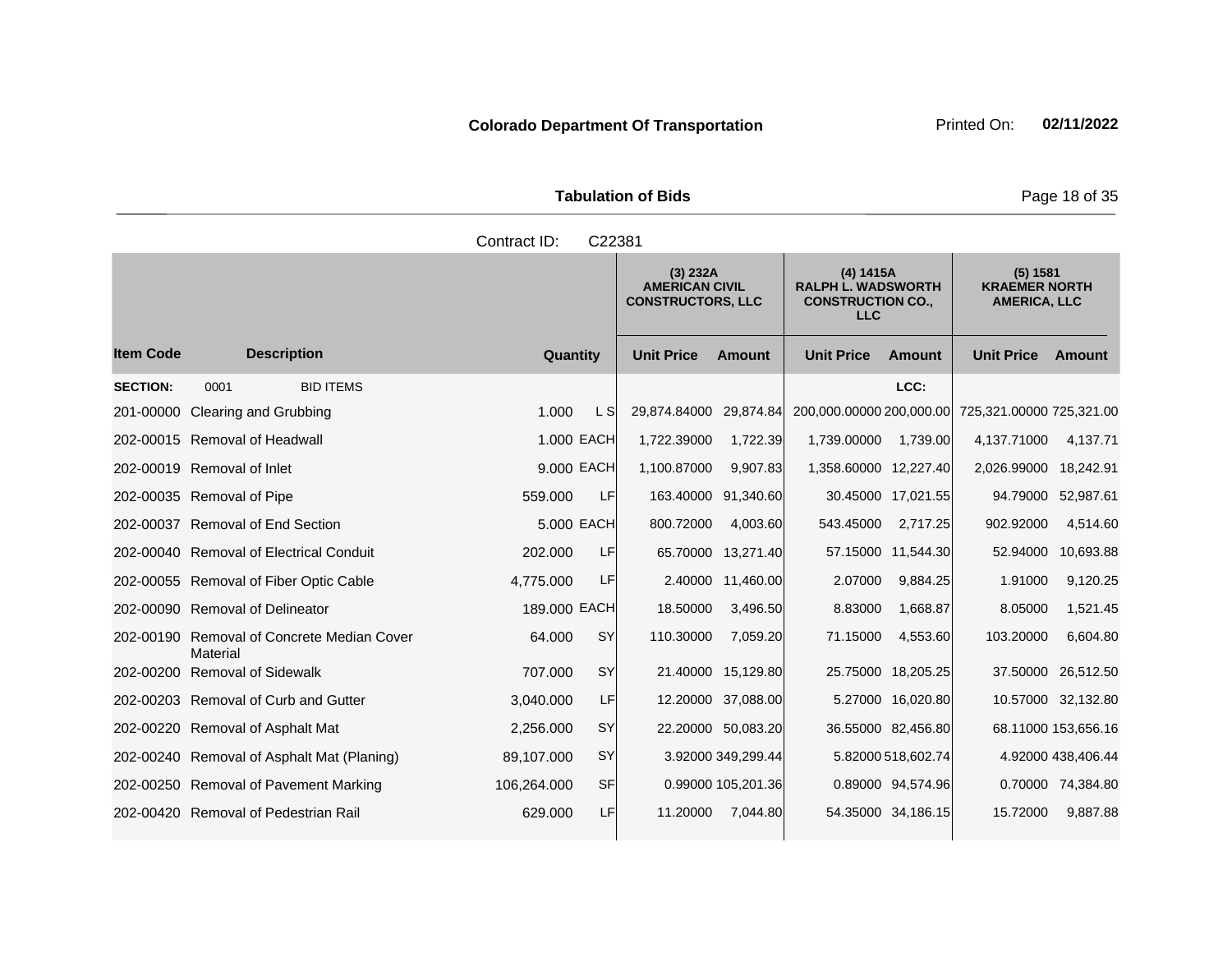Tabulation of Bids **Page 19 of 35** 

|                  |                                                                 | Contract ID: | C22381    |                                                                        |                      |                                                                                  |                      |                                                         |                    |
|------------------|-----------------------------------------------------------------|--------------|-----------|------------------------------------------------------------------------|----------------------|----------------------------------------------------------------------------------|----------------------|---------------------------------------------------------|--------------------|
|                  |                                                                 |              |           | (3) 232A<br><b>AMERICAN CIVIL</b><br><b>CONSTRUCTORS, LLC</b><br>dba A |                      | (4) 1415A<br><b>RALPH L. WADSWORTH</b><br><b>CONSTRUCTION CO.,</b><br><b>LLC</b> |                      | (5) 1581<br><b>KRAEMER NORTH</b><br><b>AMERICA, LLC</b> |                    |
| <b>Item Code</b> | <b>Description</b>                                              | Quantity     |           | <b>Unit Price</b>                                                      | <b>Amount</b>        | <b>Unit Price</b>                                                                | <b>Amount</b>        | <b>Unit Price</b>                                       | Amount             |
| <b>SECTION:</b>  | 0001<br><b>BID ITEMS</b>                                        |              |           |                                                                        |                      |                                                                                  | LCC:                 |                                                         |                    |
|                  | 202-00425 Removal of Bridge Railing                             | 1,751.000    | LF        | 4.50000                                                                | 7.879.50             |                                                                                  | 38.55000 67,501.05   |                                                         | 39.81000 69,707.31 |
|                  | 202-00453 Removal of Portions of Present Structure<br>(Class 2) | 354.000      | <b>SY</b> |                                                                        | 838.75000 296,917.50 |                                                                                  | 589.45000 208,665.30 | 462.38000 163,682.52                                    |                    |
|                  | 202-00460 Removal of Portions of Present Structure<br>(Class 3) | 71.000       | SY        | 1,087.50000 77,212.50                                                  |                      | 1,042.70000 74,031.70                                                            |                      | 2,449.00000 173,879.00                                  |                    |
|                  | 202-00502 Removal of Portions of Present Structure              | 1.000        | CY        | 903.00000                                                              | 903.00               | 5,000.00000                                                                      | 5,000.00             | 6,949.60000                                             | 6,949.60           |
|                  | 202-00504 Removal of Expansion Device                           | 256,000      | LF        |                                                                        | 249.65000 63,910.40  |                                                                                  | 215.00000 55,040.00  | 372.35000 95,321.60                                     |                    |
|                  | 202-00505 Removal of Portions of Present Structure              | 2,413.000    | SFI       | 25.30000                                                               | 61,048.90            |                                                                                  | 44.50000 107,378.50  | 175.90000 424,446.70                                    |                    |
|                  | 202-00705 Removal of Light Standard Foundation                  | 13,000 EACH  |           | 926.77000                                                              | 12,048.01            | 2,838.90000 36,905.70                                                            |                      | 2,628.86000 34,175.18                                   |                    |
|                  | 202-00810 Removal of Ground Sign                                | 74,000 EACH  |           | 128.05000                                                              | 9,475.70             |                                                                                  | 165.65000 12,258.10  | 150.97000 11,171.78                                     |                    |
|                  | 202-00821 Removal of Sign Panel                                 | 3.000 EACH   |           | 831.49000                                                              | 2,494.47             | 386.45000                                                                        | 1,159.35             | 352.26000                                               | 1,056.78           |
|                  | 202-00827 Removal of Pull Box                                   | 6.000 EACH   |           | 474.90000                                                              | 2,849.40             | 414.10000                                                                        | 2,484.60             | 383.46000                                               | 2,300.76           |
|                  | 202-00895 Removal of Impact Attenuator                          | 2,000 EACH   |           | 740.64000                                                              | 1,481.28             | 1,656.30000                                                                      | 3,312.60             | 3,292.52000                                             | 6,585.04           |
|                  | 202-01000 Removal of Fence                                      | 28,572.000   | LF.       |                                                                        | 3.45000 98,573.40    |                                                                                  | 0.99000 28,286.28    | 1.28000                                                 | 36,572.16          |
|                  | 202-01030 Removal of Road Closure Gate                          | 2.000 EACH   |           | 2,042.95000                                                            | 4,085.90             | 1,781.40000                                                                      | 3,562.80             | 1,649.58000                                             | 3,299.16           |
|                  | 202-01130 Removal of Guardrail Type 3                           | 3,766.000    | LF        |                                                                        | 7.90000 29,751.40    |                                                                                  | 3.01000 11,335.66    | 6.59000                                                 | 24,817.94          |
|                  | 202-01300 Removal of End Anchorage                              | 10.000 EACH  |           | 159.44000                                                              | 1,594.40             |                                                                                  | 218.70000 2.187.00   | 132.85000                                               | 1,328.50           |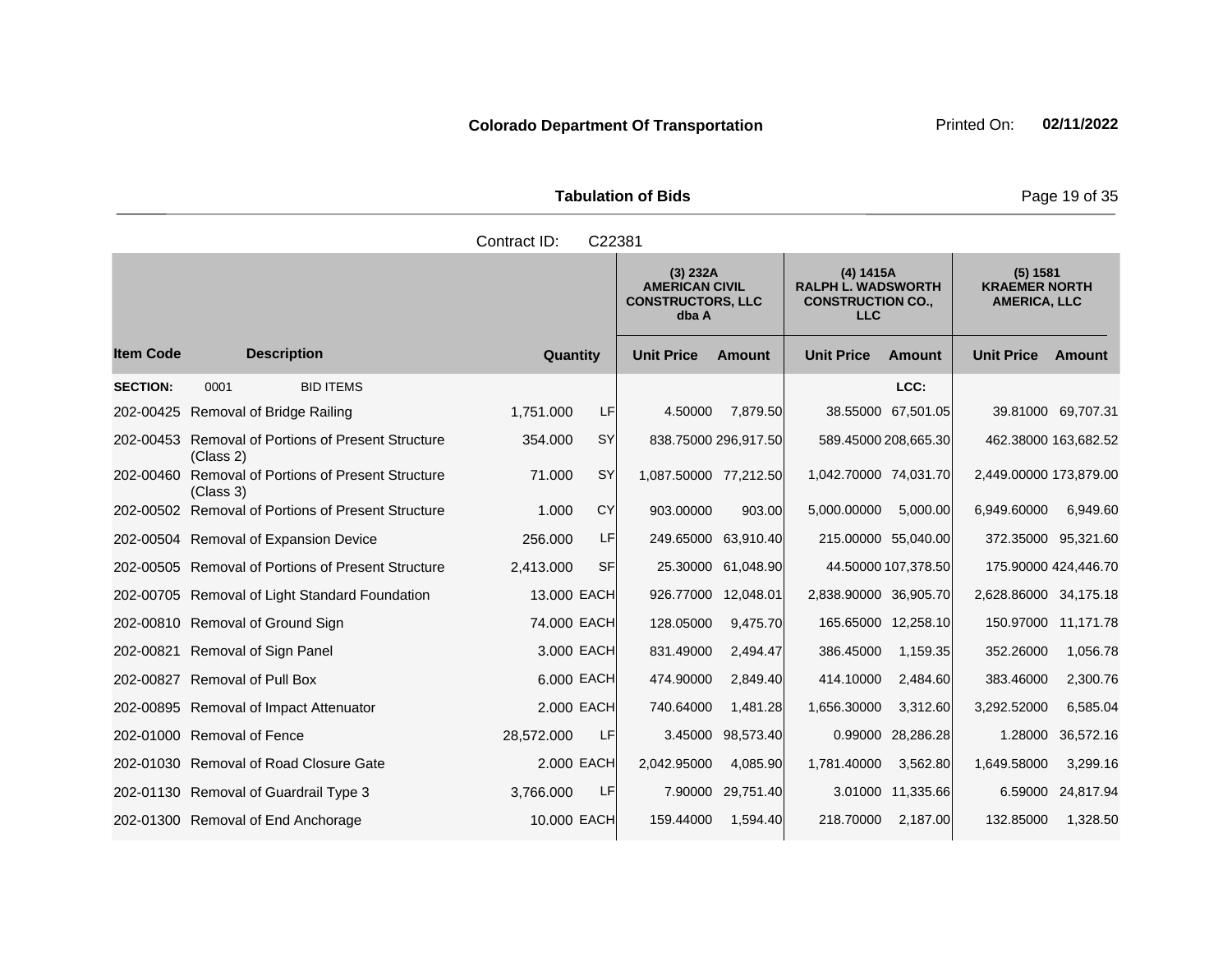|                               | <b>Tabulation of Bids</b> |
|-------------------------------|---------------------------|
| Contract $\mathsf{ID}$ C22381 |                           |

|                     |                                                       | oviniaut i <i>d</i> . | ◡▵▵◡◡     |                        |                                                                        |                          |                                                                    |                                                         |                           |
|---------------------|-------------------------------------------------------|-----------------------|-----------|------------------------|------------------------------------------------------------------------|--------------------------|--------------------------------------------------------------------|---------------------------------------------------------|---------------------------|
|                     |                                                       |                       |           |                        | (3) 232A<br><b>AMERICAN CIVIL</b><br><b>CONSTRUCTORS, LLC</b><br>dba A |                          | (4) 1415A<br><b>RALPH L. WADSWORTH</b><br><b>CONSTRUCTION CO.,</b> | (5) 1581<br><b>KRAEMER NORTH</b><br><b>AMERICA, LLC</b> |                           |
| <b>Item Code</b>    | <b>Description</b>                                    | Quantity              |           | <b>Unit Price</b>      | <b>Amount</b>                                                          | <b>Unit Price</b>        | Amount                                                             | <b>Unit Price</b>                                       | Amount                    |
| <b>SECTION:</b>     | <b>BID ITEMS</b><br>0001                              |                       |           |                        |                                                                        |                          | LCC:                                                               |                                                         |                           |
|                     | 202-04002 Clean Culvert                               | 44.000 EACH           |           | 3,136.90000 138,023.60 |                                                                        | 4,217.60000 185,574.40   |                                                                    | 4,314.94000 189,857.36                                  |                           |
|                     | 202-04007 Plug Culvert                                | 43.000                | <b>CY</b> |                        | 769.65000 33,094.95                                                    | 516.25000 22,198.75      |                                                                    |                                                         | 251.31000 10,806.33       |
|                     | 203-00010 Unclassified Excavation (Complete In Place) | 27,784.000            | <b>CY</b> |                        | 19.37000 538,176.08                                                    |                          | 32.90000 914,093.60                                                |                                                         | 41.25000 1,146,090.<br>00 |
|                     | 203-01100 Proof Rolling                               | 40,000 HOUR           |           | 199.81000              | 7,992.40                                                               | 218.40000                | 8.736.00                                                           | 182.95000                                               | 7,318.00                  |
| 203-01500 Blading   |                                                       | 140.000 HOUR          |           |                        | 293.45000 41,083.00                                                    | 222.85000 31,199.00      |                                                                    | 218.72000 30,620.80                                     |                           |
| 203-01510 Backhoe   |                                                       | 80.000 HOUR           |           |                        | 236.55000 18,924.00                                                    | 137.20000 10,976.00      |                                                                    |                                                         | 214.67000 17,173.60       |
| 203-01550 Dozing    |                                                       | 80,000 HOUR           |           |                        | 212.25000 16,980.00                                                    | 256.95000 20,556.00      |                                                                    |                                                         | 231.13000 18,490.40       |
|                     | 203-01594 Combination Loader                          | 80.000 HOUR           |           |                        | 207.85000 16,628.00                                                    | 286.45000 22,916.00      |                                                                    |                                                         | 193.81000 15,504.80       |
| 203-01597 Potholing |                                                       | 80.000 HOUR           |           |                        | 372.10000 29,768.00                                                    | 318.45000 25,476.00      |                                                                    |                                                         | 552.69000 44,215.20       |
|                     | 206-00000 Structure Excavation                        | 1,868.000             | <b>CY</b> |                        | 12.70000 23,723.60                                                     |                          | 43.35000 80,977.80                                                 |                                                         | 110.50000 206,414.00      |
|                     | 206-00100 Structure Backfill (Class 1)                | 365.000               | <b>CY</b> |                        | 64.00000 23,360.00                                                     |                          | 78.85000 28,780.25                                                 |                                                         | 192.99000 70,441.35       |
|                     | 206-00200 Structure Backfill (Class 2)                | 906.000               | CY        |                        | 18.90000 17,123.40                                                     |                          | 36.30000 32,887.80                                                 |                                                         | 127.67000 115,669.02      |
|                     | 206-00360 Mechanical Reinforcement of Soil            | 365,000               | <b>CY</b> |                        | 33.80000 12,337.00                                                     | 23.05000                 | 8,413.25                                                           |                                                         | 36.35000 13,267.75        |
|                     | 206-00520 Filter Material (Class B)                   | 24.000                | <b>CY</b> |                        | 552.90000 13,269.60                                                    | 195.20000                | 4,684.80                                                           | 110.18000                                               | 2,644.32                  |
|                     | 206-01781 Shoring (Area 1)                            | 1.000                 | L SI      | 42,656.38000 42,656.38 |                                                                        | 205,000.00000 205,000.00 |                                                                    | 300,000.00000 300,000.00                                |                           |
|                     |                                                       |                       |           |                        |                                                                        |                          |                                                                    |                                                         |                           |

**Tabulation of Bids** Page 20 of 35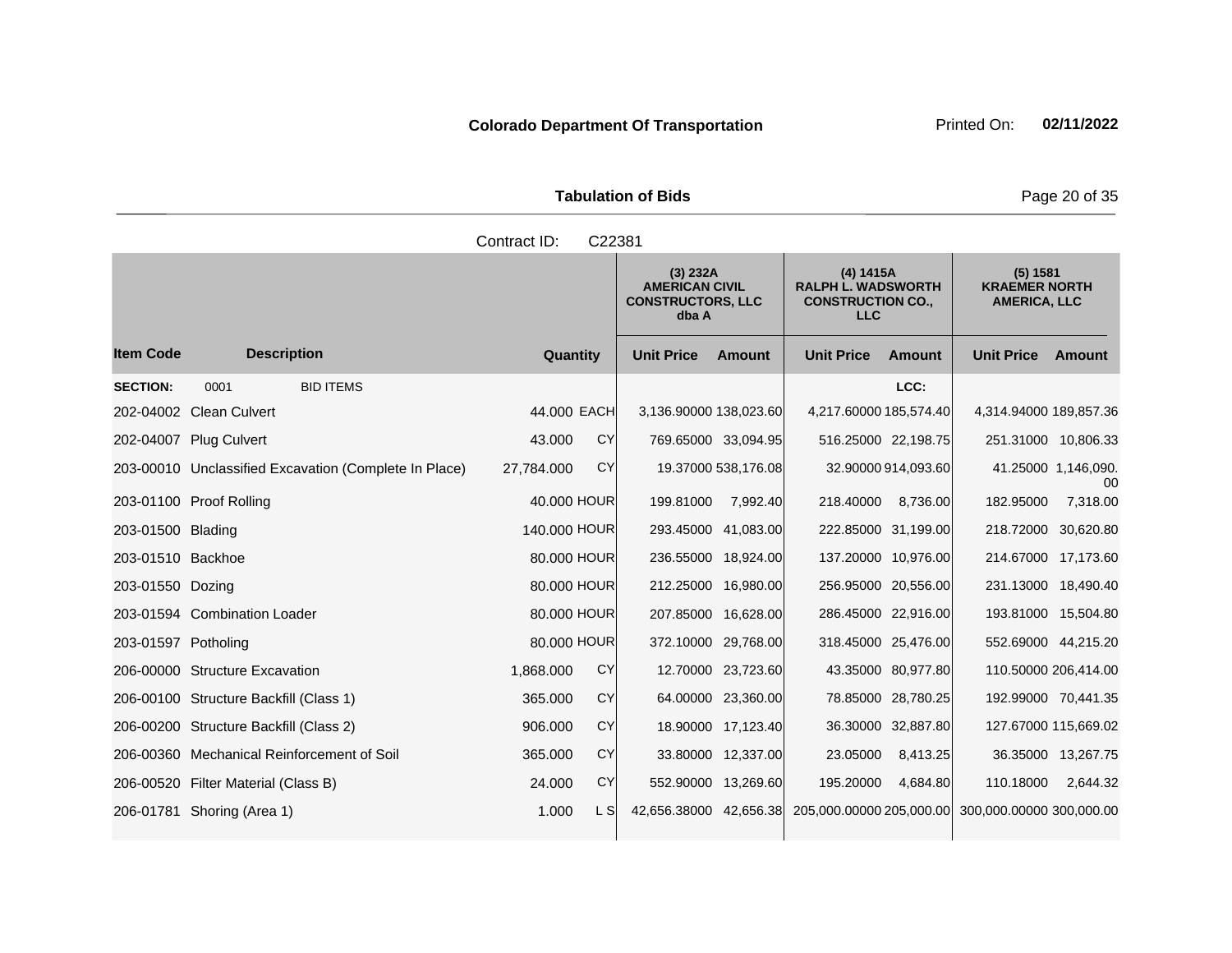Tabulation of Bids **Page 21 of 35** 

|                  |                                                                 | Contract ID: | C22381     |                                                                        |                     |                                                                                  |                     |                                                         |                     |
|------------------|-----------------------------------------------------------------|--------------|------------|------------------------------------------------------------------------|---------------------|----------------------------------------------------------------------------------|---------------------|---------------------------------------------------------|---------------------|
|                  |                                                                 |              |            | (3) 232A<br><b>AMERICAN CIVIL</b><br><b>CONSTRUCTORS, LLC</b><br>dba A |                     | (4) 1415A<br><b>RALPH L. WADSWORTH</b><br><b>CONSTRUCTION CO.,</b><br><b>LLC</b> |                     | (5) 1581<br><b>KRAEMER NORTH</b><br><b>AMERICA, LLC</b> |                     |
| <b>Item Code</b> | <b>Description</b>                                              | Quantity     |            | <b>Unit Price</b>                                                      | <b>Amount</b>       | <b>Unit Price</b>                                                                | <b>Amount</b>       | <b>Unit Price</b>                                       | Amount              |
| <b>SECTION:</b>  | <b>BID ITEMS</b><br>0001                                        |              |            |                                                                        |                     |                                                                                  | LCC:                |                                                         |                     |
|                  | 206-01782 Shoring (Area 2)                                      | 1.000        | L SI       | 69,568.17000 69,568.17                                                 |                     | 205,000.00000 205,000.00                                                         |                     | 300,000.00000 300,000.00                                |                     |
|                  | 206-01783 Shoring (Area 3)                                      | 1.000        | L SI       | 45,251.10000 45,251.10                                                 |                     | 150,000.00000 150,000.00                                                         |                     | 60,000.00000 60,000.00                                  |                     |
|                  | 206-01784 Shoring (Area 4)                                      | 1.000        | L SI       | 24,334.02000 24,334.02                                                 |                     | 150,000.00000 150,000.00                                                         |                     | 90,000.00000                                            | 90,000.00           |
|                  | 206-01785 Shoring (Area 5)                                      | 1.000        | L SI       | 24,334.02000 24,334.02                                                 |                     | 150,000.00000 150,000.00                                                         |                     | 90,000.00000                                            | 90,000.00           |
|                  | 206-01786 Shoring (Area 6)                                      | 1.000        | L SI       | 24,334.02000 24,334.02                                                 |                     | 150,000.00000 150,000.00                                                         |                     | 90,000.00000                                            | 90,000.00           |
|                  | 206-01787 Shoring (Area 7)                                      | 1.000        | L SI       | 46,456.27000 46,456.27                                                 |                     | 150,000.00000 150,000.00                                                         |                     | 60,000.00000 60,000.00                                  |                     |
|                  | 207-00700 Topsoil (Onsite)                                      | 10,350.000   | CY         |                                                                        | 11.60000 120,060.00 |                                                                                  | 4.18000 43,263.00   |                                                         | 50.71000 524,848.50 |
|                  | 207-00704 Subgrade Soil Preparation                             | 1,320.000    | <b>SY</b>  | 0.92000                                                                | 1,214.40            | 6.22000                                                                          | 8,210.40            | 3.03000                                                 | 3,999.60            |
|                  | 208-00002 Erosion Log Type 1 (12 Inch)                          | 10,960.000   | LF         |                                                                        | 8.30000 90,968.00   |                                                                                  | 4.71000 51,621.60   | 4.36000                                                 | 47,785.60           |
|                  | 208-00013 Erosion Log Type 1 (20 Inch)                          | 3,460.000    | LF         |                                                                        | 7.80000 26,988.00   |                                                                                  | 7.20000 24,912.00   | 6.66000                                                 | 23,043.60           |
|                  | 208-00035 Aggregate Bag                                         | 600.000      | LF         |                                                                        | 16.70000 10,020.00  | 7.06000                                                                          | 4,236.00            | 6.54000                                                 | 3,924.00            |
| 208-00041        | <b>Rock Check Dam</b>                                           | 39.000 EACH  |            |                                                                        | 906.65000 35,359.35 |                                                                                  | 597.75000 23,312.25 | 3,034.19000 118,333.41                                  |                     |
|                  | 208-00046 Pre-fabricated Concrete Washout Structure<br>(Type 1) |              | 3.000 EACH | 8,650.24000 25,950.72                                                  |                     | 2,717.10000                                                                      | 8,151.30            | 4,960.27000 14,880.81                                   |                     |
| 208-00051        | Storm Drain Inlet Protection (Type I)                           | 100.000      | LF         | 49.70000                                                               | 4,970.00            | 13.05000                                                                         | 1,305.00            | 12.07000                                                | 1,207.00            |
|                  | 208-00052 Storm Drain Inlet Protection (Type II)                | 20.000       | LF         | 57.90000                                                               | 1,158.00            | 53.45000                                                                         | 1,069.00            | 49.52000                                                | 990.40              |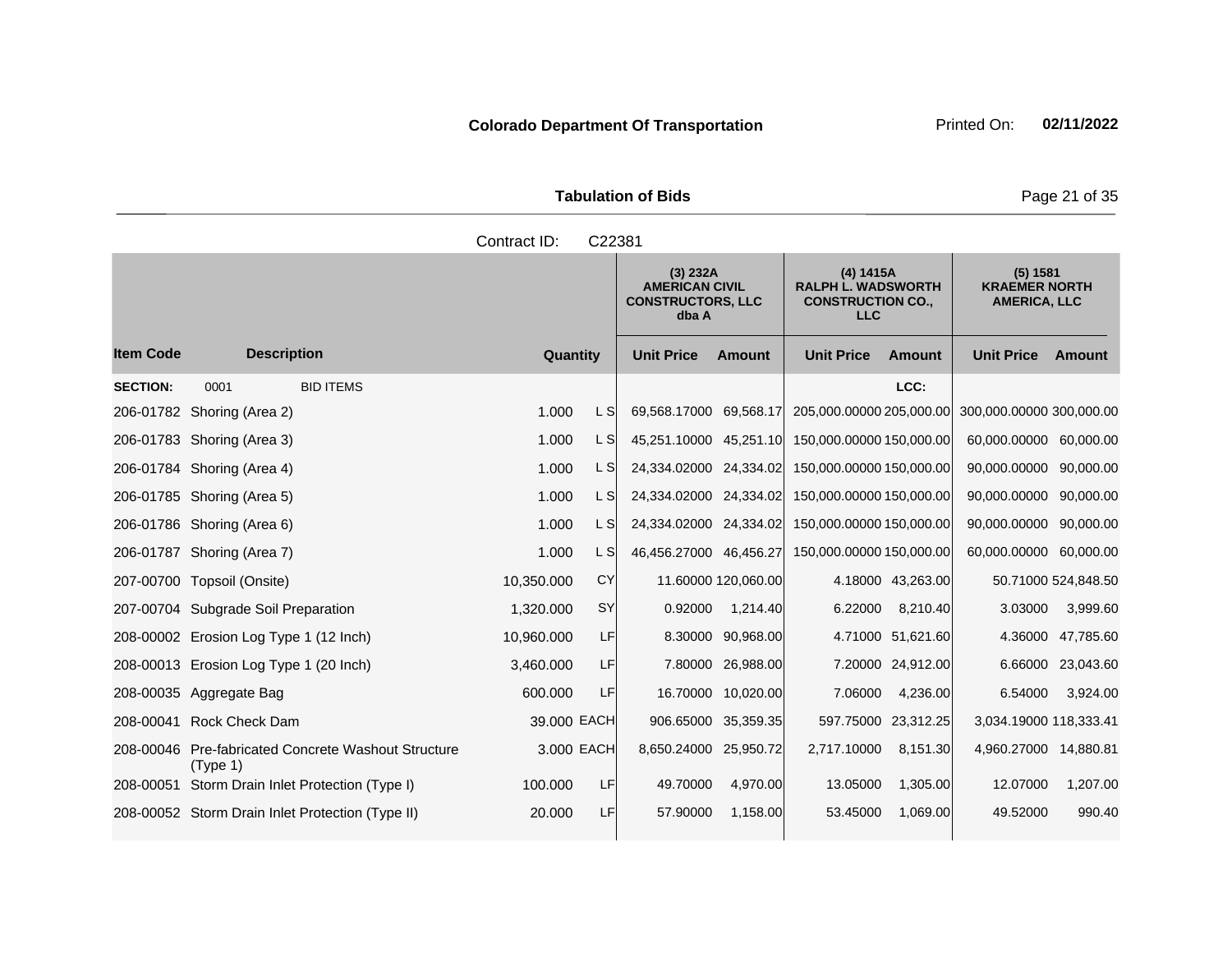Tabulation of Bids **Page 22 of 35** 

|                  |                                                             | Contract ID:<br>C22381  |                                                                        |                   |                                                                                  |                    |                                                         |           |
|------------------|-------------------------------------------------------------|-------------------------|------------------------------------------------------------------------|-------------------|----------------------------------------------------------------------------------|--------------------|---------------------------------------------------------|-----------|
|                  |                                                             |                         | (3) 232A<br><b>AMERICAN CIVIL</b><br><b>CONSTRUCTORS, LLC</b><br>dba A |                   | (4) 1415A<br><b>RALPH L. WADSWORTH</b><br><b>CONSTRUCTION CO.,</b><br><b>LLC</b> |                    | (5) 1581<br><b>KRAEMER NORTH</b><br><b>AMERICA, LLC</b> |           |
| <b>Item Code</b> | <b>Description</b>                                          | Quantity                | <b>Unit Price</b>                                                      | <b>Amount</b>     | <b>Unit Price</b>                                                                | <b>Amount</b>      | <b>Unit Price</b>                                       | Amount    |
| <b>SECTION:</b>  | 0001<br><b>BID ITEMS</b>                                    |                         |                                                                        |                   |                                                                                  | LCC:               |                                                         |           |
|                  | 208-00103 Removal and Disposal of Sediment (Labor)          | 600,000 HOUR            | 169.35000 101,610.00                                                   |                   |                                                                                  | 78.50000 47,100.00 | 100.36000                                               | 60,216.00 |
|                  | 208-00105 Removal and Disposal of Sediment<br>(Equipment)   | 250,000 HOUR            | 271.75000 67,937.50                                                    |                   | 121.00000 30,250.00                                                              |                    | 164.93000 41,232.50                                     |           |
|                  | 208-00106 Sweeping (Sediment Removal)                       | 120.000 HOUR            | 212.00000 25,440.00                                                    |                   | 163.05000 19,566.00                                                              |                    | 217.52000                                               | 26,102.40 |
|                  | 208-00107 Removal of Trash                                  | 60,000 HOUR             | 251.10000 15,066.00                                                    |                   | 164.70000                                                                        | 9,882.00           | 107.55000                                               | 6,453.00  |
|                  | 208-00207 Erosion Control Management                        | 80.000<br><b>DAY</b>    | 403.65000 32,292.00                                                    |                   | 298.90000 23,912.00                                                              |                    | 385.65000                                               | 30,852.00 |
|                  | 210-00473 Reset TV Cameras                                  | 1.000 EACH              | 2,389.47000                                                            | 2,389.47          | 2,083.50000                                                                      | 2,083.50           | 1,929.37000                                             | 1,929.37  |
|                  | 210-00475 Reset Closed Circuit Television Pole              | 1,000 EACH              | 5,498.15000                                                            | 5,498.15          | 4,794.10000                                                                      | 4,794.10           | 4,439.47000                                             | 4,439.47  |
|                  | 210-00479 Reset Radio Communication Antenna                 | 1.000 EACH              | 1,996.83000                                                            | 1,996.83          | 1,741.10000                                                                      | 1,741.10           | 1,612.34000                                             | 1,612.34  |
|                  | 210-00750 Reset Light Standard                              | 12.000 EACH             | 8,292.71000                                                            | 99,512.52         | 7,230.90000 86,770.80                                                            |                    | 6,695.94000                                             | 80,351.28 |
|                  | 210-00810 Reset Ground Sign                                 | 10.000 EACH             | 159.90000                                                              | 1,599.00          | 909.50000                                                                        | 9,095.00           | 1,244.78000                                             | 12,447.80 |
|                  | 210-00855 Reset Traffic Signal Controller Cabinet           | 1.000 EACH              | 10,082.63000 10,082.63                                                 |                   | 8,791.60000                                                                      | 8,791.60           | 8,141.21000                                             | 8,141.21  |
|                  | 210-04010 Adjust Maintenance Hole                           | 1.000 EACH              | 1,175.86000                                                            | 1,175.86          | 1,630.30000                                                                      | 1,630.30           | 3,611.67000                                             | 3,611.67  |
|                  | 212-00700 Organic Fertilizer                                | 7,600.000<br>LB         |                                                                        | 1.40000 10,640.00 | 0.53000                                                                          | 4,028.00           | 0.50000                                                 | 3,800.00  |
|                  | 212-00702 Biotic Soil Amendments (Hydraulically<br>Applied) | <b>LB</b><br>20,150.000 |                                                                        | 1.37000 27,605.50 |                                                                                  | 1.26000 25,389.00  | 1.17000                                                 | 23,575.50 |
| 212-00703 Humate |                                                             | <b>LB</b><br>1,850.000  | 1.20000                                                                | 2,220.00          | 0.87000                                                                          | 1,609.50           | 0.81000                                                 | 1,498.50  |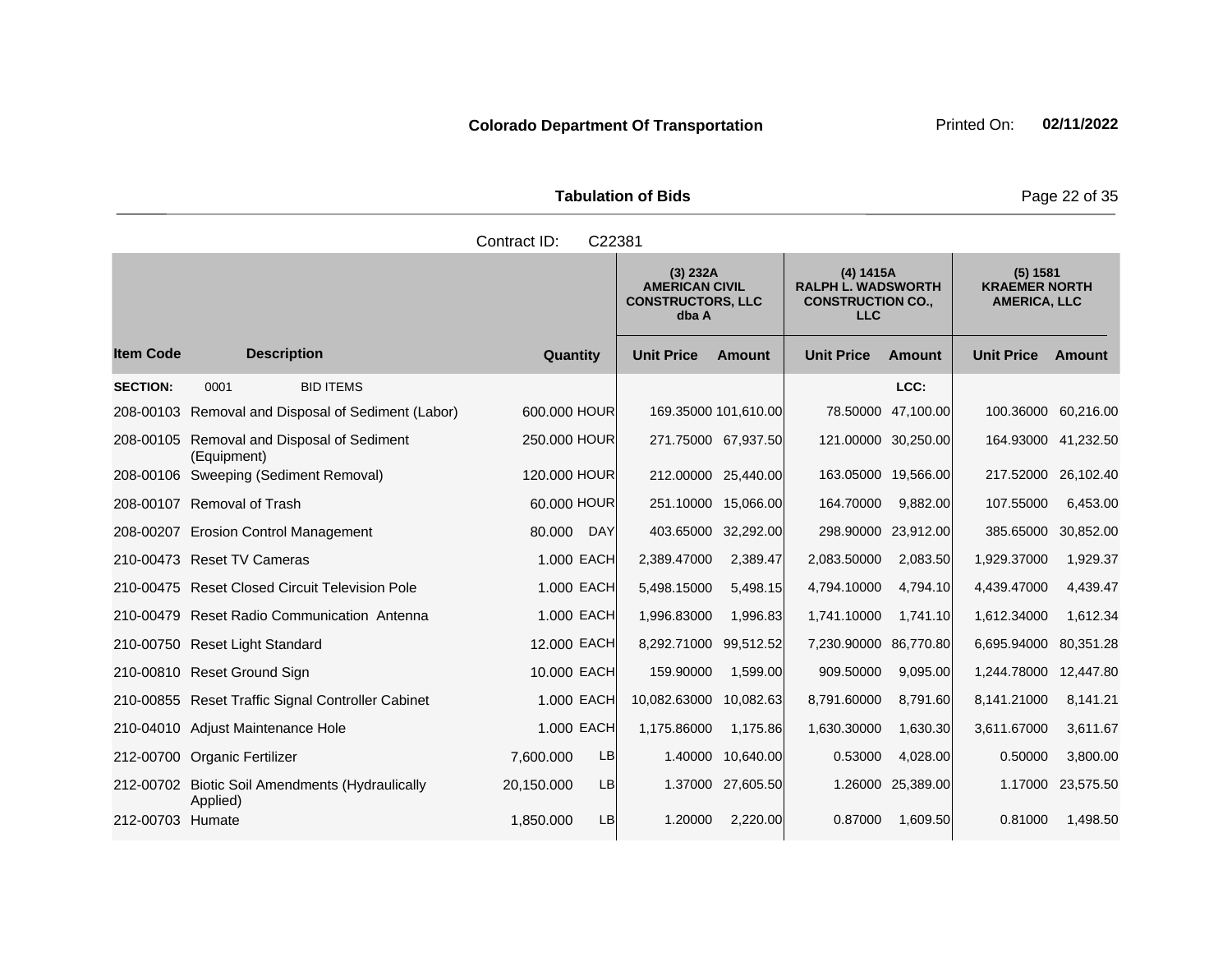|                                    | <b>Tabulation of Bids</b>                                     |                                                                  |  |
|------------------------------------|---------------------------------------------------------------|------------------------------------------------------------------|--|
| Contract ID:<br>C <sub>22381</sub> |                                                               |                                                                  |  |
|                                    | (3) 232A<br><b>AMERICAN CIVIL</b><br><b>CONSTRUCTORS, LLC</b> | (4) 1415A<br><b>RALPH L. WADSWORTH</b><br><b>CONSTRUCTION CO</b> |  |

|                  |                                                                   |                         | (3) 232A<br>dba A     | <b>AMERICAN CIVIL</b><br><b>CONSTRUCTORS, LLC</b> |                       | (4) 1415A<br><b>RALPH L. WADSWORTH</b><br><b>CONSTRUCTION CO.,</b> | (5) 1581<br><b>KRAEMER NORTH</b><br><b>AMERICA, LLC</b> |                    |
|------------------|-------------------------------------------------------------------|-------------------------|-----------------------|---------------------------------------------------|-----------------------|--------------------------------------------------------------------|---------------------------------------------------------|--------------------|
| <b>Item Code</b> | <b>Description</b>                                                | Quantity                | <b>Unit Price</b>     | <b>Amount</b>                                     | <b>Unit Price</b>     | <b>Amount</b>                                                      | <b>Unit Price</b>                                       | <b>Amount</b>      |
| <b>SECTION:</b>  | <b>BID ITEMS</b><br>0001                                          |                         |                       |                                                   |                       | LCC:                                                               |                                                         |                    |
|                  | 212-00704 Mycorrhizae                                             | <b>LB</b><br>270.000    | 2.40000               | 648.00                                            | 12.70000              | 3,429.00                                                           | 11.81000                                                | 3,188.70           |
|                  | 212-00706 Seeding (Native) Drill                                  | 9.600 ACRE              | 829.32000             | 7,961.47                                          | 760.80000             | 7,303.68                                                           | 707.62000                                               | 6,793.15           |
|                  | 212-00707 Seeding (Native) Hydraulic                              | 6.600 ACRE              | 1,066.27000           | 7,037.38                                          | 978.15000             | 6,455.79                                                           | 909.80000                                               | 6,004.68           |
|                  | 212-00708 Seeding (Native) Broadcast                              | 1.400 ACRE              | 1,510.56000           | 2,114.78                                          | 1,385.70000           | 1,939.98                                                           | 1,288.88000                                             | 1,804.43           |
|                  | 212-00709 Seeding (Wetland) Drill                                 | 0.100 ACRE              | 8,219.70000           | 821.97                                            | 7,540.60000           | 754.06                                                             | 7,013.50000                                             | 701.35             |
|                  | 213-00002 Mulching (Weed Free Hay)                                | 0.200 ACRE              | 1,836.35000           | 367.27                                            | 1,684.60000           | 336.92                                                             | 1,566.85000                                             | 313.37             |
|                  | 213-00012 Spray-on Mulch Blanket                                  | 6.000 ACRE              | 5,301.74000 31,810.44 |                                                   | 4,863.70000 29,182.20 |                                                                    | 4,523.70000 27,142.20                                   |                    |
|                  | 213-00061 Mulch Tackifier                                         | LB<br>80,000            | 4.80000               | 384.00                                            | 5.65000               | 452.00                                                             | 5.26000                                                 | 420.80             |
|                  | 213-00150 Bonded Fiber Matrix                                     | 20.000 ACRE             | 4,507.96000           | 90,159.20                                         | 4,135.50000 82,710.00 |                                                                    | 3,846.41000                                             | 76,928.20          |
|                  | 213-00700 Landscape Boulder                                       | 48.000 EACH             |                       | 592.37000 28,433.76                               | 543.45000 26,085.60   |                                                                    | 918.69000                                               | 44,097.12          |
|                  | 214-01013 Live Willow Stakes                                      | 150,000 EACH            | 7.90000               | 1,185.00                                          | 7.61000               | 1,141.50                                                           | 7.08000                                                 | 1,062.00           |
| 214-01420        | (SNC #1) Nursery Stock Container                                  | 30.000 EACH             | 50.35000              | 1,510.50                                          | 46.20000              | 1,386.00                                                           | 42.96000                                                | 1,288.80           |
| 216-00201        | Soil Retention Blanket (Straw-Coconut)<br>(Biodegradable Class 1) | <b>SY</b><br>48,320.000 |                       | 2.59000 125,148.80                                |                       | 2.38000 115,001.60                                                 |                                                         | 2.21000 106,787.20 |
|                  | 216-00303 Turf Reinforcement Mat (Class 3)                        | <b>SY</b><br>6,860,000  |                       | 8.00000 54,880.00                                 |                       | 6.80000 46,648.00                                                  |                                                         | 6.33000 43,423.80  |
|                  | 240-00000 Wildlife Biologist                                      | 60.000 HOUR             | 133.20000             | 7,992.00                                          | 152.15000             | 9,129.00                                                           | 185.19000 11,111.40                                     |                    |

**Tabulation of Bids** Page 23 of 35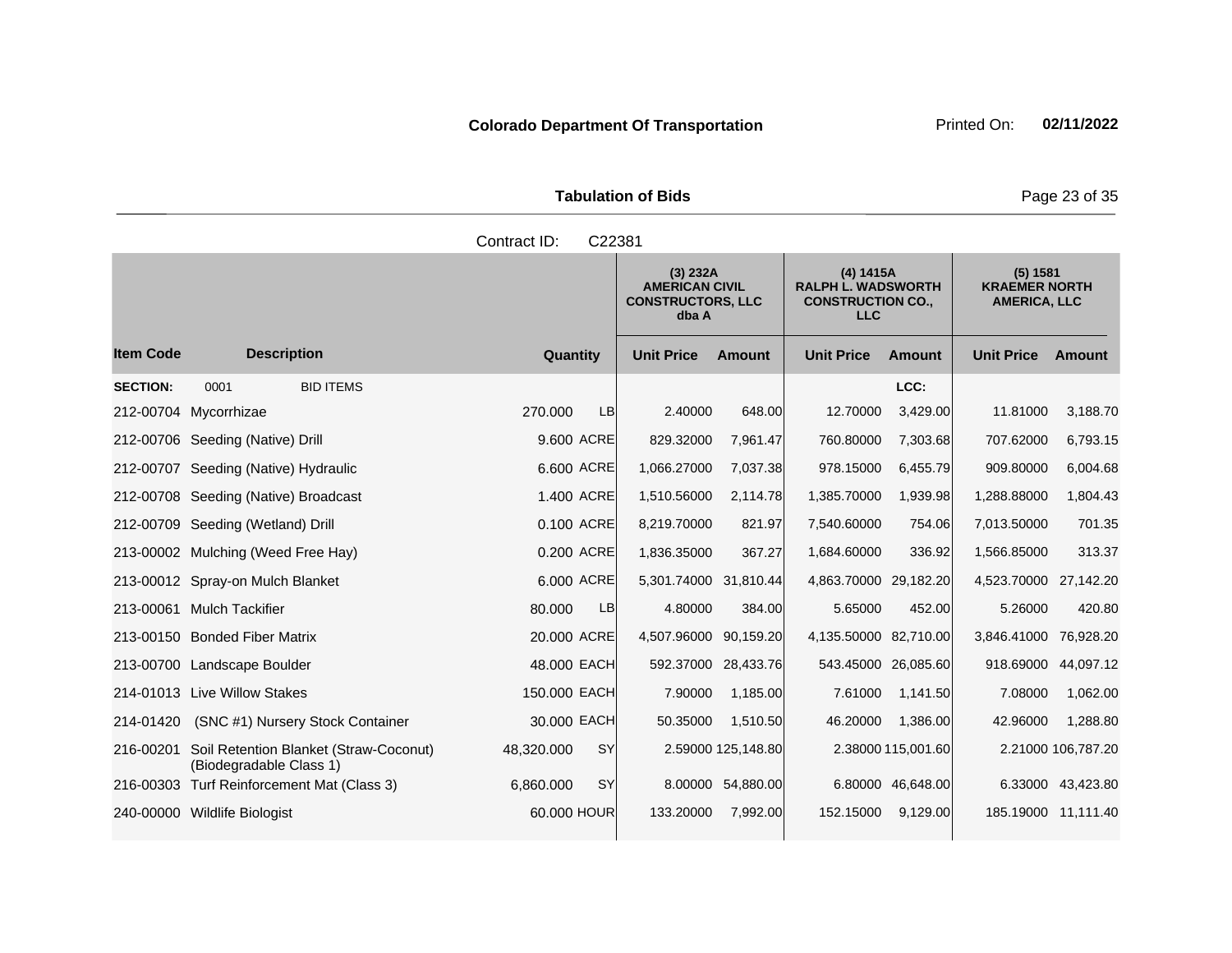Tabulation of Bids **Page 24 of 35** 

|                  |                                                                         | Contract ID: | C22381     |                                                                        |                            |                                                                                  |                           |                                                         |                           |
|------------------|-------------------------------------------------------------------------|--------------|------------|------------------------------------------------------------------------|----------------------------|----------------------------------------------------------------------------------|---------------------------|---------------------------------------------------------|---------------------------|
|                  |                                                                         |              |            | (3) 232A<br><b>AMERICAN CIVIL</b><br><b>CONSTRUCTORS, LLC</b><br>dba A |                            | (4) 1415A<br><b>RALPH L. WADSWORTH</b><br><b>CONSTRUCTION CO.,</b><br><b>LLC</b> |                           | (5) 1581<br><b>KRAEMER NORTH</b><br><b>AMERICA, LLC</b> |                           |
| <b>Item Code</b> | <b>Description</b>                                                      | Quantity     |            | <b>Unit Price</b>                                                      | <b>Amount</b>              | <b>Unit Price</b>                                                                | <b>Amount</b>             | <b>Unit Price</b>                                       | Amount                    |
| <b>SECTION:</b>  | <b>BID ITEMS</b><br>0001                                                |              |            |                                                                        |                            |                                                                                  | LCC:                      |                                                         |                           |
|                  | 240-00010 Removal of Nests                                              | 40.000 HOUR  |            | 127.18000                                                              | 5,087.20                   | 130.40000                                                                        | 5,216.00                  | 120.77000                                               | 4,830.80                  |
|                  | 250-00010 Environmental Health and Safety<br>Management                 | 1.000        | L SI       | 1.62000                                                                | 1.62                       | 15,000.00000 15,000.00                                                           |                           | 3,522.59000                                             | 3,522.59                  |
|                  | 250-00110 Health and Safety Officer                                     | 80.000 HOUR  |            | 0.02000                                                                | 1.60                       | 163.05000 13,044.00                                                              |                           | 140.90000 11,272.00                                     |                           |
|                  | 250-00120 Material Sampling and Delivery                                | 2,000 EACH   |            | 173.42000                                                              | 346.84                     | 1,630.30000                                                                      | 3,260.60                  | 80.52000                                                | 161.04                    |
|                  | 304-01005 Aggregate Base Course (Class 1)                               | 20,654.000   | CY         |                                                                        | 55.00000 1,135,970.<br>00  |                                                                                  | 67.80000 1.400,341.<br>20 |                                                         | 85.65000 1,769,015.<br>10 |
|                  | 304-03005 Aggregate Base Course (Class 3)                               | 266.000      | CY         |                                                                        | 69.30000 18,433.80         |                                                                                  | 72.60000 19,311.60        | 155.09000 41,253.94                                     |                           |
|                  | 304-06007 Aggregate Base Course (Class 6)                               | 2,586.000    | <b>CY</b>  |                                                                        | 82.80000 214,120.80        | 130.00000 336,180.00                                                             |                           | 115.84000 299,562.24                                    |                           |
|                  | 304-09000 Aggregate Base Course (Special)                               | 6,390.000    | <b>CY</b>  |                                                                        | 55.00000 351,450.00        |                                                                                  | 23.80000 152,082.00       |                                                         | 31.33000 200,198.70       |
|                  | 310-00610 Full Depth Reclamation of Hot Mix Asphalt<br>Pavement (8-12") | 16,432.000   | SY         |                                                                        | 4.46000 73,286.72          |                                                                                  | 9.71000 159,554.72        |                                                         | 2.84000 46,666.88         |
| 403-34701        | Hot Mix Asphalt (Grading SX) (75)                                       | 40,335.000   | <b>TON</b> |                                                                        | 111.00000 4,477,185.<br>00 | 106.50000 4,295,677.                                                             | 50                        | 104.61000 4,219,444.                                    | 35                        |
|                  | 411-03352 Asphalt Cement Performance Grade (PG<br>$58-28$               | 1,392.000    | <b>TON</b> |                                                                        | 700.00000 974,400.00       | 630.40000 877,516.80                                                             |                           | 616.00000 857,472.00                                    |                           |
| 411-03355        | Asphalt Cement Performance Grade (PG<br>$58-34)$                        | 1,037.000    | <b>TON</b> |                                                                        | 860.00000 891,820.00       | 826.00000 856,562.00                                                             |                           | 807.18000 837,045.66                                    |                           |
|                  | 411-10255 Emulsified Asphalt (Slow-Setting)                             | 14,899.000   | GAL        |                                                                        | 2.81000 41,866.19          |                                                                                  | 2.34000 34,863.66         |                                                         | 2.28000 33,969.72         |
|                  | 420-00102 Geotextile (Erosion Control) (Class 1)                        | 245.000      | SY         | 13.30000                                                               | 3,258.50                   | 5.85000                                                                          | 1,433.25                  |                                                         | 54.19000 13,276.55        |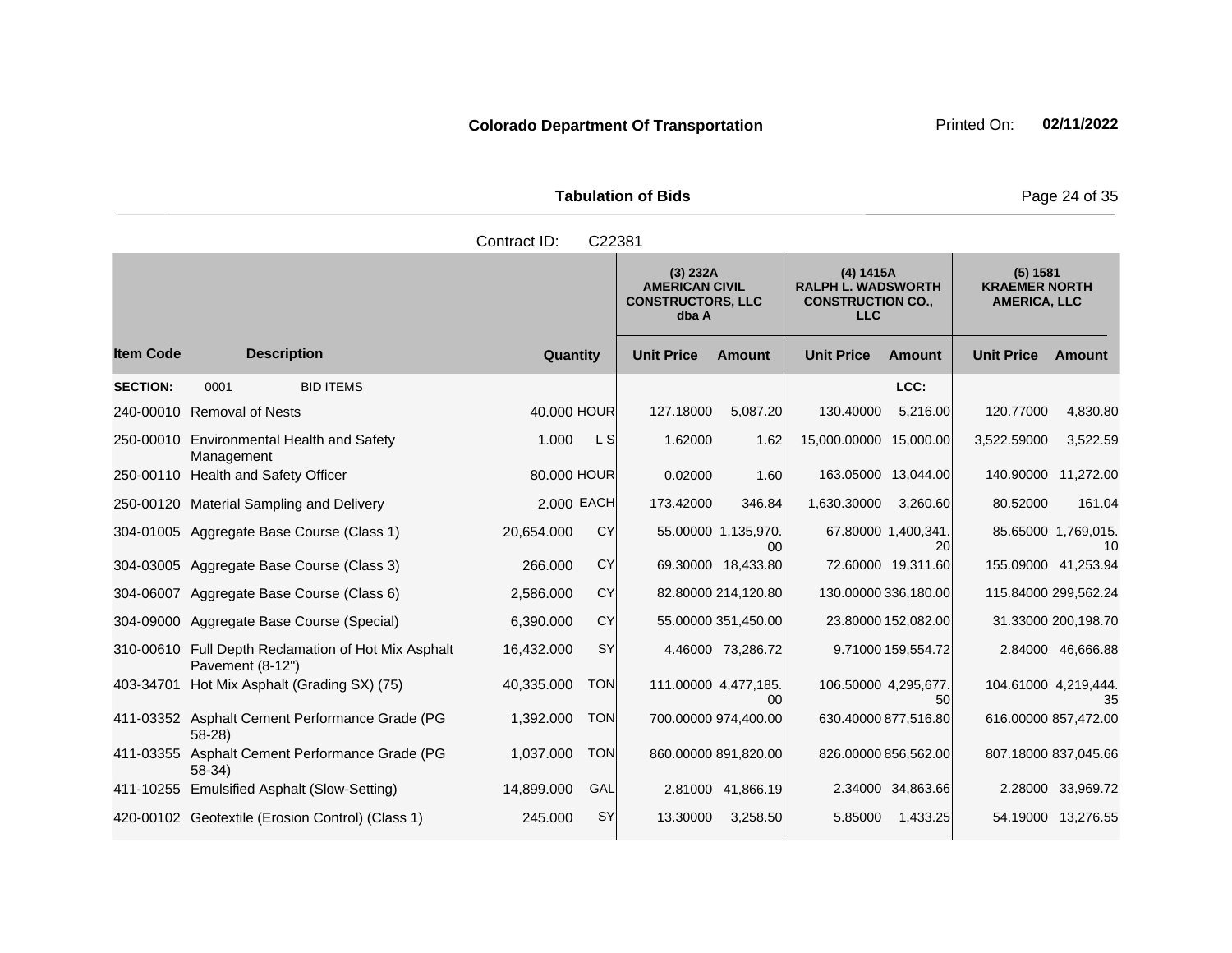Tabulation of Bids **Page 25 of 35** 

|                    |                                                   | Contract ID: | C22381    |                         |                                                                                                                                                   |                         |                                       |                                                         |                          |
|--------------------|---------------------------------------------------|--------------|-----------|-------------------------|---------------------------------------------------------------------------------------------------------------------------------------------------|-------------------------|---------------------------------------|---------------------------------------------------------|--------------------------|
|                    |                                                   |              |           | dba A                   | (3) 232A<br>(4) 1415A<br><b>AMERICAN CIVIL</b><br><b>RALPH L. WADSWORTH</b><br><b>CONSTRUCTORS, LLC</b><br><b>CONSTRUCTION CO.,</b><br><b>LLC</b> |                         |                                       | (5) 1581<br><b>KRAEMER NORTH</b><br><b>AMERICA, LLC</b> |                          |
| <b>Item Code</b>   | <b>Description</b>                                | Quantity     |           | <b>Unit Price</b>       | Amount                                                                                                                                            | <b>Unit Price</b>       | <b>Amount</b>                         | <b>Unit Price</b>                                       | Amount                   |
| <b>SECTION:</b>    | <b>BID ITEMS</b><br>0001                          |              |           |                         |                                                                                                                                                   |                         | LCC:                                  |                                                         |                          |
| 502-00460 Pile Tip |                                                   | 14.000 EACH  |           | 155.68000               | 2,179.52                                                                                                                                          | 404.60000               | 5,664.40                              | 275.08000                                               | 3,851.12                 |
|                    | 502-00500 Complete Joint Penetration (CJP) Splice | 2,000 EACH   |           | 375.77000               | 751.54                                                                                                                                            | 995.50000               | 1,991.00                              | 1,721.58000                                             | 3,443.16                 |
|                    | 502-02000 Dynamic Load Testing                    | 4.000        | L S       | 5,868.77000             | 23,475.08                                                                                                                                         | 2,065.00000             | 8,260.00                              | 3,308.44000                                             | 13,233.76                |
|                    | 502-11057 Steel Piling (HP 10x57)                 | 37.000       | LF        | 262.74000               | 9,721.38                                                                                                                                          | 156.90000               | 5,805.30                              | 130.38000                                               | 4,824.06                 |
|                    | 502-11274 Steel Piling (HP 12x74)                 | 360.000      | LF        |                         | 159.85000 57,546.00                                                                                                                               | 233.45000 84,042.00     |                                       | 158.10000                                               | 56,916.00                |
|                    | 503-00024 Drilled Shaft (24 Inch)                 | 9.000        | LF        | 1,411.00000 12,699.00   |                                                                                                                                                   | 1,230.30000 11,072.70   |                                       | 1,139.31000 10,253.79                                   |                          |
|                    | 503-00048 Drilled Shaft (48 Inch)                 | 52,000       | LF        | 1,620.75000 84,279.00   |                                                                                                                                                   | 1,410.70000 73,356.40   |                                       | 911.10000 47,377.20                                     |                          |
|                    | 503-01100 Micropile (10 Inch)                     | 2,090.000    | LF        |                         | 220.00000 459,800.00                                                                                                                              | 248.90000 520,201.00    |                                       | 375.00000 783,750.00                                    |                          |
|                    | 503-02000 Verification Test Pile                  | 6.000 EACH   |           | 25,778.16000 154,668.96 |                                                                                                                                                   | 25,760.00000 154,560.00 |                                       | 55,000.00000 330,000.00                                 |                          |
|                    | 506-00050 Slope Mattress                          | 388.000      | <b>CY</b> |                         | 462.35000 179,391.80                                                                                                                              | 271.70000 105,419.60    |                                       | 384.86000 149,325.68                                    |                          |
|                    | 506-00209 Riprap (9 Inch)                         | 164.000      | CY        |                         | 173.55000 28,462.20                                                                                                                               | 244.55000 40,106.20     |                                       | 294.32000 48,268.48                                     |                          |
|                    | 506-00212 Riprap (12 Inch)                        | 185.000      | CY        |                         | 109.60000 20,276.00                                                                                                                               | 267.20000 49,432.00     |                                       | 145.54000 26,924.90                                     |                          |
|                    | 506-01020 Geogrid Reinforcement                   | 223.000      | <b>SY</b> | 13.90000                | 3,099.70                                                                                                                                          | 18.95000                | 4,225.85                              | 18.45000                                                | 4,114.35                 |
|                    | 507-00000 Concrete Slope and Ditch Paving         | 25.000       | CY        |                         | 409.92000 10,248.00                                                                                                                               | 766.25000 19,156.25     |                                       | 3,995.82000                                             | 99,895.50                |
|                    | 509-00000 Structural Steel                        | 541,937.000  | <b>LB</b> |                         | 4.00000 2,167,748.<br>00l                                                                                                                         |                         | 5.00000 2,709,685.<br>00 <sup>1</sup> |                                                         | 5.45000 2,953,556.<br>65 |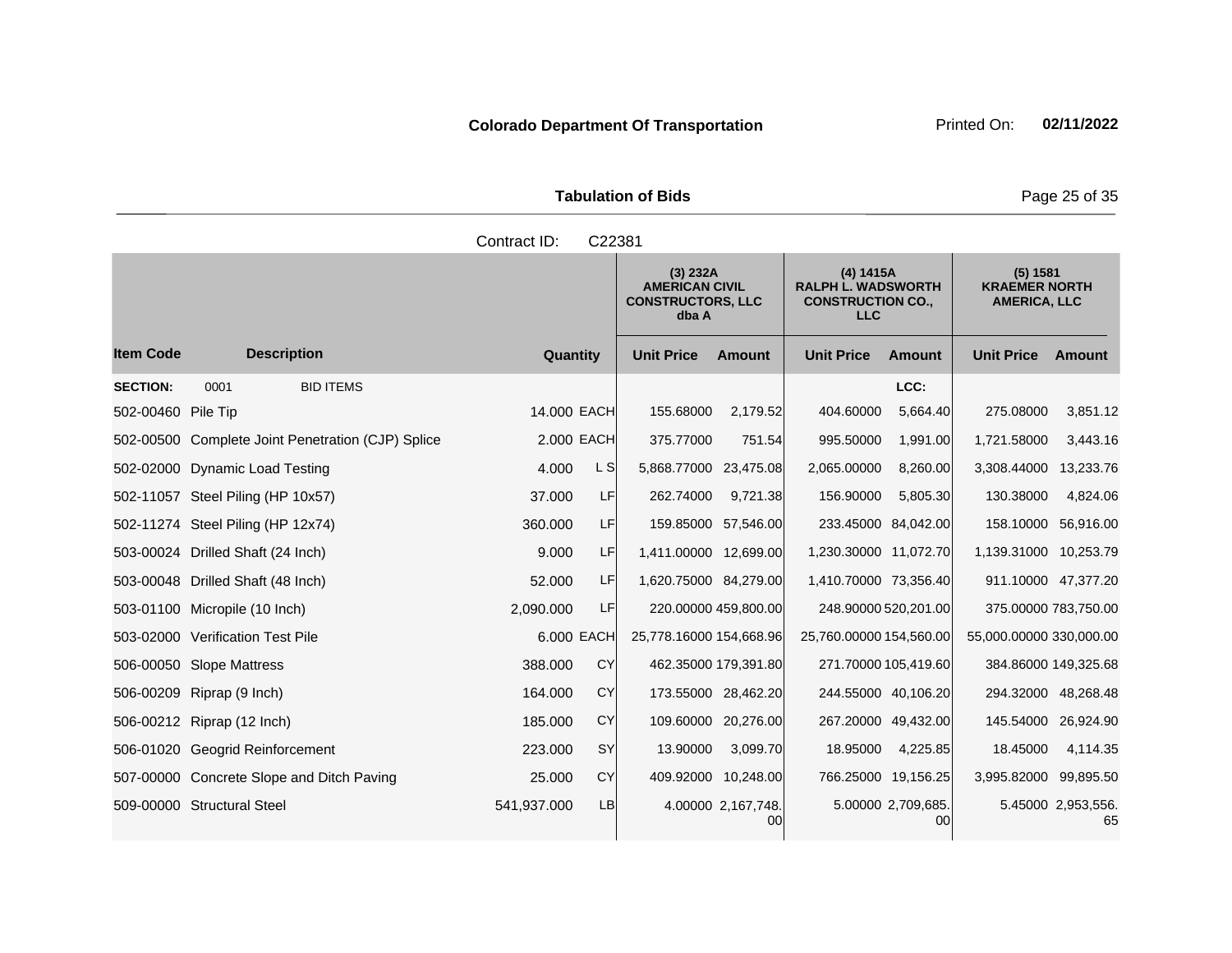Tabulation of Bids **Page 26 of 35** 

|                  |                                                       | Contract ID:                                                           | C22381    |                        |                      |                                                                                  |                      |                                                         |                     |
|------------------|-------------------------------------------------------|------------------------------------------------------------------------|-----------|------------------------|----------------------|----------------------------------------------------------------------------------|----------------------|---------------------------------------------------------|---------------------|
|                  |                                                       | (3) 232A<br><b>AMERICAN CIVIL</b><br><b>CONSTRUCTORS, LLC</b><br>dba A |           |                        |                      | (4) 1415A<br><b>RALPH L. WADSWORTH</b><br><b>CONSTRUCTION CO.,</b><br><b>LLC</b> |                      | (5) 1581<br><b>KRAEMER NORTH</b><br><b>AMERICA, LLC</b> |                     |
| <b>Item Code</b> | <b>Description</b>                                    | Quantity                                                               |           | <b>Unit Price</b>      | <b>Amount</b>        | <b>Unit Price</b>                                                                | <b>Amount</b>        | <b>Unit Price</b>                                       | Amount              |
| <b>SECTION:</b>  | <b>BID ITEMS</b><br>0001                              |                                                                        |           |                        |                      |                                                                                  | LCC:                 |                                                         |                     |
| 512-00101        | Bearing Device (Type I)                               | 4,000 EACH                                                             |           | 3,014.45000 12,057.80  |                      | 799.45000                                                                        | 3,197.80             | 9,175.80000 36,703.20                                   |                     |
|                  | 512-00102 Bearing Device (Type II)                    | 16.000 EACH                                                            |           | 6,825.56000 109,208.96 |                      | 4,472.50000 71,560.00                                                            |                      | 9,080.30000 145,284.80                                  |                     |
|                  | 514-00000 Pipe Railing                                | 676,000                                                                | LF        |                        | 299.60000 202,529.60 |                                                                                  | 319.65000 216,083.40 | 224.37000 151,674.12                                    |                     |
|                  | 515-00120 Waterproofing (Membrane)                    | 5,839.000                                                              | <b>SY</b> |                        | 24.90000 145,391.10  |                                                                                  | 20.80000 121,451.20  |                                                         | 23.16000 135,231.24 |
|                  | 515-00400 Concrete Sealer                             | 1,175.000                                                              | <b>SY</b> |                        | 34.00000 39,950.00   |                                                                                  | 12.25000 14,393.75   |                                                         | 11.32000 13,301.00  |
|                  | 518-01001 Bridge Expansion Joint (Asphaltic Plug)     | 181.000                                                                | LF        |                        | 686.10000 124,184.10 |                                                                                  | 280.70000 50,806.70  | 251.61000 45,541.41                                     |                     |
|                  | 518-01004 Bridge Expansion Device (0-4 Inch)          | 124.000                                                                | LF        |                        | 766.50000 95,046.00  |                                                                                  | 430.35000 53,363.40  | 429.52000 53,260.48                                     |                     |
|                  | 601-01000 Concrete Class B                            | 25.000                                                                 | CY        |                        | 800.00000 20,000.00  |                                                                                  | 701.05000 17,526.25  | 2,715.16000 67,879.00                                   |                     |
|                  | 601-03040 Concrete Class D (Bridge)                   | 661.100                                                                | CY        | 1,300.00000 859,430.00 |                      | 2,400.00000 1,586,640.                                                           | 00                   | 2,749.78000 1,817,879.                                  | 56                  |
|                  | 601-03057 Concrete Class DR                           | 119.000                                                                | CY        |                        | 250.00000 29,750.00  | 1,050.00000 124,950.00                                                           |                      | 3,344.14000 397,952.66                                  |                     |
|                  | 601-40300 Structural Concrete Coating                 | 1,175.000                                                              | <b>SY</b> |                        | 11.60000 13,630.00   |                                                                                  | 15.65000 18,388.75   |                                                         | 14.49000 17,025.75  |
|                  | 601-40302 Structural Concrete Coating (Anti-Graffiti) | 2,284.000                                                              | SF        | 2.30000                | 5,253.20             | 1.36000                                                                          | 3,106.24             | 1.26000                                                 | 2,877.84            |
|                  | 601-51005 Galvanic Anodes                             | 2,125.000 EACH                                                         |           |                        | 58.60000 124,525.00  |                                                                                  | 23.10000 49,087.50   |                                                         | 37.13000 78,901.25  |
|                  | 602-00000 Reinforcing Steel                           | 17,371.000                                                             | <b>LB</b> |                        | 1.78000 30,920.38    |                                                                                  | 1.48000 25,709.08    |                                                         | 2.06000 35,784.26   |
|                  | 602-00020 Reinforcing Steel (Epoxy Coated)            | 163,271.000                                                            | LB        |                        | 1.96000 320,011.16   |                                                                                  | 1.63000 266,131.73   |                                                         | 2.17000 354,298.07  |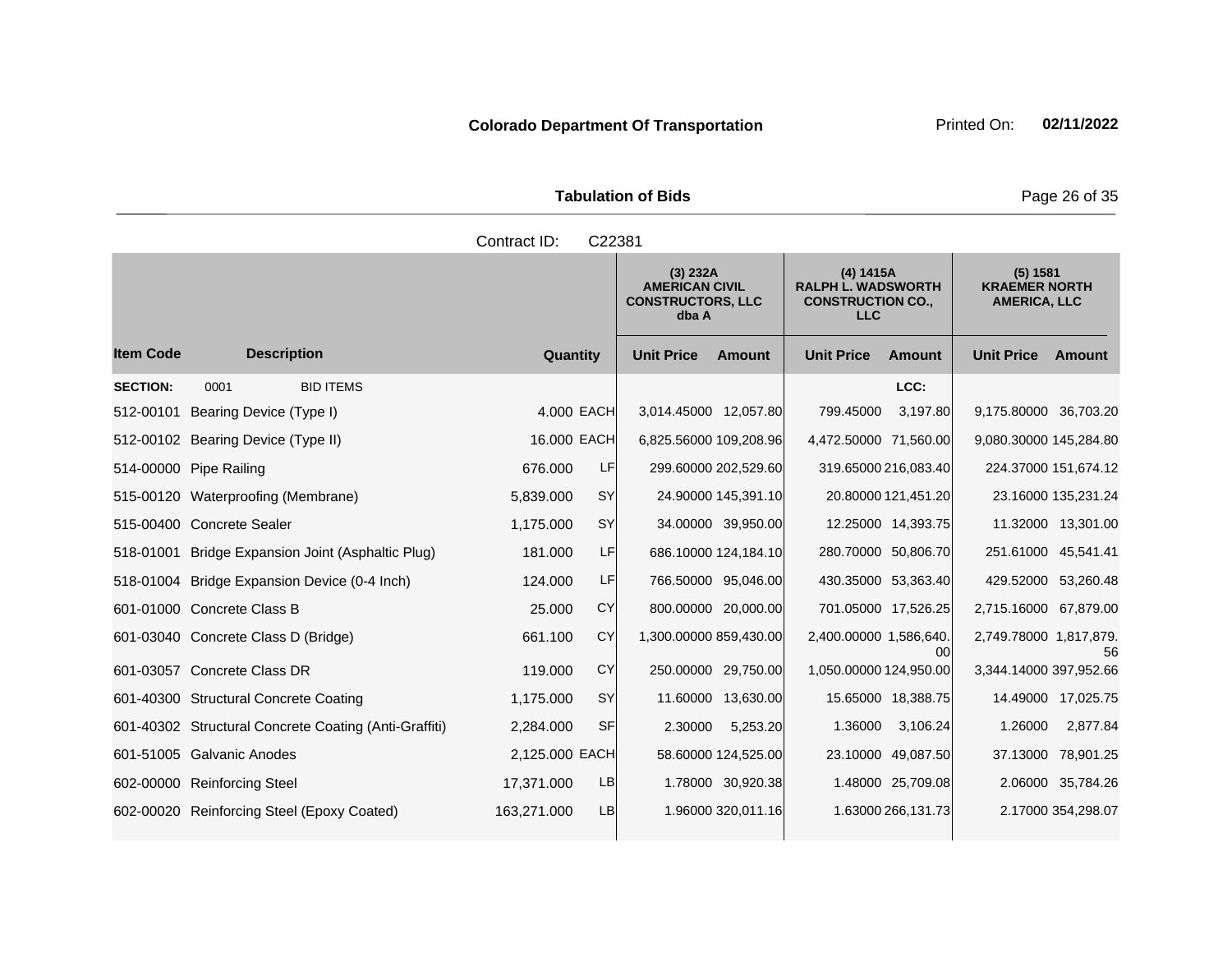Tabulation of Bids **Page 27 of 35** 

|                  |                                                                  | Contract ID: | C22381 |                        |                                                                        |                        |                                                                    |                                                         |                     |
|------------------|------------------------------------------------------------------|--------------|--------|------------------------|------------------------------------------------------------------------|------------------------|--------------------------------------------------------------------|---------------------------------------------------------|---------------------|
|                  |                                                                  |              |        |                        | (3) 232A<br><b>AMERICAN CIVIL</b><br><b>CONSTRUCTORS, LLC</b><br>dba A |                        | (4) 1415A<br><b>RALPH L. WADSWORTH</b><br><b>CONSTRUCTION CO.,</b> | (5) 1581<br><b>KRAEMER NORTH</b><br><b>AMERICA, LLC</b> |                     |
| <b>Item Code</b> | <b>Description</b>                                               | Quantity     |        | <b>Unit Price</b>      | <b>Amount</b>                                                          | <b>Unit Price</b>      | <b>Amount</b>                                                      | <b>Unit Price</b>                                       | Amount              |
| <b>SECTION:</b>  | 0001<br><b>BID ITEMS</b>                                         |              |        |                        |                                                                        |                        | LCC:                                                               |                                                         |                     |
|                  | 603-00025 Culvert Lining (24 Inch) (Special)                     | 612,000      | LF     |                        | 345.85000 211,660.20                                                   |                        | 294.55000 180,264.60                                               | 302.51000 185,136.12                                    |                     |
|                  | 603-05024 24 Inch Reinforced Concrete End Section                | 2.000 EACH   |        | 1,988.90000            | 3,977.80                                                               | 1,467.30000            | 2,934.60                                                           | 13,094.72000 26,189.44                                  |                     |
|                  | 603-10060 6 Inch Corrugated Steel Pipe                           | 20,000       | LF     | 109.22000              | 2,184.40                                                               | 98.90000               | 1,978.00                                                           | 433.94000                                               | 8,678.80            |
|                  | 603-10240 24 Inch Corrugated Steel Pipe                          | 141.000      | LF     | 198.60000              | 28,002.60                                                              | 145.65000              | 20,536.65                                                          | 260.95000                                               | 36,793.95           |
|                  | 603-30024 24 Inch Steel End Section                              | 3.000 EACH   |        | 1,322.95000            | 3,968.85                                                               | 815.15000              | 2,445.45                                                           | 1,843.75000                                             | 5,531.25            |
|                  | 603-50024 24 Inch Plastic Pipe                                   | 50.000       | LFI    |                        | 206.90000 10,345.00                                                    | 156.50000              | 7,825.00                                                           | 481.60000 24,080.00                                     |                     |
|                  | 604-00305 Inlet Type C (5 Foot)                                  | 7.000 EACH   |        | 4,294.50000 30,061.50  |                                                                        | 4,369.20000 30,584.40  |                                                                    | 10,355.22000 72,486.54                                  |                     |
|                  | 604-00310 Inlet Type C (10 Foot)                                 | 3,000 EACH   |        | 7,560.41000 22,681.23  |                                                                        | 5,412.50000 16,237.50  |                                                                    | 11,217.15000 33,651.45                                  |                     |
|                  | 604-25007 Vane Grate Inlet Special (Double) (5 Foot)             | 1.000 EACH   |        | 10,719.23000 10,719.23 |                                                                        | 11,195,00000 11,195.00 |                                                                    | 11,852.74000 11,852.74                                  |                     |
|                  | 604-30010 Maintenance Hole Slab Base (10 Foot)                   | 2,000 EACH   |        | 9,350.49000 18,700.98  |                                                                        | 7,336.30000 14,672.60  |                                                                    | 8,993.77000 17,987.54                                   |                     |
|                  | 606-00302 Guardrail Type 3 (31 Inch Midwest Guardrail<br>System) | 5,530.000    | LF     |                        | 60.10000 332,353.00                                                    |                        | 47.00000 259,910.00                                                |                                                         | 50.07000 276,887.10 |
|                  | 606-00305 Guardrail Type 3 (Special)                             | 914.000      | LF     |                        | 64.10000 58,587.40                                                     |                        | 49.20000 44,968.80                                                 |                                                         | 53.29000 48,707.06  |
|                  | 606-00910 Guardrail Type 9 (Style CA)                            | 803.000      | LF     |                        | 310.30000 249,170.90                                                   |                        | 115.45000 92,706.35                                                | 314.34000 252,415.02                                    |                     |
|                  | 606-00916 Guardrail Type 9 (Style CA) (Special)                  | 575.000      | LF     |                        | 489.65000 281,548.75                                                   |                        | 127.05000 73,053.75                                                | 649.36000 373,382.00                                    |                     |
|                  | 606-00940 Guardrail Type 9 (Style CE)                            | 676.000      | LF     |                        | 656.90000 444,064.40                                                   |                        | 250.00000 169,000.00                                               | 618.72000 418,254.72                                    |                     |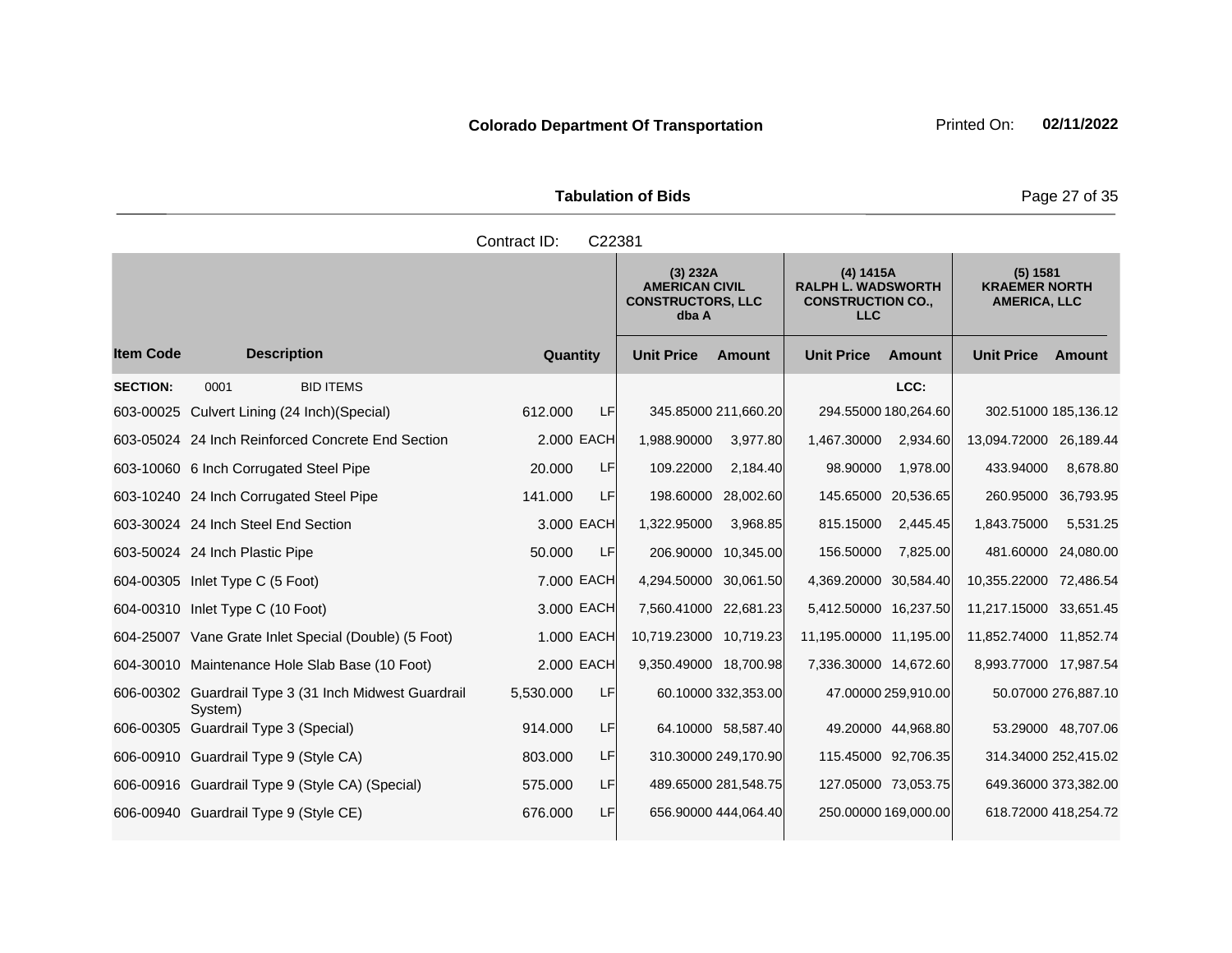|                  |                                     | C22381<br>Contract ID: |                                                                                                                                                            |                                    |                                                         |  |
|------------------|-------------------------------------|------------------------|------------------------------------------------------------------------------------------------------------------------------------------------------------|------------------------------------|---------------------------------------------------------|--|
|                  |                                     |                        | (4) 1415A<br>(3) 232A<br><b>AMERICAN CIVIL</b><br><b>RALPH L. WADSWORTH</b><br><b>CONSTRUCTORS, LLC</b><br><b>CONSTRUCTION CO.,</b><br><b>LLC</b><br>dba A |                                    | (5) 1581<br><b>KRAEMER NORTH</b><br><b>AMERICA, LLC</b> |  |
| <b>Item Code</b> | <b>Description</b>                  | Quantity               | <b>Unit Price</b><br>Amount                                                                                                                                | <b>Unit Price</b><br><b>Amount</b> | <b>Unit Price</b><br>Amount                             |  |
| <b>SECTION:</b>  | <b>BID ITEMS</b><br>0001            |                        |                                                                                                                                                            | LCC:                               |                                                         |  |
|                  | 606-01340 End Anchorage Type 3D     | 8.000 EACH             | 2,044.96000 16,359.68                                                                                                                                      | 1,640.40000 13,123.20              | 1,703.93000 13,631.44                                   |  |
|                  | 606-01370 Transition Type 3G        | 7.000 EACH             | 5,750.78000 40,255.46                                                                                                                                      | 4,921.20000 34,448.40              | 4,791.73000 33,542.11                                   |  |
|                  | 606-01372 Transition Type GR9-GR3   | 4.000 EACH             | 4,200.07000 16,800.28                                                                                                                                      | 4,951.90000 19,807.60              | 8,482.61000 33,930.44                                   |  |
|                  | 606-01380 Transition Type 3H        | 5.000 EACH             | 2,409.75000 12,048.75                                                                                                                                      | 2,296.50000 11,482.50              | 2,007.88000 10,039.40                                   |  |
|                  | 606-01407 Transition Type BR9-GR3   | 4.000 EACH             | 4,200.07000 16,800.28                                                                                                                                      | 7,020.00000 28,080.00              | 18,333.85000 73,335.40                                  |  |
|                  | 606-02003 End Anchorage (Nonflared) | 3.000 EACH             | 6,039.47000 18,118.41                                                                                                                                      | 4,593.10000 13,779.30              | 5,032.27000 15,096.81                                   |  |
|                  | 606-02005 End Anchorage (Flared)    | 8.000 EACH             | 5,826.88000 46,615.04                                                                                                                                      | 4,265.00000 34,120.00              | 4,855.14000 38,841.12                                   |  |
|                  | 606-10900 Bridge Rail Type 9        | LF<br>940.000          | 521.20000 489,928.00                                                                                                                                       | 374.95000 352,453.00               | 500.55000 470,517.00                                    |  |
|                  | 607-11350 Fence Deer                | LF<br>28,000.000       | 20.69000 579,320.00                                                                                                                                        | 25.80000 722,400.00                | 24.90000 697,200.00                                     |  |
|                  | 607-11525 Fence (Plastic)           | 5,830.000<br>LF        | 5.90000 34,397.00                                                                                                                                          | 5.16000 30,082.80                  | 4.85000 28,275.50                                       |  |
|                  | 607-60002 Game Ramp                 | 14.000 EACH            | 13,790.66000 193,069.24                                                                                                                                    | 18,805.00000 263,270.00            | 20,667.83000 289,349.62                                 |  |
|                  | 607-60004 4 Foot Gate Walk          | 3.000 EACH             | 717.12000<br>2,151.36                                                                                                                                      | 934.70000<br>2,804.10              | 878.73000<br>2,636.19                                   |  |
|                  | 607-60116 16 Foot Gate              | 1.000 EACH             | 1,310.11<br>1,310.11000                                                                                                                                    | 2,450.90<br>2,450.90000            | 2,304.12<br>2,304.12000                                 |  |
|                  | 607-60120 20 Foot Gate              | 1.000 EACH             | 1,516.97000<br>1,516.97                                                                                                                                    | 2,825.80<br>2,825.80000            | 2,656.63<br>2,656.63000                                 |  |
|                  | 607-60620 Road Closure Gate         | 2,000 EACH             | 26,619.45000 53,238.90                                                                                                                                     | 23,210.00000 46,420.00             | 21,493.84000 42,987.68                                  |  |

Tabulation of Bids **Page 28 of 35** 

**Colorado Department Of Transportation** Printed On: 02/11/2022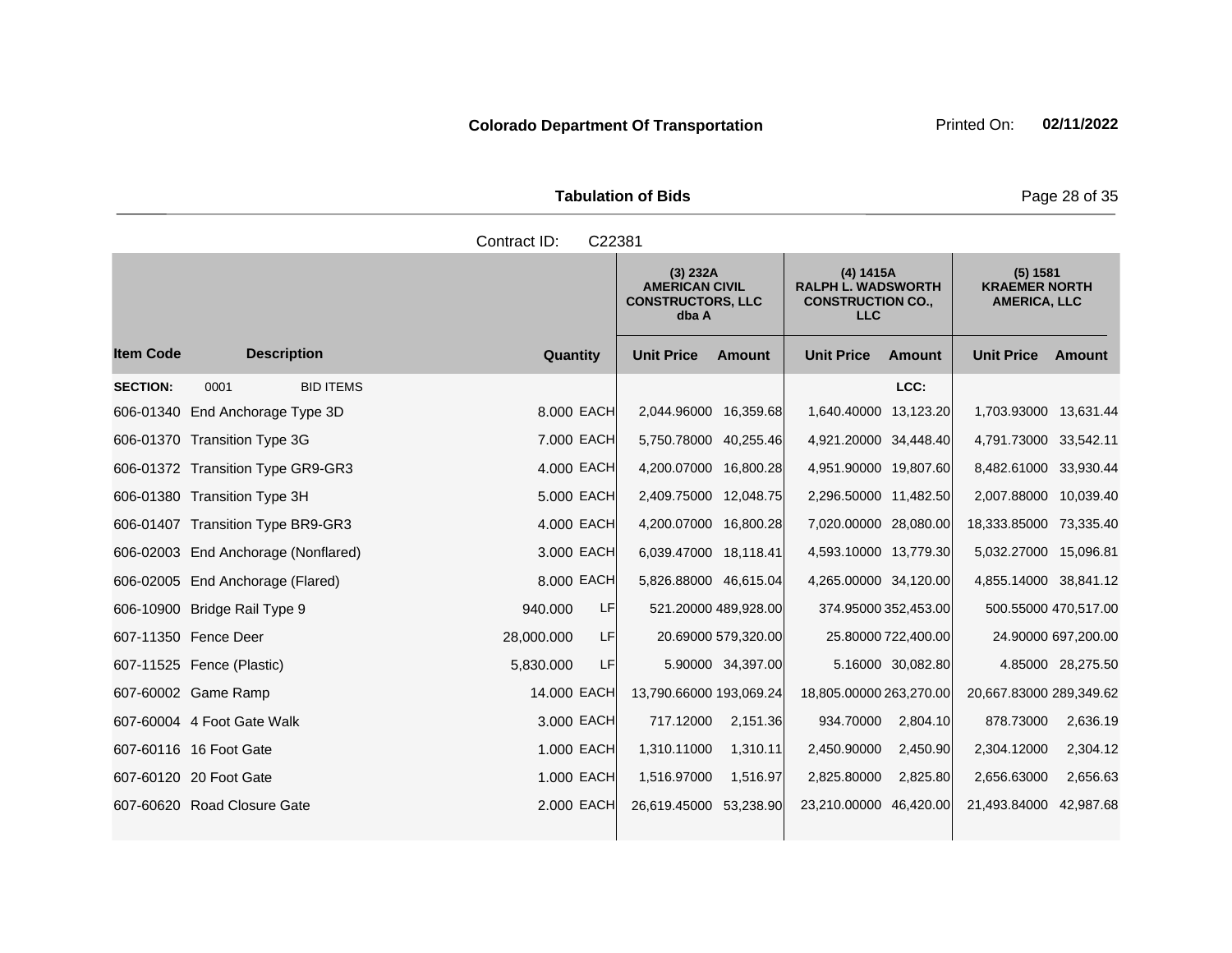| <b>Tabulation of Bids</b> |  |  |  |  |  |  |  |
|---------------------------|--|--|--|--|--|--|--|
| Contract ID: C22381       |  |  |  |  |  |  |  |

|                  |                                                      |              |            | (3) 232A<br><b>AMERICAN CIVIL</b><br><b>CONSTRUCTORS, LLC</b><br>dba A |                     | (4) 1415A<br><b>RALPH L. WADSWORTH</b><br><b>CONSTRUCTION CO.,</b><br><b>LLC</b> |                     | (5) 1581<br><b>KRAEMER NORTH</b><br><b>AMERICA, LLC</b> |                     |
|------------------|------------------------------------------------------|--------------|------------|------------------------------------------------------------------------|---------------------|----------------------------------------------------------------------------------|---------------------|---------------------------------------------------------|---------------------|
| <b>Item Code</b> | <b>Description</b>                                   | Quantity     |            | <b>Unit Price</b>                                                      | Amount              | <b>Unit Price</b>                                                                | Amount              | <b>Unit Price</b>                                       | Amount              |
| <b>SECTION:</b>  | <b>BID ITEMS</b><br>0001                             |              |            |                                                                        |                     |                                                                                  | LCC:                |                                                         |                     |
|                  | 608-00006 Concrete Sidewalk (6 Inch)                 | 882,000      | SY         | 63.50000                                                               | 56,007.00           | 84.75000                                                                         | 74,749.50           | 87.22000                                                | 76,928.04           |
|                  | 608-00010 Concrete Curb Ramp                         | 18,000       | SY         | 127.18000                                                              | 2,289.24            | 193.45000                                                                        | 3,482.10            | 207.67000                                               | 3,738.06            |
|                  | 609-21010 Curb and Gutter Type 2 (Section I-B)       | 378.000      | LF         | 29.30000                                                               | 11,075.40           |                                                                                  | 43.45000 16,424.10  | 47.05000                                                | 17,784.90           |
|                  | 609-23000 Gutter (Special)                           | 144.000      | LF         | 57.90000                                                               | 8,337.60            |                                                                                  | 107.60000 15,494.40 | 54.35000                                                | 7,826.40            |
|                  | 609-24002 Gutter Type 2 (2 Foot)                     | 750,000      | LF         | 31.70000                                                               | 23,775.00           |                                                                                  | 26.10000 19,575.00  | 29.42000                                                | 22,065.00           |
|                  | 609-60011 Curb Type 6 (Section M)                    | 254.000      | LF         | 37.00000                                                               | 9,398.00            | 26.10000                                                                         | 6,629.40            | 53.15000                                                | 13,500.10           |
|                  | 610-00020 Median Cover Material (Patterned Concrete) | 55.000       | <b>SF</b>  | 63.60000                                                               | 3,498.00            | 19.55000                                                                         | 1,075.25            | 91.98000                                                | 5,058.90            |
|                  | 612-00001 Delineator (Type I)                        | 143.000 EACH |            | 20.50000                                                               | 2,931.50            | 27.60000                                                                         | 3,946.80            | 25.16000                                                | 3,597.88            |
|                  | 612-00002 Delineator (Type II)                       | 89,000 EACH  |            | 24.40000                                                               | 2.171.60            | 28.70000                                                                         | 2,554.30            | 26.17000                                                | 2,329.13            |
|                  | 612-00003 Delineator (Type III)                      | 25.000 EACH  |            | 25.58000                                                               | 639.50              | 29,80000                                                                         | 745.00              | 27.17000                                                | 679.25              |
| 612-00021        | Delineator (Type I) (Barrier)                        |              | 6.000 EACH | 153.51000                                                              | 921.06              | 60.75000                                                                         | 364.50              | 55.36000                                                | 332.16              |
|                  | 612-00260 Location Marker (Fiber Optic) (Dome)       |              | 8,000 EACH | 261.76000                                                              | 2,094.08            | 228.25000                                                                        | 1.826.00            | 211.36000                                               | 1,690.88            |
|                  | 613-00200 2 Inch Electrical Conduit                  | 1,600.000    | LF         |                                                                        | 91.80000 146,880.00 |                                                                                  | 79.90000 127,840.00 |                                                         | 73.97000 118,352.00 |
|                  | 613-00206 2 Inch Electrical Conduit (Bored)          | 265.000      | LF         |                                                                        | 120.65000 31,972.25 |                                                                                  | 105.10000 27,851.50 |                                                         | 97.32000 25,789.80  |
|                  | 613-01200 2 Inch Electrical Conduit (Plastic)        | 2,250.000    | LF         |                                                                        | 91.80000 206,550.00 |                                                                                  | 79.90000 179,775.00 |                                                         | 73.97000 166,432.50 |

**Tabulation of Bids** Page 29 of 35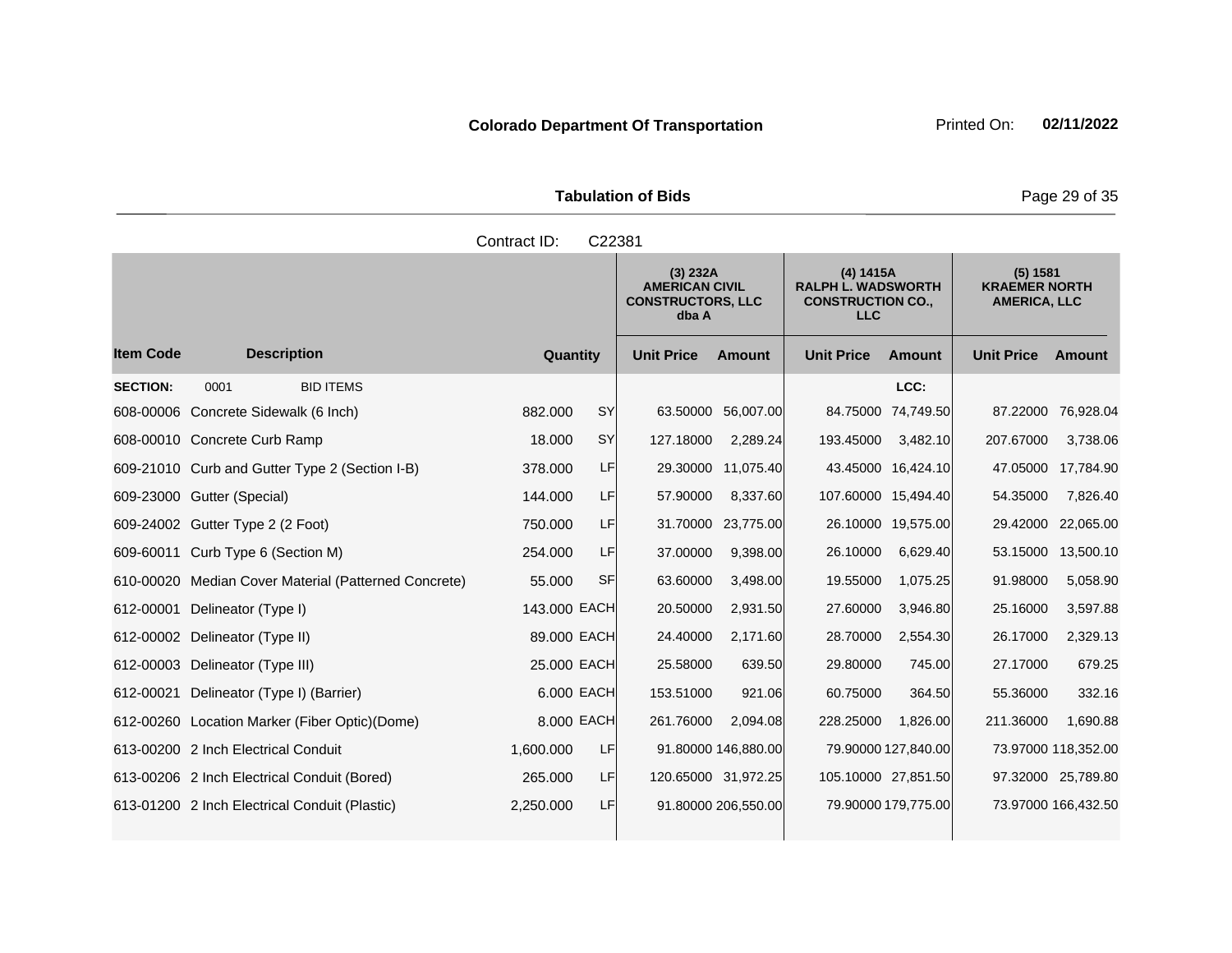| <b>Tabulation of Bids</b> |  |  |  |  |  |  |
|---------------------------|--|--|--|--|--|--|
| Contract ID: C22381       |  |  |  |  |  |  |

|                  |                                                                  |                        | (3) 232A<br><b>AMERICAN CIVIL</b><br><b>CONSTRUCTORS, LLC</b><br>dba A |           | (4) 1415A<br><b>RALPH L. WADSWORTH</b><br><b>CONSTRUCTION CO.,</b><br><b>LLC</b> |                    | (5) 1581<br><b>KRAEMER NORTH</b><br><b>AMERICA, LLC</b> |                    |
|------------------|------------------------------------------------------------------|------------------------|------------------------------------------------------------------------|-----------|----------------------------------------------------------------------------------|--------------------|---------------------------------------------------------|--------------------|
| <b>Item Code</b> | <b>Description</b>                                               | Quantity               | <b>Unit Price</b>                                                      | Amount    | <b>Unit Price</b>                                                                | <b>Amount</b>      | <b>Unit Price</b>                                       | Amount             |
| <b>SECTION:</b>  | 0001<br><b>BID ITEMS</b>                                         |                        |                                                                        |           |                                                                                  | LCC:               |                                                         |                    |
| 613-07000        | Pull Box (Special)                                               | 2.000 EACH             | 2,324.66000                                                            | 4,649.32  | 2,027.00000                                                                      | 4.054.00           | 1,877.04000                                             | 3.754.08           |
|                  | 613-07001 Type One Pull Box                                      | 4.000 EACH             | 1,636.61000                                                            | 6,546.44  | 1,427.00000                                                                      | 5,708.00           | 1,321.48000                                             | 5,285.92           |
|                  | 613-07002 Type Two Pull Box                                      | 16.000 EACH            | 2,161.37000 34,581.92                                                  |           | 1,884.60000 30,153.60                                                            |                    | 1,745.19000 27,923.04                                   |                    |
|                  | 613-07004 Type Four Pull Box                                     | 10.000 EACH            | 3,601.03000 36,010.30                                                  |           | 3,139.90000 31,399.00                                                            |                    | 2,907.65000 29,076.50                                   |                    |
| 613-10000 Wiring |                                                                  | L SI<br>1.000          | 82,392.42000 82,392.42                                                 |           | 125,000.00000 125,000.00                                                         |                    | 66,527.65000 66,527.65                                  |                    |
|                  | 613-13025 Luminaire (LED) (25,000 Lumens)                        | 6.000 EACH             | 2,140.18000 12,841.08                                                  |           | 1.866.10000 11.196.60                                                            |                    | 1,728.08000 10,368.48                                   |                    |
|                  | 613-34400 Light Standard Metal (40 Foot)                         | 4.000 EACH             | 8,018.49000 32,073.96                                                  |           | 6,991.80000 27,967.20                                                            |                    | 6,474.52000 25,898.08                                   |                    |
|                  | 613-40000 Concrete Foundation Pad                                | 1.000 EACH             | 4,321.48000                                                            | 4,321.48  | 3,768.10000                                                                      | 3,768.10           | 3,489.38000                                             | 3,489.38           |
|                  | 613-40010 Light Standard Foundation                              | 6.000 EACH             | 5,190.27000 31,141.62                                                  |           | 4,525.70000 27,154.20                                                            |                    | 4,190.88000 25,145.28                                   |                    |
|                  | 613-81690 Safety Switch                                          | 2.000 EACH             | 5,680.13000 11,360.26                                                  |           | 4,952.80000                                                                      | 9,905.60           | 4,586.41000                                             | 9,172.82           |
|                  | 614-00011 Sign Panel (Class I)                                   | <b>SF</b><br>165,000   | 32.00000                                                               | 5,280.00  | 35.35000                                                                         | 5,832.75           | 32.21000                                                | 5,314.65           |
|                  | 614-00012 Sign Panel (Class II)                                  | <b>SF</b><br>657.000   | 41.00000                                                               | 26,937.00 | 39.75000                                                                         | 26,115.75          | 36.23000                                                | 23,803.11          |
|                  | 614-00013 Sign Panel (Class III)                                 | <b>SF</b><br>1.087.000 | 61.50000                                                               | 66,850.50 |                                                                                  | 51.90000 56,415.30 |                                                         | 47.30000 51,415.10 |
|                  | 614-01226 Steel Signpost (W 12x26)                               | LF<br>53,000           | 166.45000                                                              | 8,821.85  | 187.70000                                                                        | 9,948.10           | 171.10000                                               | 9,068.30           |
|                  | 614-01503 Steel Sign Support (2-lnch Round) (Post and<br>Socket) | 25.000 EACH            | 511.69000 12,792.25                                                    |           | 358.85000                                                                        | 8,971.25           | 327.10000                                               | 8,177.50           |

**Tabulation of Bids** Page 30 of 35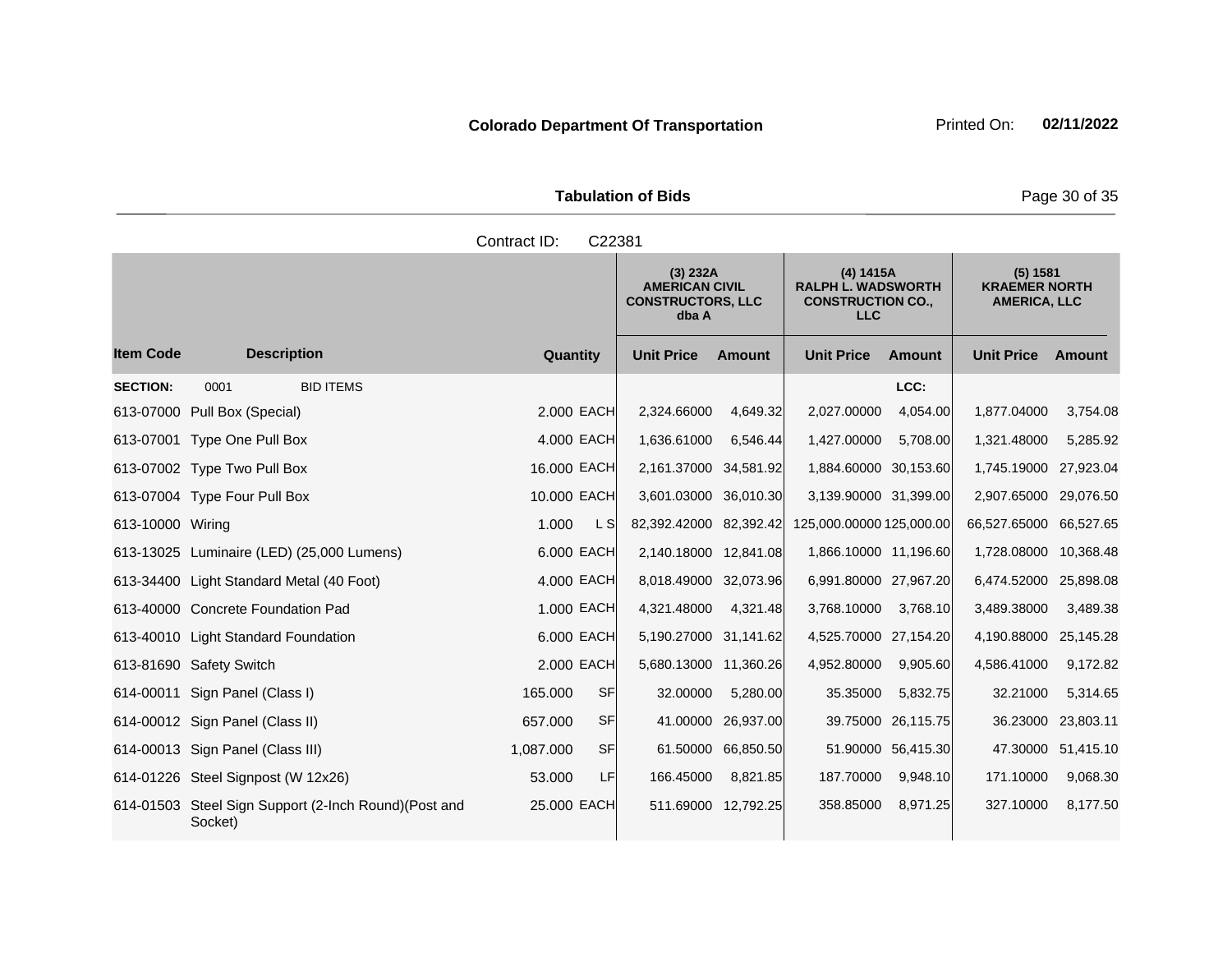Tabulation of Bids **Page 31 of 35** 

|                 |                                                                            | Contract ID:<br>C22381 |                                                                        |                     |                                                                                  |                     |                                                         |                   |
|-----------------|----------------------------------------------------------------------------|------------------------|------------------------------------------------------------------------|---------------------|----------------------------------------------------------------------------------|---------------------|---------------------------------------------------------|-------------------|
|                 |                                                                            |                        | (3) 232A<br><b>AMERICAN CIVIL</b><br><b>CONSTRUCTORS, LLC</b><br>dba A |                     | (4) 1415A<br><b>RALPH L. WADSWORTH</b><br><b>CONSTRUCTION CO.,</b><br><b>LLC</b> |                     | (5) 1581<br><b>KRAEMER NORTH</b><br><b>AMERICA, LLC</b> |                   |
| ltem Code       | <b>Description</b>                                                         | Quantity               | <b>Unit Price</b>                                                      | <b>Amount</b>       | <b>Unit Price</b>                                                                | <b>Amount</b>       | <b>Unit Price Amount</b>                                |                   |
| <b>SECTION:</b> | <b>BID ITEMS</b><br>0001                                                   |                        |                                                                        |                     |                                                                                  | LCC:                |                                                         |                   |
|                 | 614-01573 Steel Sign Support (2-1/2 Inch Round NP-<br>40)(Post & Slipbase) | 32.000 EACH            |                                                                        | 639.61000 20,467.52 |                                                                                  | 579.70000 18,550.40 | 528.39000 16,908.48                                     |                   |
|                 | 614-01583 Steel Sign Support (2-1/2 In Round Sch 80)<br>(Post & Slipbase)  | 25.000 EACH            |                                                                        | 748.35000 18,708.75 |                                                                                  | 690.10000 17,252.50 | 629.03000 15,725.75                                     |                   |
|                 | 614-03007 Concrete Footing (Type 7)                                        | 2.000 EACH             | 6,140.27000 12,280.54                                                  |                     | 8,281.40000 16,562.80                                                            |                     | 7,548.41000 15,096.82                                   |                   |
|                 | 614-32400 Monotube Overhead Sign Cantilever (24<br>Inch Diameter)          | 2,000 EACH             | 95,050.24000 190,100.48                                                |                     | 82,880.00000 165,760.00                                                          |                     | 85,882.61000 171,765.22                                 |                   |
|                 | 614-72875 Loop Detector Wire                                               | LF<br>200,000          |                                                                        | 53.70000 10,740.00  | 46.75000                                                                         | 9,350.00            | 43.28000                                                | 8,656.00          |
|                 | 614-85001 Impact Attenuator                                                | 2.000 EACH             | 28,094.13000 56,188.26                                                 |                     | 43,745.00000 87,490.00                                                           |                     | 47,634.95000                                            | 95,269.90         |
|                 | 614-87010 Fiber Optic Cable (Single Mode) (12 Fiber)                       | LF<br>2,800.000        |                                                                        | 7.50000 21,000.00   |                                                                                  | 6.52000 18,256.00   |                                                         | 6.04000 16,912.00 |
|                 | 614-87350 Test Fiber Optic Cable                                           | L S<br>1.000           | 7,066.20000                                                            | 7,066.20            | 50,000.00000 50,000.00                                                           |                     | 5,705.59000                                             | 5,705.59          |
|                 | 614-87448 Fiber Optic Cable (Single Mode) (48<br>Strands)                  | <b>LF</b><br>2,200.000 |                                                                        | 7.50000 16,500.00   |                                                                                  | 6.52000 14,344.00   | 6.04000                                                 | 13,288.00         |
|                 | 614-87512 Splice Fiber Optic Cable (12 Strand)                             | 2.000 EACH             | 2,525.33000                                                            | 5,050.66            | 2,202.00000                                                                      | 4,404.00            | 2,039.08000                                             | 4,078.16          |
|                 | 614-87548 Splice Fiber Optic Cable (48 Strand)                             | 1.000 EACH             | 4,933.50000                                                            | 4,933.50            | 4,301.80000                                                                      | 4,301.80            | 3,983.55000                                             | 3,983.55          |
|                 | 614-87612 Terminate Fiber Optic Cable (12 Strand)                          | 2.000 EACH             | 2,394.46000                                                            | 4,788.92            | 2,087.90000                                                                      | 4,175.80            | 1,933.40000                                             | 3,866.80          |
|                 | 614-87648 Terminate Fiber Optic Cable (48 Strand)                          | 1.000 EACH             | 4,029.81000                                                            | 4,029.81            | 3,513.80000                                                                      | 3,513.80            | 3,253.87000                                             | 3,253.87          |
|                 | 615-00030 Embankment Protector Type 3                                      | 1.000 EACH             | 7,781.43000                                                            | 7,781.43            | 2,119.40000                                                                      | 2,119.40            | 5,266.22000                                             | 5,266.22          |
|                 |                                                                            |                        |                                                                        |                     |                                                                                  |                     |                                                         |                   |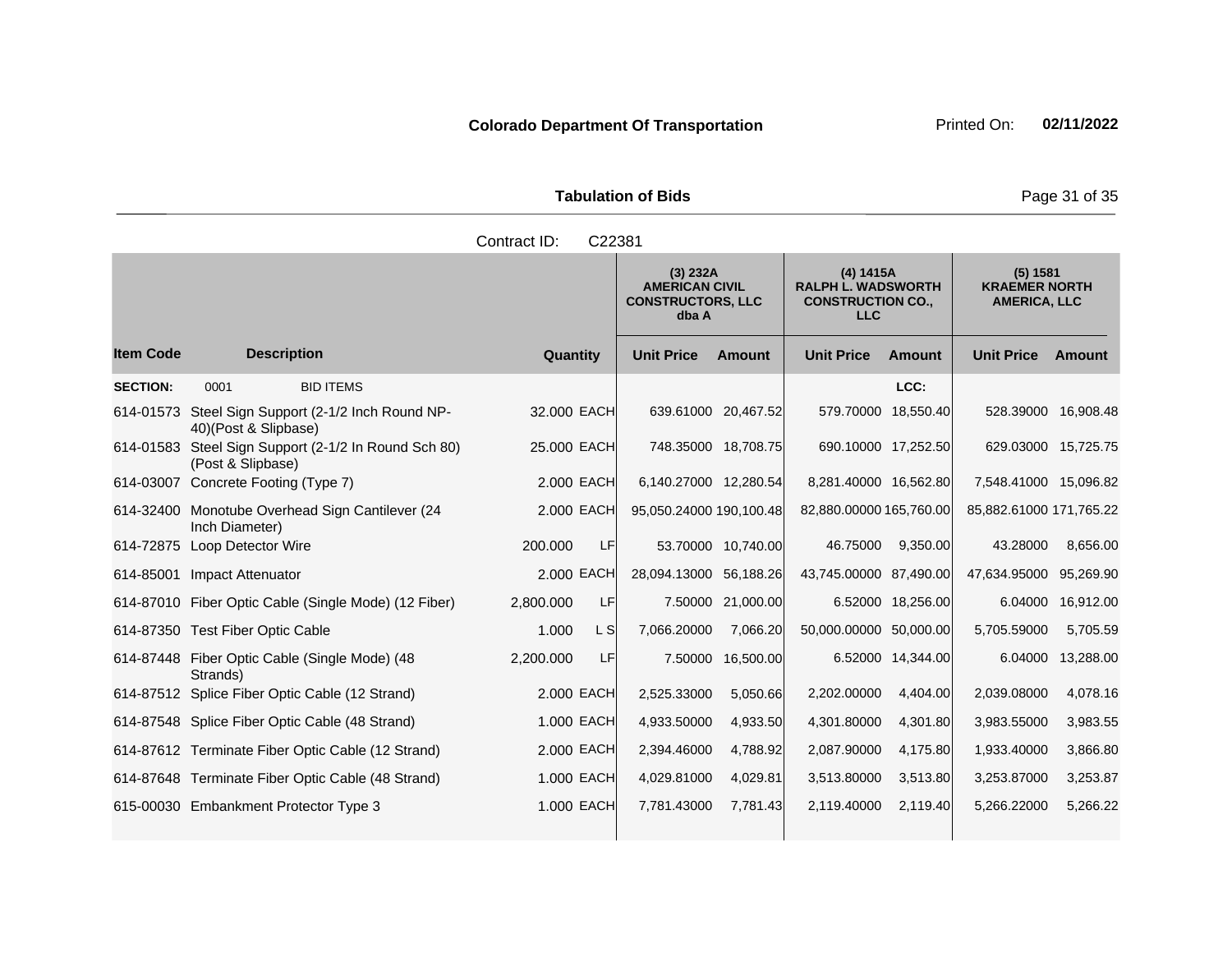Tabulation of Bids **Page 32 of 35** 

|                  |                                                                  | Contract ID: | C22381     |                                                                        |                             |                                                                                  |                             |                                                         |                      |
|------------------|------------------------------------------------------------------|--------------|------------|------------------------------------------------------------------------|-----------------------------|----------------------------------------------------------------------------------|-----------------------------|---------------------------------------------------------|----------------------|
|                  |                                                                  |              |            | (3) 232A<br><b>AMERICAN CIVIL</b><br><b>CONSTRUCTORS, LLC</b><br>dba A |                             | (4) 1415A<br><b>RALPH L. WADSWORTH</b><br><b>CONSTRUCTION CO.,</b><br><b>LLC</b> |                             | (5) 1581<br><b>KRAEMER NORTH</b><br><b>AMERICA, LLC</b> |                      |
| <b>Item Code</b> | <b>Description</b>                                               | Quantity     |            | <b>Unit Price</b>                                                      | <b>Amount</b>               | <b>Unit Price</b>                                                                | <b>Amount</b>               | <b>Unit Price</b>                                       | Amount               |
| <b>SECTION:</b>  | <b>BID ITEMS</b><br>0001                                         |              |            |                                                                        |                             |                                                                                  | LCC:                        |                                                         |                      |
|                  | 615-00050 Embankment Protector Type 5                            |              | 4.000 EACH | 4,304.93000 17,219.72                                                  |                             | 2,282.40000                                                                      | 9,129.60                    | 5,266.22000 21,064.88                                   |                      |
|                  | 620-00002 Field Office (Class 2)                                 |              |            | 1.000 EACH 115,317.18000 115,317.18                                    |                             | 300,000.00000 300,000.00                                                         |                             | 132,819.96000 132,819.96                                |                      |
|                  | 620-00012 Field Laboratory (Class 2)                             |              |            | 1.000 EACH 111,062.30000 111,062.30                                    |                             | 300,000.00000 300,000.00                                                         |                             | 64,929.61000 64,929.61                                  |                      |
|                  | 620-00020 Sanitary Facility                                      |              | 1.000 EACH | 37,016.77000 37,016.77                                                 |                             | 5,706.00000 5,706.00                                                             |                             | 6,255.54000                                             | 6,255.54             |
|                  | 621-00450 Detour Pavement                                        | 1,560.000    | SY         |                                                                        | 211.15000 329,394.00        |                                                                                  | 148.55000 231,738.00        |                                                         | 209.26000 326,445.60 |
| 622-00250 Bench  |                                                                  |              | 1.000 EACH | 3,685.82000                                                            | 3,685.82                    | 3,315.60000 3,315.60                                                             |                             | 3,522.59000                                             | 3,522.59             |
|                  | 624-23019 18 Inch Drainage Pipe (Class 3) (Complete<br>In Place) | 549.000      | LF         |                                                                        | 76.30000 41,888.70          |                                                                                  | 164.10000 90,090.90         | 223.85000 122,893.65                                    |                      |
|                  | 624-23025 24 Inch Drainage Pipe (Class 3) (Complete<br>In Place) | 237.000      | LF         |                                                                        | 113.90000 26,994.30         |                                                                                  | 173.90000 41,214.30         | 286.72000 67,952.64                                     |                      |
|                  | 625-00000 Construction Surveying                                 | 1.000        |            | L S 227,182.86000 227,182.86                                           |                             | 00000                                                                            | 1,000,000. 1,000,000.<br>00 | 399,553.91000 399,553.91                                |                      |
|                  | 625-00001 Construction Surveying (Hourly)                        | 80,000 HOUR  |            |                                                                        | 231.65000 18,532.00         |                                                                                  | 217.35000 17,388.00         | 201.29000 16,103.20                                     |                      |
|                  | 626-00000 Mobilization                                           | 1.000        | L SI       | 47000                                                                  | 2,363,586. 2,363,586.<br>47 | 00000                                                                            | 3,200,000. 3,200,000.<br>00 | 3,088,854. 3,088,854.<br>15000                          | 15                   |
|                  | 626-01113 Public Information Management (Tier III)               | 426.000      | <b>DAY</b> |                                                                        | 82.30000 35,059.80          |                                                                                  | 76.10000 32,418.60          |                                                         | 70.45000 30,011.70   |
|                  | 627-00008 Modified Epoxy Pavement Marking                        | 1,318.000    | GAL        |                                                                        | 105.75000 139,378.50        |                                                                                  | 95.30000 125,605.40         |                                                         | 110.71000 145,915.78 |
|                  | 627-00013 Pavement Marking Paint (High Build)                    | 344.000      | GAL        |                                                                        | 56.40000 19,401.60          |                                                                                  | 50.80000 17,475.20          |                                                         | 70.45000 24,234.80   |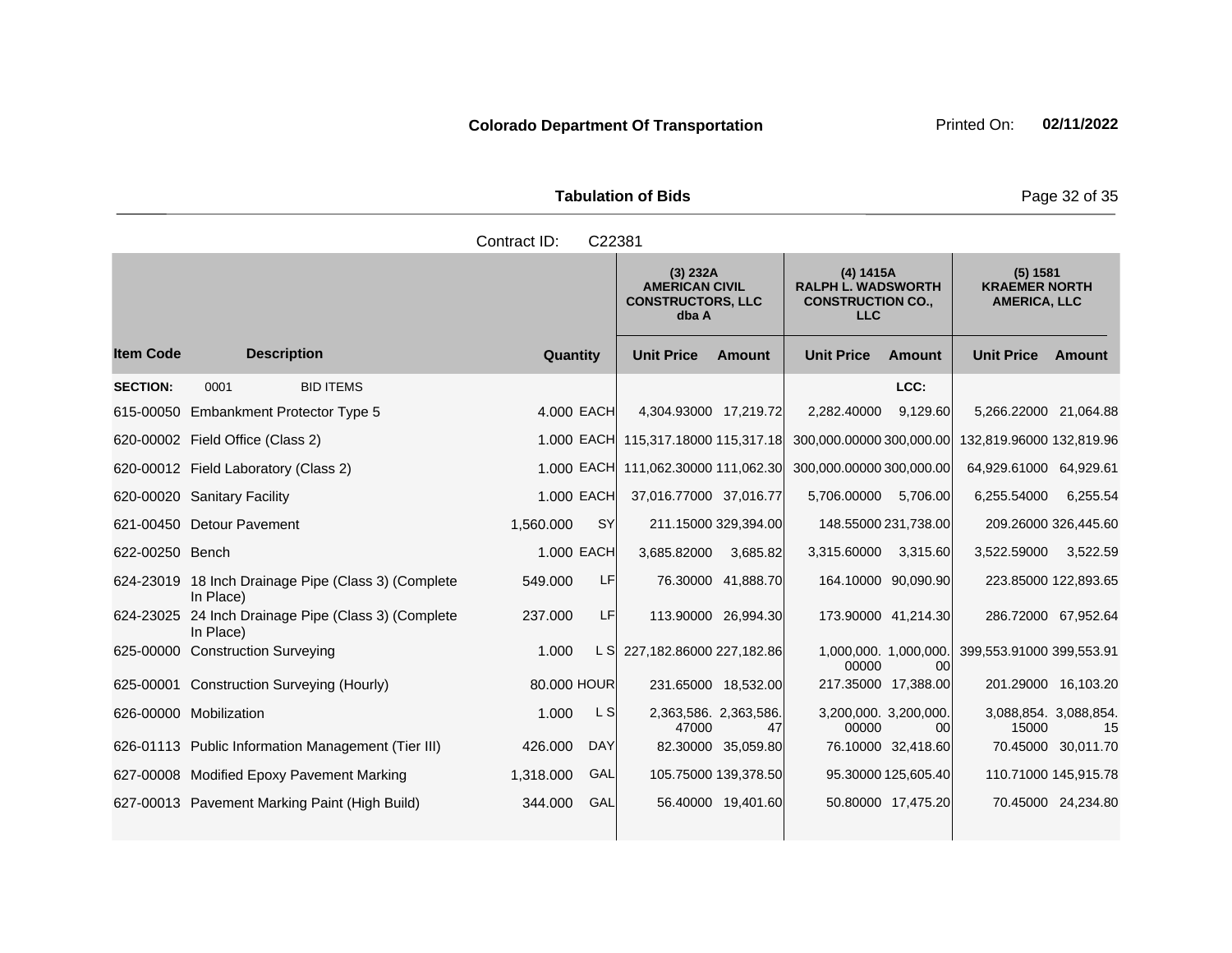| <b>Tabulation of Bids</b> | Page 3 |
|---------------------------|--------|
| Contract ID: C22381       |        |

and the state of the state of the state of the

**Contract** 

|                    |                                                                            |                        | (3) 232A<br><b>AMERICAN CIVIL</b><br><b>CONSTRUCTORS, LLC</b><br>dba A |                      | (4) 1415A<br><b>RALPH L. WADSWORTH</b><br><b>CONSTRUCTION CO.,</b><br><b>LLC</b> |                     | (5) 1581<br><b>KRAEMER NORTH</b><br><b>AMERICA, LLC</b> |                     |
|--------------------|----------------------------------------------------------------------------|------------------------|------------------------------------------------------------------------|----------------------|----------------------------------------------------------------------------------|---------------------|---------------------------------------------------------|---------------------|
| <b>Item Code</b>   | <b>Description</b>                                                         | Quantity               | <b>Unit Price</b>                                                      | Amount               | <b>Unit Price</b>                                                                | Amount              | <b>Unit Price</b>                                       | Amount              |
| <b>SECTION:</b>    | <b>BID ITEMS</b><br>0001                                                   |                        |                                                                        |                      |                                                                                  | LCC:                |                                                         |                     |
| 627-01010          | Preformed Plastic Pavement Marking (Type<br>I)(Inlaid)                     | <b>SF</b><br>5,417.000 |                                                                        | 15.50000 83,963.50   |                                                                                  | 14.00000 75,838.00  |                                                         | 15.10000 81,796.70  |
| 627-30407          | <b>Preformed Thermoplastic Pavement</b><br>Marking (Word-Symbol) (Special) | <b>SF</b><br>138.000   | 28.20000                                                               | 3,891.60             | 25.40000                                                                         | 3,505.20            | 22.14000                                                | 3,055.32            |
| 627-30411          | Preformed Thermoplastic Pavement<br>Marking (Xwalk-Stop Line) (Special)    | <b>SF</b><br>350.000   | 16.90000                                                               | 5,915.00             | 15.25000                                                                         | 5,337.50            | 22.14000                                                | 7,749.00            |
| 630-00000 Flagging |                                                                            | 3,500.000 HOUR         |                                                                        | 41.60000 145,600.00  |                                                                                  | 38.05000 133,175.00 |                                                         | 35.23000 123,305.00 |
|                    | 630-00003 Uniformed Traffic Control                                        | 120.000 HOUR           |                                                                        | 174.60000 20,952.00  |                                                                                  | 168.45000 20,214.00 | 156.00000 18,720.00                                     |                     |
|                    | 630-00007 Traffic Control Inspection                                       | 189,000<br><b>DAY</b>  |                                                                        | 914.70000 172,878.30 |                                                                                  | 380.40000 71,895.60 | 352.26000 66,577.14                                     |                     |
|                    | 630-00012 Traffic Control Management                                       | 237.000<br><b>DAY</b>  | 1,710.50000 405,388.50                                                 |                      | 2,282.40000 540,928.80                                                           |                     | 1,308.39000 310,088.43                                  |                     |
|                    | 630-80001 Flashing Beacon (Portable)                                       | 10.000 EACH            | 355.74000                                                              | 3,557.40             | 1,575.90000 15,759.00                                                            |                     | 1,459.36000 14,593.60                                   |                     |
|                    | 630-80335 Barricade (Type 3 M-A) (Temporary)                               | 6.000 EACH             | 71.15000                                                               | 426.90               | 489.10000                                                                        | 2,934.60            | 452.91000                                               | 2,717.46            |
|                    | 630-80340 Pedestrian Barricade (ADA)                                       | 40.000<br>LF           | 49.80000                                                               | 1,992.00             | 27.15000                                                                         | 1,086.00            | 25.16000                                                | 1,006.40            |
|                    | 630-80341 Construction Traffic Sign (Panel Size A)                         | 56.000 EACH            | 47.50000                                                               | 2,660.00             | 81.50000                                                                         | 4,564.00            | 75.48000                                                | 4,226.88            |
|                    | 630-80342 Construction Traffic Sign (Panel Size B)                         | 61.000 EACH            | 59.30000                                                               | 3,617.30             | 103.25000                                                                        | 6,298.25            | 95.61000                                                | 5,832.21            |
|                    | 630-80343 Construction Traffic Sign (Panel Size C)                         | 2.000 EACH             | 65.22000                                                               | 130.44               | 108.70000                                                                        | 217.40              | 100.65000                                               | 201.30              |
|                    | 630-80350 Vertical Panel                                                   | 4.000 EACH             | 41.50000                                                               | 166.00               | 16.30000                                                                         | 65.20               | 15.10000                                                | 60.40               |

**Tabulation of Bids** Page 33 of 35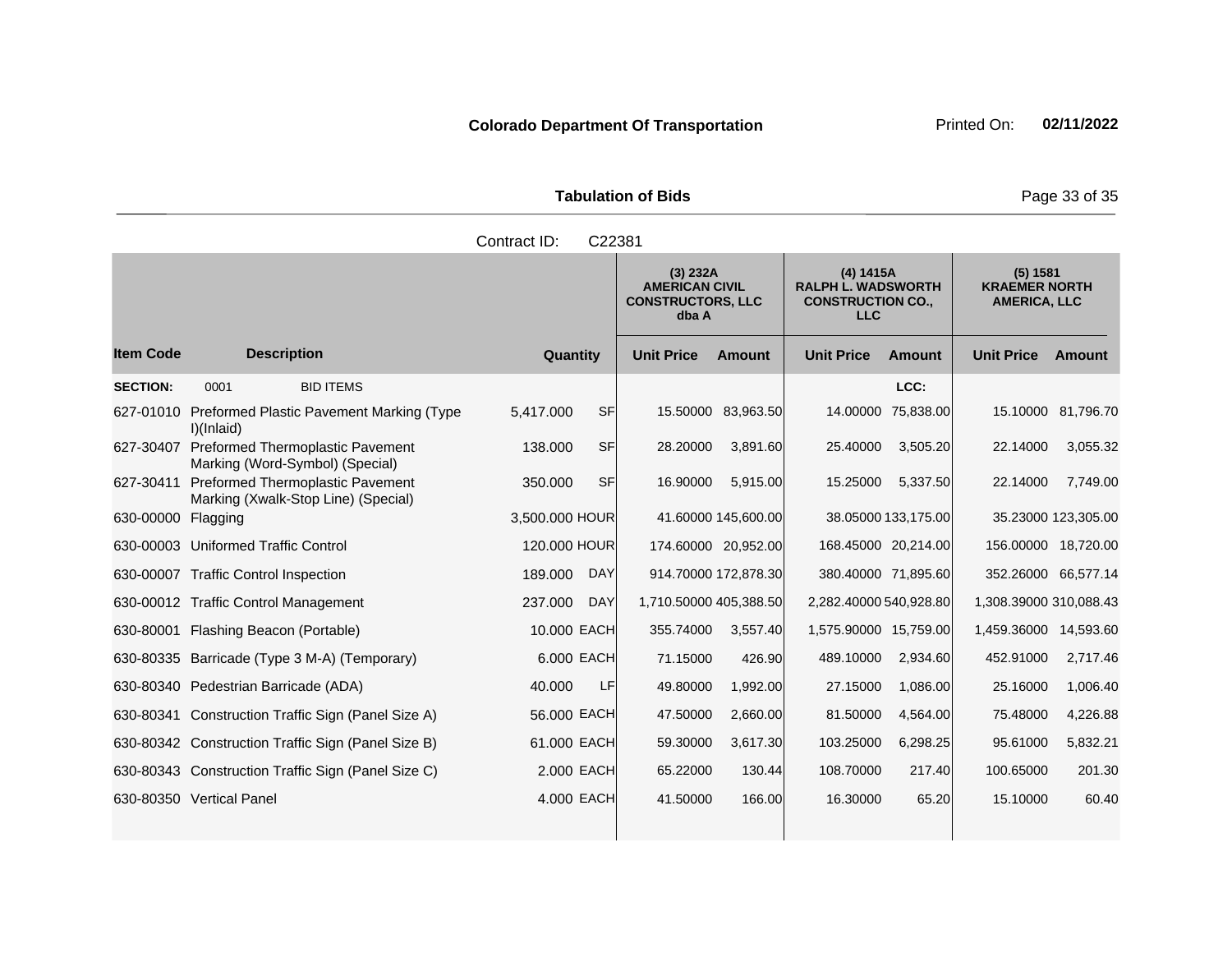Tabulation of Bids **Page 34 of 35** 

|                        |                                                                          | Contract ID:    | C22381 |                                                                        |                     |                                                                                  |                     |                                                         |                     |
|------------------------|--------------------------------------------------------------------------|-----------------|--------|------------------------------------------------------------------------|---------------------|----------------------------------------------------------------------------------|---------------------|---------------------------------------------------------|---------------------|
|                        |                                                                          |                 |        | (3) 232A<br><b>AMERICAN CIVIL</b><br><b>CONSTRUCTORS, LLC</b><br>dba A |                     | (4) 1415A<br><b>RALPH L. WADSWORTH</b><br><b>CONSTRUCTION CO.,</b><br><b>LLC</b> |                     | (5) 1581<br><b>KRAEMER NORTH</b><br><b>AMERICA, LLC</b> |                     |
| <b>Item Code</b>       | <b>Description</b>                                                       | <b>Quantity</b> |        | <b>Unit Price</b>                                                      | <b>Amount</b>       | <b>Unit Price</b>                                                                | Amount              | <b>Unit Price</b>                                       | <b>Amount</b>       |
| <b>SECTION:</b>        | <b>BID ITEMS</b><br>0001                                                 |                 |        |                                                                        |                     |                                                                                  | LCC:                |                                                         |                     |
|                        | 630-80355 Portable Message Sign Panel                                    | 8.000 EACH      |        | 6,794.59000 54,356.72                                                  |                     | 15,215.00000 121,720.00                                                          |                     | 14,090.36000 112,722.88                                 |                     |
|                        | 630-80358 Advance Warning Flashing or Sequencing<br>Arrow Panel (C Type) | 2.000 EACH      |        | 2,039.57000                                                            | 4,079.14            | 2,988.90000                                                                      | 5,977.80            | 2,767.75000                                             | 5,535.50            |
|                        | 630-80360 Drum Channelizing Device                                       | 300.000 EACH    |        | 23.80000                                                               | 7,140.00            | 21.75000                                                                         | 6,525.00            | 20.13000                                                | 6,039.00            |
|                        | 630-80363 Drum Channelizing Device (With Light)<br>(Flashing)            | 20.000 EACH     |        | 24.90000                                                               | 498.00              | 27.15000                                                                         | 543.00              | 25.16000                                                | 503.20              |
| 630-80364              | Drum Channelizing Device (With Light)<br>(Steady Burn)                   | 40.000 EACH     |        | 26.09000                                                               | 1,043.60            | 27.15000                                                                         | 1,086.00            | 25.16000                                                | 1,006.40            |
|                        | 630-80367 Portable Traffic Speed Monitor                                 | 2.000 EACH      |        | 5,027.76000 10,055.52                                                  |                     | 4,890.90000                                                                      | 9,781.80            | 4,529.05000                                             | 9,058.10            |
|                        | 630-80370 Barrier (Temporary)                                            | 19,000.000      | LF     |                                                                        | 44.11000 838,090.00 |                                                                                  | 50.00000 950,000.00 |                                                         | 44.49000 845,310.00 |
|                        | 630-80380 Traffic Cone                                                   | 1,000.000 EACH  |        | 4.80000                                                                | 4,800.00            |                                                                                  | 10.85000 10,850.00  |                                                         | 10.06000 10,060.00  |
|                        | 630-80384 Tubular Marker                                                 | 20,000 EACH     |        | 41.50000                                                               | 830.00              | 16.30000                                                                         | 326.00              | 15.10000                                                | 302.00              |
|                        | 630-80511 Mobile Pavement Marking Zone                                   | 1.000           | L SI   | 7,036.43000                                                            | 7,036.43            | 6,352.30000                                                                      | 6,352.30            | 12,077.45000                                            | 12,077.45           |
|                        | 630-85010 Impact Attenuator (Temporary)                                  | 16.000 EACH     |        | 7,885.63000 126,170.08                                                 |                     | 7,064.60000 113,033.60                                                           |                     | 11,127.79000 178,044.64                                 |                     |
|                        | 630-85020 Mobile Attenuator                                              | 2.000 EACH      |        | 61,198.71000 122,397.42                                                |                     | 150,000.00000 300,000.00                                                         |                     | 90,580.89000 181,161.78                                 |                     |
|                        | 632-00000 Night Work Lighting                                            | 1.000           | L S    | 34,646.18000 34,646.18                                                 |                     | 165,000.00000 165,000.00                                                         |                     | 57,324.81000 57,324.81                                  |                     |
| <b>Section Totals:</b> |                                                                          |                 |        |                                                                        | \$27,272,031.05     |                                                                                  | \$31,297,035.57     |                                                         | \$34,311,607.82     |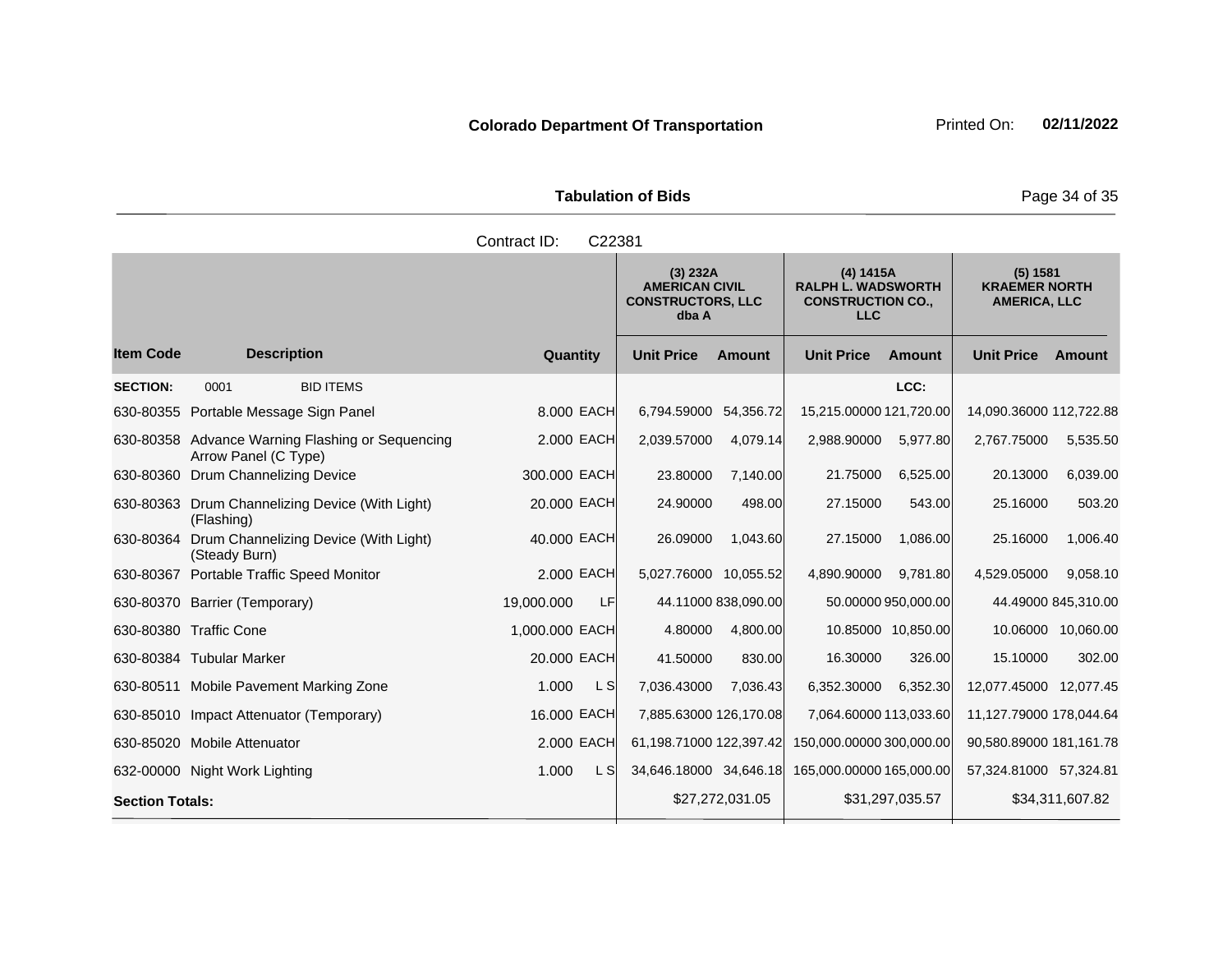Tabulation of Bids **Page 35 of 35** Contract ID: C22381 **Colorado Department Of Transportation Printed On:** 02/11/2022

| <u> 725 - 736 - 74</u>       |                 |                 |                 |
|------------------------------|-----------------|-----------------|-----------------|
| <b>Contract Grand Totals</b> | \$27,272,031.05 | \$31,297,035.57 | \$34,311,607.82 |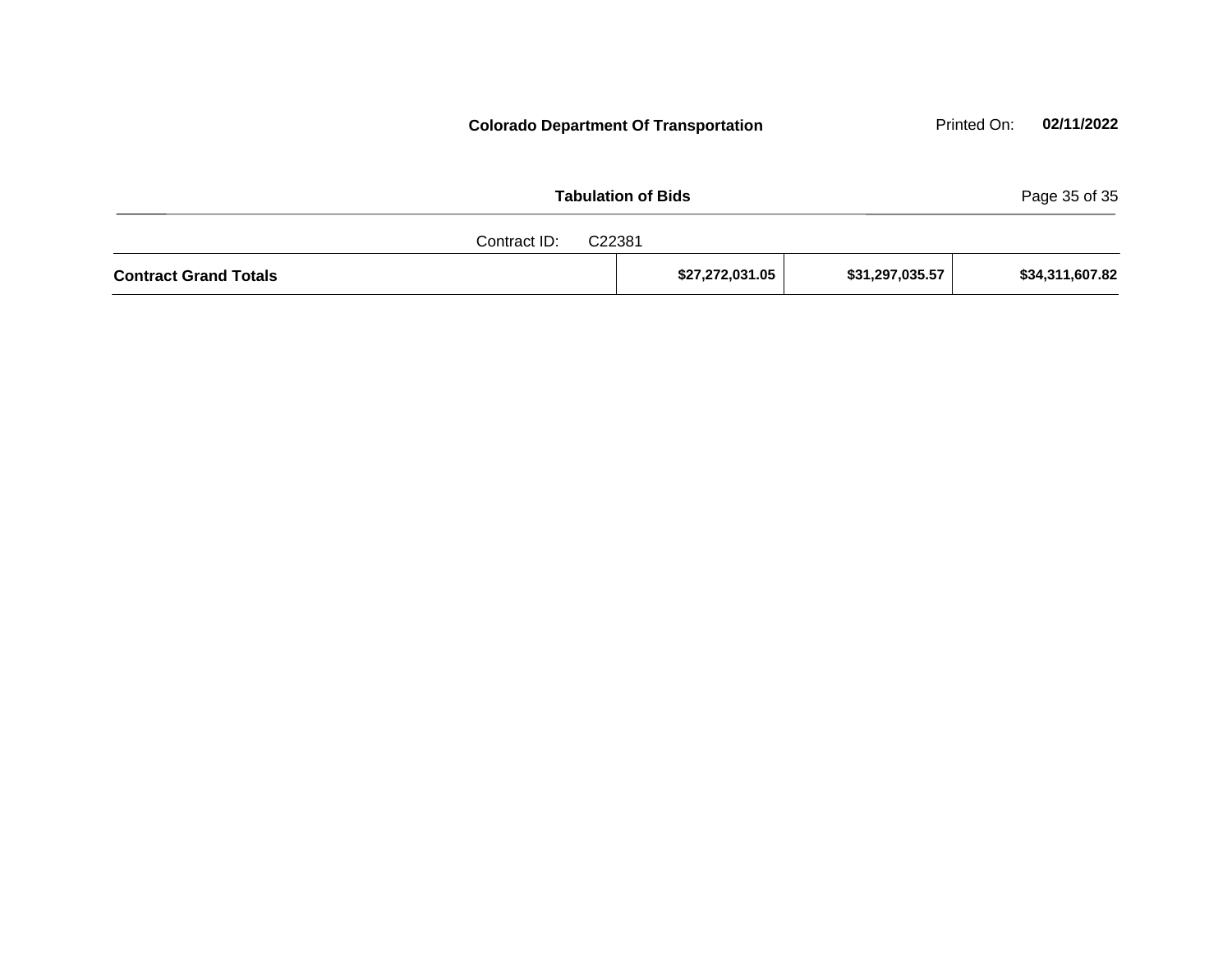**Low Bid Item Analysis Page 1 of 22** 

| Line            | Item/<br>Description                              | Quantity                                            | Estimated<br>Price | <b>Bid Price/</b><br><b>Units</b> | Estimated<br>Amount | <b>Bid Amount</b> | <b>Bid Est</b><br>% | Overrun $(+)$<br>Underrun (-) |
|-----------------|---------------------------------------------------|-----------------------------------------------------|--------------------|-----------------------------------|---------------------|-------------------|---------------------|-------------------------------|
| <b>SECTION:</b> | 0001                                              | <b>BID ITEMS</b>                                    |                    |                                   |                     |                   |                     |                               |
| 0005            | 201-00000<br>Clearing and Grubbing                | 1.000                                               | 160,000.00000      | 251,778.00000<br>L S              | 160,000.00          | 251,778.00        | 157.36%             | 91,778.00                     |
| 0010            | 202-00015<br><b>Removal of Headwall</b>           | 1.000                                               | 1,500.00000        | 4,981.95000<br><b>EACH</b>        | 1,500.00            | 4,981.95          | 332.13%             | 3,481.95                      |
| 0015            | 202-00019<br>Removal of Inlet                     | 9.000                                               | 1,230.00000        | 1,300.00000<br><b>EACH</b>        | 11,070.00           | 11,700.00         | 105.69%             | 630.00                        |
| 0020            | 202-00035<br>Removal of Pipe                      | 559.000                                             | 35.00000           | 85.00000<br><b>LF</b>             | 19,565.00           | 47,515.00         | 242.86%             | 27,950.00                     |
| 0025            | 202-00037<br>Removal of End Section               | 5.000                                               | 430.00000          | 800.00000<br><b>EACH</b>          | 2,150.00            | 4,000.00          | 186.05%             | 1,850.00                      |
| 0030            | 202-00040<br><b>Removal of Electrical Conduit</b> | 202,000                                             | 10.00000           | 58.00000<br>LF                    | 2,020.00            | 11,716.00         | 580.00%             | 9,696.00                      |
| 0035            | 202-00055<br>Removal of Fiber Optic Cable         | 4,775.000                                           | 5.00000            | 3.00000<br>LF                     | 23,875.00           | 14,325.00         | 60.00%              | $-9,550.00$                   |
| 0040            | 202-00090<br><b>Removal of Delineator</b>         | 189.000                                             | 2.00000            | 10.00000<br><b>EACH</b>           | 378.00              | 1,890.00          | 500.00%             | 1,512.00                      |
| 0045            | 202-00190                                         | 64.000<br>Removal of Concrete Median Cover Material | 20.00000           | 92.00000<br><b>SY</b>             | 1,280.00            | 5,888.00          | 460.00%             | 4,608.00                      |
| 0050            | 202-00200<br><b>Removal of Sidewalk</b>           | 707.000                                             | 50.00000           | 16.00000<br><b>SY</b>             | 35,350.00           | 11,312.00         | 32.00%              | $-24,038.00$                  |
| 0055            | 202-00203<br>Removal of Curb and Gutter           | 3,040.000                                           | 15.00000           | 7.00000<br>LF                     | 45,600.00           | 21,280.00         | 46.67%              | $-24,320.00$                  |
| 0060            | 202-00220<br>Removal of Asphalt Mat               | 2,256.000                                           | 20.00000           | 38.00000<br><b>SY</b>             | 45,120.00           | 85,728.00         | 190.00%             | 40,608.00                     |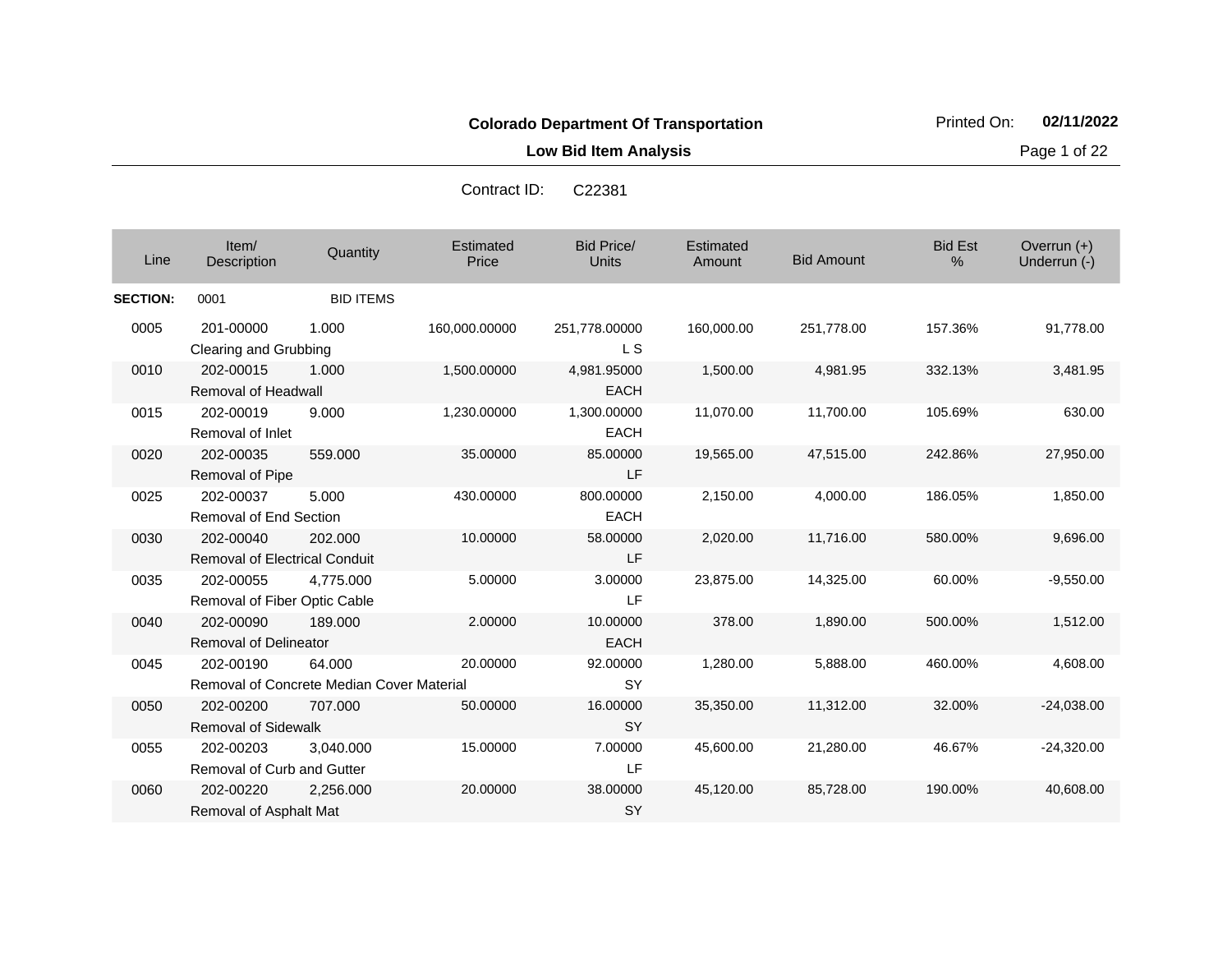**Low Bid Item Analysis Page 2 of 22** 

| Line            | Item/<br>Description                            | Quantity                                                   | Estimated<br>Price | <b>Bid Price/</b><br><b>Units</b> | Estimated<br>Amount | <b>Bid Amount</b> | <b>Bid Est</b><br>% | Overrun $(+)$<br>Underrun (-) |
|-----------------|-------------------------------------------------|------------------------------------------------------------|--------------------|-----------------------------------|---------------------|-------------------|---------------------|-------------------------------|
| <b>SECTION:</b> | 0001                                            | <b>BID ITEMS</b>                                           |                    |                                   |                     |                   |                     |                               |
| 0065            | 202-00240                                       | 89,107.000<br>Removal of Asphalt Mat (Planing)             | 3.00000            | 2.50000<br><b>SY</b>              | 267,321.00          | 222,767.50        | 83.33%              | $-44,553.50$                  |
| 0070            | 202-00250<br><b>Removal of Pavement Marking</b> | 106,264.00                                                 | 1.50000            | 0.75000<br><b>SF</b>              | 159,396.00          | 79,698.00         | 50.00%              | $-79,698.00$                  |
| 0075            | 202-00420<br><b>Removal of Pedestrian Rail</b>  | 629.000                                                    | 10.00000           | 20.00000<br>LF                    | 6,290.00            | 12,580.00         | 200.00%             | 6,290.00                      |
| 0080            | 202-00425<br>Removal of Bridge Railing          | 1,751.000                                                  | 29.00000           | 16.00000<br>LF                    | 50,779.00           | 28,016.00         | 55.17%              | $-22,763.00$                  |
| 0085            | 202-00453<br>2)                                 | 354.000<br>Removal of Portions of Present Structure (Class | 350.00000          | 582.00000<br>SY                   | 123,900.00          | 206,028.00        | 166.29%             | 82,128.00                     |
| 0090            | 202-00460<br>3)                                 | 71.000<br>Removal of Portions of Present Structure (Class  | 700.00000          | 1,820.00000<br><b>SY</b>          | 49,700.00           | 129,220.00        | 260.00%             | 79,520.00                     |
| 0095            | 202-00502                                       | 1.000<br><b>Removal of Portions of Present Structure</b>   | 1,000.00000        | 2,762.00000<br><b>CY</b>          | 1,000.00            | 2,762.00          | 276.20%             | 1,762.00                      |
| 0100            | 202-00504<br>Removal of Expansion Device        | 256,000                                                    | 200.00000          | 230.00000<br>LF                   | 51,200.00           | 58,880.00         | 115.00%             | 7,680.00                      |
| 0105            | 202-00505                                       | 2,413.000<br>Removal of Portions of Present Structure      | 95.00000           | 57.00000<br><b>SF</b>             | 229,235.00          | 137,541.00        | 60.00%              | $-91,694.00$                  |
| 0110            | 202-00705                                       | 13.000<br>Removal of Light Standard Foundation             | 900.00000          | 2,900.00000<br><b>EACH</b>        | 11,700.00           | 37,700.00         | 322.22%             | 26,000.00                     |
| 0115            | 202-00810<br>Removal of Ground Sign             | 74.000                                                     | 150.00000          | 110.00000<br><b>EACH</b>          | 11,100.00           | 8,140.00          | 73.33%              | $-2,960.00$                   |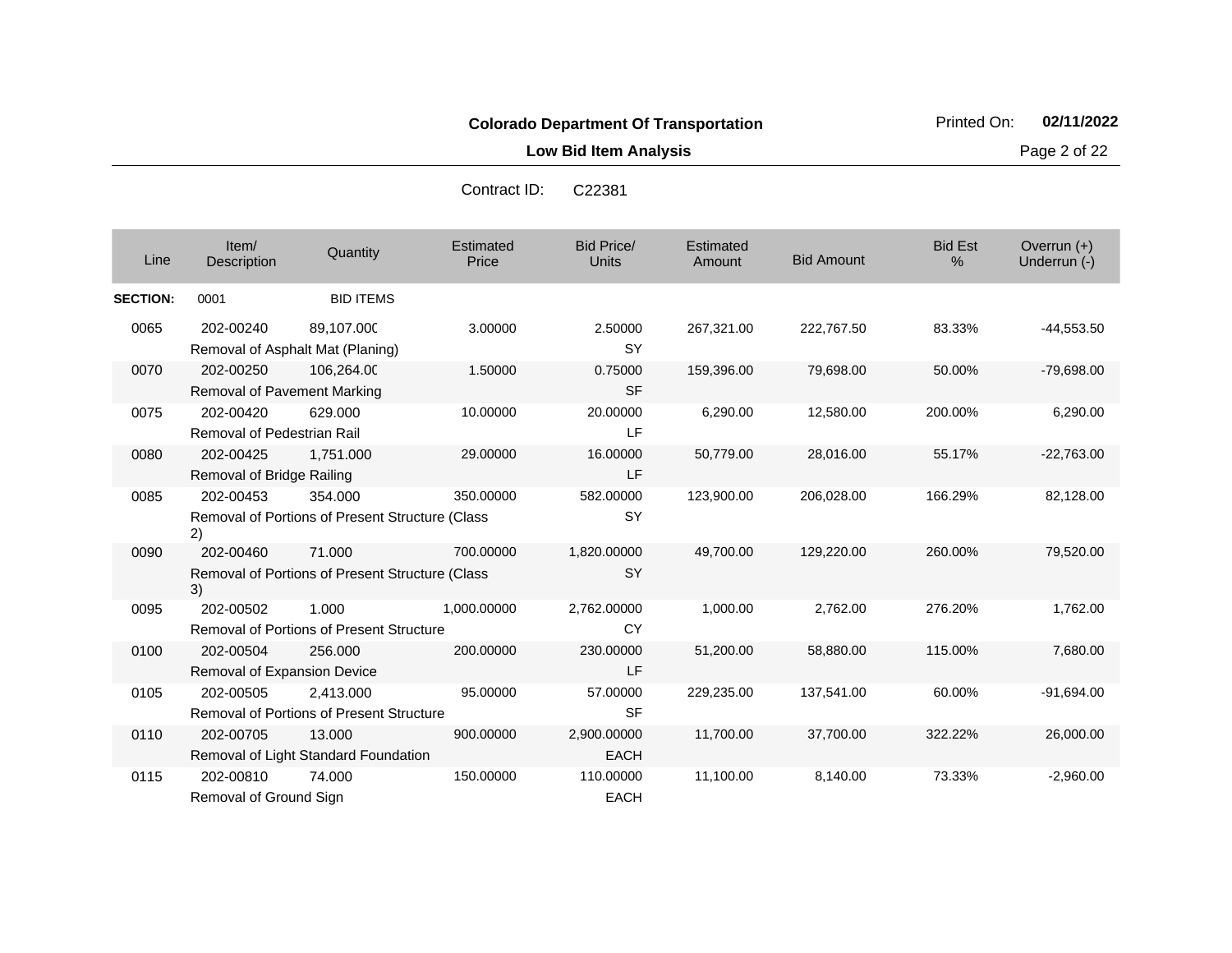**Low Bid Item Analysis Page 3 of 22** 

| Line            | Item/<br>Description                             | Quantity                                                  | Estimated<br>Price | Bid Price/<br><b>Units</b> | Estimated<br>Amount | <b>Bid Amount</b> | <b>Bid Est</b><br>% | Overrun $(+)$<br>Underrun (-) |
|-----------------|--------------------------------------------------|-----------------------------------------------------------|--------------------|----------------------------|---------------------|-------------------|---------------------|-------------------------------|
| <b>SECTION:</b> | 0001                                             | <b>BID ITEMS</b>                                          |                    |                            |                     |                   |                     |                               |
| 0120            | 202-00821<br>Removal of Sign Panel               | 3.000                                                     | 70.00000           | 707.00000<br><b>EACH</b>   | 210.00              | 2,121.00          | 1010.00%            | 1,911.00                      |
| 0125            | 202-00827<br><b>Removal of Pull Box</b>          | 6.000                                                     | 500.00000          | 415.00000<br><b>EACH</b>   | 3,000.00            | 2,490.00          | 83.00%              | $-510.00$                     |
| 0130            | 202-00895<br>Removal of Impact Attenuator        | 2.000                                                     | 1,500.00000        | 1,600.00000<br><b>EACH</b> | 3,000.00            | 3,200.00          | 106.67%             | 200.00                        |
| 0135            | 202-01000<br><b>Removal of Fence</b>             | 28,572.000                                                | 5.00000            | 1.40000<br>LF              | 142,860.00          | 40,000.80         | 28.00%              | $-102,859.20$                 |
| 0140            | 202-01030<br><b>Removal of Road Closure Gate</b> | 2.000                                                     | 2,000.00000        | 1,800.00000<br><b>EACH</b> | 4,000.00            | 3,600.00          | 90.00%              | $-400.00$                     |
| 0145            | 202-01130<br>Removal of Guardrail Type 3         | 3,766.000                                                 | 5.00000            | 4.00000<br>LF              | 18,830.00           | 15,064.00         | 80.00%              | $-3,766.00$                   |
| 0150            | 202-01300<br>Removal of End Anchorage            | 10.000                                                    | 350.00000          | 235.00000<br><b>EACH</b>   | 3,500.00            | 2,350.00          | 67.14%              | $-1,150.00$                   |
| 0155            | 202-04002<br>Clean Culvert                       | 44.000                                                    | 2,000.00000        | 2,800.00000<br><b>EACH</b> | 88,000.00           | 123,200.00        | 140.00%             | 35,200.00                     |
| 0160            | 202-04007<br>Plug Culvert                        | 43.000                                                    | 200.00000          | 375.00000<br><b>CY</b>     | 8,600.00            | 16,125.00         | 187.50%             | 7,525.00                      |
| 0165            | 203-00010                                        | 27,784.000<br>Unclassified Excavation (Complete In Place) | 22,00000           | 14.50000<br><b>CY</b>      | 611,248.00          | 402,868.00        | 65.91%              | $-208,380.00$                 |
| 0170            | 203-01100<br>Proof Rolling                       | 40.000                                                    | 125.00000          | 245.00000<br><b>HOUR</b>   | 5,000.00            | 9,800.00          | 196.00%             | 4,800.00                      |
| 0175            | 203-01500<br><b>Blading</b>                      | 140.000                                                   | 150.00000          | 255.00000<br><b>HOUR</b>   | 21,000.00           | 35,700.00         | 170.00%             | 14,700.00                     |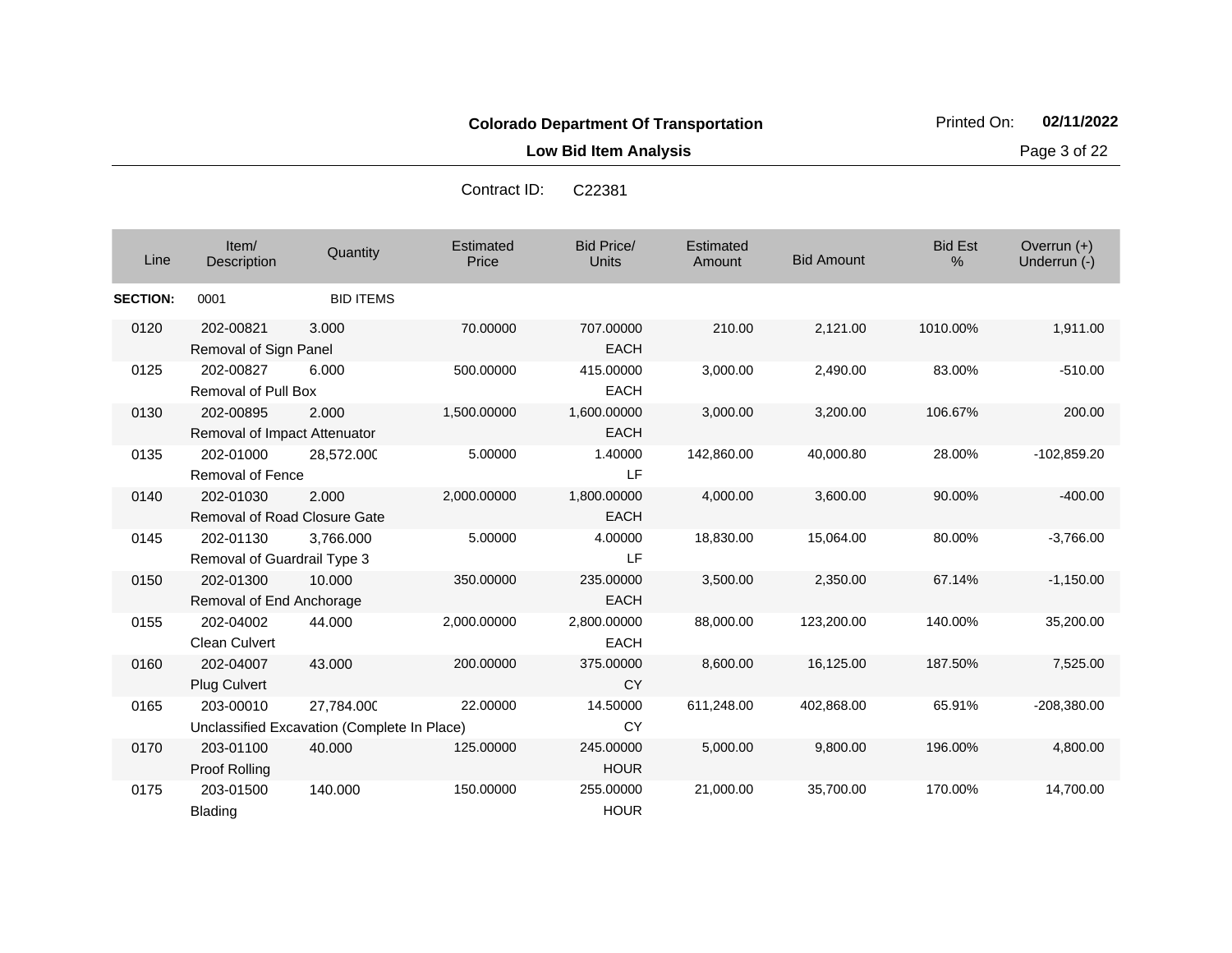**Low Bid Item Analysis Page 4 of 22** 

| Line            | Item/<br>Description                          | Quantity         | Estimated<br>Price | <b>Bid Price/</b><br><b>Units</b> | Estimated<br>Amount | <b>Bid Amount</b> | <b>Bid Est</b><br>% | Overrun (+)<br>Underrun (-) |
|-----------------|-----------------------------------------------|------------------|--------------------|-----------------------------------|---------------------|-------------------|---------------------|-----------------------------|
| <b>SECTION:</b> | 0001                                          | <b>BID ITEMS</b> |                    |                                   |                     |                   |                     |                             |
| 0180            | 203-01510<br><b>Backhoe</b>                   | 80,000           | 150.00000          | 230.00000<br><b>HOUR</b>          | 12,000.00           | 18,400.00         | 153.33%             | 6,400.00                    |
| 0185            | 203-01550<br>Dozing                           | 80.000           | 150.00000          | 260.00000<br><b>HOUR</b>          | 12,000.00           | 20,800.00         | 173.33%             | 8,800.00                    |
| 0190            | 203-01594<br><b>Combination Loader</b>        | 80,000           | 150.00000          | 157.00000<br><b>HOUR</b>          | 12,000.00           | 12,560.00         | 104.67%             | 560.00                      |
| 0195            | 203-01597<br>Potholing                        | 80.000           | 350.00000          | 395.00000<br><b>HOUR</b>          | 28,000.00           | 31,600.00         | 112.86%             | 3,600.00                    |
| 0200            | 206-00000<br><b>Structure Excavation</b>      | 1,868.000        | 33.51606           | 24.00000<br><b>CY</b>             | 62,608.00           | 44,832.00         | 71.61%              | $-17,776.00$                |
| 0205            | 206-00100<br>Structure Backfill (Class 1)     | 365.000          | 63.00000           | 71.00000<br><b>CY</b>             | 22,995.00           | 25,915.00         | 112.70%             | 2,920.00                    |
| 0210            | 206-00200<br>Structure Backfill (Class 2)     | 906.000          | 31.50000           | 24.00000<br><b>CY</b>             | 28,539.00           | 21,744.00         | 76.19%              | $-6,795.00$                 |
| 0215            | 206-00360<br>Mechanical Reinforcement of Soil | 365.000          | 125.00000          | 34.00000<br><b>CY</b>             | 45,625.00           | 12,410.00         | 27.20%              | $-33,215.00$                |
| 0220            | 206-00520<br>Filter Material (Class B)        | 24.000           | 45.00000           | 145.00000<br><b>CY</b>            | 1,080.00            | 3,480.00          | 322.22%             | 2,400.00                    |
| 0225            | 206-01781<br>Shoring (Area 1)                 | 1.000            | 25,000.00000       | 126,000.00000<br>L S              | 25,000.00           | 126,000.00        | 504.00%             | 101,000.00                  |
| 0230            | 206-01782<br>Shoring (Area 2)                 | 1.000            | 25,000.00000       | 99,600.00000<br>L S               | 25,000.00           | 99,600.00         | 398.40%             | 74,600.00                   |
| 0235            | 206-01783<br>Shoring (Area 3)                 | 1.000            | 25,000.00000       | 23,000.00000<br>L S               | 25,000.00           | 23,000.00         | 92.00%              | $-2,000.00$                 |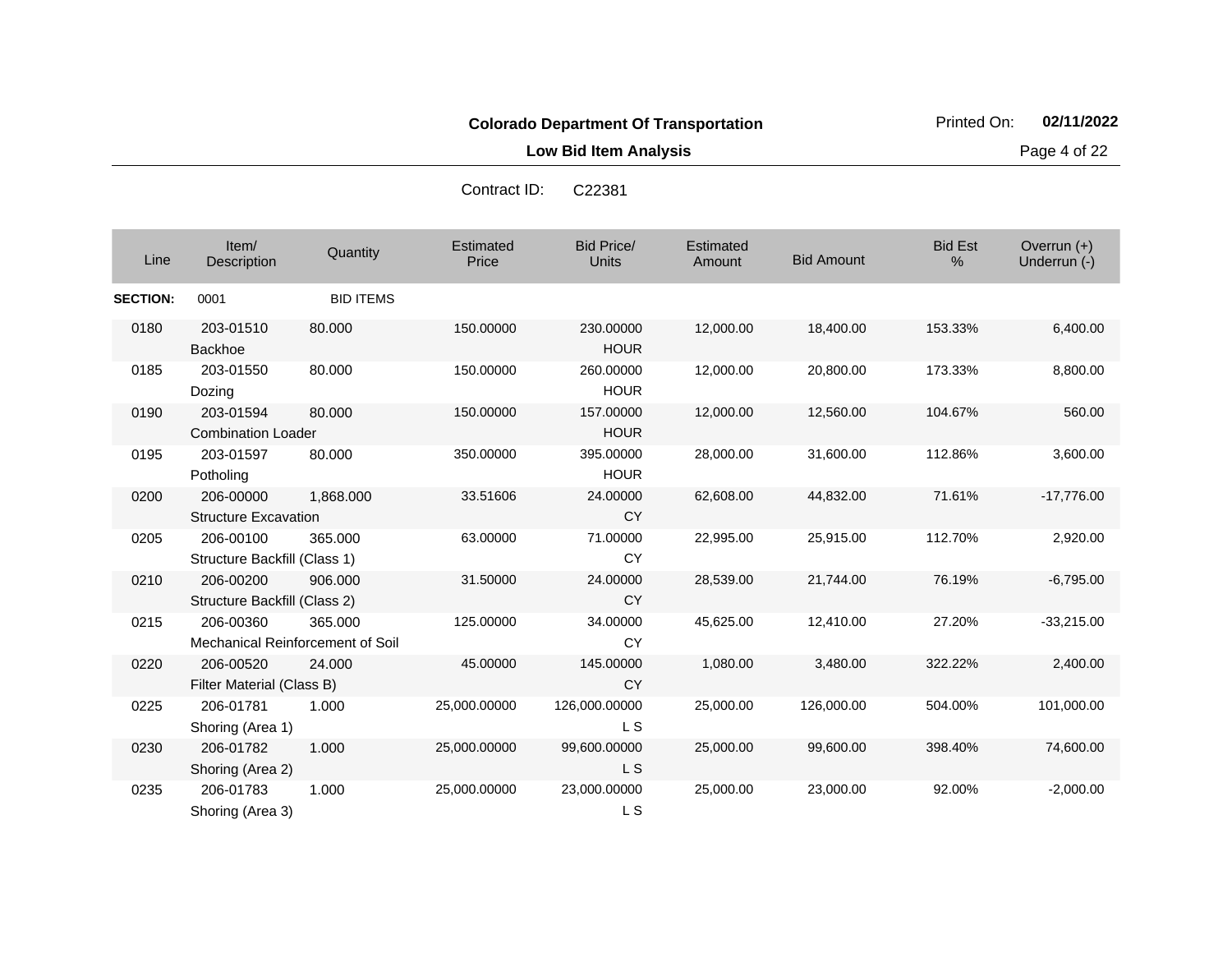**Low Bid Item Analysis Page 5 of 22** 

| Contract ID: | C <sub>22381</sub> |
|--------------|--------------------|
|--------------|--------------------|

| Line            | Item/<br>Description                                               | Quantity         | <b>Estimated</b><br>Price | <b>Bid Price/</b><br><b>Units</b> | Estimated<br>Amount | <b>Bid Amount</b> | <b>Bid Est</b><br>% | Overrun (+)<br>Underrun (-) |
|-----------------|--------------------------------------------------------------------|------------------|---------------------------|-----------------------------------|---------------------|-------------------|---------------------|-----------------------------|
| <b>SECTION:</b> | 0001                                                               | <b>BID ITEMS</b> |                           |                                   |                     |                   |                     |                             |
| 0240            | 206-01784<br>Shoring (Area 4)                                      | 1.000            | 25,000.00000              | 85,000.00000<br>L <sub>S</sub>    | 25,000.00           | 85,000.00         | 340.00%             | 60,000.00                   |
| 0245            | 206-01785<br>Shoring (Area 5)                                      | 1.000            | 25,000.00000              | 85,000.00000<br>L <sub>S</sub>    | 25,000.00           | 85,000.00         | 340.00%             | 60,000.00                   |
| 0250            | 206-01786<br>Shoring (Area 6)                                      | 1.000            | 25,000.00000              | 85,000.00000<br>L S               | 25,000.00           | 85,000.00         | 340.00%             | 60,000.00                   |
| 0255            | 206-01787<br>Shoring (Area 7)                                      | 1.000            | 25,000.00000              | 22,000.00000<br>L S               | 25,000.00           | 22,000.00         | 88.00%              | $-3,000.00$                 |
| 0260            | 207-00700<br>Topsoil (Onsite)                                      | 10,350.000       | 15.00000                  | 14.00000<br>CY                    | 155,250.00          | 144,900.00        | 93.33%              | $-10,350.00$                |
| 0265            | 207-00704<br>Subgrade Soil Preparation                             | 1,320.000        | 5.00000                   | 2.00000<br><b>SY</b>              | 6,600.00            | 2,640.00          | 40.00%              | $-3,960.00$                 |
| 0270            | 208-00002<br>Erosion Log Type 1 (12 Inch)                          | 10,960.000       | 6.25000                   | 10.50000<br>LF                    | 68,500.00           | 115,080.00        | 168.00%             | 46,580.00                   |
| 0275            | 208-00013<br>Erosion Log Type 1 (20 Inch)                          | 3,460.000        | 8.90000                   | 13.00000<br>LF.                   | 30,794.00           | 44,980.00         | 146.07%             | 14,186.00                   |
| 0280            | 208-00035<br>Aggregate Bag                                         | 600.000          | 10.00000                  | 18.00000<br>LF                    | 6,000.00            | 10,800.00         | 180.00%             | 4,800.00                    |
| 0285            | 208-00041<br>Rock Check Dam                                        | 39.000           | 900.00000                 | 1,000.00000<br>EACH               | 35,100.00           | 39,000.00         | 111.11%             | 3,900.00                    |
| 0290            | 208-00046<br>Pre-fabricated Concrete Washout Structure<br>(Type 1) | 3.000            | 1,500.00000               | 6,500.00000<br><b>EACH</b>        | 4,500.00            | 19,500.00         | 433.33%             | 15,000.00                   |
| 0295            | 208-00051<br>Storm Drain Inlet Protection (Type I)                 | 100.000          | 20.00000                  | 37.00000<br>LF                    | 2,000.00            | 3,700.00          | 185.00%             | 1,700.00                    |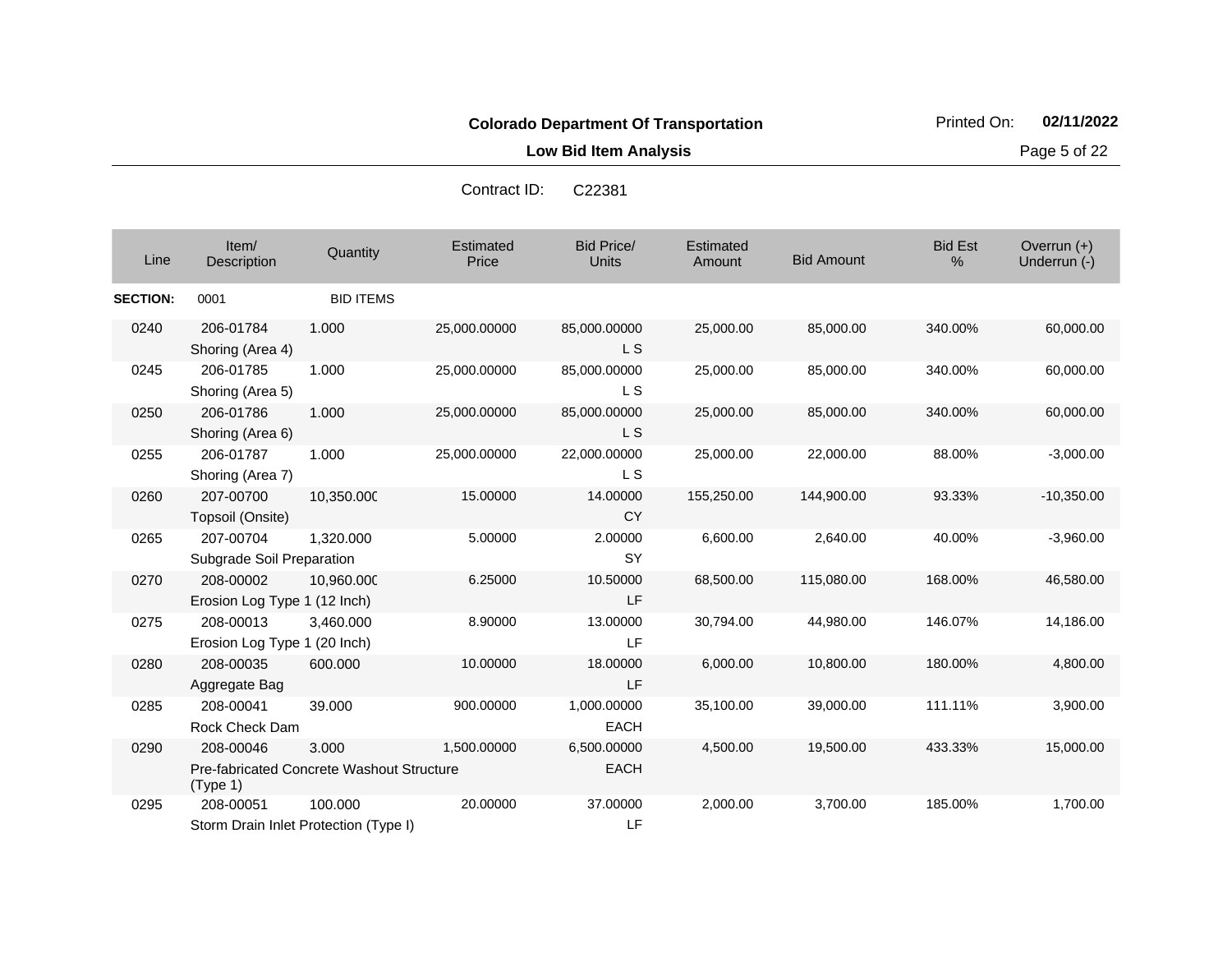**Low Bid Item Analysis Page 6 of 22** 

Contract ID: C22381

| Line         | Item/<br>Description | Quantity                                         | Estimated<br>Price | Bid Price/<br>Units | Estimated<br>Amount | <b>Bid Amount</b> | <b>Bid Est</b><br>$\%$ | Overrun $(+)$<br>Underrun (-) |
|--------------|----------------------|--------------------------------------------------|--------------------|---------------------|---------------------|-------------------|------------------------|-------------------------------|
| <b>TION:</b> | 0001                 | <b>BID ITEMS</b>                                 |                    |                     |                     |                   |                        |                               |
| 800          | 208-00052            | 20.000<br>Storm Drain Inlet Protection (Type II) | 20,00000           | 107.00000<br>LF     | 400.00              | 2.140.00          | 535.00%                | 1,740.0                       |

| Line            | Item/<br>Description                           | Quantity                                                | Estimated<br>Price | <b>Bid Price/</b><br><b>Units</b> | Estimated<br>Amount | <b>Bid Amount</b> | <b>Bid Est</b><br>$\%$ | Overrun $(+)$<br>Underrun (-) |
|-----------------|------------------------------------------------|---------------------------------------------------------|--------------------|-----------------------------------|---------------------|-------------------|------------------------|-------------------------------|
| <b>SECTION:</b> | 0001                                           | <b>BID ITEMS</b>                                        |                    |                                   |                     |                   |                        |                               |
| 0300            | 208-00052                                      | 20,000<br>Storm Drain Inlet Protection (Type II)        | 20.00000           | 107.00000<br>LF                   | 400.00              | 2,140.00          | 535.00%                | 1,740.00                      |
| 0305            | 208-00103                                      | 600.000<br>Removal and Disposal of Sediment (Labor)     | 100.00000          | 62.00000<br><b>HOUR</b>           | 60,000.00           | 37,200.00         | 62.00%                 | $-22,800.00$                  |
| 0310            | 208-00105                                      | 250.000<br>Removal and Disposal of Sediment (Equipment) | 150.00000          | 289.00000<br><b>HOUR</b>          | 37,500.00           | 72,250.00         | 192.67%                | 34,750.00                     |
| 0315            | 208-00106<br>Sweeping (Sediment Removal)       | 120,000                                                 | 152.75000          | 152.00000<br><b>HOUR</b>          | 18,330.00           | 18,240.00         | 99.51%                 | $-90.00$                      |
| 0320            | 208-00107<br><b>Removal of Trash</b>           | 60,000                                                  | 40.00000           | 160.00000<br><b>HOUR</b>          | 2,400.00            | 9,600.00          | 400.00%                | 7,200.00                      |
| 0325            | 208-00207<br><b>Erosion Control Management</b> | 80,000                                                  | 500.00000          | 720,00000<br><b>DAY</b>           | 40,000.00           | 57,600.00         | 144.00%                | 17,600.00                     |
| 0330            | 210-00473<br><b>Reset TV Cameras</b>           | 1.000                                                   | 1,880.00000        | 2,100.00000<br><b>EACH</b>        | 1,880.00            | 2,100.00          | 111.70%                | 220.00                        |
| 0335            | 210-00475                                      | 1.000<br><b>Reset Closed Circuit Television Pole</b>    | 7,600.00000        | 4,800.00000<br><b>EACH</b>        | 7,600.00            | 4,800.00          | 63.16%                 | $-2,800.00$                   |
| 0340            | 210-00479                                      | 1.000<br><b>Reset Radio Communication Antenna</b>       | 940.00000          | 1,800.00000<br><b>EACH</b>        | 940.00              | 1,800.00          | 191.49%                | 860.00                        |
| 0345            | 210-00750<br>Reset Light Standard              | 12.000                                                  | 2,200.00000        | 7,300.00000<br><b>EACH</b>        | 26,400.00           | 87,600.00         | 331.82%                | 61,200.00                     |
| 0350            | 210-00810<br><b>Reset Ground Sign</b>          | 10.000                                                  | 300.00000          | 135.00000<br><b>EACH</b>          | 3,000.00            | 1,350.00          | 45.00%                 | $-1,650.00$                   |
| 0355            | 210-00855                                      | 1.000<br>Reset Traffic Signal Controller Cabinet        | 5.173.00000        | 8,800.00000<br><b>EACH</b>        | 5,173.00            | 8,800.00          | 170.11%                | 3.627.00                      |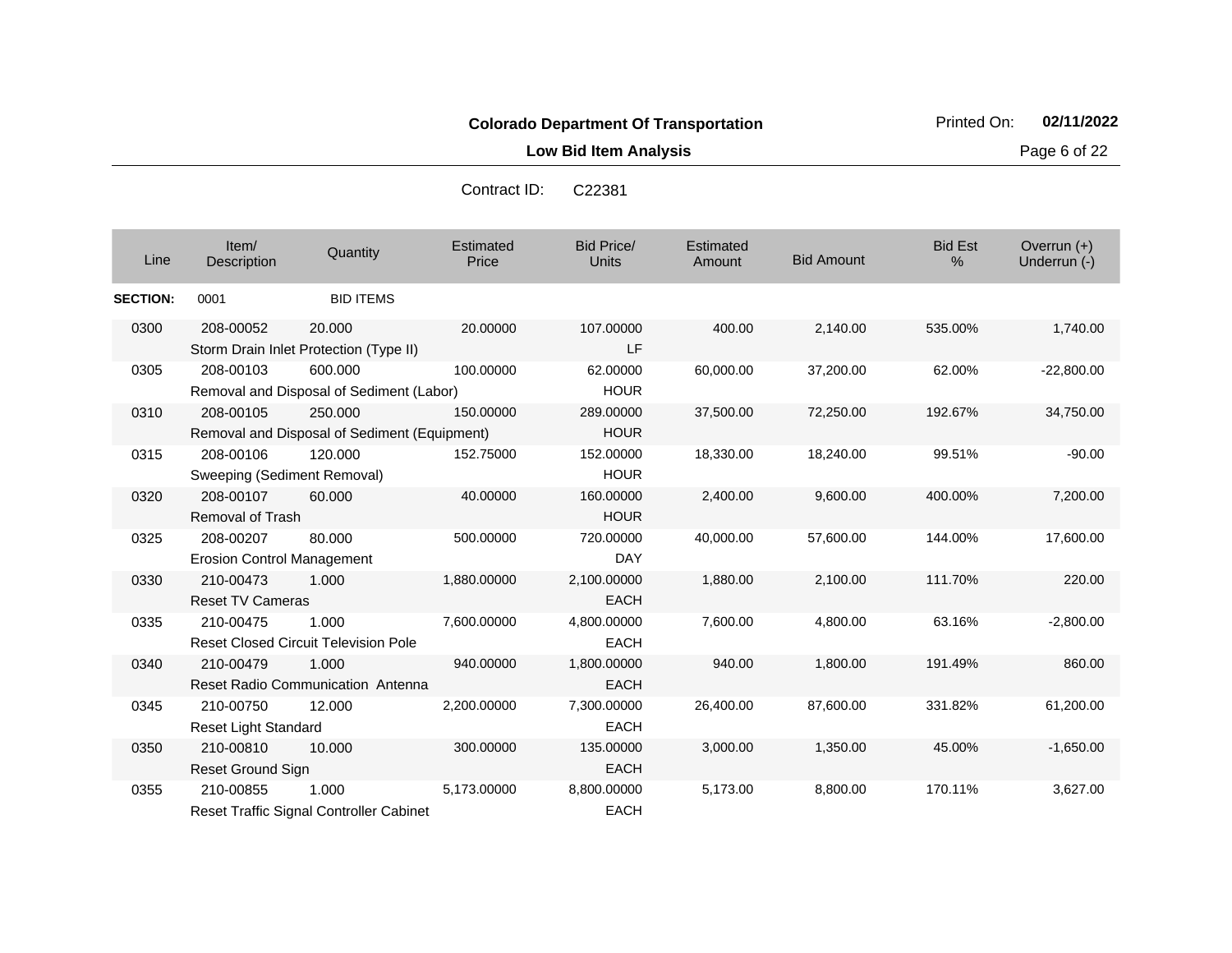**Low Bid Item Analysis Page 7 of 22** 

| C <sub>22381</sub> |
|--------------------|
|                    |

| Line            | Item/<br>Description                                        | Quantity         | Estimated<br>Price | <b>Bid Price/</b><br><b>Units</b> | Estimated<br>Amount | <b>Bid Amount</b> | <b>Bid Est</b><br>% | Overrun $(+)$<br>Underrun (-) |
|-----------------|-------------------------------------------------------------|------------------|--------------------|-----------------------------------|---------------------|-------------------|---------------------|-------------------------------|
| <b>SECTION:</b> | 0001                                                        | <b>BID ITEMS</b> |                    |                                   |                     |                   |                     |                               |
| 0360            | 210-04010<br><b>Adjust Maintenance Hole</b>                 | 1.000            | 2,000.00000        | 2,500.00000<br><b>EACH</b>        | 2,000.00            | 2,500.00          | 125.00%             | 500.00                        |
| 0365            | 212-00700<br>Organic Fertilizer                             | 7,600.000        | 0.50000            | 1.20000<br>LB                     | 3,800.00            | 9,120.00          | 240.00%             | 5,320.00                      |
| 0370            | 212-00702<br>Biotic Soil Amendments (Hydraulically Applied) | 20,150.000       | 2.00000            | 1.70000<br>LB                     | 40,300.00           | 34,255.00         | 85.00%              | $-6,045.00$                   |
| 0375            | 212-00703<br>Humate                                         | 1,850.000        | 40.00000           | 1.00000<br>LB                     | 74,000.00           | 1,850.00          | 2.50%               | $-72,150.00$                  |
| 0380            | 212-00704<br>Mycorrhizae                                    | 270.000          | 50.00000           | 2.50000<br>LB                     | 13,500.00           | 675.00            | 5.00%               | $-12,825.00$                  |
| 0385            | 212-00706<br>Seeding (Native) Drill                         | 9.600            | 900.00000          | 1,300.00000<br><b>ACRE</b>        | 8,640.00            | 12,480.00         | 144.44%             | 3,840.00                      |
| 0390            | 212-00707<br>Seeding (Native) Hydraulic                     | 6.600            | 1,500.00000        | 1,600.00000<br><b>ACRE</b>        | 9,900.00            | 10,560.00         | 106.67%             | 660.00                        |
| 0395            | 212-00708<br>Seeding (Native) Broadcast                     | 1.400            | 15,000.00000       | 3,000.00000<br><b>ACRE</b>        | 21,000.00           | 4,200.00          | 20.00%              | $-16,800.00$                  |
| 0400            | 212-00709<br>Seeding (Wetland) Drill                        | 0.100            | 2,500.00000        | 9,400.00000<br><b>ACRE</b>        | 250.00              | 940.00            | 376.00%             | 690.00                        |
| 0405            | 213-00002<br>Mulching (Weed Free Hay)                       | 0.200            | 2,000.00000        | 5,500.00000<br><b>ACRE</b>        | 400.00              | 1,100.00          | 275.00%             | 700.00                        |
| 0410            | 213-00012<br>Spray-on Mulch Blanket                         | 6.000            | 2,000.00000        | 2,600.00000<br><b>ACRE</b>        | 12,000.00           | 15,600.00         | 130.00%             | 3,600.00                      |
| 0415            | 213-00061<br><b>Mulch Tackifier</b>                         | 80.000           | 5.00000            | 5.00000<br>LB                     | 400.00              | 400.00            | 100.00%             | 0.00                          |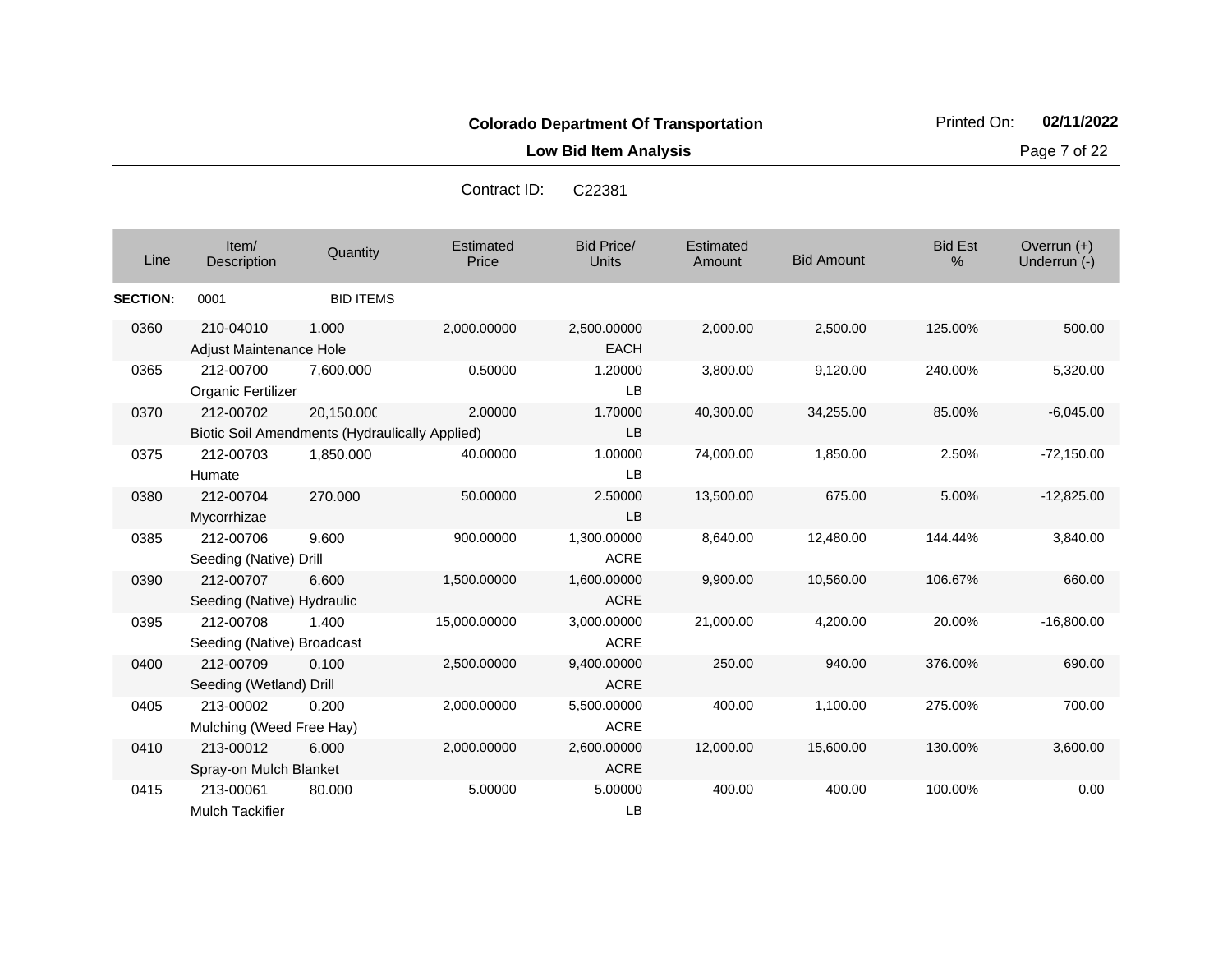%

**Low Bid Item Analysis Page 8 of 22** 

Overrun (+)<br>Underrun (-)

Bid Price/ Units **Amount** Bid Amount الساحة المستحدة التي التي تعليم المستحدة التي تعليم التي التي يتم التي يتم التي التي التي تعليم التي التي التي<br>التي يتم التي يتم التي يتم التي يتم التي يتم التي يتم التي يتم التي يتم التي يتم التي يتم التي يتم التي يتم ال Estimated Price **Estimated** Item/<br>Description Description Quantity Bid Est **SECTION:** 0001 BID ITEMS 0420 213-00150 Bonded Fiber Matrix 20.000 3,000.00000 2,900.00000 ACRE 60,000.00 58,000.00 96.67% -2,000.00 0425 213-00700 Landscape Boulder 48.000 500.00000 550.00000 EACH 24,000.00 26,400.00 110.00% 2,400.00 0430 214-01013 Live Willow Stakes 150.000 6.00000 7.00000 EACH 900.00 1,050.00 116.67% 150.00 30.000 22.00000 220.00000 EACH Contract ID: C22381

| 0435 | 214-01420                             | 30.000                                     | 22.00000     | 220,00000   | 660.00     | 6,600.00     | 1000.00% | 5,940.00     |
|------|---------------------------------------|--------------------------------------------|--------------|-------------|------------|--------------|----------|--------------|
|      |                                       | (SNC #1) Nursery Stock Container           |              | <b>EACH</b> |            |              |          |              |
| 0440 | 216-00201                             | 48,320.000                                 | 2.50000      | 1.50000     | 120,800.00 | 72,480.00    | 60.00%   | $-48,320.00$ |
|      | (Biodegradable Class 1)               | Soil Retention Blanket (Straw-Coconut)     |              | <b>SY</b>   |            |              |          |              |
| 0445 | 216-00303                             | 6,860.000                                  | 5.30000      | 7.50000     | 36,358.00  | 51,450.00    | 141.51%  | 15,092.00    |
|      |                                       | Turf Reinforcement Mat (Class 3)           |              | SY          |            |              |          |              |
| 0450 | 240-00000                             | 60.000                                     | 125.00000    | 150.00000   | 7,500.00   | 9,000.00     | 120.00%  | 1,500.00     |
|      | Wildlife Biologist                    |                                            |              | <b>HOUR</b> |            |              |          |              |
| 0455 | 240-00010                             | 40.000                                     | 100.00000    | 130.00000   | 4,000.00   | 5,200.00     | 130.00%  | 1,200.00     |
|      | <b>Removal of Nests</b>               |                                            |              | <b>HOUR</b> |            |              |          |              |
| 0460 | 250-00010                             | 1.000                                      | 10,000.00000 | 3,700.00000 | 10,000.00  | 3,700.00     | 37.00%   | $-6,300.00$  |
|      |                                       | Environmental Health and Safety Management |              | L S         |            |              |          |              |
| 0465 | 250-00110                             | 80,000                                     | 200.00000    | 150.00000   | 16,000.00  | 12,000.00    | 75.00%   | $-4,000.00$  |
|      | Health and Safety Officer             |                                            |              | <b>HOUR</b> |            |              |          |              |
| 0470 | 250-00120                             | 2.000                                      | 2,000.00000  | 86.00000    | 4,000.00   | 172.00       | 4.30%    | $-3,828.00$  |
|      | <b>Material Sampling and Delivery</b> |                                            |              | <b>EACH</b> |            |              |          |              |
| 0475 | 304-01005                             | 20,654.000                                 | 25.00000     | 67.00000    | 516,350.00 | 1,383,818.00 | 268.00%  | 867,468.00   |
|      |                                       | Aggregate Base Course (Class 1)            |              | CY          |            |              |          |              |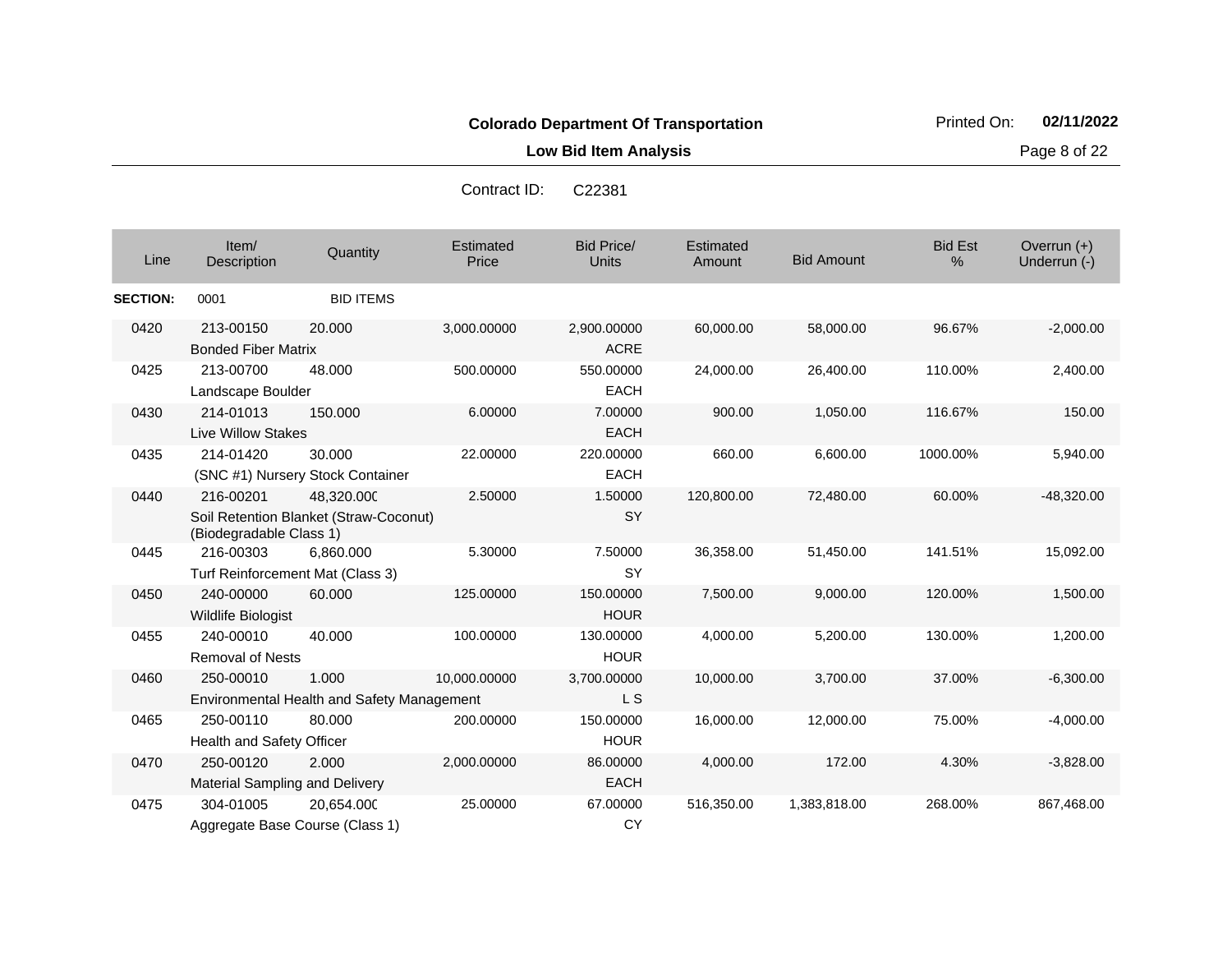**Low Bid Item Analysis Page 9 of 22** 

| Contract ID: | C <sub>22381</sub> |
|--------------|--------------------|
|              |                    |

| Line            | Item/<br>Description                                  | Quantity                                                 | <b>Estimated</b><br>Price | <b>Bid Price/</b><br><b>Units</b> | Estimated<br>Amount | <b>Bid Amount</b> | <b>Bid Est</b><br>% | Overrun $(+)$<br>Underrun (-) |
|-----------------|-------------------------------------------------------|----------------------------------------------------------|---------------------------|-----------------------------------|---------------------|-------------------|---------------------|-------------------------------|
| <b>SECTION:</b> | 0001                                                  | <b>BID ITEMS</b>                                         |                           |                                   |                     |                   |                     |                               |
| 0480            | 304-03005                                             | 266,000<br>Aggregate Base Course (Class 3)               | 30.00000                  | 75.00000<br><b>CY</b>             | 7,980.00            | 19,950.00         | 250.00%             | 11,970.00                     |
| 0485            | 304-06007                                             | 2.586.000<br>Aggregate Base Course (Class 6)             | 41.00000                  | 66.00000<br>CY                    | 106,026.00          | 170,676.00        | 160.98%             | 64,650.00                     |
| 0490            | 304-09000                                             | 6.390.000<br>Aggregate Base Course (Special)             | 25.00000                  | 23.50000<br>CY                    | 159,750.00          | 150,165.00        | 94.00%              | $-9,585.00$                   |
| 0495            | 310-00610<br>Pavement (8-12")                         | 16,432.000<br>Full Depth Reclamation of Hot Mix Asphalt  | 3.00000                   | 2.40000<br><b>SY</b>              | 49,296.00           | 39,436.80         | 80.00%              | $-9,859.20$                   |
| 0500            | 403-34701                                             | 40,335.000<br>Hot Mix Asphalt (Grading SX) (75)          | 100.00000                 | 105.00000<br><b>TON</b>           | 4,033,500.00        | 4,235,175.00      | 105.00%             | 201,675.00                    |
| 0505            | 411-03352                                             | 1,392.000<br>Asphalt Cement Performance Grade (PG 58-28) | 500.00000                 | 630.00000<br><b>TON</b>           | 696,000.00          | 876,960.00        | 126.00%             | 180,960.00                    |
| 0510            | 411-03355                                             | 1,037.000<br>Asphalt Cement Performance Grade (PG 58-34) | 600.00000                 | 826.00000<br><b>TON</b>           | 622,200.00          | 856,562.00        | 137.67%             | 234,362.00                    |
| 0515            | 411-10255<br><b>Emulsified Asphalt (Slow-Setting)</b> | 14,899.000                                               | 4.00000                   | 2.30000<br>GAL                    | 59,596.00           | 34,267.70         | 57.50%              | $-25,328.30$                  |
| 0520            | 420-00102                                             | 245.000<br>Geotextile (Erosion Control) (Class 1)        | 8.60000                   | 24.00000<br><b>SY</b>             | 2,107.00            | 5,880.00          | 279.07%             | 3,773.00                      |
| 0525            | 502-00460<br>Pile Tip                                 | 14.000                                                   | 250.00000                 | 350.00000<br><b>EACH</b>          | 3,500.00            | 4,900.00          | 140.00%             | 1,400.00                      |
| 0530            | 502-00500                                             | 2.000<br>Complete Joint Penetration (CJP) Splice         | 1,500.00000               | 1,600.00000<br><b>EACH</b>        | 3,000.00            | 3,200.00          | 106.67%             | 200.00                        |
| 0535            | 502-02000<br>Dynamic Load Testing                     | 4.000                                                    | 32,000.00000              | 5,300.00000<br>L S                | 128,000.00          | 21,200.00         | 16.56%              | $-106,800.00$                 |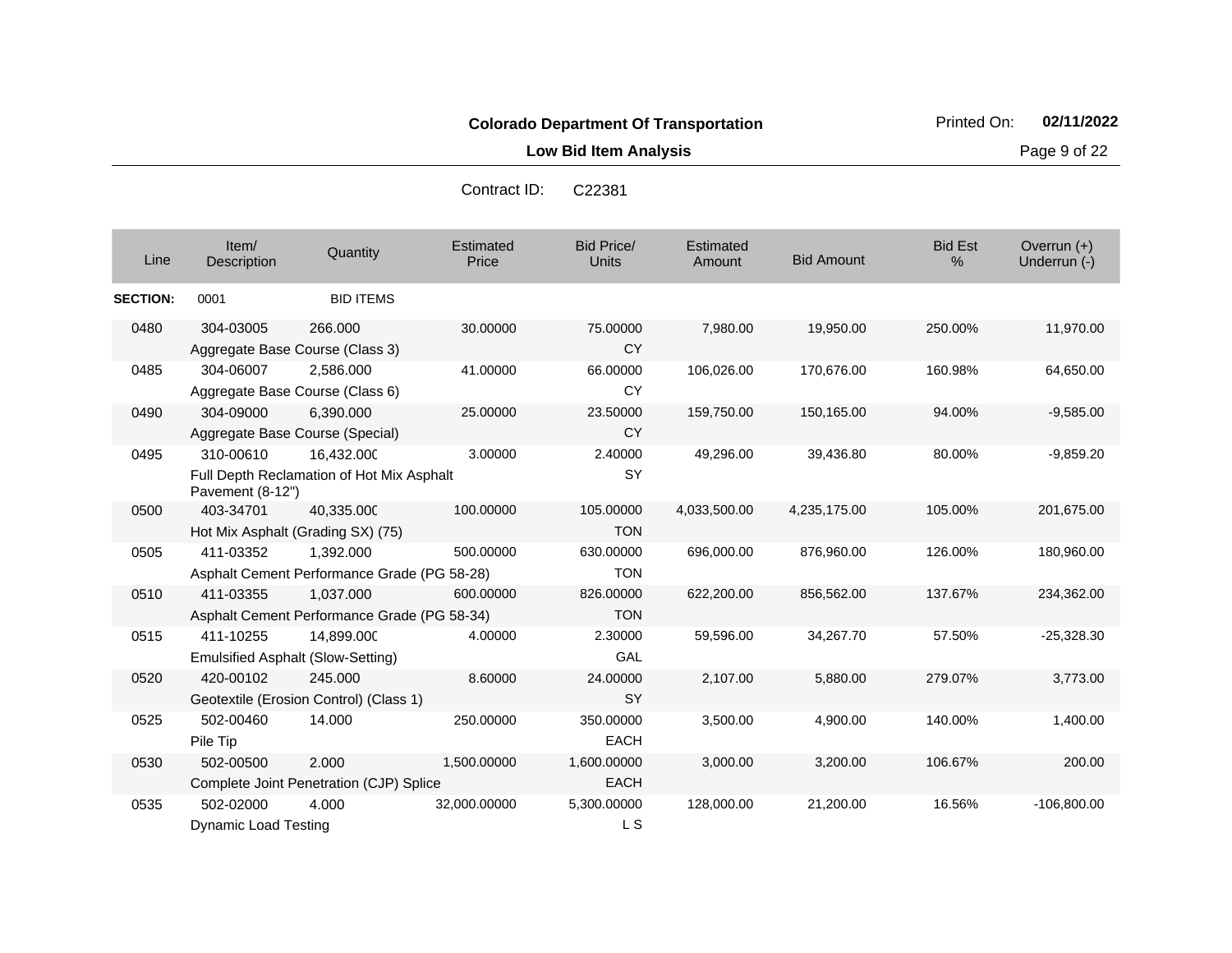**Low Bid Item Analysis Page 10 of 22** 

| Contract ID: | C <sub>22381</sub> |
|--------------|--------------------|
|              |                    |

| Line            | Item/<br>Description                         | Quantity         | Estimated<br>Price | <b>Bid Price/</b><br><b>Units</b> | Estimated<br>Amount | <b>Bid Amount</b> | <b>Bid Est</b><br>$\%$ | Overrun $(+)$<br>Underrun (-) |
|-----------------|----------------------------------------------|------------------|--------------------|-----------------------------------|---------------------|-------------------|------------------------|-------------------------------|
| <b>SECTION:</b> | 0001                                         | <b>BID ITEMS</b> |                    |                                   |                     |                   |                        |                               |
| 0540            | 502-11057<br>Steel Piling (HP 10x57)         | 37,000           | 100.00000          | 106.00000<br>LF                   | 3,700.00            | 3,922.00          | 106.00%                | 222.00                        |
| 0545            | 502-11274<br>Steel Piling (HP 12x74)         | 360.000          | 100.00000          | 210.00000<br>LF.                  | 36,000.00           | 75,600.00         | 210.00%                | 39,600.00                     |
| 0550            | 503-00024<br>Drilled Shaft (24 Inch)         | 9.000            | 360.00000          | 1,300.00000<br>LF                 | 3,240.00            | 11,700.00         | 361.11%                | 8,460.00                      |
| 0555            | 503-00048<br>Drilled Shaft (48 Inch)         | 52,000           | 1,200.00000        | 1,450.00000<br>LF                 | 62,400.00           | 75,400.00         | 120.83%                | 13,000.00                     |
| 0560            | 503-01100<br>Micropile (10 Inch)             | 2,090.000        | 167.00000          | 270.00000<br>LF.                  | 349,030.00          | 564,300.00        | 161.68%                | 215,270.00                    |
| 0565            | 503-02000<br><b>Verification Test Pile</b>   | 6.000            | 22,000.00000       | 21,500.00000<br><b>EACH</b>       | 132,000.00          | 129,000.00        | 97.73%                 | $-3,000.00$                   |
| 0570            | 506-00050<br><b>Slope Mattress</b>           | 388.000          | 100.00000          | 250.00000<br><b>CY</b>            | 38,800.00           | 97,000.00         | 250.00%                | 58,200.00                     |
| 0575            | 506-00209<br>Riprap (9 Inch)                 | 164.000          | 160.00000          | 150.00000<br><b>CY</b>            | 26,240.00           | 24,600.00         | 93.75%                 | $-1,640.00$                   |
| 0580            | 506-00212<br>Riprap (12 Inch)                | 185.000          | 200.00000          | 124.00000<br><b>CY</b>            | 37,000.00           | 22,940.00         | 62.00%                 | $-14,060.00$                  |
| 0585            | 506-01020<br>Geogrid Reinforcement           | 223.000          | 5.00000            | 8.00000<br><b>SY</b>              | 1,115.00            | 1,784.00          | 160.00%                | 669.00                        |
| 0590            | 507-00000<br>Concrete Slope and Ditch Paving | 25.000           | 1,000.00000        | 500.00000<br><b>CY</b>            | 25,000.00           | 12,500.00         | 50.00%                 | $-12,500.00$                  |
| 0595            | 509-00000<br><b>Structural Steel</b>         | 541,937.00       | 4.25000            | 4.90000<br>LB                     | 2,303,232.25        | 2,655,491.30      | 115.29%                | 352,259.05                    |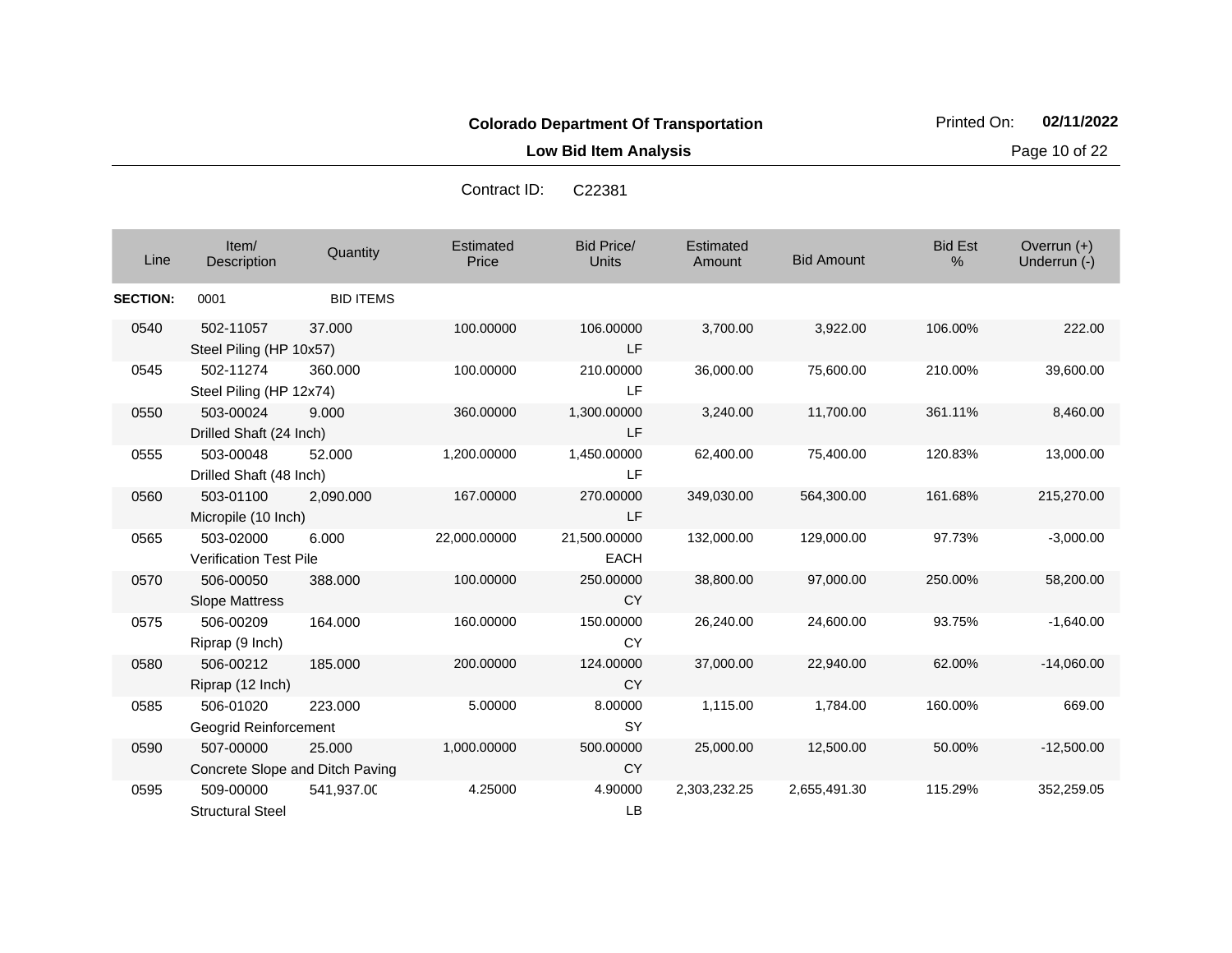**Low Bid Item Analysis Page 11 of 22** 

| Contract ID: | C <sub>22381</sub> |
|--------------|--------------------|
|--------------|--------------------|

| Line            | Item/<br>Description                            | Quantity                                                 | Estimated<br>Price | <b>Bid Price/</b><br><b>Units</b> | Estimated<br>Amount | <b>Bid Amount</b> | <b>Bid Est</b><br>% | Overrun $(+)$<br>Underrun (-) |
|-----------------|-------------------------------------------------|----------------------------------------------------------|--------------------|-----------------------------------|---------------------|-------------------|---------------------|-------------------------------|
| <b>SECTION:</b> | 0001                                            | <b>BID ITEMS</b>                                         |                    |                                   |                     |                   |                     |                               |
| 0600            | 512-00101<br>Bearing Device (Type I)            | 4.000                                                    | 5,000.00000        | 6,100.00000<br><b>EACH</b>        | 20,000.00           | 24,400.00         | 122.00%             | 4,400.00                      |
| 0605            | 512-00102<br>Bearing Device (Type II)           | 16.000                                                   | 2,100.00000        | 7,900.00000<br><b>EACH</b>        | 33,600.00           | 126,400.00        | 376.19%             | 92,800.00                     |
| 0610            | 514-00000<br>Pipe Railing                       | 676.000                                                  | 50.00000           | 210.00000<br>LF                   | 33,800.00           | 141,960.00        | 420.00%             | 108,160.00                    |
| 0615            | 515-00120<br>Waterproofing (Membrane)           | 5,839.000                                                | 21.00000           | 21.00000<br><b>SY</b>             | 122,619.00          | 122,619.00        | 100.00%             | 0.00                          |
| 0620            | 515-00400<br><b>Concrete Sealer</b>             | 1,175.000                                                | 21.00000           | 17.00000<br><b>SY</b>             | 24,675.00           | 19,975.00         | 80.95%              | $-4,700.00$                   |
| 0625            | 518-01001                                       | 181.000<br>Bridge Expansion Joint (Asphaltic Plug)       | 200.00000          | 275.00000<br>LF                   | 36,200.00           | 49,775.00         | 137.50%             | 13,575.00                     |
| 0630            | 518-01004                                       | 124.000<br>Bridge Expansion Device (0-4 Inch)            | 325.00000          | 355.00000<br>LF                   | 40,300.00           | 44,020.00         | 109.23%             | 3,720.00                      |
| 0635            | 601-01000<br>Concrete Class B                   | 25.000                                                   | 1,000.00000        | 2,090.00000<br><b>CY</b>          | 25,000.00           | 52,250.00         | 209.00%             | 27,250.00                     |
| 0640            | 601-03040<br>Concrete Class D (Bridge)          | 661.100                                                  | 1,515.00000        | 1,720.00000<br><b>CY</b>          | 1,001,566.50        | 1,137,092.00      | 113.53%             | 135,525.50                    |
| 0645            | 601-03057<br>Concrete Class DR                  | 119,000                                                  | 2,640.00000        | 1,100.00000<br><b>CY</b>          | 314,160.00          | 130,900.00        | 41.67%              | $-183,260.00$                 |
| 0650            | 601-40300<br><b>Structural Concrete Coating</b> | 1,175.000                                                | 15.00000           | 21.00000<br><b>SY</b>             | 17,625.00           | 24,675.00         | 140.00%             | 7,050.00                      |
| 0655            | 601-40302                                       | 2,284.000<br>Structural Concrete Coating (Anti-Graffiti) | 3.00000            | 4.00000<br><b>SF</b>              | 6,852.00            | 9,136.00          | 133.33%             | 2,284.00                      |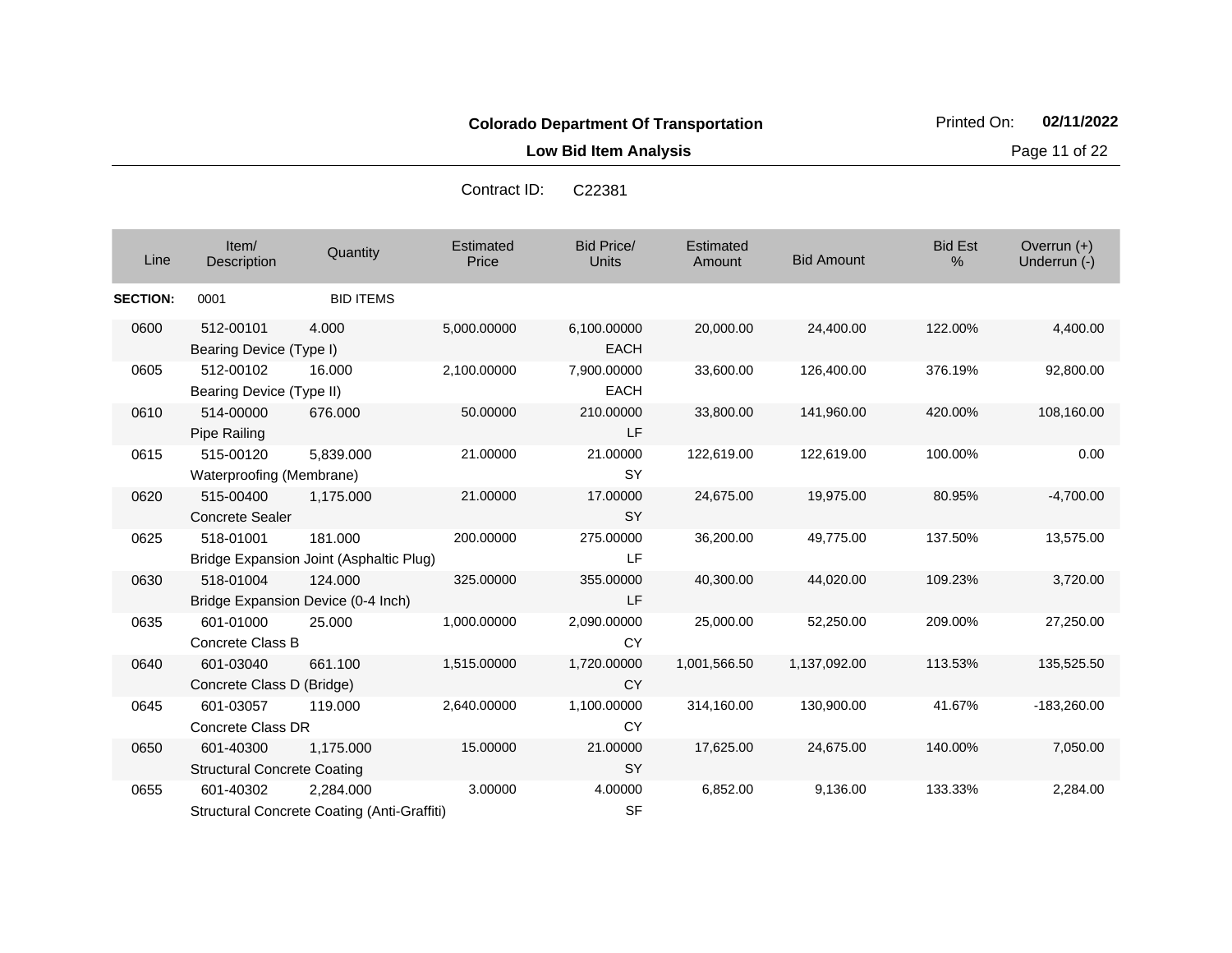**Low Bid Item Analysis Page 12 of 22** 

| Contract ID: | C <sub>22381</sub> |
|--------------|--------------------|
|--------------|--------------------|

| Line            | Item/<br>Description                            | Quantity                                            | Estimated<br>Price | <b>Bid Price/</b><br><b>Units</b> | Estimated<br>Amount | <b>Bid Amount</b> | <b>Bid Est</b><br>$\%$ | Overrun $(+)$<br>Underrun (-) |
|-----------------|-------------------------------------------------|-----------------------------------------------------|--------------------|-----------------------------------|---------------------|-------------------|------------------------|-------------------------------|
| <b>SECTION:</b> | 0001                                            | <b>BID ITEMS</b>                                    |                    |                                   |                     |                   |                        |                               |
| 0660            | 601-51005<br><b>Galvanic Anodes</b>             | 2,125.000                                           | 40.00000           | 33.00000<br><b>EACH</b>           | 85,000.00           | 70,125.00         | 82.50%                 | $-14,875.00$                  |
| 0665            | 602-00000<br><b>Reinforcing Steel</b>           | 17,371.000                                          | 3.00000            | 1.65000<br>LB                     | 52,113.00           | 28,662.15         | 55.00%                 | $-23,450.85$                  |
| 0670            | 602-00020<br>Reinforcing Steel (Epoxy Coated)   | 163,271.00                                          | 2.00000            | 1.80000<br>LB                     | 326,542.00          | 293,887.80        | 90.00%                 | $-32,654.20$                  |
| 0675            | 603-00025<br>Culvert Lining (24 Inch) (Special) | 612.000                                             | 300.00000          | 382.00000<br><b>LF</b>            | 183,600.00          | 233,784.00        | 127.33%                | 50,184.00                     |
| 0680            | 603-05024                                       | 2.000<br>24 Inch Reinforced Concrete End Section    | 1,700.00000        | 2,500.00000<br><b>EACH</b>        | 3,400.00            | 5,000.00          | 147.06%                | 1,600.00                      |
| 0685            | 603-10060<br>6 Inch Corrugated Steel Pipe       | 20,000                                              | 150.00000          | 220,00000<br><b>LF</b>            | 3,000.00            | 4,400.00          | 146.67%                | 1,400.00                      |
| 0690            | 603-10240<br>24 Inch Corrugated Steel Pipe      | 141.000                                             | 150.00000          | 350.00000<br>LF                   | 21,150.00           | 49,350.00         | 233.33%                | 28,200.00                     |
| 0695            | 603-30024<br>24 Inch Steel End Section          | 3.000                                               | 650.00000          | 550.00000<br><b>EACH</b>          | 1,950.00            | 1,650.00          | 84.62%                 | $-300.00$                     |
| 0700            | 603-50024<br>24 Inch Plastic Pipe               | 50.000                                              | 150.00000          | 200.00000<br>LF                   | 7,500.00            | 10,000.00         | 133.33%                | 2,500.00                      |
| 0705            | 604-00305<br>Inlet Type C (5 Foot)              | 7.000                                               | 5,000.00000        | 4,800.00000<br><b>EACH</b>        | 35,000.00           | 33,600.00         | 96.00%                 | $-1,400.00$                   |
| 0710            | 604-00310<br>Inlet Type C (10 Foot)             | 3.000                                               | 7,000.00000        | 5,500.00000<br><b>EACH</b>        | 21,000.00           | 16,500.00         | 78.57%                 | $-4,500.00$                   |
| 0715            | 604-25007                                       | 1.000<br>Vane Grate Inlet Special (Double) (5 Foot) | 10.000.00000       | 7,000.00000<br><b>EACH</b>        | 10,000.00           | 7.000.00          | 70.00%                 | $-3,000.00$                   |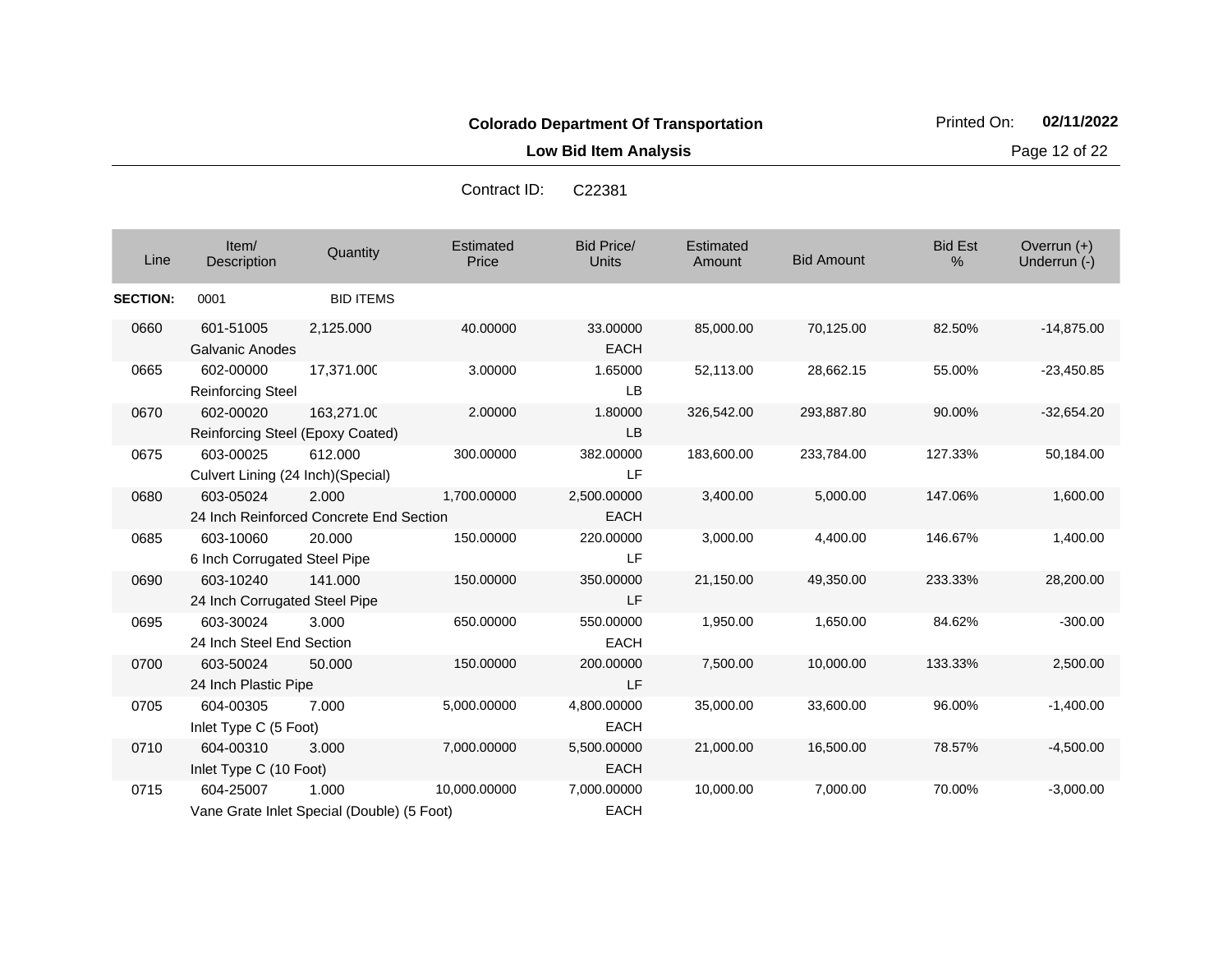**Low Bid Item Analysis Page 13 of 22** 

| Contract ID: | C <sub>22381</sub> |
|--------------|--------------------|
|              |                    |

| Line            | Item/<br>Description                        | Quantity                                                 | Estimated<br>Price | <b>Bid Price/</b><br><b>Units</b> | Estimated<br>Amount | <b>Bid Amount</b> | <b>Bid Est</b><br>% | Overrun (+)<br>Underrun (-) |
|-----------------|---------------------------------------------|----------------------------------------------------------|--------------------|-----------------------------------|---------------------|-------------------|---------------------|-----------------------------|
| <b>SECTION:</b> | 0001                                        | <b>BID ITEMS</b>                                         |                    |                                   |                     |                   |                     |                             |
| 0720            | 604-30010                                   | 2.000<br>Maintenance Hole Slab Base (10 Foot)            | 7,000.00000        | 6,400.00000<br><b>EACH</b>        | 14,000.00           | 12,800.00         | 91.43%              | $-1,200.00$                 |
| 0725            | 606-00302<br>System)                        | 5,530.000<br>Guardrail Type 3 (31 Inch Midwest Guardrail | 40.00000           | 52.00000<br>LF.                   | 221,200.00          | 287,560.00        | 130.00%             | 66,360.00                   |
| 0730            | 606-00305<br>Guardrail Type 3 (Special)     | 914.000                                                  | 60.00000           | 55.00000<br>LF                    | 54,840.00           | 50,270.00         | 91.67%              | $-4,570.00$                 |
| 0735            | 606-00910<br>Guardrail Type 9 (Style CA)    | 803.000                                                  | 150.00000          | 165.00000<br>LF                   | 120,450.00          | 132,495.00        | 110.00%             | 12,045.00                   |
| 0740            | 606-00916                                   | 575.000<br>Guardrail Type 9 (Style CA) (Special)         | 175.00000          | 320.00000<br>LF                   | 100,625.00          | 184,000.00        | 182.86%             | 83,375.00                   |
| 0745            | 606-00940<br>Guardrail Type 9 (Style CE)    | 676,000                                                  | 225.00000          | 570.00000<br>LF                   | 152,100.00          | 385,320.00        | 253.33%             | 233,220.00                  |
| 0750            | 606-01340<br>End Anchorage Type 3D          | 8.000                                                    | 1,800.00000        | 1,600.00000<br><b>EACH</b>        | 14,400.00           | 12,800.00         | 88.89%              | $-1,600.00$                 |
| 0755            | 606-01370<br><b>Transition Type 3G</b>      | 7.000                                                    | 2,800.00000        | 5,400.00000<br><b>EACH</b>        | 19,600.00           | 37,800.00         | 192.86%             | 18,200.00                   |
| 0760            | 606-01372<br><b>Transition Type GR9-GR3</b> | 4.000                                                    | 1,800.00000        | 8,800.00000<br>EACH               | 7,200.00            | 35,200.00         | 488.89%             | 28,000.00                   |
| 0765            | 606-01380<br><b>Transition Type 3H</b>      | 5.000                                                    | 1,800.00000        | 2,500.00000<br><b>EACH</b>        | 9,000.00            | 12,500.00         | 138.89%             | 3,500.00                    |
| 0770            | 606-01407<br><b>Transition Type BR9-GR3</b> | 4.000                                                    | 2,000.00000        | 9,400.00000<br><b>EACH</b>        | 8,000.00            | 37,600.00         | 470.00%             | 29,600.00                   |
| 0775            | 606-02003<br>End Anchorage (Nonflared)      | 3.000                                                    | 3,800.00000        | 5,600.00000<br><b>EACH</b>        | 11,400.00           | 16,800.00         | 147.37%             | 5,400.00                    |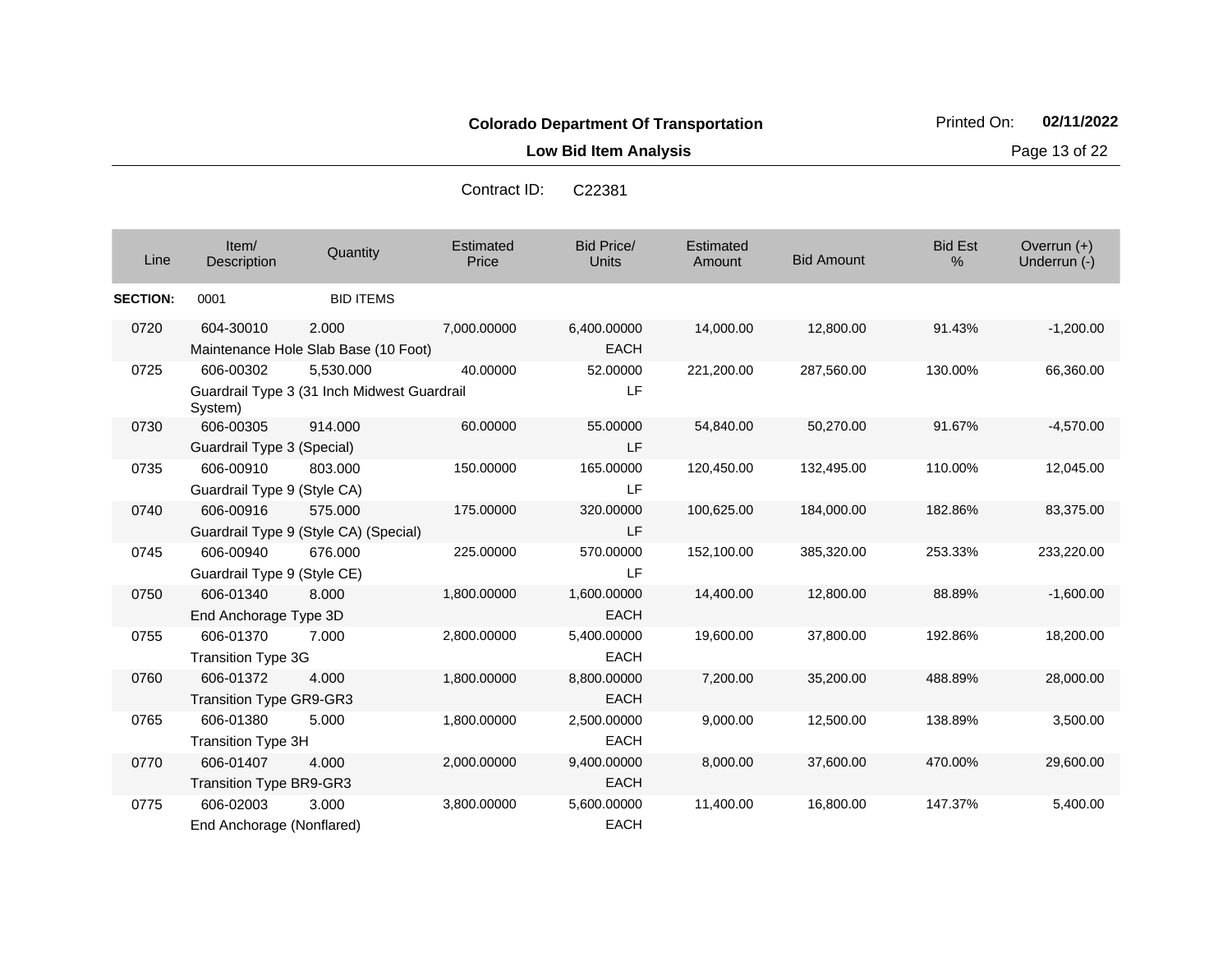**Low Bid Item Analysis Page 14 of 22** 

| Line            | Item/<br>Description                    | Quantity                                        | Estimated<br>Price | <b>Bid Price/</b><br><b>Units</b> | Estimated<br>Amount | <b>Bid Amount</b> | <b>Bid Est</b><br>$\%$ | Overrun (+)<br>Underrun (-) |
|-----------------|-----------------------------------------|-------------------------------------------------|--------------------|-----------------------------------|---------------------|-------------------|------------------------|-----------------------------|
| <b>SECTION:</b> | 0001                                    | <b>BID ITEMS</b>                                |                    |                                   |                     |                   |                        |                             |
| 0780            | 606-02005<br>End Anchorage (Flared)     | 8.000                                           | 3,200.00000        | 5,500.00000<br><b>EACH</b>        | 25,600.00           | 44,000.00         | 171.88%                | 18,400.00                   |
| 0785            | 606-10900<br>Bridge Rail Type 9         | 940.000                                         | 150.00000          | 366.00000<br>LF                   | 141,000.00          | 344,040.00        | 244.00%                | 203,040.00                  |
| 0790            | 607-11350<br><b>Fence Deer</b>          | 28,000.000                                      | 25.00000           | 26.00000<br>LF                    | 700,000.00          | 728,000.00        | 104.00%                | 28,000.00                   |
| 0795            | 607-11525<br>Fence (Plastic)            | 5,830.000                                       | 5.00000            | 6.00000<br>LF                     | 29,150.00           | 34,980.00         | 120.00%                | 5,830.00                    |
| 0800            | 607-60002<br>Game Ramp                  | 14.000                                          | 13,000.00000       | 24,000.00000<br><b>EACH</b>       | 182,000.00          | 336,000.00        | 184.62%                | 154,000.00                  |
| 0805            | 607-60004<br>4 Foot Gate Walk           | 3.000                                           | 1,500.00000        | 935.00000<br><b>EACH</b>          | 4,500.00            | 2,805.00          | 62.33%                 | $-1,695.00$                 |
| 0810            | 607-60116<br>16 Foot Gate               | 1.000                                           | 2,500.00000        | 2,500.00000<br><b>EACH</b>        | 2,500.00            | 2,500.00          | 100.00%                | 0.00                        |
| 0815            | 607-60120<br>20 Foot Gate               | 1.000                                           | 2,500.00000        | 2,800.00000<br><b>EACH</b>        | 2,500.00            | 2,800.00          | 112.00%                | 300.00                      |
| 0820            | 607-60620<br><b>Road Closure Gate</b>   | 2.000                                           | 1,700.00000        | 23,000.00000<br><b>EACH</b>       | 3,400.00            | 46,000.00         | 1352.94%               | 42,600.00                   |
| 0825            | 608-00006<br>Concrete Sidewalk (6 Inch) | 882,000                                         | 80.00000           | 77.00000<br><b>SY</b>             | 70,560.00           | 67,914.00         | 96.25%                 | $-2,646.00$                 |
| 0830            | 608-00010<br>Concrete Curb Ramp         | 18.000                                          | 200.00000          | 190.00000<br><b>SY</b>            | 3,600.00            | 3,420.00          | 95.00%                 | $-180.00$                   |
| 0835            | 609-21010                               | 378,000<br>Curb and Gutter Type 2 (Section I-B) | 50.00000           | 36.00000<br>LF                    | 18,900.00           | 13,608.00         | 72.00%                 | $-5,292.00$                 |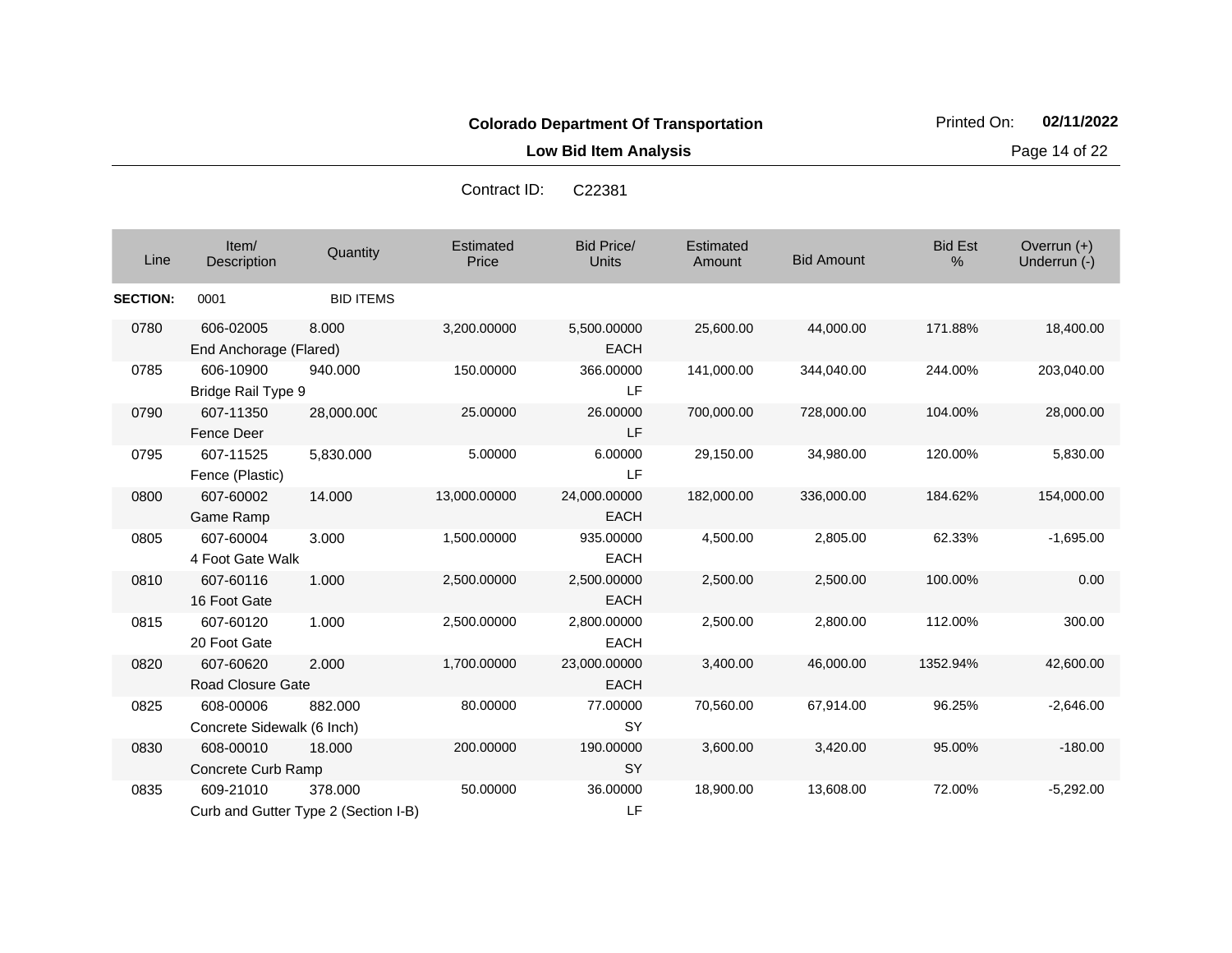**Low Bid Item Analysis Page 15 of 22** 

| Line            | Item/<br>Description                             | Quantity                                             | Estimated<br>Price | <b>Bid Price/</b><br><b>Units</b> | Estimated<br>Amount | <b>Bid Amount</b> | <b>Bid Est</b><br>% | Overrun $(+)$<br>Underrun (-) |
|-----------------|--------------------------------------------------|------------------------------------------------------|--------------------|-----------------------------------|---------------------|-------------------|---------------------|-------------------------------|
| <b>SECTION:</b> | 0001                                             | <b>BID ITEMS</b>                                     |                    |                                   |                     |                   |                     |                               |
| 0840            | 609-23000<br>Gutter (Special)                    | 144.000                                              | 100.00000          | 44.00000<br>LF.                   | 14,400.00           | 6,336.00          | 44.00%              | $-8,064.00$                   |
| 0845            | 609-24002<br>Gutter Type 2 (2 Foot)              | 750,000                                              | 30.00000           | 24.50000<br>LF.                   | 22,500.00           | 18,375.00         | 81.67%              | $-4,125.00$                   |
| 0850            | 609-60011<br>Curb Type 6 (Section M)             | 254.000                                              | 30.00000           | 118.00000<br>LF.                  | 7,620.00            | 29,972.00         | 393.33%             | 22,352.00                     |
| 0855            | 610-00020                                        | 55.000<br>Median Cover Material (Patterned Concrete) | 30.00000           | 22.00000<br><b>SF</b>             | 1,650.00            | 1,210.00          | 73.33%              | $-440.00$                     |
| 0860            | 612-00001<br>Delineator (Type I)                 | 143.000                                              | 26.00000           | 17.00000<br><b>EACH</b>           | 3,718.00            | 2,431.00          | 65.38%              | $-1,287.00$                   |
| 0865            | 612-00002<br>Delineator (Type II)                | 89.000                                               | 28.00000           | 21.00000<br><b>EACH</b>           | 2,492.00            | 1,869.00          | 75.00%              | $-623.00$                     |
| 0870            | 612-00003<br>Delineator (Type III)               | 25,000                                               | 31.00000           | 22.00000<br><b>EACH</b>           | 775.00              | 550.00            | 70.97%              | $-225.00$                     |
| 0875            | 612-00021<br>Delineator (Type I) (Barrier)       | 6.000                                                | 75.00000           | 130.00000<br><b>EACH</b>          | 450.00              | 780.00            | 173.33%             | 330.00                        |
| 0880            | 612-00260                                        | 8.000<br>Location Marker (Fiber Optic)(Dome)         | 120.00000          | 230.00000<br><b>EACH</b>          | 960.00              | 1,840.00          | 191.67%             | 880.00                        |
| 0885            | 613-00200<br>2 Inch Electrical Conduit           | 1,600.000                                            | 25.00000           | 80.00000<br>LF.                   | 40,000.00           | 128,000.00        | 320.00%             | 88,000.00                     |
| 0890            | 613-00206<br>2 Inch Electrical Conduit (Bored)   | 265,000                                              | 30.00000           | 106.00000<br>LF.                  | 7,950.00            | 28,090.00         | 353.33%             | 20,140.00                     |
| 0895            | 613-01200<br>2 Inch Electrical Conduit (Plastic) | 2,250.000                                            | 25.00000           | 80.00000<br>LF                    | 56,250.00           | 180,000.00        | 320.00%             | 123,750.00                    |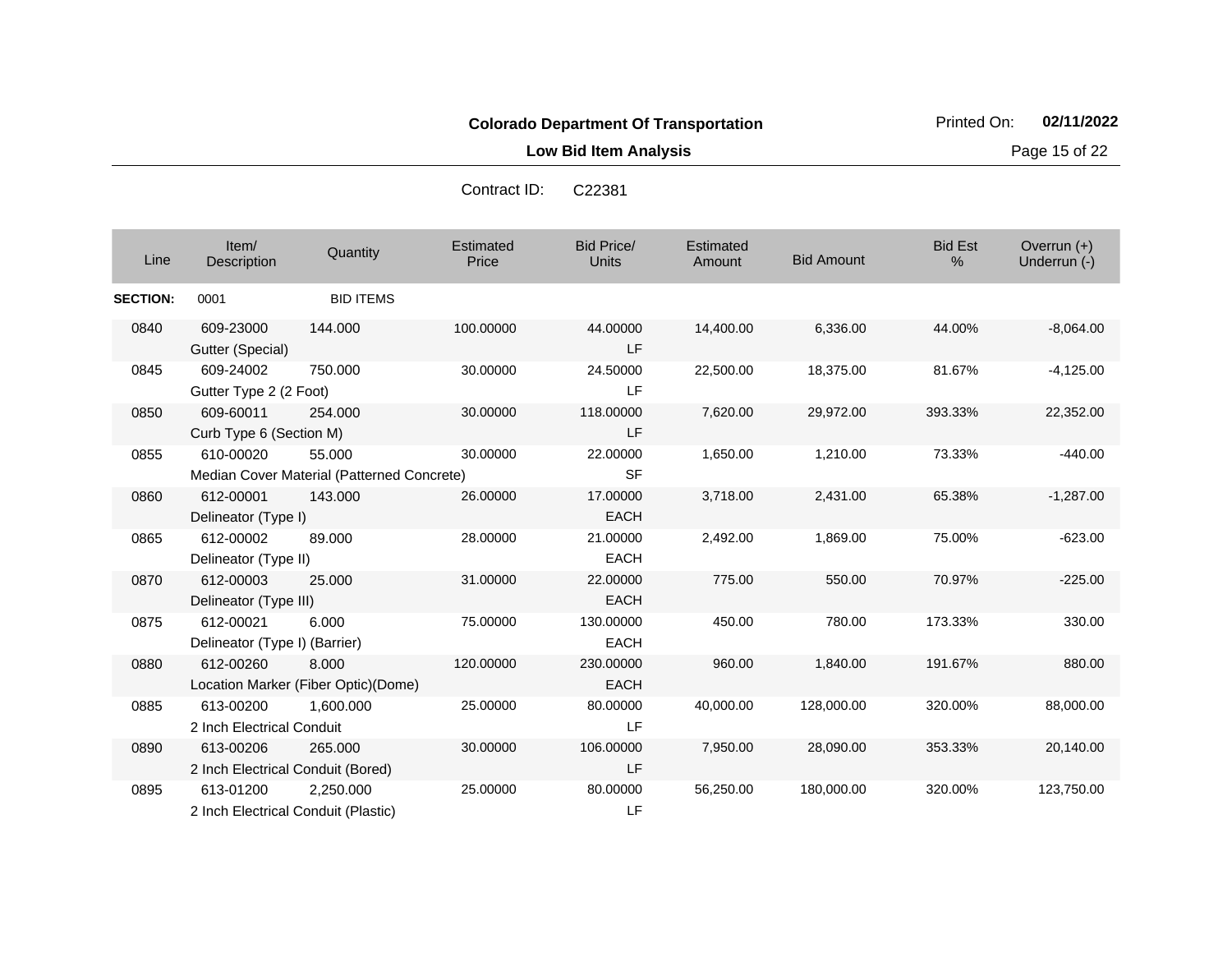**Low Bid Item Analysis Page 16 of 22** 

| C22381 |
|--------|
|        |

| Line            | Item/<br>Description                        | Quantity                                 | Estimated<br>Price | <b>Bid Price/</b><br><b>Units</b> | Estimated<br>Amount | <b>Bid Amount</b> | <b>Bid Est</b><br>% | Overrun $(+)$<br>Underrun (-) |
|-----------------|---------------------------------------------|------------------------------------------|--------------------|-----------------------------------|---------------------|-------------------|---------------------|-------------------------------|
| <b>SECTION:</b> | 0001                                        | <b>BID ITEMS</b>                         |                    |                                   |                     |                   |                     |                               |
| 0900            | 613-07000<br>Pull Box (Special)             | 2.000                                    | 1,000.00000        | 2,000.00000<br><b>EACH</b>        | 2,000.00            | 4,000.00          | 200.00%             | 2,000.00                      |
| 0905            | 613-07001<br>Type One Pull Box              | 4.000                                    | 1,000.00000        | 1,400.00000<br><b>EACH</b>        | 4,000.00            | 5,600.00          | 140.00%             | 1,600.00                      |
| 0910            | 613-07002<br>Type Two Pull Box              | 16.000                                   | 1,800.00000        | 1,900.00000<br><b>EACH</b>        | 28,800.00           | 30,400.00         | 105.56%             | 1,600.00                      |
| 0915            | 613-07004<br>Type Four Pull Box             | 10.000                                   | 1,800.00000        | 3,200.00000<br><b>EACH</b>        | 18,000.00           | 32,000.00         | 177.78%             | 14,000.00                     |
| 0920            | 613-10000<br>Wiring                         | 1.000                                    | 5,000.00000        | 72,000.00000<br>L S               | 5,000.00            | 72,000.00         | 1440.00%            | 67,000.00                     |
| 0925            | 613-13025                                   | 6.000<br>Luminaire (LED) (25,000 Lumens) | 800.00000          | 1,800.00000<br><b>EACH</b>        | 4,800.00            | 10,800.00         | 225.00%             | 6,000.00                      |
| 0930            | 613-34400<br>Light Standard Metal (40 Foot) | 4.000                                    | 5,000.00000        | 7,000.00000<br><b>EACH</b>        | 20,000.00           | 28,000.00         | 140.00%             | 8,000.00                      |
| 0935            | 613-40000<br>Concrete Foundation Pad        | 1.000                                    | 5,600.00000        | 3,800.00000<br><b>EACH</b>        | 5,600.00            | 3,800.00          | 67.86%              | $-1,800.00$                   |
| 0940            | 613-40010<br>Light Standard Foundation      | 6.000                                    | 3,000.00000        | 4,500.00000<br><b>EACH</b>        | 18,000.00           | 27,000.00         | 150.00%             | 9,000.00                      |
| 0945            | 613-81690<br>Safety Switch                  | 2.000                                    | 5,000.00000        | 4,900.00000<br><b>EACH</b>        | 10,000.00           | 9,800.00          | 98.00%              | $-200.00$                     |
| 0950            | 614-00011<br>Sign Panel (Class I)           | 165.000                                  | 24.00000           | 27.00000<br><b>SF</b>             | 3,960.00            | 4,455.00          | 112.50%             | 495.00                        |
| 0955            | 614-00012<br>Sign Panel (Class II)          | 657.000                                  | 26.00000           | 34.00000<br><b>SF</b>             | 17,082.00           | 22,338.00         | 130.77%             | 5,256.00                      |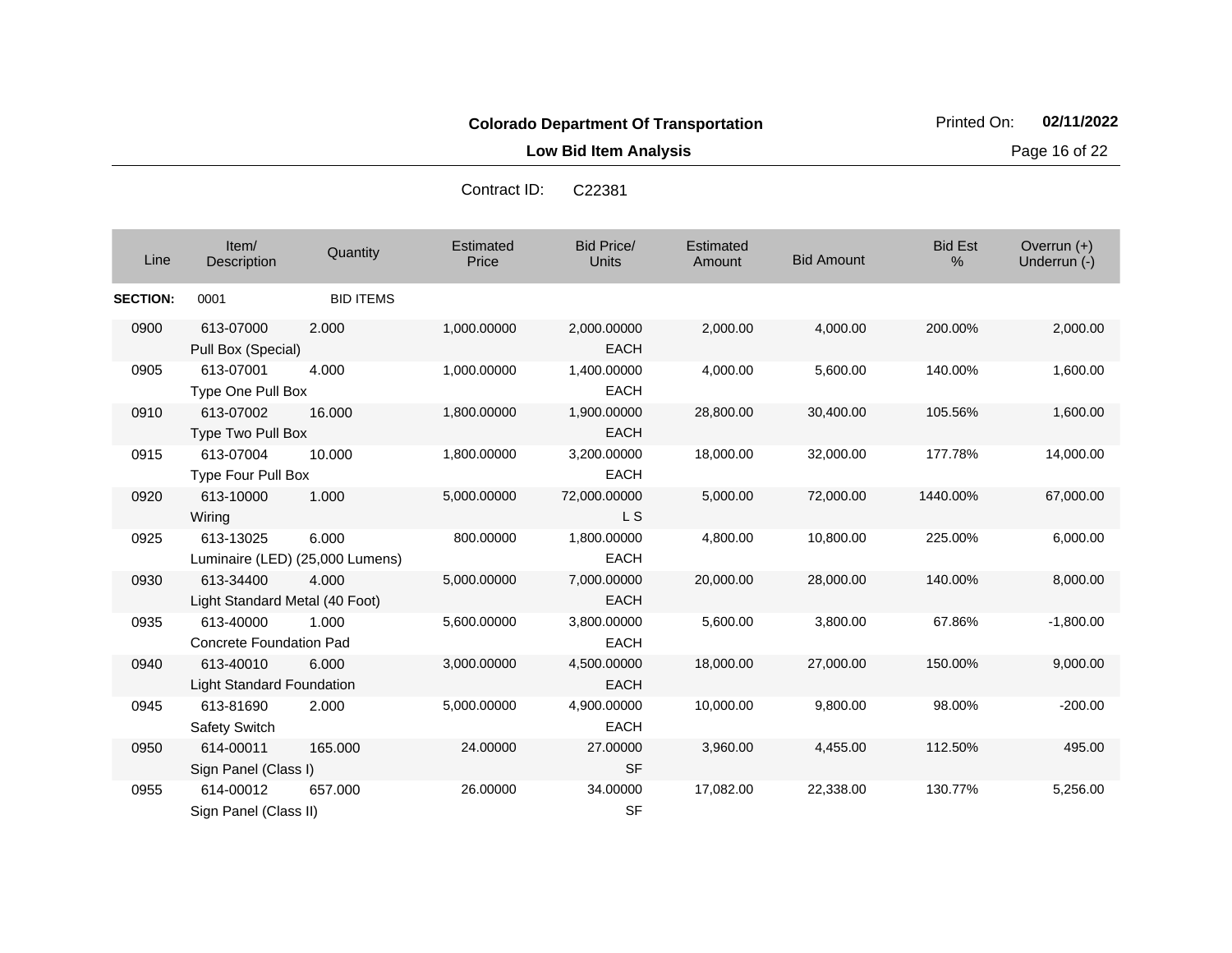**Low Bid Item Analysis Page 17 of 22** 

| Contract ID: | C <sub>22381</sub> |
|--------------|--------------------|
|              |                    |

| Line            | Item/<br>Description                       | Quantity                                                | Estimated<br>Price | <b>Bid Price/</b><br>Units  | Estimated<br>Amount | <b>Bid Amount</b> | <b>Bid Est</b><br>% | Overrun $(+)$<br>Underrun (-) |
|-----------------|--------------------------------------------|---------------------------------------------------------|--------------------|-----------------------------|---------------------|-------------------|---------------------|-------------------------------|
| <b>SECTION:</b> | 0001                                       | <b>BID ITEMS</b>                                        |                    |                             |                     |                   |                     |                               |
| 0960            | 614-00013<br>Sign Panel (Class III)        | 1,087.000                                               | 33.00000           | 52.00000<br><b>SF</b>       | 35,871.00           | 56,524.00         | 157.58%             | 20,653.00                     |
| 0965            | 614-01226<br>Steel Signpost (W 12x26)      | 53.000                                                  | 120.00000          | 140.00000<br>LF             | 6,360.00            | 7,420.00          | 116.67%             | 1,060.00                      |
| 0970            | 614-01503<br>Socket)                       | 25,000<br>Steel Sign Support (2-Inch Round)(Post and    | 250,00000          | 435.00000<br><b>EACH</b>    | 6,250.00            | 10,875.00         | 174.00%             | 4,625.00                      |
| 0975            | 614-01573<br>40)(Post & Slipbase)          | 32.000<br>Steel Sign Support (2-1/2 Inch Round NP-      | 450.00000          | 540.00000<br><b>EACH</b>    | 14,400.00           | 17,280.00         | 120.00%             | 2,880.00                      |
| 0980            | 614-01583<br>(Post & Slipbase)             | 25.000<br>Steel Sign Support (2-1/2 In Round Sch 80)    | 550.00000          | 635.00000<br><b>EACH</b>    | 13,750.00           | 15,875.00         | 115.45%             | 2,125.00                      |
| 0985            | 614-03007<br>Concrete Footing (Type 7)     | 2.000                                                   | 4,000.00000        | 5,200.00000<br><b>EACH</b>  | 8,000.00            | 10,400.00         | 130.00%             | 2,400.00                      |
| 0990            | 614-32400<br>Diameter)                     | 2.000<br>Monotube Overhead Sign Cantilever (24 Inch     | 55,000.00000       | 83,000.00000<br><b>EACH</b> | 110,000.00          | 166,000.00        | 150.91%             | 56,000.00                     |
| 0995            | 614-72875<br>Loop Detector Wire            | 200.000                                                 | 10.00000           | 47.00000<br>LF              | 2,000.00            | 9,400.00          | 470.00%             | 7,400.00                      |
| 1000            | 614-85001<br>Impact Attenuator             | 2.000                                                   | 30,000.00000       | 48,000.00000<br><b>EACH</b> | 60,000.00           | 96,000.00         | 160.00%             | 36,000.00                     |
| 1005            | 614-87010                                  | 2,800.000<br>Fiber Optic Cable (Single Mode) (12 Fiber) | 10.00000           | 6.50000<br>LF               | 28,000.00           | 18,200.00         | 65.00%              | $-9,800.00$                   |
| 1010            | 614-87350<br><b>Test Fiber Optic Cable</b> | 1.000                                                   | 5,000.00000        | 6,200.00000<br>L S          | 5,000.00            | 6,200.00          | 124.00%             | 1,200.00                      |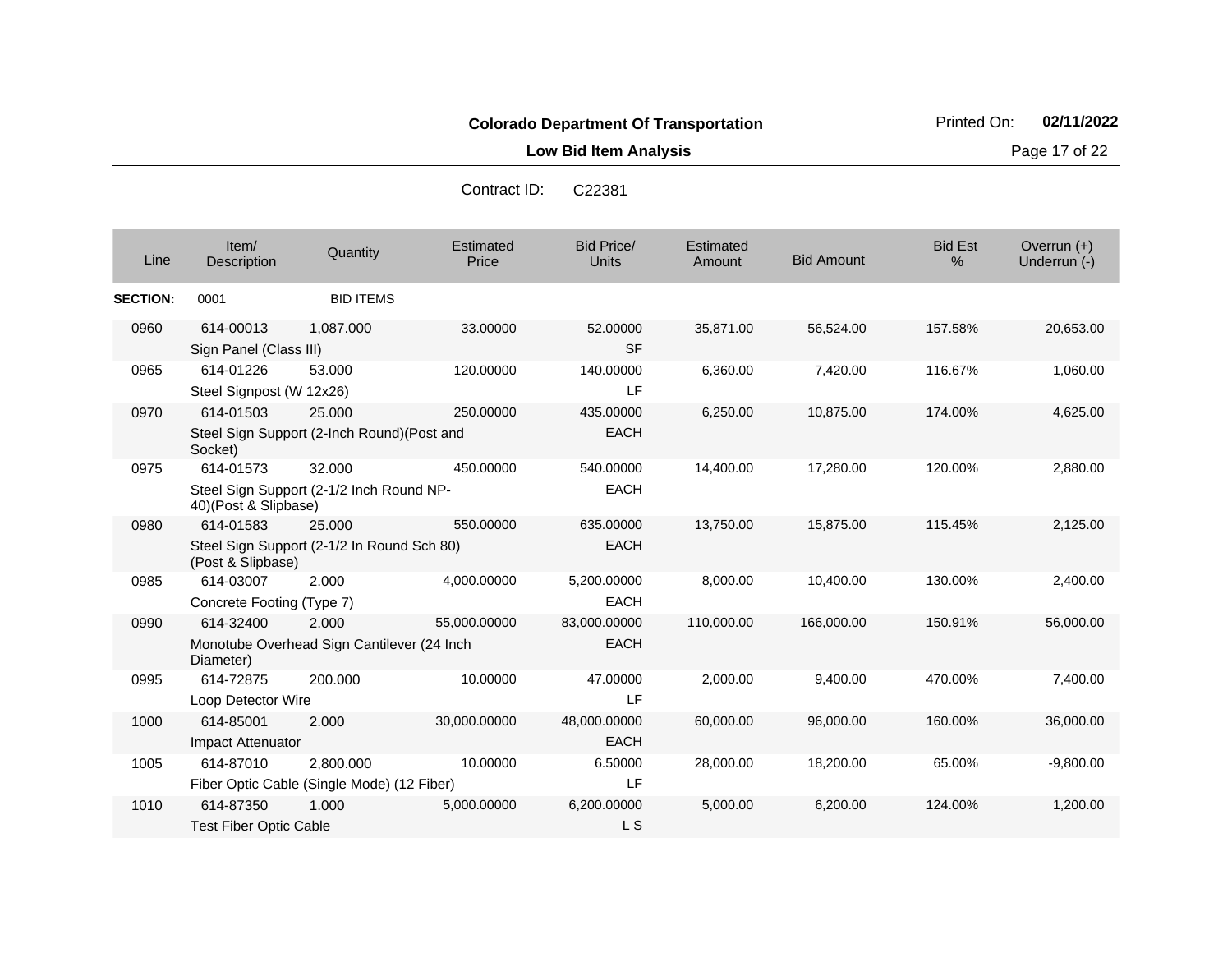**Low Bid Item Analysis Page 18 of 22** 

| Contract ID: | C <sub>22381</sub> |
|--------------|--------------------|
|              |                    |

| Line            | Item/<br>Description                            | Quantity                                                  | Estimated<br>Price | <b>Bid Price/</b><br>Units   | Estimated<br>Amount | <b>Bid Amount</b> | <b>Bid Est</b><br>% | Overrun $(+)$<br>Underrun (-) |
|-----------------|-------------------------------------------------|-----------------------------------------------------------|--------------------|------------------------------|---------------------|-------------------|---------------------|-------------------------------|
| <b>SECTION:</b> | 0001                                            | <b>BID ITEMS</b>                                          |                    |                              |                     |                   |                     |                               |
| 1015            | 614-87448                                       | 2,200.000<br>Fiber Optic Cable (Single Mode) (48 Strands) | 5.00000            | 7.00000<br>LF                | 11,000.00           | 15,400.00         | 140.00%             | 4,400.00                      |
| 1020            | 614-87512                                       | 2.000<br>Splice Fiber Optic Cable (12 Strand)             | 2,000.00000        | 2,200.00000<br><b>EACH</b>   | 4,000.00            | 4,400.00          | 110.00%             | 400.00                        |
| 1025            | 614-87548                                       | 1.000<br>Splice Fiber Optic Cable (48 Strand)             | 5,000.00000        | 4,300.00000<br><b>EACH</b>   | 5,000.00            | 4,300.00          | 86.00%              | $-700.00$                     |
| 1030            | 614-87612                                       | 2.000<br>Terminate Fiber Optic Cable (12 Strand)          | 2,000.00000        | 2,100.00000<br><b>EACH</b>   | 4,000.00            | 4,200.00          | 105.00%             | 200.00                        |
| 1035            | 614-87648                                       | 1.000<br>Terminate Fiber Optic Cable (48 Strand)          | 3,000.00000        | 3,500.00000<br><b>EACH</b>   | 3,000.00            | 3,500.00          | 116.67%             | 500.00                        |
| 1040            | 615-00030<br><b>Embankment Protector Type 3</b> | 1.000                                                     | 2,100.00000        | 3,600.00000<br><b>EACH</b>   | 2,100.00            | 3,600.00          | 171.43%             | 1,500.00                      |
| 1045            | 615-00050<br>Embankment Protector Type 5        | 4.000                                                     | 2,500.00000        | 4,600.00000<br><b>EACH</b>   | 10,000.00           | 18,400.00         | 184.00%             | 8,400.00                      |
| 1050            | 620-00002<br>Field Office (Class 2)             | 1.000                                                     | 30,000.00000       | 110,000.00000<br><b>EACH</b> | 30,000.00           | 110,000.00        | 366.67%             | 80,000.00                     |
| 1055            | 620-00012<br>Field Laboratory (Class 2)         | 1.000                                                     | 25,000.00000       | 55,000.00000<br><b>EACH</b>  | 25,000.00           | 55,000.00         | 220.00%             | 30,000.00                     |
| 1060            | 620-00020<br><b>Sanitary Facility</b>           | 1.000                                                     | 3,000.00000        | 4,300.00000<br><b>EACH</b>   | 3,000.00            | 4,300.00          | 143.33%             | 1,300.00                      |
| 1065            | 621-00450<br>Detour Pavement                    | 1,560.000                                                 | 50.00000           | 177.00000<br><b>SY</b>       | 78,000.00           | 276,120.00        | 354.00%             | 198,120.00                    |
| 1070            | 622-00250<br>Bench                              | 1.000                                                     | 2,000.00000        | 3,300.00000<br><b>EACH</b>   | 2,000.00            | 3,300.00          | 165.00%             | 1,300.00                      |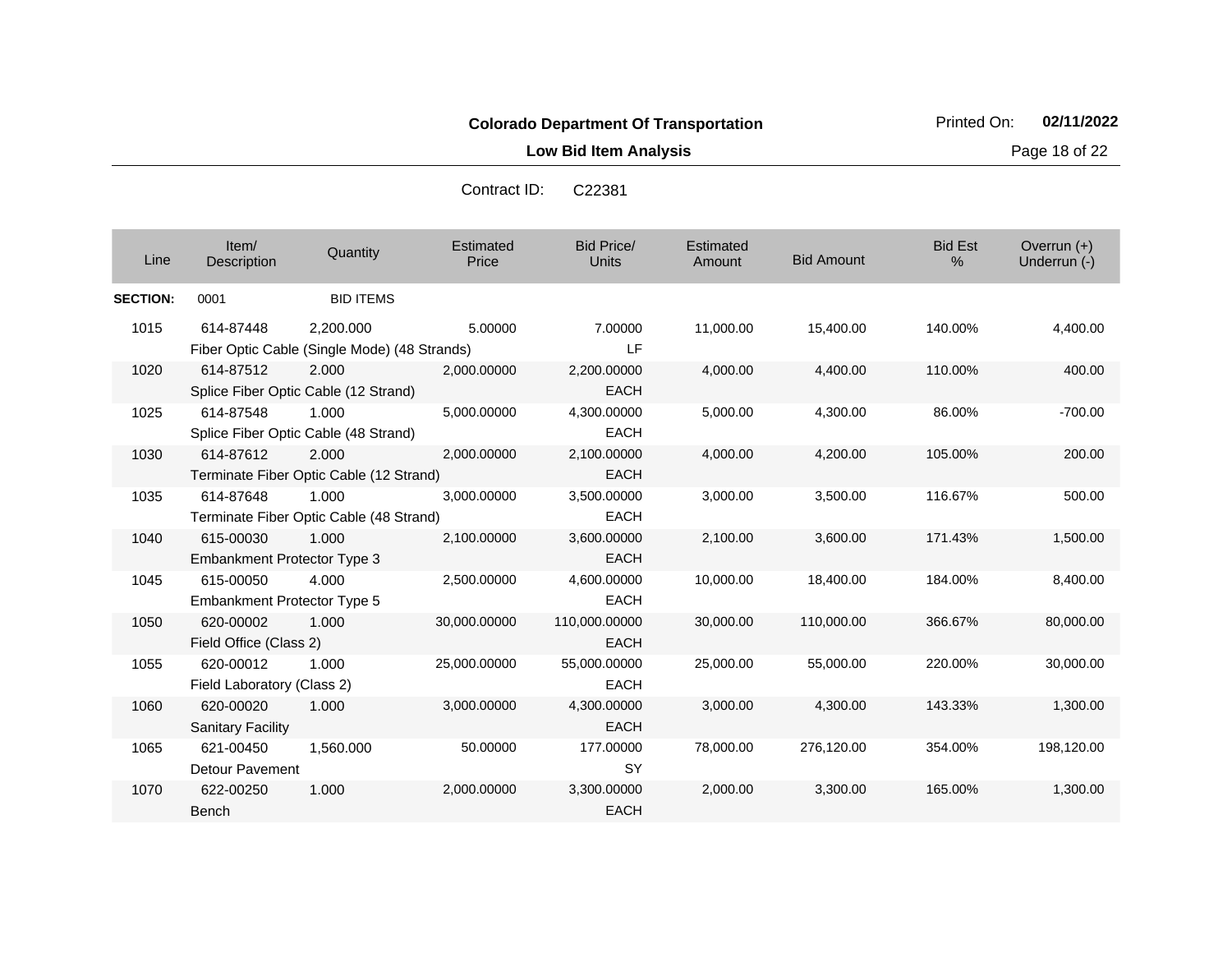**Low Bid Item Analysis Page 19 of 22** 

| Line            | Item/<br><b>Description</b>                  | Quantity                                                | Estimated<br>Price | <b>Bid Price/</b><br>Units | Estimated<br>Amount | <b>Bid Amount</b> | <b>Bid Est</b><br>$\%$ | Overrun $(+)$<br>Underrun (-) |
|-----------------|----------------------------------------------|---------------------------------------------------------|--------------------|----------------------------|---------------------|-------------------|------------------------|-------------------------------|
| <b>SECTION:</b> | 0001                                         | <b>BID ITEMS</b>                                        |                    |                            |                     |                   |                        |                               |
| 1075            | 624-23019                                    | 549.000<br>18 Inch Drainage Pipe (Class 3) (Complete In | 100.00000          | 112.00000<br>LF            | 54,900.00           | 61,488.00         | 112.00%                | 6,588.00                      |
|                 | Place)                                       |                                                         |                    |                            |                     |                   |                        |                               |
| 1080            | 624-23025<br>Place)                          | 237.000<br>24 Inch Drainage Pipe (Class 3) (Complete In | 150.00000          | 180.00000<br>LF            | 35,550.00           | 42,660.00         | 120.00%                | 7,110.00                      |
| 1085            | 625-00000<br><b>Construction Surveying</b>   | 1.000                                                   | 150,000.00000      | 280,000.00000<br>L S       | 150,000.00          | 280,000.00        | 186.67%                | 130,000.00                    |
| 1090            | 625-00001<br>Construction Surveying (Hourly) | 80.000                                                  | 200.00000          | 264.00000<br><b>HOUR</b>   | 16,000.00           | 21,120.00         | 132.00%                | 5,120.00                      |
| 1095            | 626-00000<br>Mobilization                    | 1.000                                                   | 2,000,000.00000    | 2,067,000.00000<br>L S     | 2,000,000.00        | 2,067,000.00      | 103.35%                | 67,000.00                     |
| 1100            | 626-01113                                    | 426,000<br>Public Information Management (Tier III)     | 75.00000           | 75.00000<br><b>DAY</b>     | 31,950.00           | 31,950.00         | 100.00%                | 0.00                          |
| 1105            | 627-00008                                    | 1,318.000<br>Modified Epoxy Pavement Marking            | 135.00000          | 81.00000<br>GAL            | 177,930.00          | 106,758.00        | 60.00%                 | $-71,172.00$                  |
| 1110            | 627-00013                                    | 344.000<br>Pavement Marking Paint (High Build)          | 100.00000          | 43.00000<br>GAL            | 34,400.00           | 14,792.00         | 43.00%                 | $-19,608.00$                  |
| 1115            | 627-01010<br>I)(Inlaid)                      | 5,417.000<br>Preformed Plastic Pavement Marking (Type   | 17.00000           | 12.00000<br><b>SF</b>      | 92,089.00           | 65,004.00         | 70.59%                 | $-27,085.00$                  |
| 1120            | 627-30407<br>(Word-Symbol) (Special)         | 138,000<br>Preformed Thermoplastic Pavement Marking     | 30.00000           | 22.00000<br><b>SF</b>      | 4,140.00            | 3,036.00          | 73.33%                 | $-1,104.00$                   |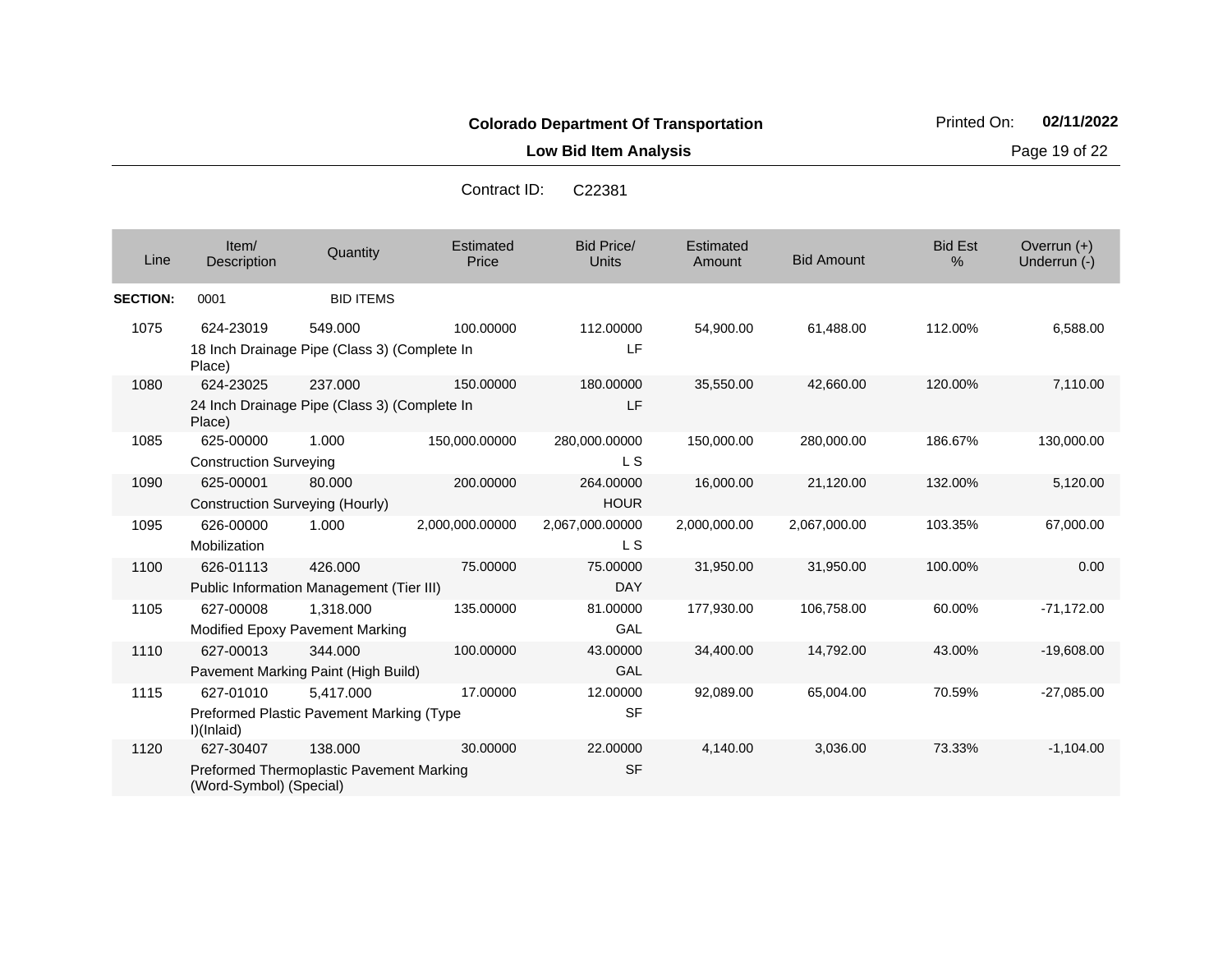**Low Bid Item Analysis Page 20 of 22** 

| Line            | Item/<br>Description                           | Quantity                                                   | Estimated<br>Price | <b>Bid Price/</b><br><b>Units</b> | Estimated<br>Amount | <b>Bid Amount</b> | <b>Bid Est</b><br>% | Overrun $(+)$<br>Underrun (-) |
|-----------------|------------------------------------------------|------------------------------------------------------------|--------------------|-----------------------------------|---------------------|-------------------|---------------------|-------------------------------|
| <b>SECTION:</b> | 0001                                           | <b>BID ITEMS</b>                                           |                    |                                   |                     |                   |                     |                               |
| 1125            | 627-30411<br>(Xwalk-Stop Line) (Special)       | 350.000<br><b>Preformed Thermoplastic Pavement Marking</b> | 20.00000           | 13.00000<br><b>SF</b>             | 7,000.00            | 4,550.00          | 65.00%              | $-2,450.00$                   |
| 1130            | 630-00000<br>Flagging                          | 3.500.000                                                  | 32.00000           | 38.00000<br><b>HOUR</b>           | 112,000.00          | 133,000.00        | 118.75%             | 21,000.00                     |
| 1135            | 630-00003<br><b>Uniformed Traffic Control</b>  | 120.000                                                    | 150.00000          | 160.00000<br><b>HOUR</b>          | 18,000.00           | 19,200.00         | 106.67%             | 1,200.00                      |
| 1140            | 630-00007<br><b>Traffic Control Inspection</b> | 189.000                                                    | 400.00000          | 845.00000<br><b>DAY</b>           | 75,600.00           | 159,705.00        | 211.25%             | 84,105.00                     |
| 1145            | 630-00012<br><b>Traffic Control Management</b> | 237.000                                                    | 1,300.00000        | 1,580.00000<br><b>DAY</b>         | 308,100.00          | 374,460.00        | 121.54%             | 66,360.00                     |
| 1150            | 630-80001<br>Flashing Beacon (Portable)        | 10.000                                                     | 150.00000          | 330.00000<br><b>EACH</b>          | 1,500.00            | 3,300.00          | 220.00%             | 1,800.00                      |
| 1155            | 630-80335                                      | 6.000<br>Barricade (Type 3 M-A) (Temporary)                | 300.00000          | 66.00000<br><b>EACH</b>           | 1,800.00            | 396.00            | 22.00%              | $-1,404.00$                   |
| 1160            | 630-80340<br>Pedestrian Barricade (ADA)        | 40.000                                                     | 50.00000           | 46.00000<br>LF                    | 2,000.00            | 1,840.00          | 92.00%              | $-160.00$                     |
| 1165            | 630-80341                                      | 56.000<br>Construction Traffic Sign (Panel Size A)         | 80.00000           | 43.00000<br><b>EACH</b>           | 4,480.00            | 2,408.00          | 53.75%              | $-2,072.00$                   |
| 1170            | 630-80342                                      | 61.000<br>Construction Traffic Sign (Panel Size B)         | 80.00000           | 54.00000<br><b>EACH</b>           | 4,880.00            | 3,294.00          | 67.50%              | $-1,586.00$                   |
| 1175            | 630-80343                                      | 2.000<br>Construction Traffic Sign (Panel Size C)          | 80.00000           | 60.00000<br><b>EACH</b>           | 160.00              | 120.00            | 75.00%              | $-40.00$                      |
| 1180            | 630-80350<br><b>Vertical Panel</b>             | 4.000                                                      | 80.00000           | 40.00000<br><b>EACH</b>           | 320.00              | 160.00            | 50.00%              | $-160.00$                     |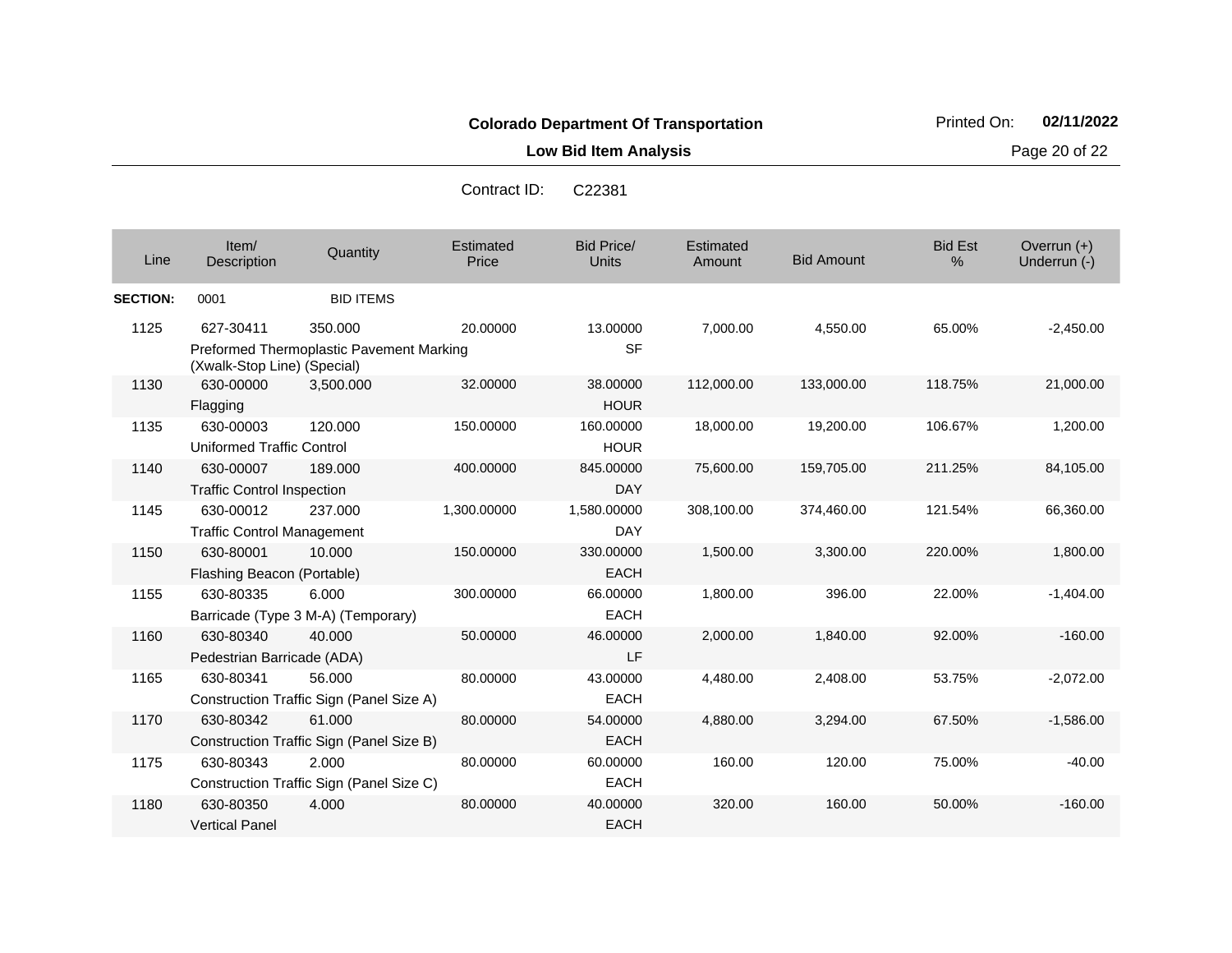**Low Bid Item Analysis Page 21 of 22** 

| Contract ID: | C <sub>22381</sub> |
|--------------|--------------------|
|              |                    |

| Line            | Item/<br>Description                        | Quantity                                                | Estimated<br>Price | <b>Bid Price/</b><br>Units  | <b>Estimated</b><br>Amount | <b>Bid Amount</b> | <b>Bid Est</b><br>% | Overrun (+)<br>Underrun (-) |
|-----------------|---------------------------------------------|---------------------------------------------------------|--------------------|-----------------------------|----------------------------|-------------------|---------------------|-----------------------------|
| <b>SECTION:</b> | 0001                                        | <b>BID ITEMS</b>                                        |                    |                             |                            |                   |                     |                             |
| 1185            | 630-80355<br>Portable Message Sign Panel    | 8.000                                                   | 5,000.00000        | 6,200.00000<br><b>EACH</b>  | 40,000.00                  | 49.600.00         | 124.00%             | 9,600.00                    |
| 1190            | 630-80358<br>Panel (C Type)                 | 2.000<br>Advance Warning Flashing or Sequencing Arrow   | 3,500.00000        | 1,800.00000<br><b>EACH</b>  | 7,000.00                   | 3,600.00          | 51.43%              | $-3,400.00$                 |
| 1195            | 630-80360<br>Drum Channelizing Device       | 300.000                                                 | 32.00000           | 22,00000<br><b>EACH</b>     | 9,600.00                   | 6,600.00          | 68.75%              | $-3,000.00$                 |
| 1200            | 630-80363<br>(Flashing)                     | 20,000<br>Drum Channelizing Device (With Light)         | 35.00000           | 23.00000<br><b>EACH</b>     | 700.00                     | 460.00            | 65.71%              | $-240.00$                   |
| 1205            | 630-80364<br>Burn)                          | 40.000<br>Drum Channelizing Device (With Light) (Steady | 35.00000           | 24.00000<br><b>EACH</b>     | 1,400.00                   | 960.00            | 68.57%              | $-440.00$                   |
| 1210            | 630-80367<br>Portable Traffic Speed Monitor | 2.000                                                   | 5,000.00000        | 4,700.00000<br><b>EACH</b>  | 10,000.00                  | 9,400.00          | 94.00%              | $-600.00$                   |
| 1215            | 630-80370<br>Barrier (Temporary)            | 19,000.000                                              | 50.00000           | 38.00000<br>LF              | 950,000.00                 | 722,000.00        | 76.00%              | $-228,000.00$               |
| 1220            | 630-80380<br><b>Traffic Cone</b>            | 1,000.000                                               | 10.00000           | 10.00000<br><b>EACH</b>     | 10,000.00                  | 10,000.00         | 100.00%             | 0.00                        |
| 1225            | 630-80384<br><b>Tubular Marker</b>          | 20,000                                                  | 60.00000           | 39.00000<br><b>EACH</b>     | 1,200.00                   | 780.00            | 65.00%              | $-420.00$                   |
| 1230            | 630-80511<br>Mobile Pavement Marking Zone   | 1.000                                                   | 7,500.00000        | 11,000.00000<br>L S         | 7,500.00                   | 11,000.00         | 146.67%             | 3,500.00                    |
| 1235            | 630-85010<br>Impact Attenuator (Temporary)  | 16.000                                                  | 2,500.00000        | 14,400.00000<br><b>EACH</b> | 40,000.00                  | 230,400.00        | 576.00%             | 190,400.00                  |